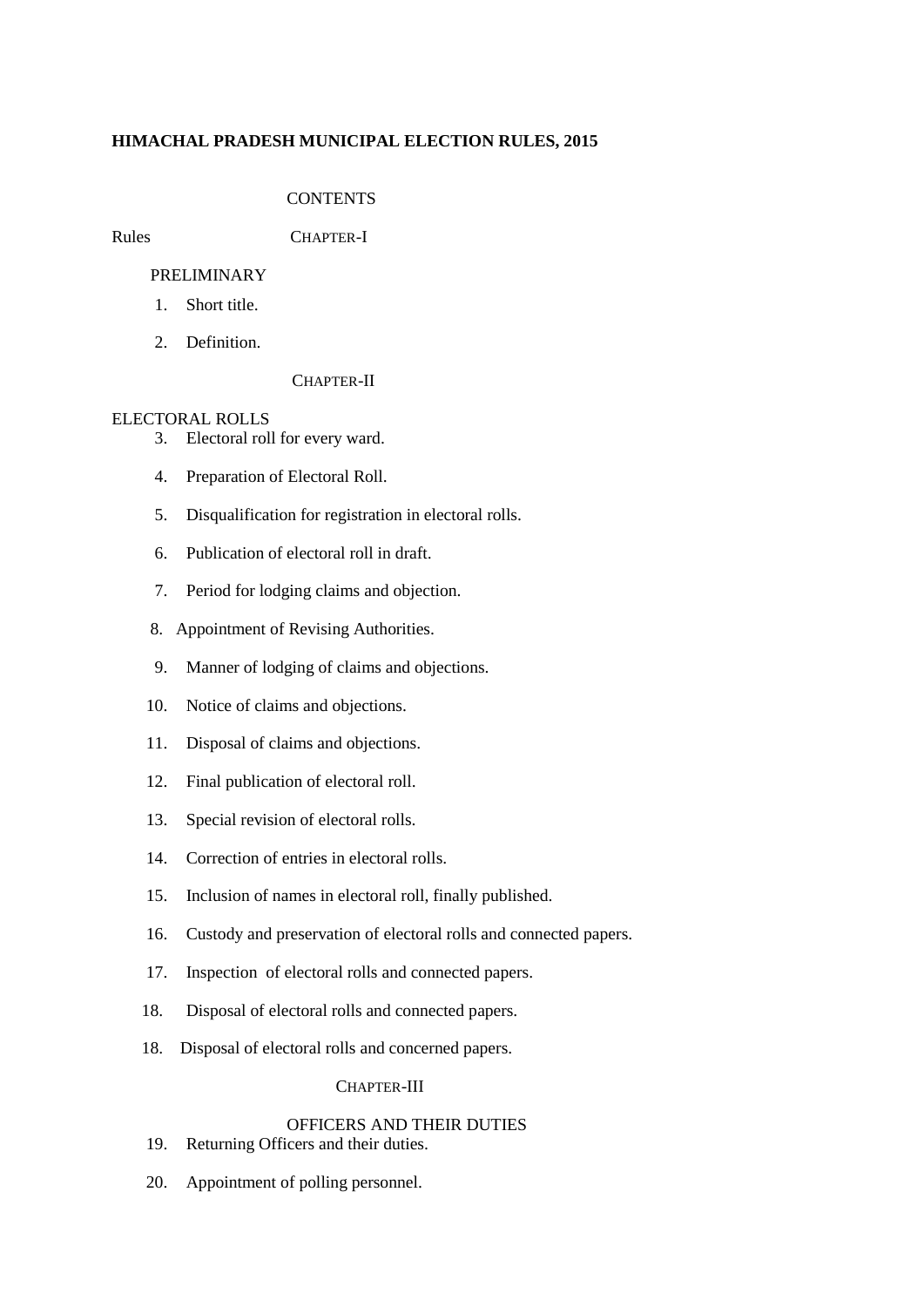21. Duties of the Deputy Commissioner.

## CHAPTER-IV

# CONDUCT OF ELECTIONS

- 22. Election programme.
- 23. Notice of election.
- 24. Notification of symbol.
- 25. Nomination of candidates for election.
- 26. Security deposits.
- 27. Notice of nominations.
- 28. Scrutiny of nomination papers.
- 29. Withdrawal of candidature.
- 30. List of contesting candidates.
- 31. Allotment of symbols to candidates.
- 32. Appointment of polling agents.
- 33. Non-attendance of agent.
- 33-A Maximum election expenses and account thereof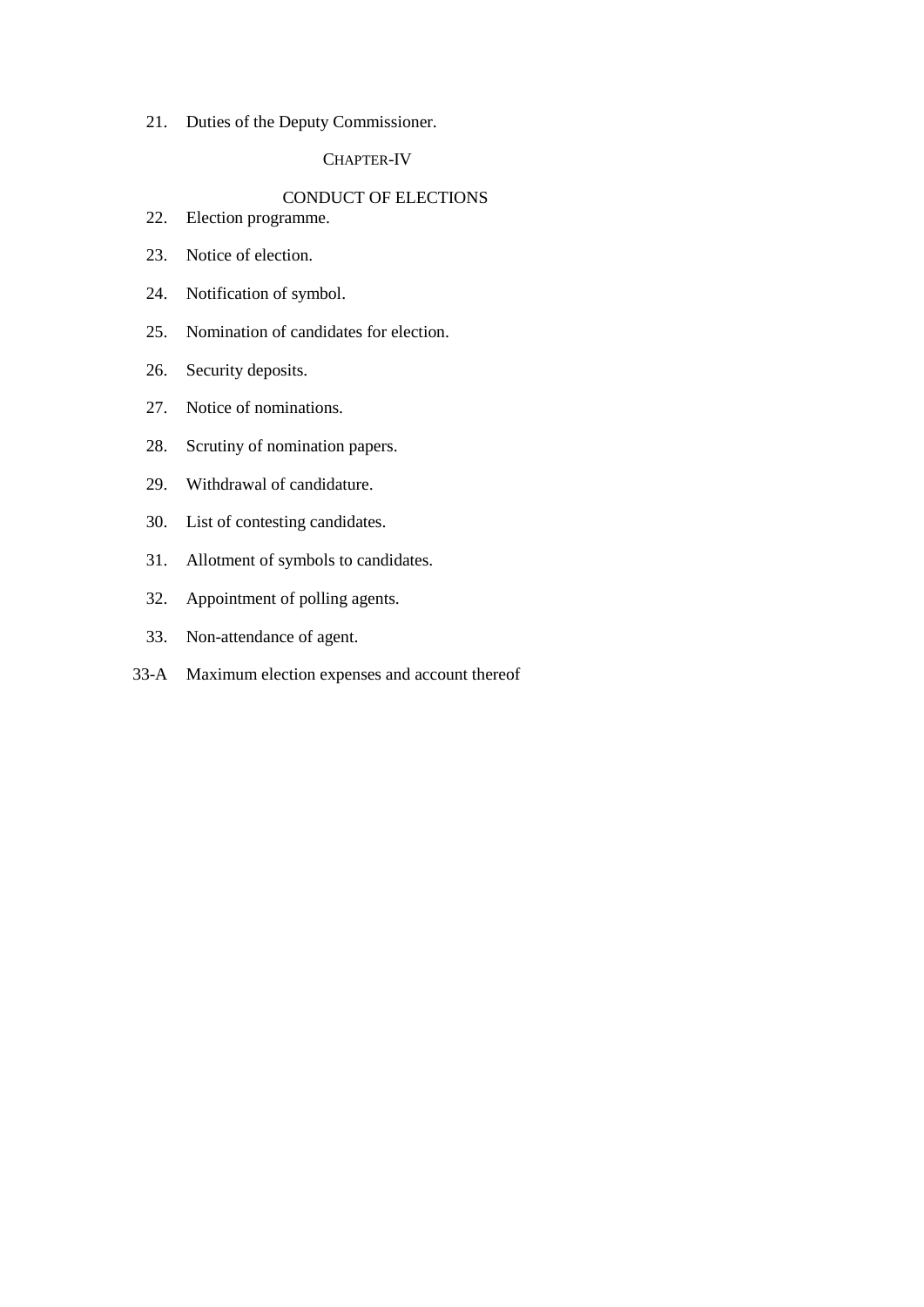#### CHAPTER-V

# GENERAL PROCEDURE OF ELECTION

- 34. Death of candidate before poll.
- 35. Contested and un-contested elections.
- 36. Adjournment of pull in emergencies.
- 37. Fresh poll in the case of destruction etc. of the ballot box.
- 38. Restriction on contest of election in more than one municipality and ward.
- 39. Method of voting.
- 40. Procedure on adjournment of poll.
- 41. Ballot box and preparation of it for poll.
- 42. Facilities for women electors.
- 43. Form of ballot papers.
- 44. Arrangement of polling station.
- 45. Commencement of poll.
- 46. Admission to polling station.
- 47. Identification of voters.
- 48. Procedure for preventing impersonation of voters.
- 49. Voting procedure.
- 50. Recording of votes of blind or infirm voters.
- 51. Spoilt and returned ballot papers.
- 52. Tendered votes.
- 53. Challenged votes.
- 54. Closing of poll.
- 55. Sealing of ballot box after poll.
- 56. Account of ballot papers.
- 57. Sealing of other packets.
- 58. Transmission of ballot boxes etc. to the Returning Officer.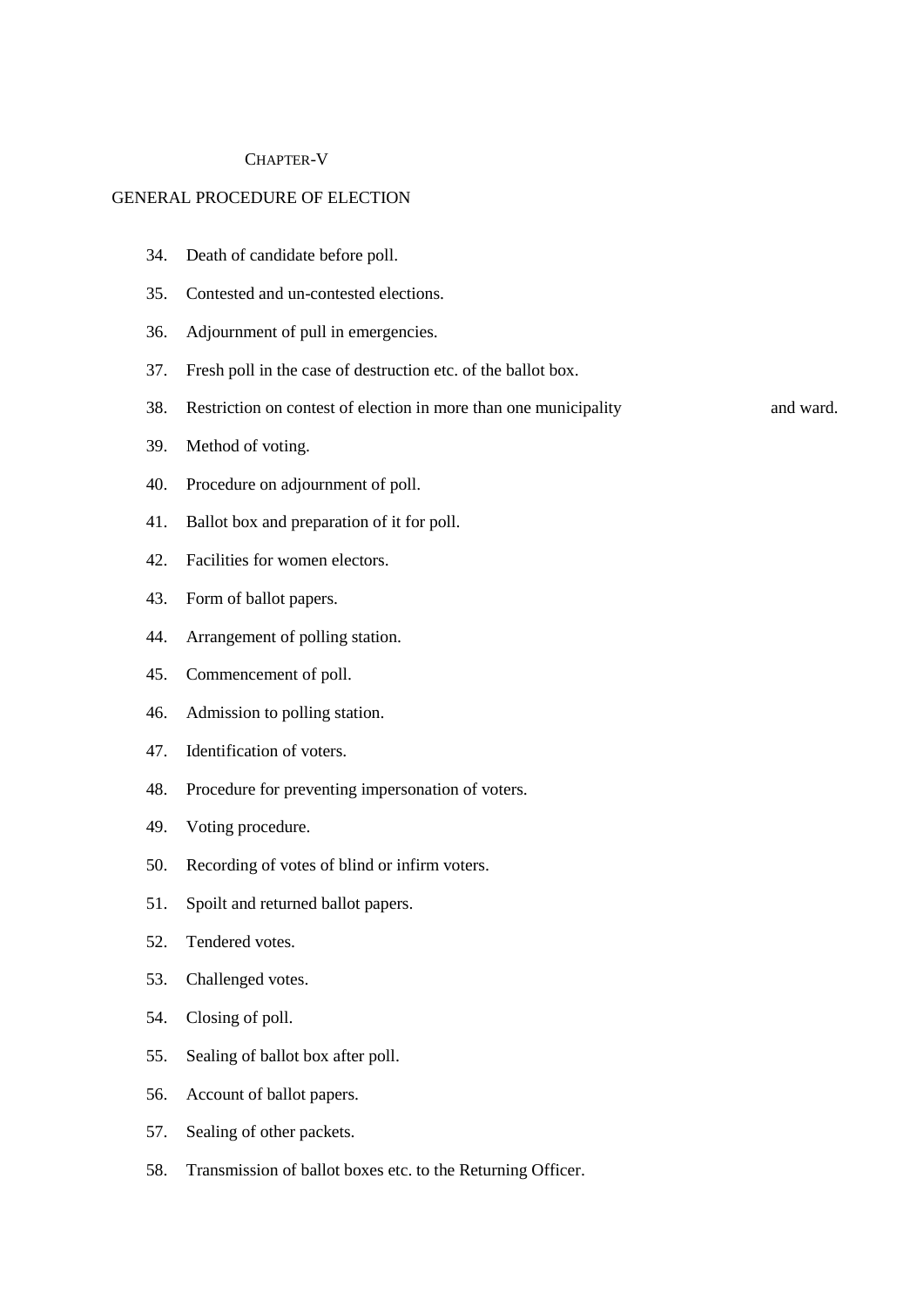#### CHAPTER-VI

# COUNTING OF VOTES AND DECLARATION OF RESULT

- 59. Admission to the place of counting.
- 60. Scrutiny and opening of ballot boxes.
- 61. Scrutiny and rejection of ballot papers.
- 62. Counting of votes.
- 63. Commencement of counting after fresh poll.
- 64. Declaration of results and procedure in case of tie.
- 65. Preparation of return of election.
- 66. Custody of papers relating to elections.
- 67. Production and inspection of election papers.
- 68. Disposal of election papers.
- 69. Casual vacancies in the municipality.
- 70. Interpretation of rules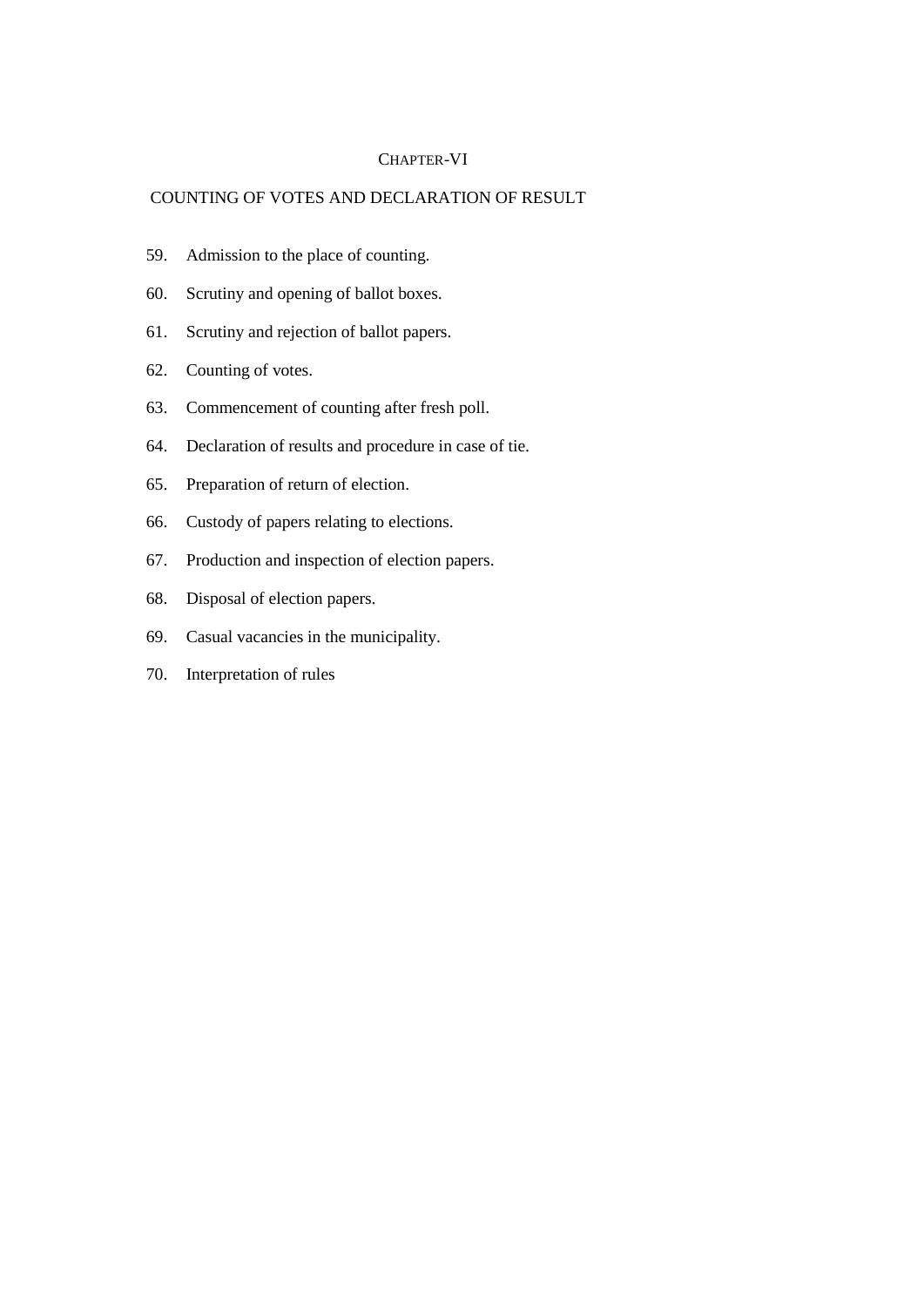# CHAPTER-VII

## ELECTION PETITION AND APPEALS

- 71. Presentation of petition.
- 72. Security deposit to be made with the petition.
- 73. Withdrawal of petitions.
- 74. Place and procedure of enquiry.
- 75. Communication of orders on petition.
- 76. Procedure in presentation of appeal.
- 77. Abatement of appeal.

## CHAPTER-VIII

## **MISCELLANEOUS**

78. Penalty for disobedience of certain orders and for contravention of rules.

79.Repeal and saving.

Form 1—37

Form of Election Expenses 38—42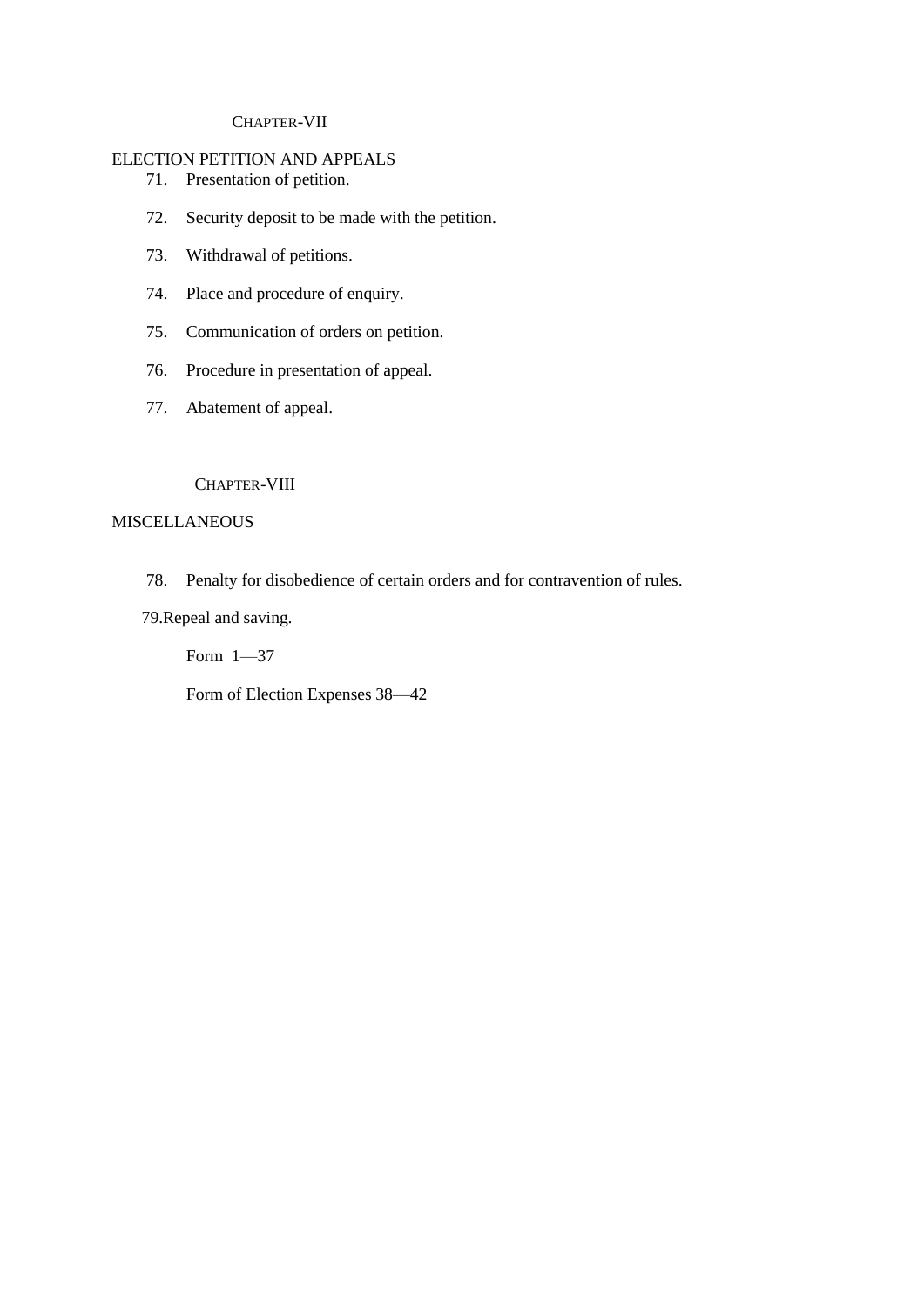Authoritative English Text of this Department Notification No. UD-A (3)-7/2011-I dated 2.9.2015 as required under clause (3) of article 348 of the Constitution of India.)

# **GOVERNMENT OF HIMACHAL PRADESH DEPARTMENT OF URBAN DEVELOPMENT**

## **NOTIFICATION.**

**Shimla-2, the 2.9.2015**

**No. UD-A (3)-7/2011-I** Whereas, the draft Himachal Pradesh Municipal Election Rules, 2015 were published in the Rajpatra, Himachal Pradesh dated  $29<sup>th</sup>$  July, 2015 for inviting objection(s) and suggestion(s) from the general public, vide this Department notification of even number dated  $27<sup>th</sup>$  July, 2015 as required under the provisions of section 279 of the Himachal Pradesh Municipal Act, 1994 (Act No. 13 of 1994);

And whereas, no objection(s) or suggestion(s) has been received in this behalf during the stipulated period;

 Now, therefore, in exercise of the powers conferred by sections 279 and 304 of the Himachal Pradesh Municipal Act, 1994 (Act No. 13 of 1994), the Governor of Himachal Pradesh in consultation with the State Election Commission is pleased to make the following rules for carrying out the purposes of the Act, namely :-

## **CHAPTER-I**

#### **PRELIMINARY**

1. Short title. - These rules may be called the Himachal Pradesh Municipal Election Rules, 2015.

2. Definitions. – (1) In these rules, unless there is anything repugnant in the subject or the context,-

(a) "Act" means the Himachal Pradesh Municipal Act, 1994 (Act No. 13 of 1994);

(b) "agent" means any person appointed in writing by a candidate at an election to be agent for the purpose of these rules;

(c) "ballot box" means any box, bag or other receptacle used for the insertion of ballot paper by electors and shall include the electronic voting machine;

(d) <sup>Chairperson</sub> means any member of the municipality elected as President by</sup> the elected members to hold office and to perform the functions of the President;

(e) <sup>"</sup>Commission" means the State Election Commission defined under clause (37) of section 2 of the Act;

(f) 
"delimitation" means the delimitation of wards made under these rules;

 $(g)$  
"District Election Officer (municipalities)" means the Officer appointed by the State Election Commission for the conduct of elections to municipalities under rule 32;

(h) 
"political party" means an association or body of individual citizens of India registered with the Election Commission of India, as a political party under the Representation of People Act, 1951;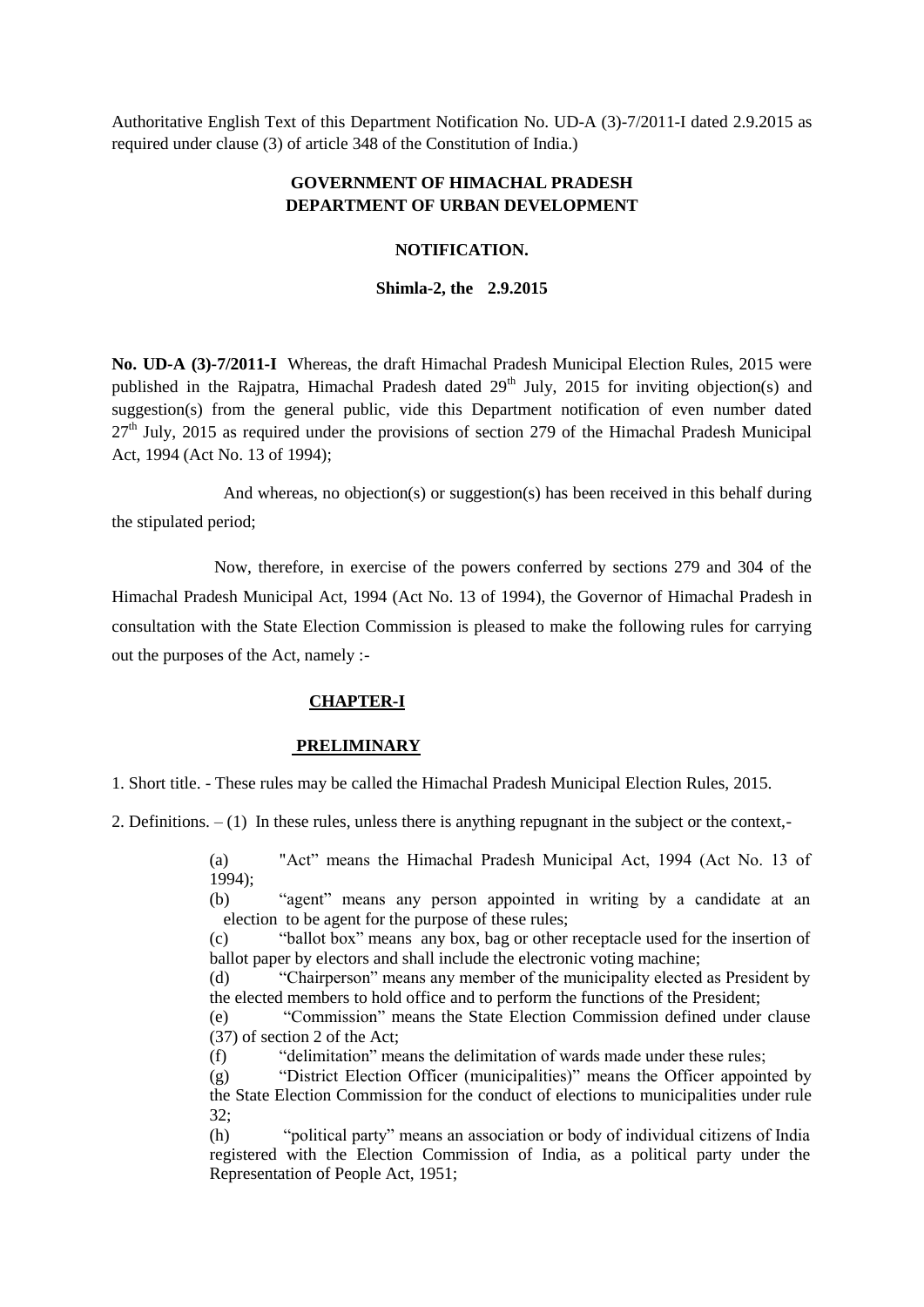(i) 
"Divisional Commissioner" means the Commissioner of the Division concerned;

(j) "elector" means any person entitled to vote at an election of member or office bearer of the municipality;

(k) "electoral roll" means the electoral roll of persons of a ward entitled to vote at an election under these rules;

(1) 
"Electoral Registration Officer (Municipal Council/Nagar Panchayat)" means an officer appointed by the Commission for the purpose of preparation of electoral rolls in accordance with these rules;

(m) "form" means a form appended to these rules;

(n) "oath or affirmation" means the oath or affirmation of allegiance specified under sub-section (1) of section 27 of the Act;;

(o) "polling station" means the place fixed by the Returning Officer for the conduct of election to the municipality;

(p) "Returning Officer" means an officer appointed by the Commission under rule 32 and includes Assistant Returning Officer;

(q) "revising authority" means a Gazetted Officer or an Executive Magistrate who may be appointed by the Electoral Registration Officer (Municipal Council/Nagar Panchayat) as the revising authority in respect of electoral roll of a ward or a part thereof ;

(r) State means the State of Himachal Pradesh;

(s) 
"State Government" means the Government of Himachal Pradesh;

(t) "symbol" means a symbol which may be allotted to a candidate for contesting election under these rules;

(u) "treasury" means a treasury or sub-treasury of the State Government and includes a bank through which the business of such treasury or sub-treasury has been made over: and

(v) "ward" means a ward for the representation of which an office bearer is to be or has been elected under these rules.

(2) Words and expressions used but not defined in these rules shall have the same meanings as are respectively assigned to them in the Act.

## **CHAPTER-II**

#### **DELIMITATION AND RESERVATION OF WARDS.**

**3. Municipality to be divided into wards.-**For holding election to a municipality, whole of the municipal area shall be divided into wards.

**4. Limit of wards.- (1)** As far as practicable each ward shall have equal population, throughout the municipal area and each ward shall be geographically compact and contiguous in areas, and shall have recognizable boundaries, such as roads, paths, lanes, streets, stream, canals, drains, Bridges, Railway lines or such other marks or boundaries which can be easily distinguished.

(2) Each ward shall be described and notified invariably in such a manner that its boundaries are clearly recognizable on ground.

**5. Name and number of the wards.--**Each ward shall be known by the number given serially and a name shall also be given to it.

**6. Delimitation of wards.- (1)** When a direction is given by the State Election Commission under section 281 of the Act, the Deputy Commissioner shall make a proposal for delimitation of wards by dividing the municipal area into wards as per provisions of section 10 of the Act and shall also define the limits of each such ward and keep the same open for inspection in his office and in office of the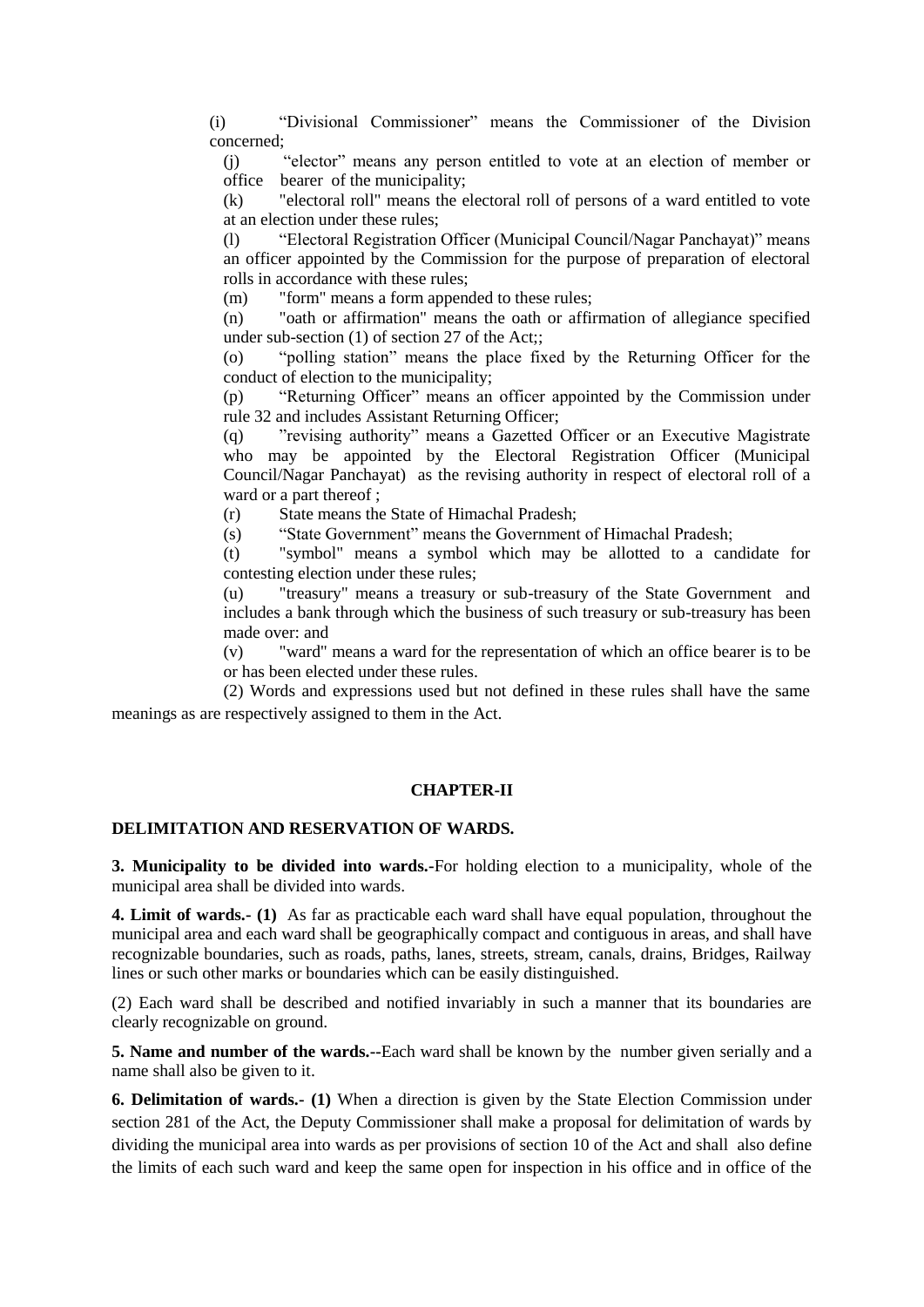municipality and issue a notice inviting public objection(s) or suggestion(s) from the residents in relation to such proposal in form-1 by affixing a copy of such notice in his office and in the office of the municipality.

(2) While issuing notice, the Deputy Commissioner shall call for objection(s) or suggestion(s) to the draft delimitation proposal from the residents of the municipal area within a period of ten days to be made to him in writing by any resident of the ward in form-2.

**7.- Disposal of objections -** The Deputy Commissioner on receipt of objection(s) or suggestion(s), if any, under rule 6, shall inquire into the same and shall decide them within a period of ten days, after giving an opportunity of being heard to the person filing such objection(s) or suggestion(s).

**8. Appeal** - Any person aggrieved by the orders of the Deputy Commissioner may file an appeal to the Divisional Commissioner within a period of ten days of the passing of the order who after giving an opportunity of being heard to the applicant shall decide the same within a period of ten days and communicate the order to the Deputy Commissioner. The order passed by the Divisional Commissioner shall be final .

**9. Final publication.-** (1) After the objection(s) or suggestion(s) have been heard and finally decided, the delimitation so made shall be finalized within a period of 45 days from the date of initial publication of the proposal for delimitation by affixing a copy of the same in the office of the Deputy Commissioner, the municipality and at such other places as the Deputy Commissioner may decide and a copy of the same shall be sent to the Government .

(2) On receipt of final delimitation order from the Deputy Commissioner, the State Election Commission shall notify the delimitation of wards of the municipality in the Official Gazette.

(3) The copies of these finalized delimitation order shall be available for inspection on official Website and in the office of the Deputy Commissioner and the municipality. Any voter may obtain a copy of delimitation order by making payment of Rs. 50/- against proper receipt to the Deputy Commissioner or the municipality and the same shall be made available to him immediately.

**10. Reservation and rotation of seats of members-** (1) The process for reservation and rotation of seats for the members shall be undertaken in accordance with the time schedule to be prescribed in this behalf by the State Election Commission under section 281 of the Act.

(2) The seats shall be reserved for the Scheduled Castes and Scheduled Tribes in proportion to their population. The ward having highest percentage of population of Scheduled Castes shall be reserved for the members of the Scheduled Castes and the ward having the highest population of Scheduled Tribes shall be reserved for the Scheduled Tribes.

(3) If the number of seats to be reserved for the members of Scheduled Castes or Scheduled Tribes is more than one, then the ward having the next highest percentage of Scheduled Castes and Scheduled Tribes shall be reserved for the members of the Scheduled Castes and Scheduled Tribes, as the case may be, and so on:

Provided that if the total population of Scheduled Castes and Scheduled Tribes in the Municipal area is less than 5% of the total population, then no seat shall be reserved for them.

(4) Out of the seats reserved for Scheduled Castes and Scheduled Tribes, one – half of the seats shall be reserved for women belonging to Scheduled Castes and Scheduled Tribes, as the case may be. The reservation of seats for Scheduled Castes, Scheduled Tribe and women, as the case may be, shall be made by draw of lots: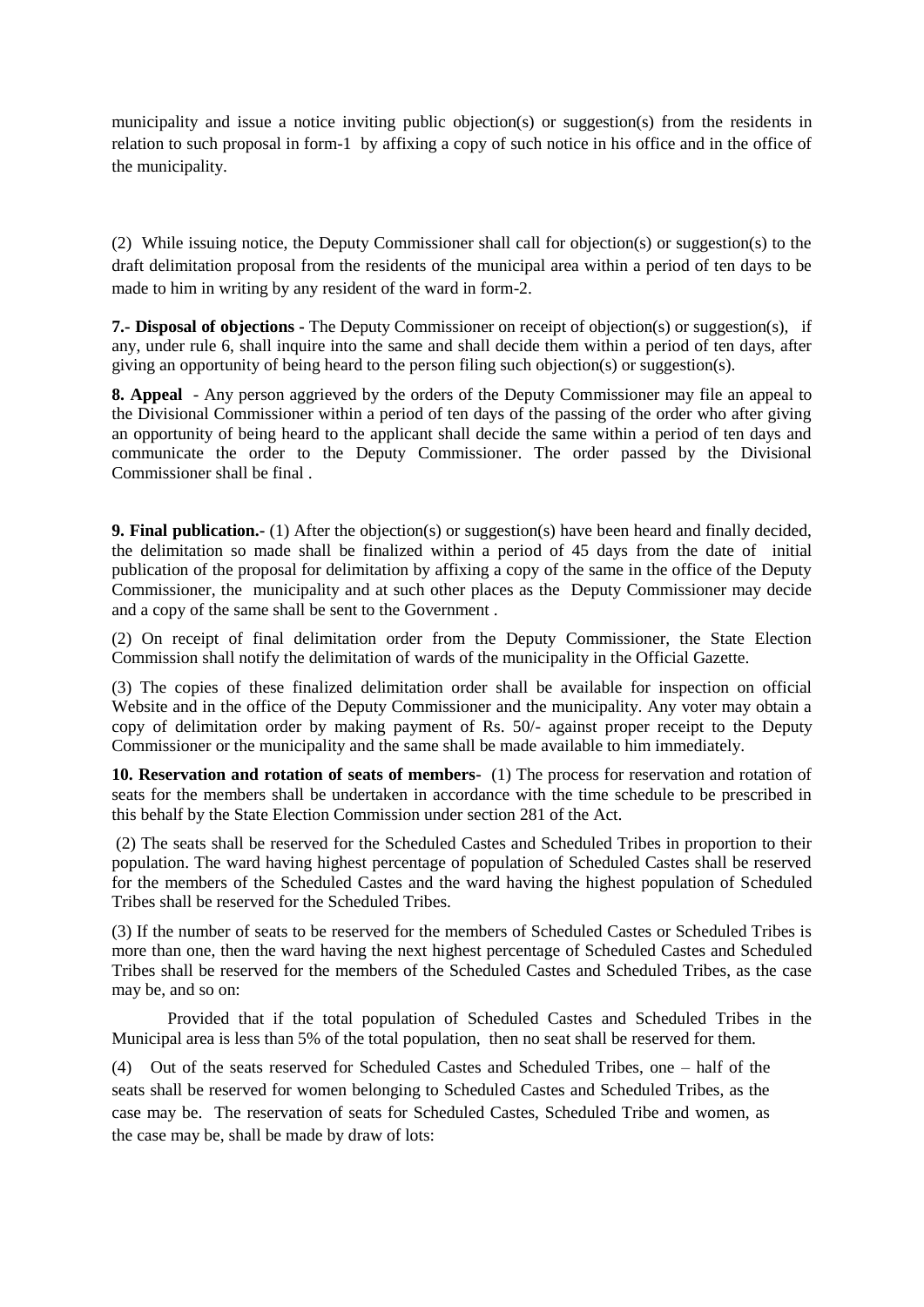Provided that if the number of seats reserved is not more than one, then there shall be reservation for men and women belonging to Scheduled Castes and Scheduled Tribes, as the case may be , alternatively, after every five years:

Provided further that if the number of seats reserved for the members of Scheduled Castes and Scheduled Tribes, as the case may be, are two, then atleast one ward shall be reserved for women belonging to Scheduled Castes and Scheduled Tribes, as the case may be.

(5) In the municipality out of the total wards formed under rule 3, one –half of the seats shall be reserved for women including reservation made under sub-rule(4) and in computing these seats if the remainder after dividing is one, then in the first election the seats reserved for women shall be increased by one and in the next election it shall not be added and so on.

(6) The wards reserved for Scheduled Castes, Scheduled Tribes and women belonging to Scheduled Castes and Scheduled Tribes on the basis of percentage of population shall be changed in the immediate next election and at the time of such next elections, the ward / wards, having next highest percentage of population shall be reserved for Scheduled Castes, Scheduled Tribes and women belonging to Scheduled Castes and Scheduled Tribes and the ward earlier reserved shall be kept open to the \*general category and so on for subsequent elections.

Explanation.- General category for the purpose of these rules shall mean men or women or both belonging to this category.

(7) The reservation of seats for women shall be made by draw of lots after excluding the seats which have been reserved for Scheduled Castes and Scheduled Tribes candidates including women belonging to Scheduled Castes and Scheduled Tribes, as the case may be.

(8) The Deputy Commissioner shall issue a three days clear notice specifying therein the date, place and time of the draw of lots and such notice shall be affixed on the notice board of his office and that of the municipality and he shall also proclaim it by beat of drums within the municipal area. The draw shall take place on the specified date, place and time specified in the presence of atleast three prominent persons of the municipal area and three gazetted officers of the State Government.

(9) No ward shall be reserved for Scheduled Castes and Scheduled Tribes Candidates in two consecutive elections.

(10) Notwithstanding anything contained in these rules, the roster of reservation of seats shall operate from the initial stage for the elections to be held after the commencement of these rules as if said elections are being conducted for the first time and thereafter, the reservation of seats shall be rotated to different wards of municipality under this rule:

(11) The reservation made by the Deputy Commissioner shall be given wide publicity by him by affixing a copy of the order of such reservation on the notice board of his office and that of the municipality and it shall also be sent to the State Government.

**11. Report to Commission:** The Government shall provide a copy of final reservation order made by it immediately to the Commission.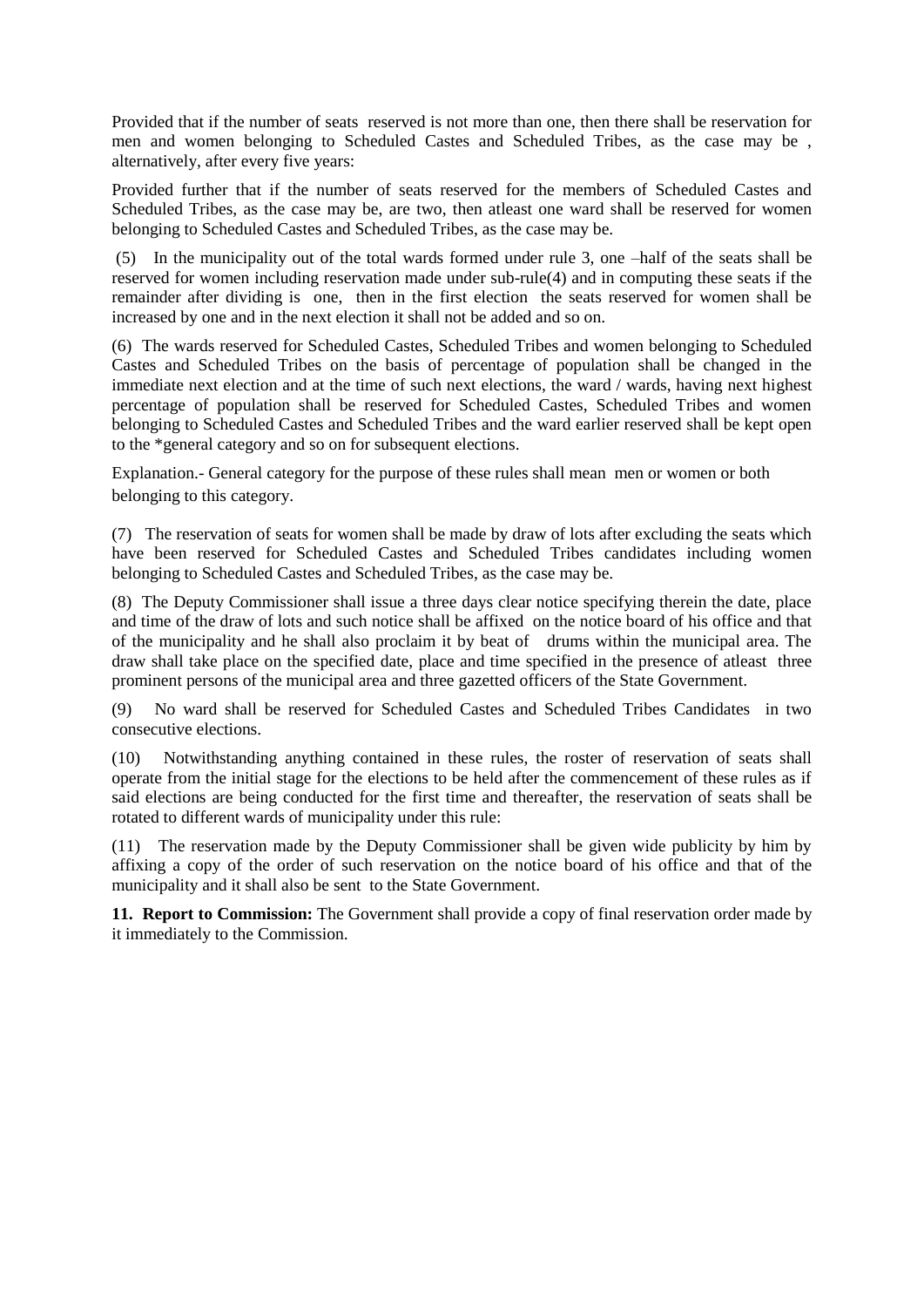## **CHAPTER-III**

# **RESERVATION AND ROTATION OF OFFICES OF CHAIR PERSONS IN THE MUNICIPALITIES**.

**12. Reservation and rotation of the offices of Chairpersons in the municipalities.-** (1) Before every election to a municipality, the State Government or any other officer authorized by it in this behalf, shall, in accordance with the provisions of section 12 of the Act, determine the number of the office of Chairpersons of municipalities to be reserved for Scheduled Castes, Scheduled Tribes and women in the State.

(2) The population of general category, Scheduled Castes, Scheduled Tribes and women shall be worked out for the purpose of reservation of the offices of the Chairpersons.

(3) In the State , the offices of the Chairpersons in the municipalities shall be reserved for the Scheduled Castes and Scheduled Tribes in proportion to their population in the State. The municipality having highest percentage of population of Scheduled Castes shall be reserved for the Scheduled Castes and the municipality having the highest percentage of population of Scheduled Tribes shall be reserved for the Scheduled Tribes.

(4) If the number of offices to be reserved for Scheduled Castes and Scheduled Tribes is more than one, then the municipality having the next highest percentage of population of Scheduled Castes and Scheduled Tribes shall be reserved for Scheduled Castes and Scheduled Tribes, as the case may be, and so on.

(5) Out of the offices reserved for Scheduled Castes and Scheduled Tribes, one half of the offices shall be reserved for women belonging to Scheduled Castes and Scheduled Tribes, as the case may be, and the municipality having the highest percentage of population of women belonging to Scheduled Castes or Scheduled Tribes, as the case may be, in the State shall be reserved for such women.

(6) If the number of offices to be reserved for women belonging to Scheduled Castes or Scheduled Tribes, as the case may be, is more than one then the municipality having the next highest percentage of population of women belonging to Scheduled Castes or Scheduled Tribes, as the case may be, shall be reserved for such women, and so on.

(7) Out of total offices excluding the offices reserved for Scheduled Castes and Scheduled Tribes ( including women belonging to Scheduled Castes and Scheduled Tribes), one half of the offices shall be reserved for women and the municipality having the next highest women population percentage shall be reserved for women belonging to general category and so on.

(8) The offices reserved for Scheduled Castes and Scheduled Tribes and women belonging to Scheduled Castes and Scheduled Tribes and women belonging to general category on the basis of percentage of population shall be rotated after every five years from the date of first election. At the time of immediate next election, the municipality having the next highest percentage of population shall be reserved for member of Scheduled Castes and Scheduled Tribes including women belonging to Scheduled Castes and Scheduled Tribes and women belonging to general category (and the office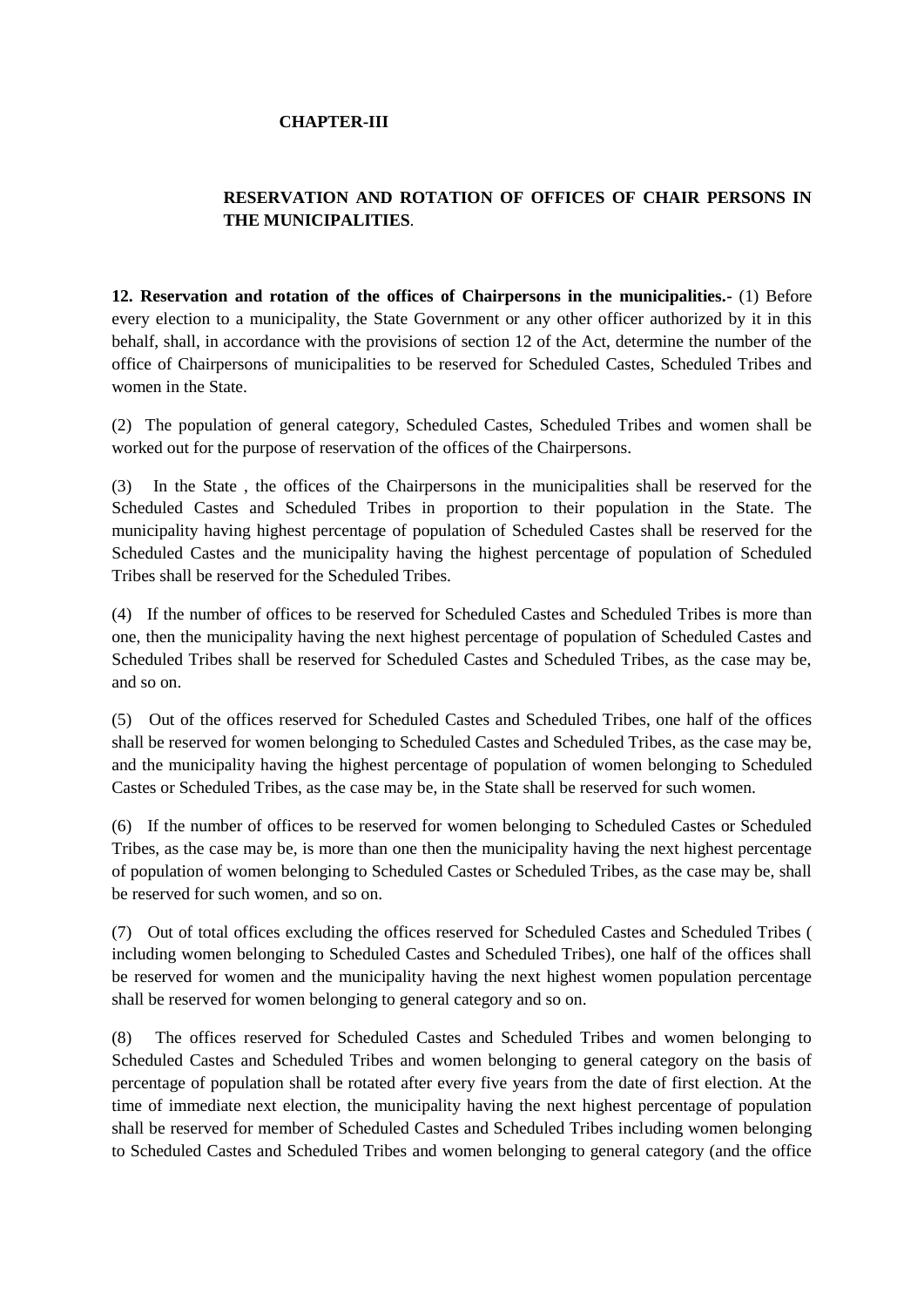earlier reserved shall be kept open to the members of the general category) and so on, for subsequent election:

 Provided that the reservation of any office for a particular category shall not be repeated unless all other offices are covered by rotation.

(9) Where the offices of the Chairpersons in municipalities are reserved for the person belonging to backward classes or for the women belonging to backward classes under sub-section (4) of section 12 of the Act, the provisions of foregoing sub-rule of this rule, so far these are not inconsistent with the provisions of said sub-section (4) of section 12, shall apply mutatis-mutandis as these apply in relation to the reservation and rotation of offices, for Scheduled Castes, Scheduled Tribes and women.

(10) The reservation made under this rule shall be finalized by the State Government or by any other officer authorized by it in this behalf and shall be given wide publicity by affixing a copy of order of such reservation on the notice board of his office and that of the municipality, District and Tehsil.

(11) Where the order of the reservation has not been issued by the State Government, the officer who has issued the order shall send a copy of the same to the State Government. The State Government, whether order is made by it or on receipt of the copy of the order issued by such officer, shall publish the order of reservation in the Official Gazette and the notification so issued shall be the conclusive proof of reservation of offices of Chairpersons in the State.

**13 Report to Commission.**- The State Government shall provide a copy of the order regarding final reservation and rotation of office of Chairperson made by it immediately to the Commission.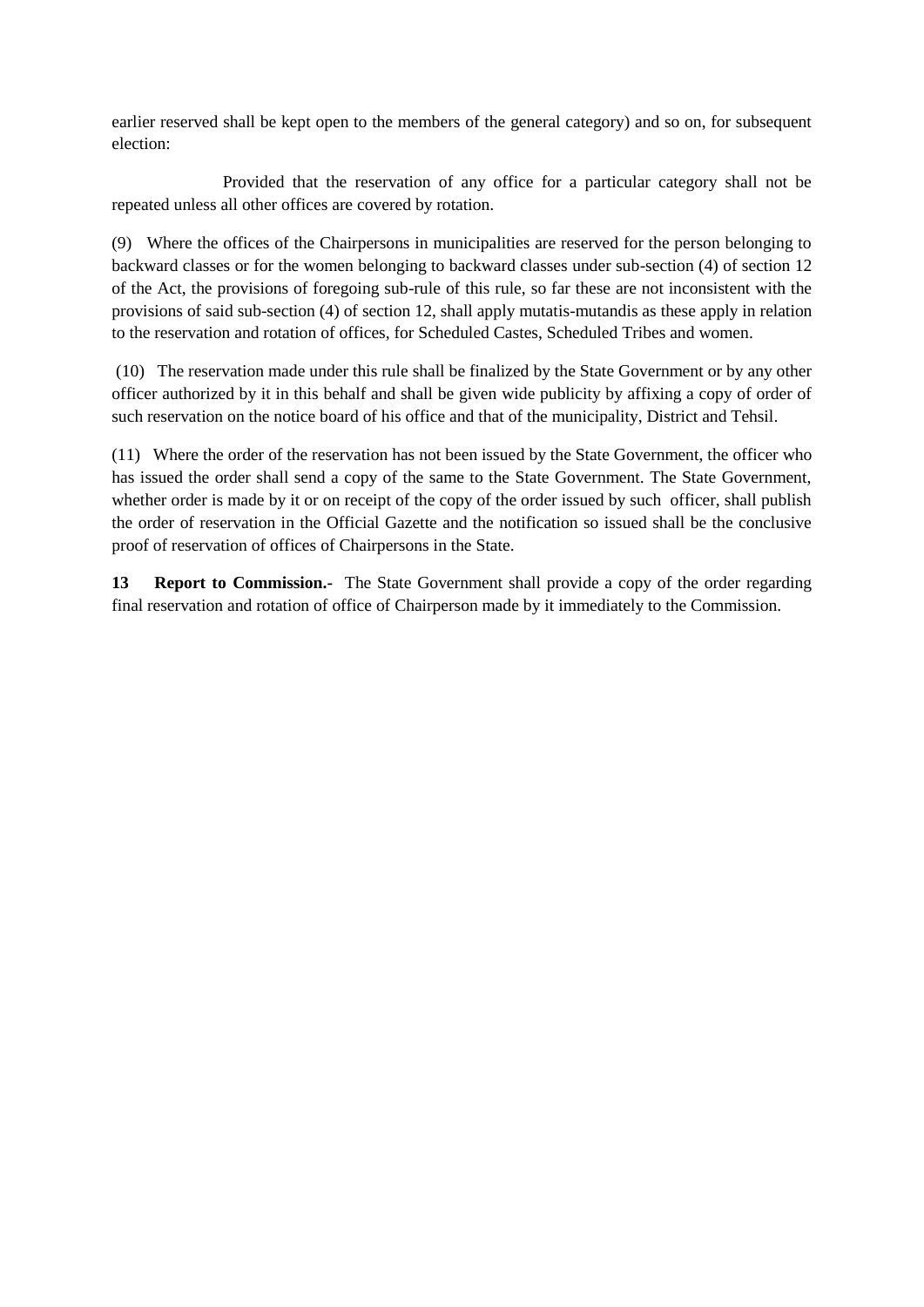#### **CHAPETER-IV**

#### **ELECTORAL ROLLS.**

**14. <sup>1</sup>Electoral roll for every ward.**  $- (1)$  For each ward or polling station of a municipality, there shall be a electoral roll which shall be prepared in the manner specified under rules 15 to 28 by the  $2^2$  Electoral Registration Officer under the superintendence, direction and control of the Commission:

Provided that nothing in this rule shall prevent the use of the relevant part of the current electoral rolls of the Assembly constituency for the preparation of draft rolls for the elections under these rules:

Provided further that the State Election Commission may in its own discretion, use data base of the Election Commission of India for the preparation of the draft electoral rolls for the elections under these rules.

(2) The electoral rolls shall be prepared in hindi devnagari script in such form and through such process as may be directed by the Commission.

**15. Preparation of electoral roll.-** When a direction is given under rule 14 by the Commission, the Electoral Registration Officer shall prepare electoral roll, for each ward or part thereof of the municipality, in accordance with these rules.

**16. Disqualification for registration in electoral rolls.-** (1) A person shall be disqualified for registration in an electoral roll, if he is, –

*(a)* not a citizen of India; or

 *(b)* of unsound mind and stands so declared by a competent court; or

(c) for the time being disqualified from voting under the laws relating to corrupt practices and other offences in connection with elections to municipalities or Assembly or Parliament; or *(d) already registered as elector in any other municipality or Gram Sabha, as the case may be.*

**17. Condition of registration.-** Every person who is,-

(a) not less than eighteen years of age on the qualifying date, and (b) ordinarily resident in a ward,

shall be entitled to be registered in the electoral roll for that ward:

Provided that a person shall be entitled to be registered in the electoral rolls for only one ward of the municipality.

Explanation.- For the purpose of this rule,-

**.** 

(i) a person shall not be deemed to be "ordinarily resident" in a ward on the ground only that he owns, or is in possession of dwelling house therein;

<sup>1</sup> See Norification dt. 9.11.2015 of the Commission appointing Deputy Commisisoners as Electoral Registration Officers in Part-V of this book.

<sup>2</sup> *The Commission vide Notification dated 23.11.2017 has appointed SDO(C) as Electoral Registration Officer in place of Deputy Commissioner*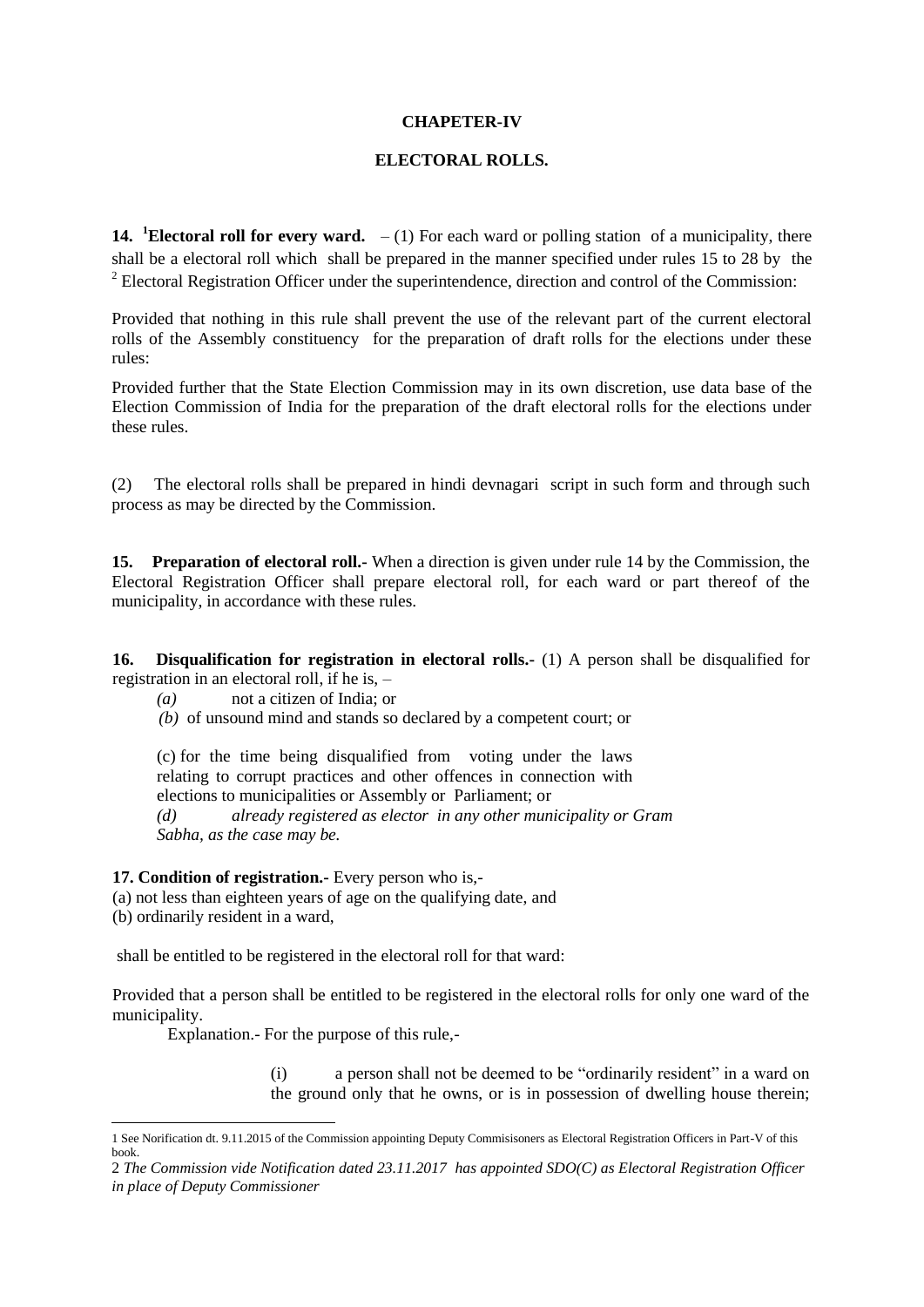and

(ii) a person absenting himself temporarily from his place of ordinary residence shall not, by reason thereof, cease to be ordinarily resident therein.

# **18. Making of false declaration.-**If any person makes false declaration in connection with,-

- (a) the preparation, revision or correction of an electoral rolls, or
- (b) the inclusion or exclusion of any entry in or from an electoral rolls; or

 (c) a statement or declaration in writing which is false and which he either knows or believes to be false or does not believe to be true, shall be punishable with imprisonment for a term which may extend to one year or with fine or with both.

**19. Publication of Electoral roll in draft.- (1**) Once the draft electoral roll of a ward is ready, the Electoral Registration Officer shall publish it according to programme issued by the Commission together with a notice in form-3 and make available copies thereof for inspection at official website of his office, and in the offices of the municipality and Tehsil concerned.

(2) The notice under sub-rule (1) shall also be given wide publicity through official website newspapers having wide circulation in the area, All India Radio, by beat of drum in the town and by affixing copies of such notice in his office and office of the municipality and the Tehsil concerned and at such other conspicuous place where the public has free access. The notice shall contain the date by which objections or claims may be filed and the authority or authorities to whom they may be presented.

**20. Period for lodging claims and objections.-** Every claim for the inclusion of name in the electoral roll and every objection to an entry therein shall be lodged within a period of ten days from the date of publication of draft electoral roll under rule 19, or within such period as may be fixed by the Commission in this behalf.

**21. Appointment of revising authorities.-** The Electoral Registration Officer may appoint one or more revising authority for the purpose of hearing claims and objection(s) relating to electoral roll of a ward or wards. These appointments as and when made shall be given wide publicity and shall be uploaded on the official website.

**22. Manner of lodging of claims and objections.-** (1) A claim or objection shall be addressed to the revising authority specified in the notice referred to in rule 21 and shall be presented to it personally or sent by registered post. Every claim for inclusion of name, objection to the inclusion of the name or objection to the particulars in any entry in the electoral roll shall be in forms 4,5 or 6, as the case may be.

(2) A claim shall be signed by the person desiring his name to be included in the electoral roll and countersigned by another person whose name is already included in the electoral roll in which the claimant desires his name to be included and shall, unless sent by post, be presented by claimant himself or by a person authorized by him in writing in this behalf.

(3) No person shall prefer an objection to the inclusion of any name in the Electoral roll, unless his name is already included in that electoral roll of the municipality.

(4) The revising authority shall maintain a register of claims, in form-7, a register of objections to the inclusion of names in form-8, and a register of objections to the particulars in any entry in form-9, and shall enter therein the time of receipt, particulars of every claim or objection, as the case may be.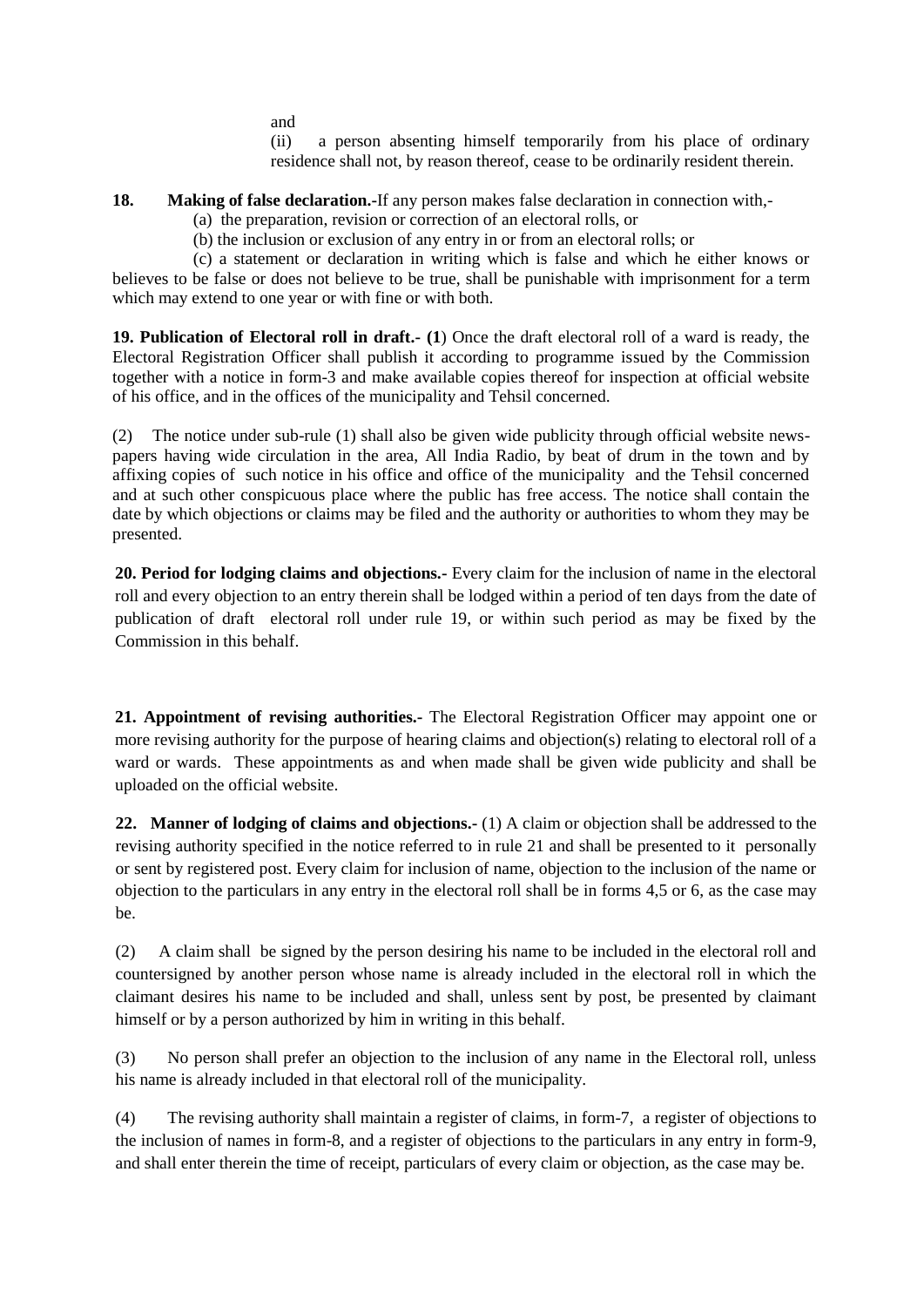(5) Any claim or objection, which is not lodged within the specified period or in the manner herein specified, shall be rejected and the decision shall be recorded in the register prepared in forms 7,8 and 9, as the case may be.

**23. Notice of claims and objections.- (1)** Where a claim or objection is not rejected under sub-rule (5) of rule 22, the revising authority shall, after the expiry of the period specified for the presentation of claims and making objection(s), exhibit on the notice board of his office, a list of all claims or objections in forms 10,11 and 12, as the case may be.

(2) Every claimant and objector shall be given a notice regarding place, date and time of hearing of such claim or objection and shall further be asked to adduce such evidence, as he may like to adduce in forms 13,14 and 16, as the case my be.

(3) A person against whom objection has been received by the revising authority for the inclusion or deletion of his name in or from the electoral roll shall also be given a notice in form-15 of the place, date and time fixed for hearing of objection, at his last known place of residence and be asked to put-forth such evidence as he may like to adduce for his defense.

**24. Disposal of claims and objections.- (1)** On the date, time and place fixed under the provisions of rule 22, the revising authority shall hear and decide within ten days the claims and objections under the provisions of these rules, and shall record his decision in the registers in forms 7,8 and 9, as the case may be.

(2) Copy of the order relating to the objection shall be given on payment of Rs. 25/- to the claimant against proper receipt.

(3) Any person aggrieved by an order passed under the provisions of sub-rule (1), may, within seven days from the date of order, file an appeal to Electoral Registration Officer, who shall decide the same within seven days.

(4) If it appears to the Electoral Registration Officer that due to inadvertence or error during the preparation of draft electoral rolls, names of electors have been left-out of the electoral roll or the names of dead persons or persons who ceased to be or are not ordinarily resident in the ward or part thereof have been included in the electoral roll or certain voters have been shown in the wrong ward or polling station and that remedial action is required to be taken under this sub-rule, shall, within three days from the date of publication of draft electoral roll, -

*(a)* prepare a list of such electors containing names and other particulars and submit the proposal on the same day to the Commission to seek permission to carry out the correction wherever required;

*(b)* after getting permission from the Commission, exhibit on the notice board of his office a copy of the list together with a notice as to the date(s) and place (s) at which the matter of inclusion of the names in electoral roll or deletion of the names from the electoral roll shall be considered; and

*(c)* after considering any verbal or written objection that may be preferred, decide whether all or any of the names may be included in or deleted from the electoral roll.

**25. Final publication of electoral roll.- (1)** The revising authority shall, immediately after disposal of all the claims or objections presented by it, forward the same alongwith the register of such claims or objections and the orders passed by it thereon to the Electoral Registration Officer , who shall correct the electoral roll in accordance with such orders or the orders passed on appeal by him under sub-rule (3) of rule 24 and corrections consequential to sub-rule(4) of rule 24, as the case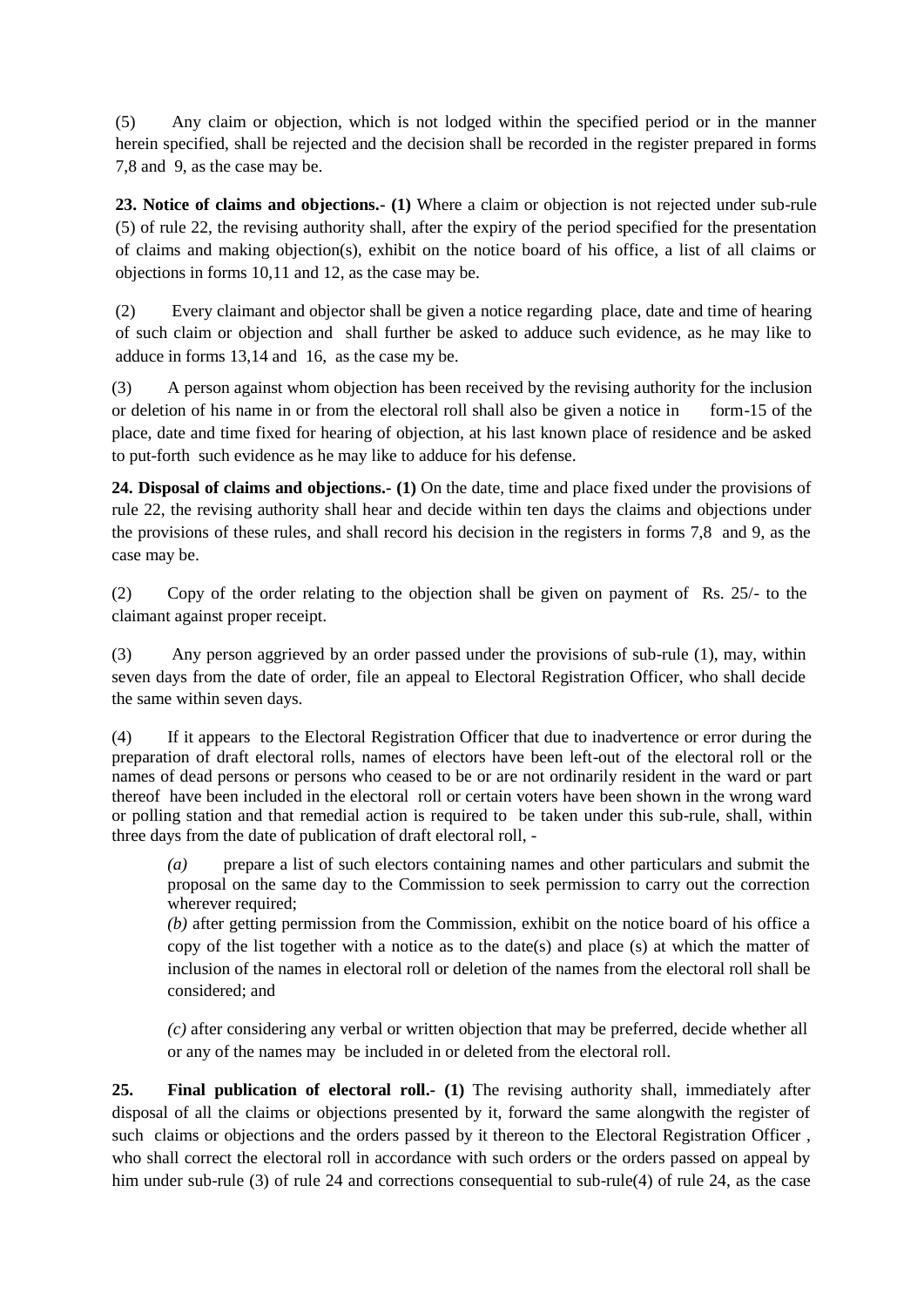may be, and shall publish the final electoral roll, on a date fixed by the Commission by making a complete copy thereof available for inspection and display a notice thereof in form- I7 in his office and also in the offices of the municipality and the Tehsil concerned. The finally published electoral roll shall be uploaded on the official website.

(2) On such publication, the amended electoral roll shall be the electoral roll of the ward or part thereof and shall come into force from the date of its publication under this rule.

(3) The Electoral Registration Officer shall thereafter subject to such general or special directions as may be given by the Commission, supply, free of cost, one copy of the roll, as finally published, to every political party for which a symbol has been exclusively reserved by the Election Commission of India.

**26 Special Revision of electoral rolls.-** Notwithstanding anything contained in rule 25, the Commission may at any time, for the reasons to be recorded in writing , direct a special revision for any municipality in such a manner as it may deem fit :

Provided that, subject to, other provisions of these rules, the electoral rolls for the municipality as in force at the time of the issue of any such directions shall continue to be in force until the completion of the special revision, so directed.

**27. Correction of entries in electoral rolls.- (1)** If at any stage it appears or brought to the notice of the Commission on an application in form-18 that due to inadvertence or error during the preparation of electoral rolls, names of eligible persons have been left-out of the electoral roll or the names of dead persons or persons who ceased to be or are not ordinarily resident in the ward or part thereof have been included in the electoral roll or certain voters have been shown in the wrong ward or polling station and that remedial action is required to be taken under this sub-rule, shall direct the Electoral Registration Officer to.-

(a) prepare a list of the name and other particulars of such electors;

(b) exhibit on the notice board and official website of his office a copy of the list together with a notice as to the date (s) and place (s) at which the matter of inclusion of the names in electoral roll or deletion of the names from the electoral roll shall be considered; and

(c) after considering any verbal or written objection that may be preferred, decide whether all or any of the names may be included in or deleted from the electoral roll :

 Provided that after the publication of the election programme under rule 35 such an application to the Commission shall be made not later than eight days before the last date for the filing of nomination papers.

(2) No amendment, transposition or deletion of any entry shall be made on or after the last date for making nomination till the election process is over.

**28. Inclusion of names in electoral roll, finally published.- (1)** Any person, whose name is not included in the electoral roll, shall make an application in form-4 (in duplicate) to the Electoral Registration Officer for inclusion of his name in that electoral roll, and such application shall be accompanied by a fee of Rs. 50/- to be paid in cash against proper receipt :

Provided that after the publication of the election programme under rule 35 such application shall be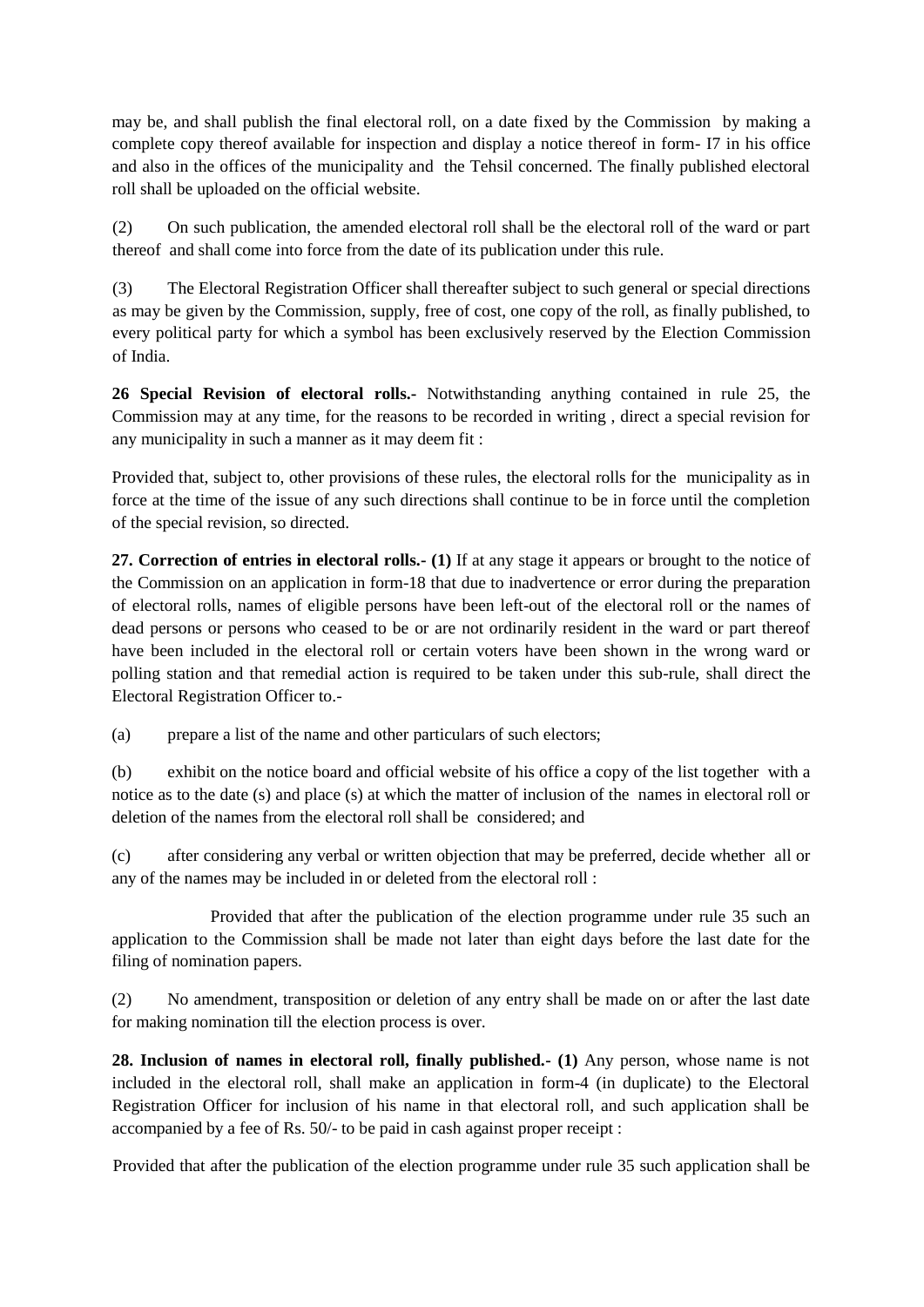made not later than eight days before the last date for the filing of nomination papers.

(2) The Electoral Registration Officer shall immediately on receipt of application under sub-rule (1) affix one copy thereof in some conspicuous place at his office and invite objections thereof to be filed within a period of four days from the date of such affixation.

(3) The Electoral Registration Officer shall, as soon as may be, after the expiry of the period as specified in the notice under sub-rule (2), consider the objections, if any, received by him and shall, if satisfied that the applicant is entitled to be registered in the electoral roll, direct such name to be included therein accordingly :

Provided that if the applicant whose name is ordered to be included, is already registered in the electoral roll of any other ward or part thereof of any other municipality or Gram Sabha such name shall be deleted from that electoral roll.

(4) Where an application made under sub-rule (1) is rejected, the person aggrieved may file an appeal, within a period of ten days from the date of rejection of the application for the inclusion of name or deletion of name, to the Divisional Commissioner and the appeal shall be accompanied by a fee of Rs. 50/- to be paid in cash against proper receipt. The Divisional Commissioner shall decide the appeal within seven days after giving opportunity of being heard and the order passed on such appeal shall be final.

(5) No amendment, transposition or deletion of any entry shall be made on or after the last date for making nomination till the election process is over.

**29. Custody and preservation of electoral roll and connected papers.- (1)** After the electoral roll for a ward has been finally published, the following papers shall be kept in the office of the Electoral Registration Officer or at such other place as the Commission may by order specify until the expiration of one year after the final publication of next revision of the electoral Rolls:-

*(a)* complete spare copies of the electoral roll;

*(b)* papers relating to claims and objections and orders under rule 24;

*(c)* applications under rules 27 and 28 and decisions thereon;

*(d)* papers relating to appeals under sub-rule (4) of rule 28; and

*(e)* manuscript and other papers if any prepared by enumerating agencies and used for compiling the electoral roll.

(2) One complete copy of the electoral roll for each ward duly authenticated by the Electoral Registration Officer shall also be kept in safe custody of the Deputy Commissioner of the District till the new electoral roll is finally published.

**30. Inspection of electoral rolls and connected papers.** - Every person shall have the right to inspect the electoral rolls under rule 29 and get a copy thereof on payment of Rs. 10/-per page or part thereof to be paid in cash against proper receipt.

**31. Disposal of electoral rolls and connected papers.-** The papers under rule 29 shall, on the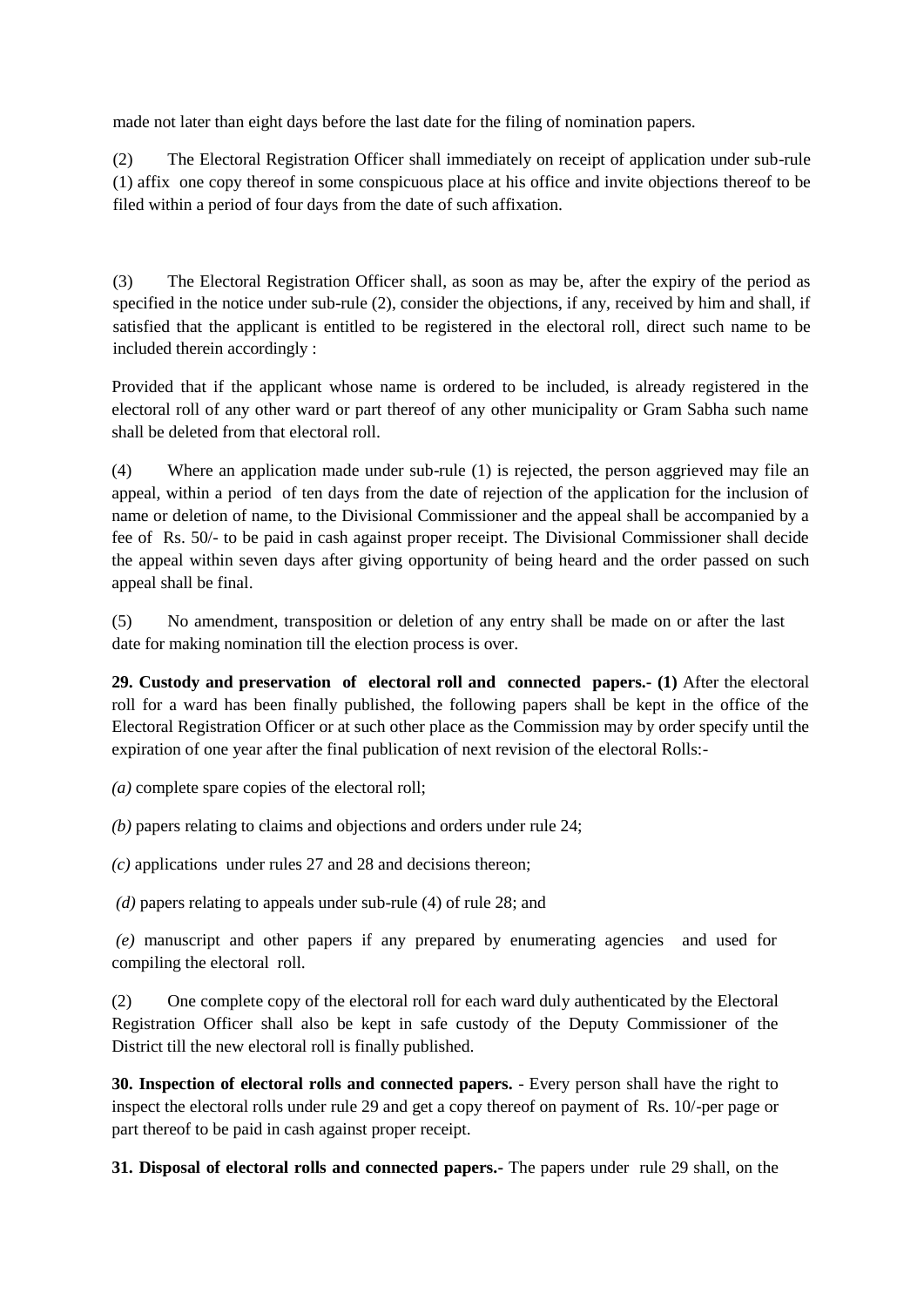expiry of the period specified therein, be disposed of in such manner as the Commission may direct.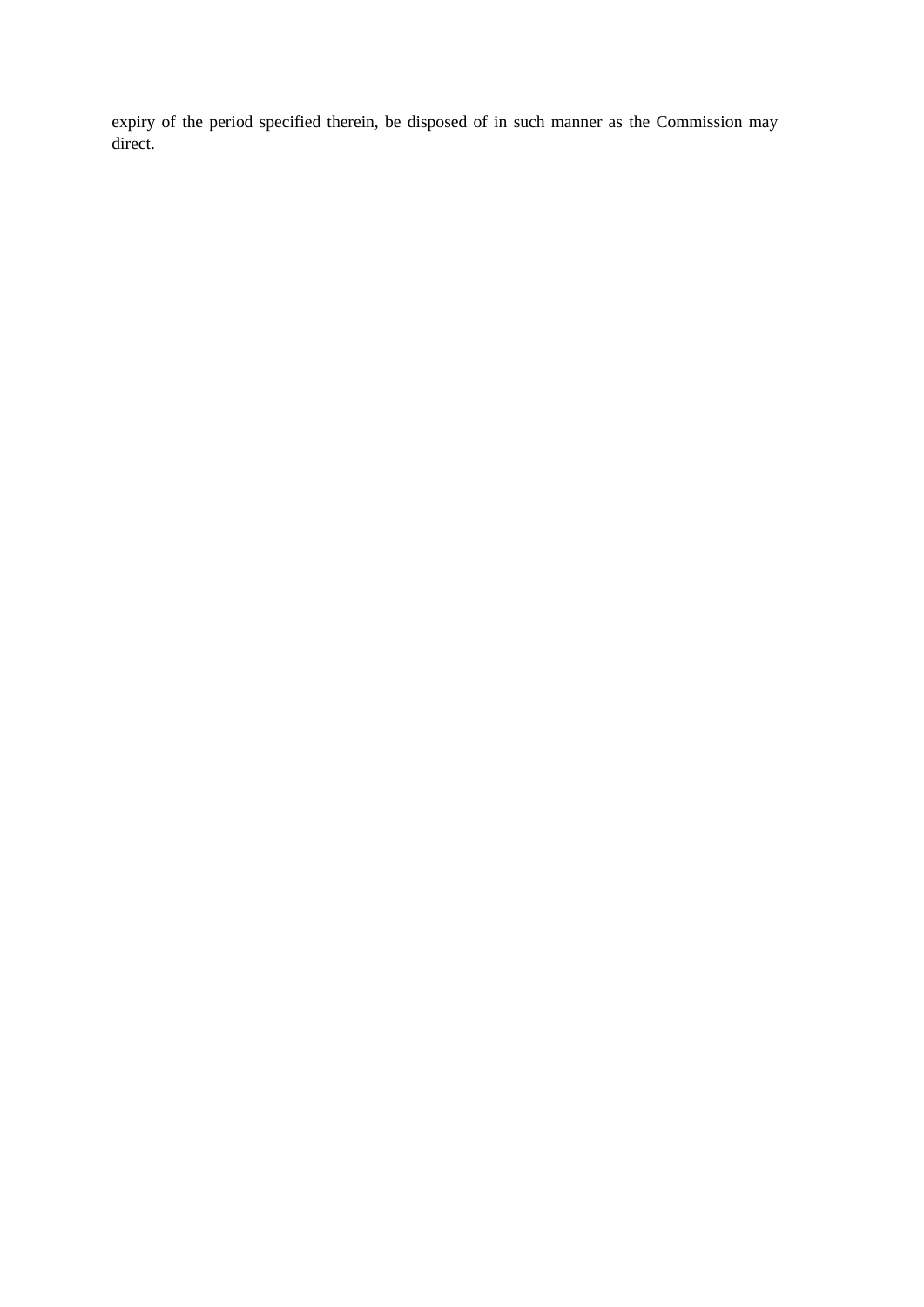## **CHAPTER-V**

## **OFFICERS AND THEIR DUTIES**

32. **Officers and their Duties.- (1)** The Commission shall appoint the Deputy Commissioner of the District or such other officer, as it may deem fit to be the District Election Officer (municipalities) .

(2) The Commission shall appoint Returning Officer in respect of elections for the municipalities:

Provided that the Commission may appoint as many Assistant Returning Officers as may be necessary to perform all or any of the duties of the Returning Officer in respect of each municipality.

(3) It shall be the duty of the Returning Officer to do all such acts and things as may be necessary for effectively conducting the election in the manner provided by these rules or orders made there-under.

(4) The Returning Officer shall fix such number of polling stations for every ward as he may deem necessary and shall publish on the date specified by the Commission under clause(v) of sub-rule(2) of rule 35 in this behalf, by affixing a list thereof at his office and at the office of the municipality showing therein clearly the polling area:

Provided that no polling station shall be located in a police station, hospital or a place having sectarian or religious significance:

Provided further that as far as possible the polling station shall be located in a Government, Semi Government or Municipal buildings, and in case no such building is available, the polling station shall be located in a temporary structure :

**33. Appointment of polling personnel.-** (1) The Returning Officer shall appoint Presiding Officers and such number of Polling Officers, as he considers necessary, in respect of each polling station:

Provided that if the Polling Officer is absent from the polling station, the Presiding Officer may appoint any Government or Semi-Government or municipality servant, who is present at the polling station, as a polling officer during the absence of the former polling officer and inform the Returning Officer accordingly.

(2) If the Presiding Officer, owing to illness or any other unavoidable cause is absent from the polling station, his functions shall be performed by such polling officer, as has been authorized by the Returning Officer to perform the functions during any such absence.

**34. Duties of the Deputy Commissioner and other officers/staff.–(1)** The Deputy Commissioner / District Magistrate and other officers/staff shall, subject to the supervision and control of the Commission, do all such acts and things as may be necessary for effectively conducting the elections in the manner provided by these rules or orders made there-under.

(2) The District Election Officer (municipalities) Returning Officers and the officers or staff employed in connection with the preparation, revision and correction of the electoral rolls for and the conduct of elections shall be deemed to be on deputation with the Commission for the period during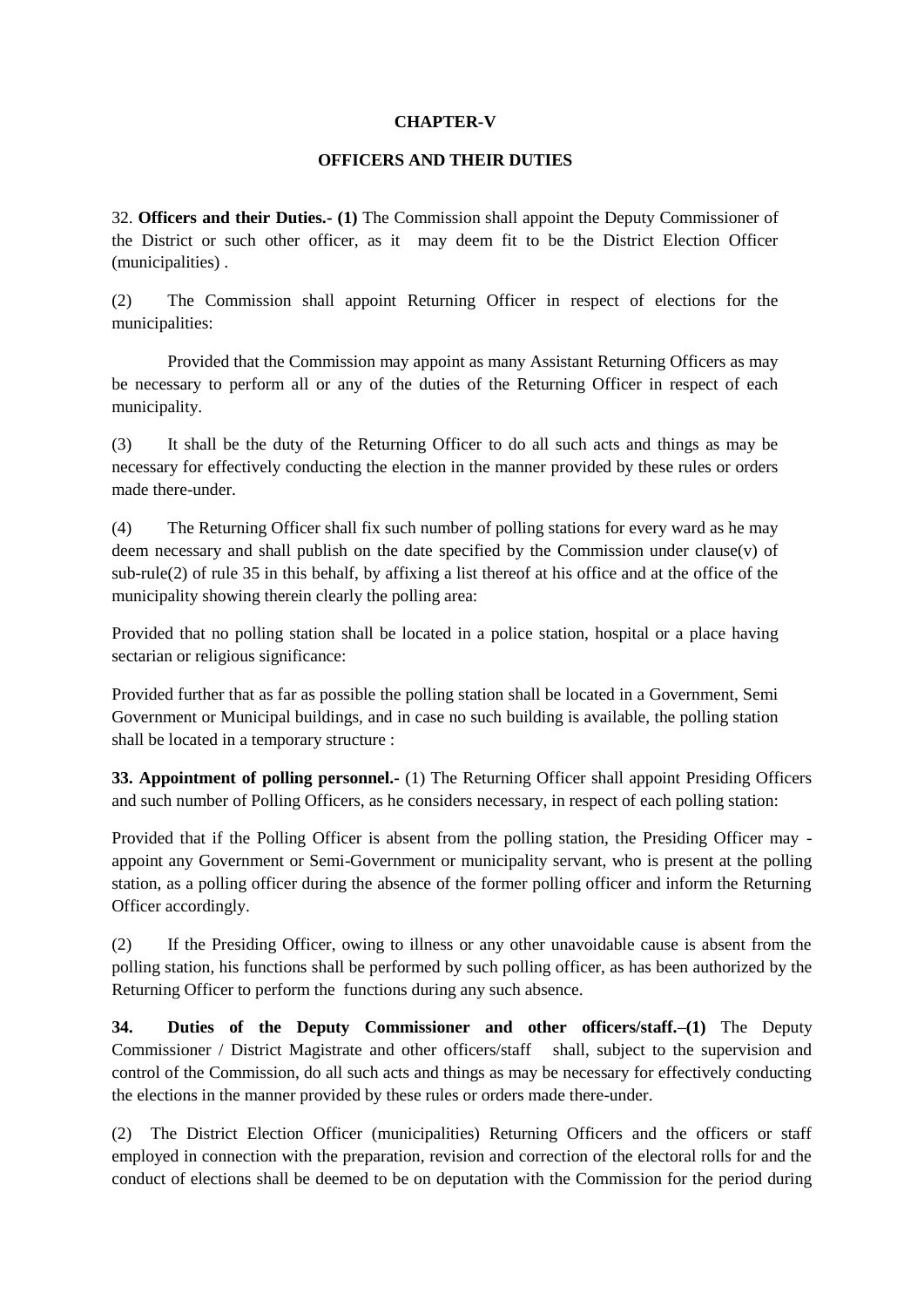which they are so employed and such officers and staff shall, during that period, be subject to the control, superintendence and discipline of the Commission.

(3) The Commission may nominate an observer who shall be an officer of Government to watch the conduct of election in a municipality or a group of municipalities and to perform such other functions as may be entrusted to him by the State Election Commission.

(4) The observer nominated under sub-rule (3) shall have the power to direct the Returning Officer for municipality or a group of municipalities for which he has been nominated, to stop the counting of votes at any time before the declaration of the result or not to declare the result if in the opinion of the observer booth capturing has taken place at a large number of polling stations or at places fixed for the poll or counting of votes or any ballot papers used at a polling station or at a place fixed for the poll are unlawfully taken out of the custody of the returning officer or are accidentally or intentionally destroyed or lost or are damaged or tampered with to such an extent that the result of the poll at that polling station or place cannot be ascertained:

Provided that where an observer has directed the Returning Officer under this sub-rule to stop counting of votes or not to declare the result, the observer shall forthwith report the matter to the Commission and thereupon the Commission shall, after taking all material circumstances into account, issue appropriate direction.

#### **CHAPTER-VI**

#### **CONDUCT OF ELECTIONS**

35 Election Programme.- (1) The Commissioner shall frame a programme of general elections of the municipality or a programme to fill up any casual vacancy in a municipality or hold election to a municipality which has been dissolved (hereinafter referred to as "election programme").

(2) The election programme shall specify the date or dates on, by, or within which -

- (i) the nomination papers shall be presented;
- (ii) the nomination papers shall be scrutinized;
- (iii) a candidate may withdraw his candidature;
- (iv) the list of contesting candidates shall be affixed:
- (v) the list of polling stations shall be pasted;
- (vi) the poll, if necessary shall be held on………from…….AM to……….PM. (the hours of poll shall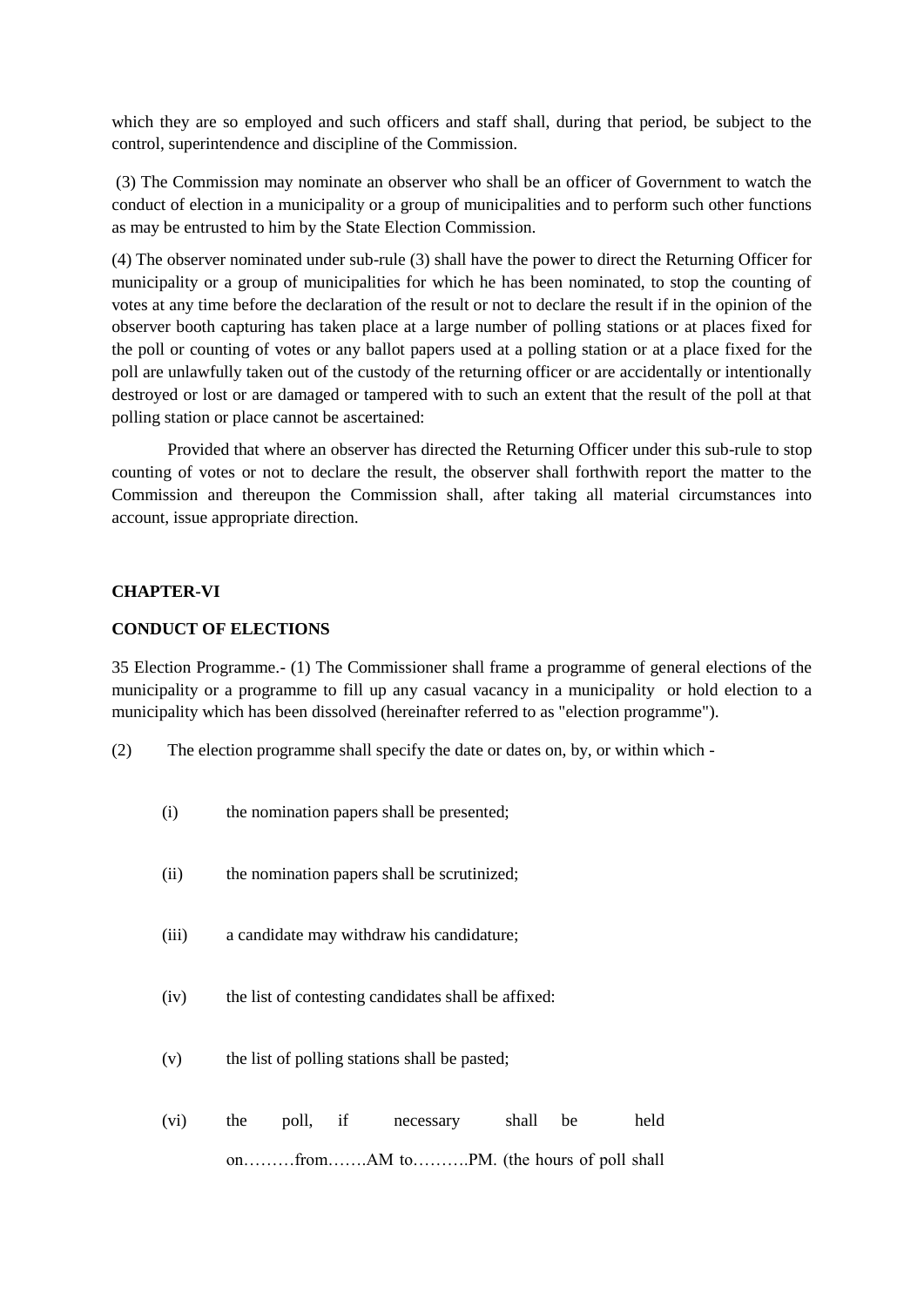not be less than six hours.) ;

(vii) the counting in the event of poll, shall be done at………….………… (Specify place, date and time thereof); and

(viii) the result of the election shall be declared.

(3) The election programme shall be published seven days before the date of filing of nomination papers by affixing a copy at the office of the Deputy Commissioner, Tehsil and municipality and at such other conspicuous places in the municipality as may be determined by the Deputy Commissioner in this behalf.

(4) The period for filing of nomination papers shall be three working days and the date of scrutiny shall be the next working day from the last date of filing of nomination papers. The date of withdrawal shall be the third working day from the date of scrutiny. The date for affixing the list of contesting candidates shall be the same as fixed for withdrawal of candidature. The list of polling stations shall be published on a date as may be specified by the Commission. The gap between the date of withdrawal and the date of poll shall atleast be ten days and the day of poll shall preferably be a Sunday or any gazetted holiday.

(5) The Commission may by an order rescind or modify the election programme :

Provided that unless the Commission otherwise directs, no such order shall be deemed to invalidate any proceedings taken before the date of the order.

**36. Notice of election.- (1)** The Returning Officer shall on the date on which the election programme is issued by the Commission under rule 35, shall affix a notice in form-19 at his office, and at the office of the Sub-Divisional Officer (Civil), the Tehsil and the municipality, and such other places as the Returning Officer may determine to -

- (a) invite nomination papers of candidates for election ;
- (b) fix the time and place for submitting the nomination papers;
- (c) specify the authority to whom nomination shall be submitted;
- (d) fix time and place for the scrutiny of nomination papers ;
- (e) fix the time and place and authority for the receipt of notice of withdrawals;
- (f) fix the date, time and place for the allotment of symbols; and
- $(g)$  fix the time of poll, if necessary :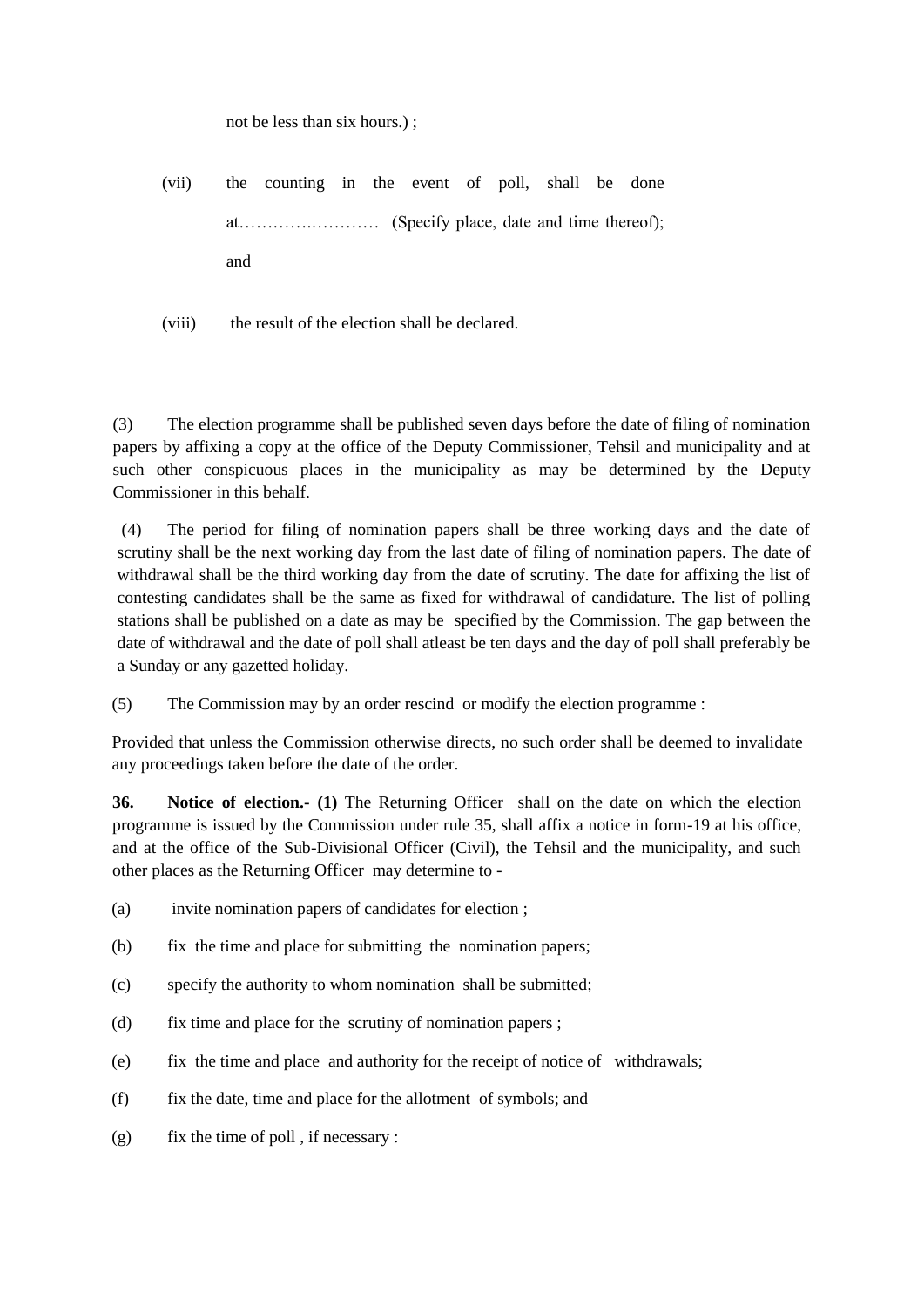Provided that the dates fixed under clauses (b), (d), (e) and (g) shall be the same as specified under rule 35 in this behalf.

(2) For the purpose of election, the Commission, or Returning Officer may on payment of compensation to the owner or the person in possession or having control over it, requisition any premises, vehicle, vessel or animal and may, after the election, release it from the requisition;

Explanation: Vehicle in this rule means any vehicle used or capable of being used for the purpose of road or aerial transport, whether propelled by mechanical power or otherwise.

**37. Notification of symbol. -** The Commission shall, by notification published in the Official Gazette, specify the symbols that may be allotted to the candidates at an election to the municipality and may amend or vary the list of symbols from time to time.

**38. . Nomination of candidates for election.-** (1) Any person registered as a voter within the municipality, may be nominated as a candidate for the office of Member of a ward by another person, who is registered voter in the electoral roll of that ward of the municipality.

(2) The nomination paper in form-20 duly filled in and signed by the proposer and candidate shall be delivered to the authority specified under clause (c) of sub-rule(1) of rule 36 by each candidate either in person or by his proposer between 11 A.M. and 3.00 P.M. on the date specified for the filing of nomination papers.

(3) In any ward which is reserved for Scheduled Castes or Scheduled Tribes, the nomination paper shall not be treated as valid, unless it contains a declaration by the candidate specifying particular caste or tribe of which he is a member and the candidate submits a certificate issued by the competent authority authorized by the State Government, certifying that the candidate belongs to such Scheduled Caste or Scheduled Tribe, as the case may be.

(4) On the presentation of nomination papers, the Returning Officer shall satisfy himself about the name and the serial number of the candidate and his proposer, as entered in the nomination paper are the same as those entered in the electoral roll :

Provided that not more than three nomination papers shall be presented by or on behalf of any candidate or accepted by the Returning Officer for election in the same ward:

Provided further that the Returning Officer shall permit any clerical or technical error in the nomination papers or to the said nomination papers in regard to the said names or numbers to be corrected in order to bring them in conformity with the corresponding entries in the electoral roll and where necessary may direct that any clerical or printing error in the said entries be ignored.

**39. Security deposits.- (1**) A candidate shall not deemed to have been nominated as member for election to a ward unless he has deposited a sum of Rupees 2500/- (Rupees two thousand five hundred only) as security with the Returning Officer in cash against a proper receipt and in case of a candidate belonging to Scheduled Castes or Scheduled Tribes, the security shall be a sum of Rupees. 1250/-(Rupees one thousand two hundred and fifty only.) :

Provided that where a candidate has been nominated by more than one nomination paper for election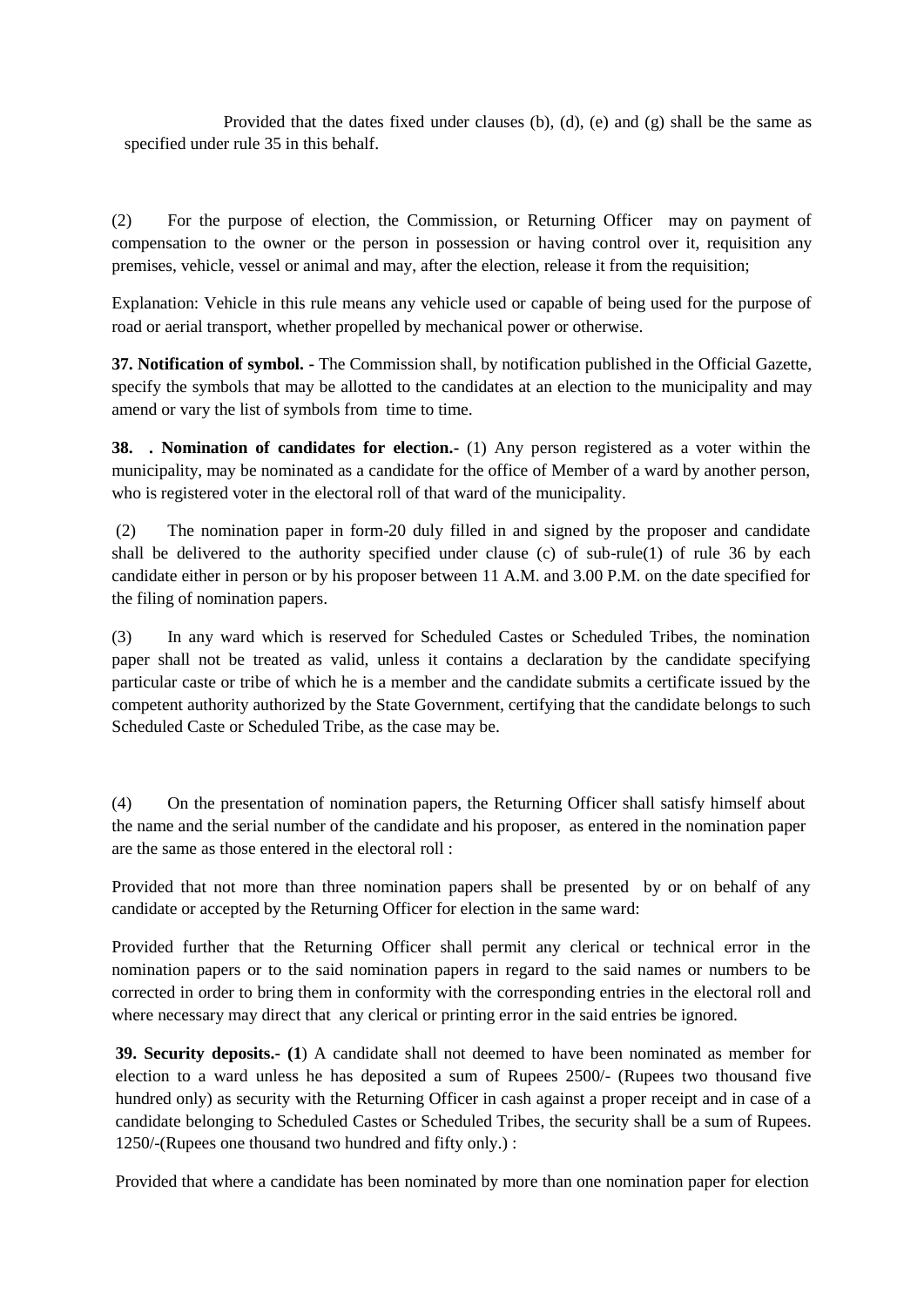in the same ward, separate security amount shall not be deposited for every set of nomination.

(2) If a candidate by whom or on whose behalf the security has been deposited, withdraws his candidature within the time specified in rule 35 and 36 or if the nomination of any candidate is rejected the security deposit shall be refunded to the person by whom it was made or if such person is dead, to his legal representatives, after the date of declaration of result of election.

(3) If the contesting candidate is not elected and the number of valid votes polled in his favour are less than one sixth of the total number of valid votes polled, the security so deposited shall be forfeited to the State Government.

(4) If the security so deposited is not forfeited under sub-rule (3), the same shall be refunded to the candidate by whom it was made or if he is dead, to his legal representatives, after the notification of the result of election is issued and published in the Official Gazette.

**40. Notice of nominations -** The Returning Officer shall, on receiving the nomination papers under sub-rule(2) of rule 38, enter on the nomination papers it's serial number and shall sign thereon a certificate stating the date on which and the hour at which, the nomination paper has been delivered to him. A notice of nominations in form-21 containing description similar to those contained in the nomination papers both of the candidate and his proposer shall be affixed in some conspicuous place in his office,

**41. Scrutiny of nomination papers.- (1)** On the date fixed for the scrutiny of nomination papers under rule 36 the candidate or his proposer, and one other person duly authorized in writing by each candidate, may attend process of scrutiny and the Returning Officer shall give them all reasonable facilities for examining the nomination papers of all the candidates which have been received by him within the time and in the manner laid down in rule 38.

(2) The Returning Officer shall examine the nomination papers and decide all objections which may be made to any nomination and may, either on such objection or on his own motion after such summary inquiry, if any, as he thinks necessary, reject any nomination on any of the following grounds, namely :-

> *(a)* that on the date fixed for the scrutiny of nomination, the candidate either is not qualified or is disqualified for being chosen to fill the office under the provisions of these rules or the Act or any other law for the time being in force; or

> *(b)* that there has been a failure to comply with any of the provisions of rule 38 or rule 39 or

> *(c)* that the signatures of the candidate or the proposer on the nomination paper are not genuine.

(3) Nothing contained in clause (b) or clause (c) of sub-rule (2) shall be deemed to authorize the rejection of other nomination of the same candidate where such rejection is not warranted.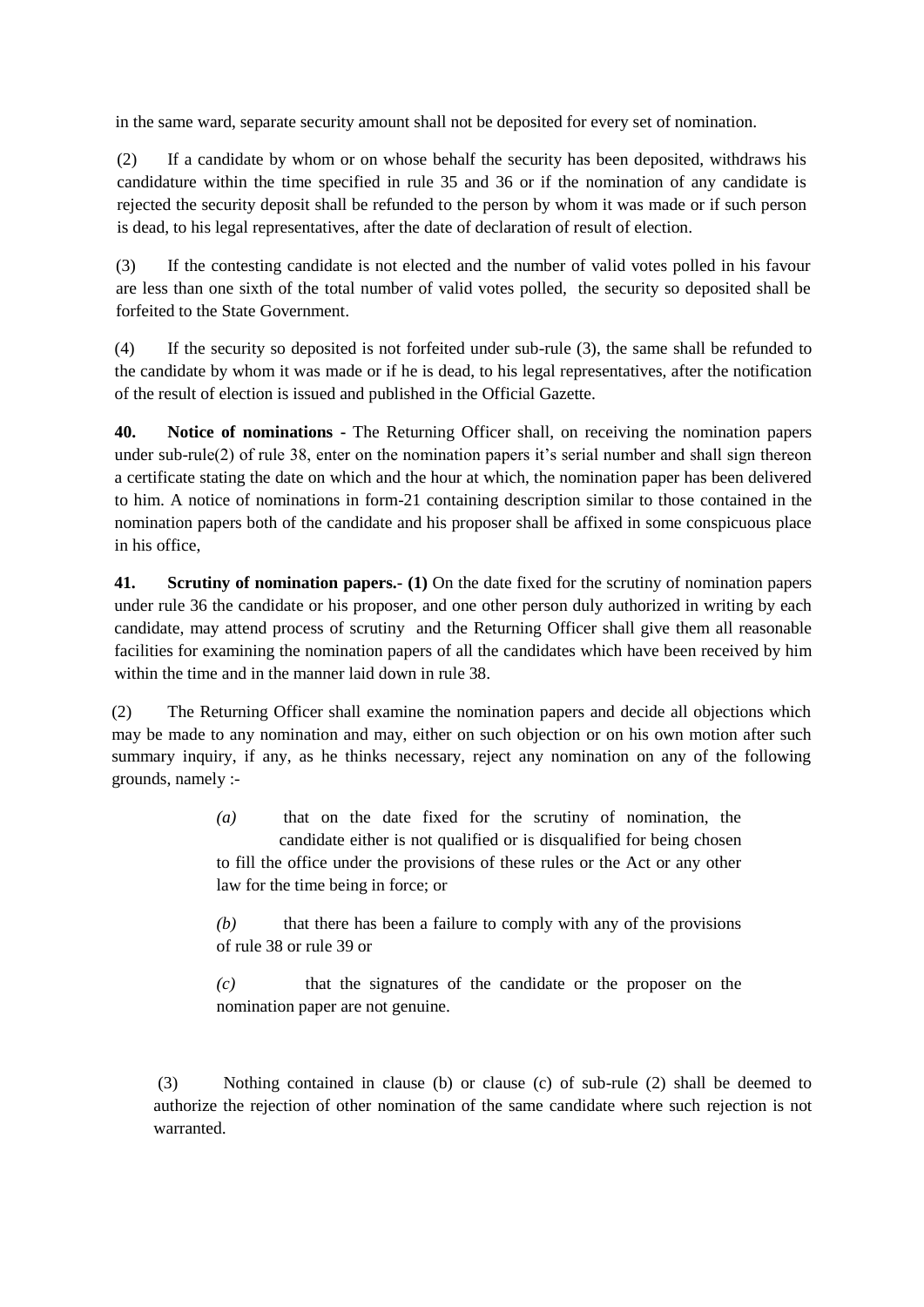(4) The Returning Officer shall hold the scrutiny on the date and time appointed in this behalf under clause (d) of sub-rule (1) of rule 36. The process of scrutiny once started shall not be adjourned, except, when such proceedings are interrupted or obstructed by riots, open violence or by causes beyond the control of the Returning Officer :

Provided that in case an objection is raised by the Returning Officer or is made by the candidate or the person duly authorized in writing by the candidate, the candidate concerned may be allowed time to rebut it not later than the day next to the day of scrutiny and the Returning Officer shall record his decision on the date to which the proceedings have been adjourned.

(5) The Returning Officer shall record on each nomination paper his decision accepting or rejecting the same and, if the nomination paper is rejected, shall record in writing a brief statement of reasons for such rejection.

(6) For the purpose of this rule, an entry in the electoral roll for the time being in force of a ward shall be conclusive evidence of the fact that the person referred to in that entry is a voter for that ward

(7) Immediately after all the nomination papers have been scrutinized and the decision accepting or rejecting the same have been recorded, the Returning Officer shall prepare in form -22 a list of validly nominated candidates that is to say, candidates whose nomination have been found valid and affix on the notice board at the office of the Returning Officer.

**42. Withdrawal of candidature.- (1)** Any candidate may withdraw his candidature by notice in writing in form-23 subscribed by him and delivered to the Returning Officer or the authority specified in this behalf under clause (e) of sub-rule (1) of rule 36, before 3 P.M. on the date specified in the said rule, and no person who has thus withdrawn his candidature shall be allowed to cancel the notice of such withdrawal.

(2) Upon receiving a notice of withdrawal of candidature, the Returning Officer or the specified authority shall cause a notice in form-24 to this effect to be affixed in some conspicuous place in his office.

**43. List of contesting candidates.- (1)** On completion of the scrutiny of the nomination papers and after the expiry of the period within which candidature may be withdrawn under rule 42, the Returning Officer shall forthwith prepare a list of contesting candidates in hindi in form-25 and cause it to be affixed on the notice board of his office and shall also supply a copy thereof, to each of the contesting candidates and on demand to his election agent.

(2) The said list shall contain in hindi in devnagari script the names in alphabetical order and the addresses of the contesting candidates as given in the nomination papers.

**44. Allotment of symbols to candidates.-(1**) After the list of contesting candidates is prepared and if the number of candidates is more than one, the Returning Officer shall allot symbol to each contesting candidate according to the serial number in the list of contesting candidates and of the approved symbols in accordance with the serial number of the symbols specified in the notification under rule 37 :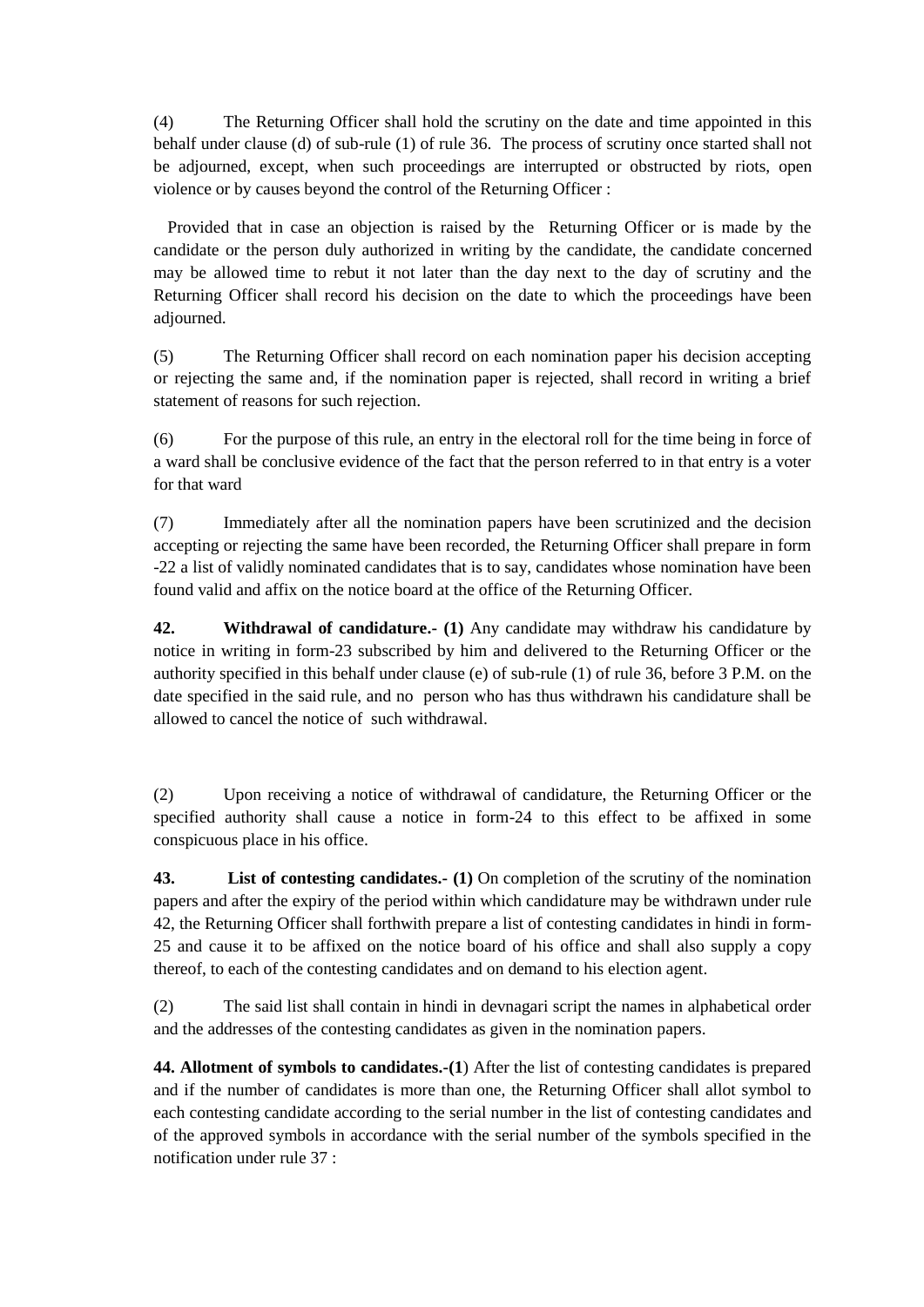Provided that there shall not be any choice of symbol for a candidate.

(2) In every case where an election symbol has been assigned to a candidate under subrule (1) such candidate shall forthwith be informed of the symbol so assigned and be supplied with a specimen thereof by the Returning Officer. In that event the list of contesting candidates shall also contain symbol allotted to each candidate.

**45. Appointment of Election Agent.-** If a candidate desires to appoint an election agent, such appointment shall be made in form-26 either at the time of delivering the nomination paper or at any time before election.

**46. Appointment of polling agent.-(1)** The number of polling agents, that may be appointed by a candidate shall be one for each polling station.

(2) Every such appointment shall be made in form-27 and the same shall be made over to the polling agent for production at the polling station.

(3) No polling agent shall be admitted into the polling station unless he has delivered to the Presiding Officer the documents of his appointment under sub-rule (2) after duly completing and signing the declaration contained therein before the Presiding Officer.

**47. Non-attendance of agent. -** Where any act or thing is required or authorized by these rules to be done in the presence of agents, the non-attendance of any such agent or agents at the time and place appointed for the purpose shall not, invalidate the act or thing done.

**48. Maximum election expenses and account thereof.- (1)** The maximum limit of election expenditure to be incurred by a contesting candidate or/and through his authorized agents shall not exceed.-

(a) for member of Municipal Council : Rs.  $75,000/$ ; and

(b) for member of Nagar Panchayat : Rs.  $50,000/$ ;

Provided that the State Government may notify enhanced limit of maximum election expenditure to be incurred by a contesting candidate or and his authorized agents in consultation with the Commission.

(2) Every candidate contesting election from a ward shall keep an account of election expenditure in a register to be called the register of election expenditure in form-28.

(3) The account under sub-rule (2) shall be maintained as per provision of section17-A of the Act.

(4) The account shall be correctly and truly maintained in respect of each item of expenditure on day-to-day basis from the date of filing of nomination papers up-to the date a day after the declaration of result.

(5) All expenditure by the candidate or his authorized election agent on all the items of expenditure maintained in form-29 shall be included in the account as kept under sub- rule (2)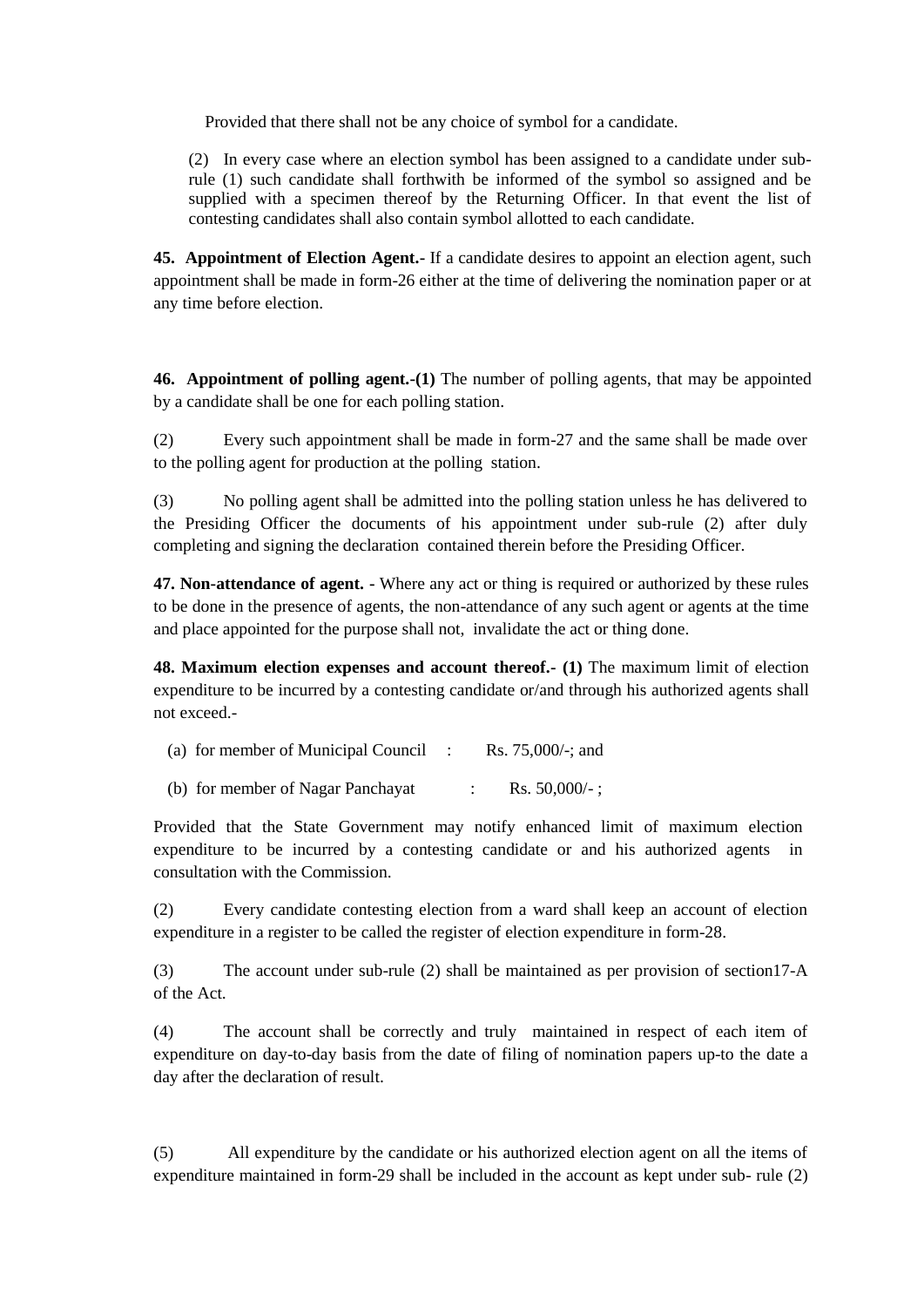of election expenditure.

(6) All documents such as vouchers, receipts, acknowledgements etc. in support of expenditure incurred and recorded in the register shall be maintained correctly.

(7) The day-to-day account maintained shall be made available for inspection at any time during the process of election to the Returning Officer or any other officer authorized by him or the Commission.

(8) Failure to submit the account of election expenses within the time and in the manner required by the Act and these rules or, to produce a true copy of the accounts of election expenditure on demand by an officer authorized to do so, shall be deemed to be a corrupt practice under section 301 of the Act.

(9) A statement of account of the total election expenditure maintained shall be submitted as directed by the Commission under section 17-B of the Act to the Returning Officer or any other officer authorised by the Commission or both within thirty days of declaration of the result

(10) The statement of account shall be submitted in forms 29 and 30 alongwith an affidavit of the candidate in form- 31

(11) On receipt of the statement of accounts, the Returning Officer shall issue an acknowledgement in form- 32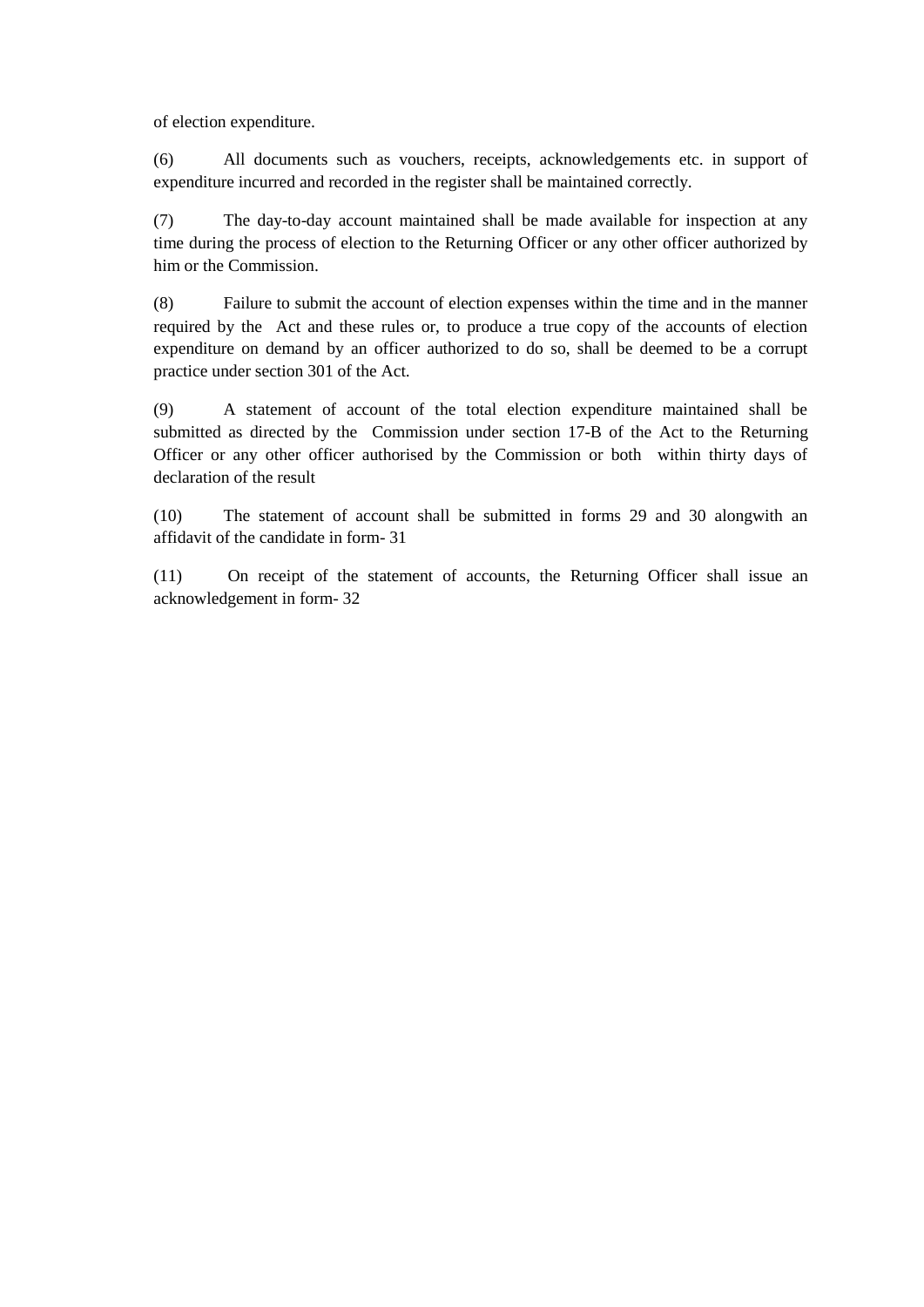# **CHAPTER-VII GENERAL PROCEDURE OF ELECTION**

**49. Death of candidate before poll.-** If a candidate whose nomination has been found valid on scrutiny and who has not withdrawn his candidature, dies and a report of his death is received before the commencement of the poll and the number of remaining contesting candidates is more than one, the election shall not be countermanded but in case there remains only one candidate in the field, the election shall take place de-novo as per the directions of the Commission:

Provided that no fresh nomination shall be necessary for candidate who was a contesting candidate at the time of countermanding of the election.

**50. Contested and un-contested elections.- (1)** Subject to the provisions of rule 49, if there is only one contesting candidate in the field, the Returning Officer shall forthwith declare such candidate duly elected to fill the office and issue a declaration in form-33. If there is no contesting candidate in the field, the Returning Officer shall report the matter to the Commission with a view to take further action accordingly.

(2) If the number of contesting candidate in the field is more than one, a poll shall be taken on the date specified under rule 35.

**51.** Adjournment of poll in emergencies. (1) If at an election the proceedings at any polling station are interrupted or obstructed, by riot or open violence, or if it is not possible to take the poll at that polling station on account of any natural calamity or any other sufficient cause, the Presiding Officer of such polling station, shall announce an adjournment of the poll for a date to be notified later and the Commission shall forthwith inform the Returning Officer.

(2) Where a poll is adjourned under sub-rule (1), the Returning Officer shall immediately report the circumstances to the Commission and to the State Government and shall, as soon as may be, appoint the day on which the poll shall recommence and fix the polling station at which and the hours during which, the polling shall take place. The votes cast at such election shall not be counted until such adjourned poll is completed and the ballot box used at such polling station shall be sealed and kept in safe custody till the commencement of the counting.

(3) In all the cases under this rule, the Returning Officer shall affix a notice specifying the date, place and hours of polling fixed under sub-rule (2) at his office and in the office of the municipality and the Tehsil concerned.

**52. Fresh poll in the case of destruction etc. of the ballot box.-** (1) If at any election any ballot box is unlawfully taken out of the custody of the Presiding Officer or is in any way tampered with, or is either accidentally or intentionally destroyed, lost or damaged, the polling at the polling station to which such ballot box relates shall be liable to be declared as void.

*Explanation.-* Damage to a ballot box also includes damage or destruction of ballot papers done at the time of counting of votes but before the completion of counting and declaration of result.

(2) Whenever the polling at any polling station becomes liable to be declared as void under sub-rule (1), the Presiding Officer shall, as soon as practicable after the act or event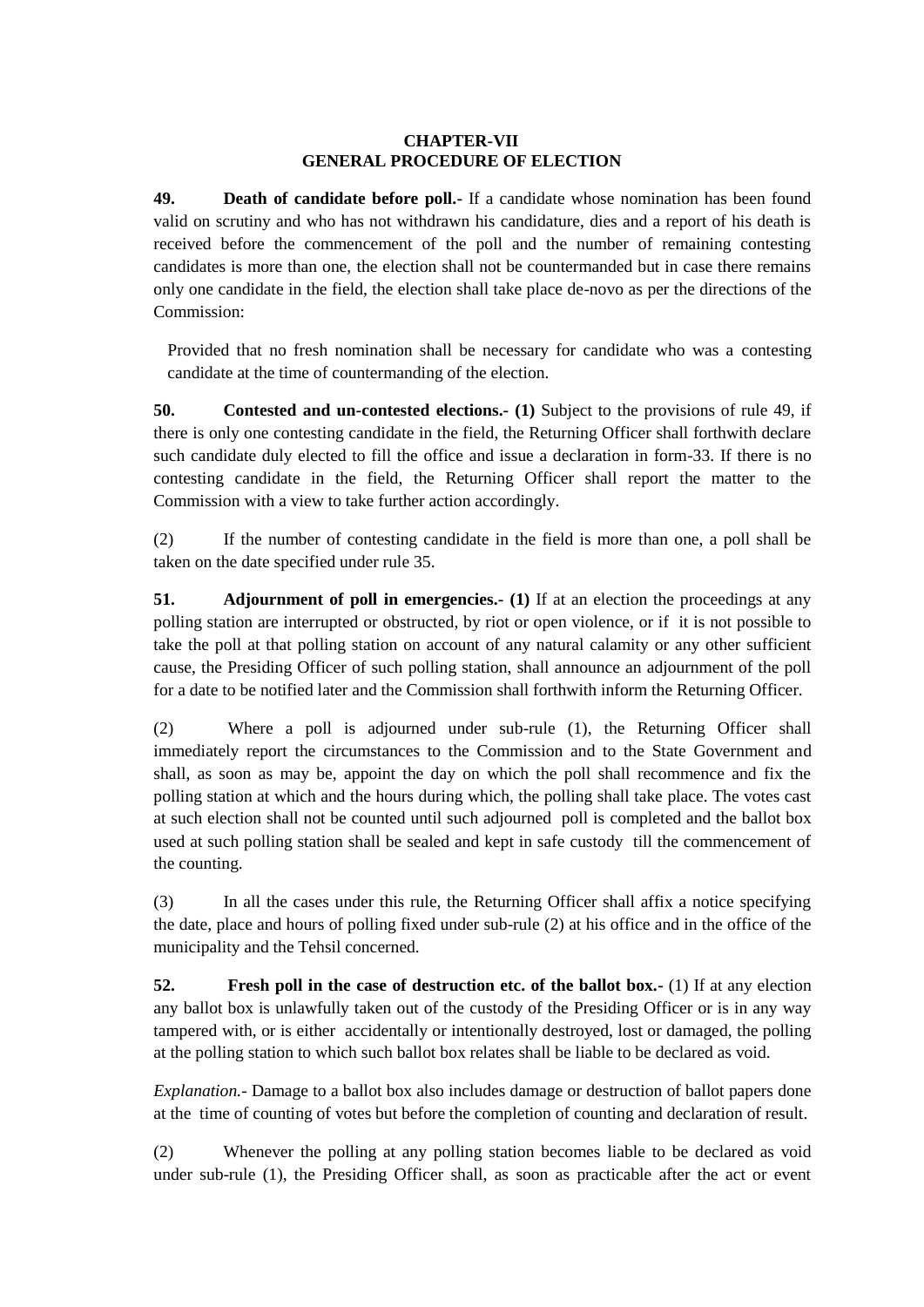causing such damage or destruction, report the matter to the Returning Officer who will report the matter immediately to the Commission and the Commission in the event of being satisfied that in consequence thereof the result of the poll of that polling station can not be ascertained, declare the polling void and shall appoint a day taking the poll afresh at such polling station, and fix the hours during which the poll shall be taken and shall not count the votes cast at other polling stations of the ward until such fresh poll has been completed.

**53. Restriction on contesting of election for more than one municipality and ward.-** No candidate shall contest election for more than one municipality and within the municipality from more than one ward at the same time.

**54.** Method of voting.-(1) At every election where a poll is to be taken, votes shall be cast in person and given by ballot or electronic voting machine at the polling station fixed under rule 32 and no votes shall be cast by proxy :

Provided that the giving and receiving of votes by electronic voting machine, in such manner as may be specified under the rules or the directions issued in this behalf, by the Commission , may be adopted in a ward or wards of a municipality as the Commission may specify.

(2) No voter shall vote in the election of the municipality more than once notwithstanding that his name may have been registered in the electoral roll for that municipality more than once.

**55. Procedure on adjournment of poll.-(1)** If the poll at any polling station is adjourned under rule 49 the provisions of these rules with regard to poll shall apply to every such fresh poll as they apply to the original poll.

(2) When an adjourned poll is once recommenced under sub-rule (2) of rule 51, the voter who has already voted at the poll so adjourned shall not be allowed to vote again.

(3) The Returning Officer shall provide the Presiding Officer of the polling station at which such adjourned poll is to be held with the sealed packets containing the marked copy of the electoral roll and required number of ballot papers and a new ballot box electronic voting machine.

(4) The Presiding Officer shall open the sealed packet in the presence of such candidates or their agents as may be present and use the same for the conduct of adjourned poll.

**56. Ballot box and paper seal.** (1) Every ballot box and paper seal to be used at an election shall be of such design as may be used at any election to the Legislative Assembly of Himachal Pradesh or as may be approved by the Commission.

(2) A paper seal shall be used for securing a ballot box and the Presiding Officer shall affix his signatures and obtain thereon the signatures of the candidates or of such of the polling agents as are present and desirous of affixing the same. The paper seal shall be of such design as may be specified by the Commission and proper record of paper seal used or unused shall be maintained in form-34.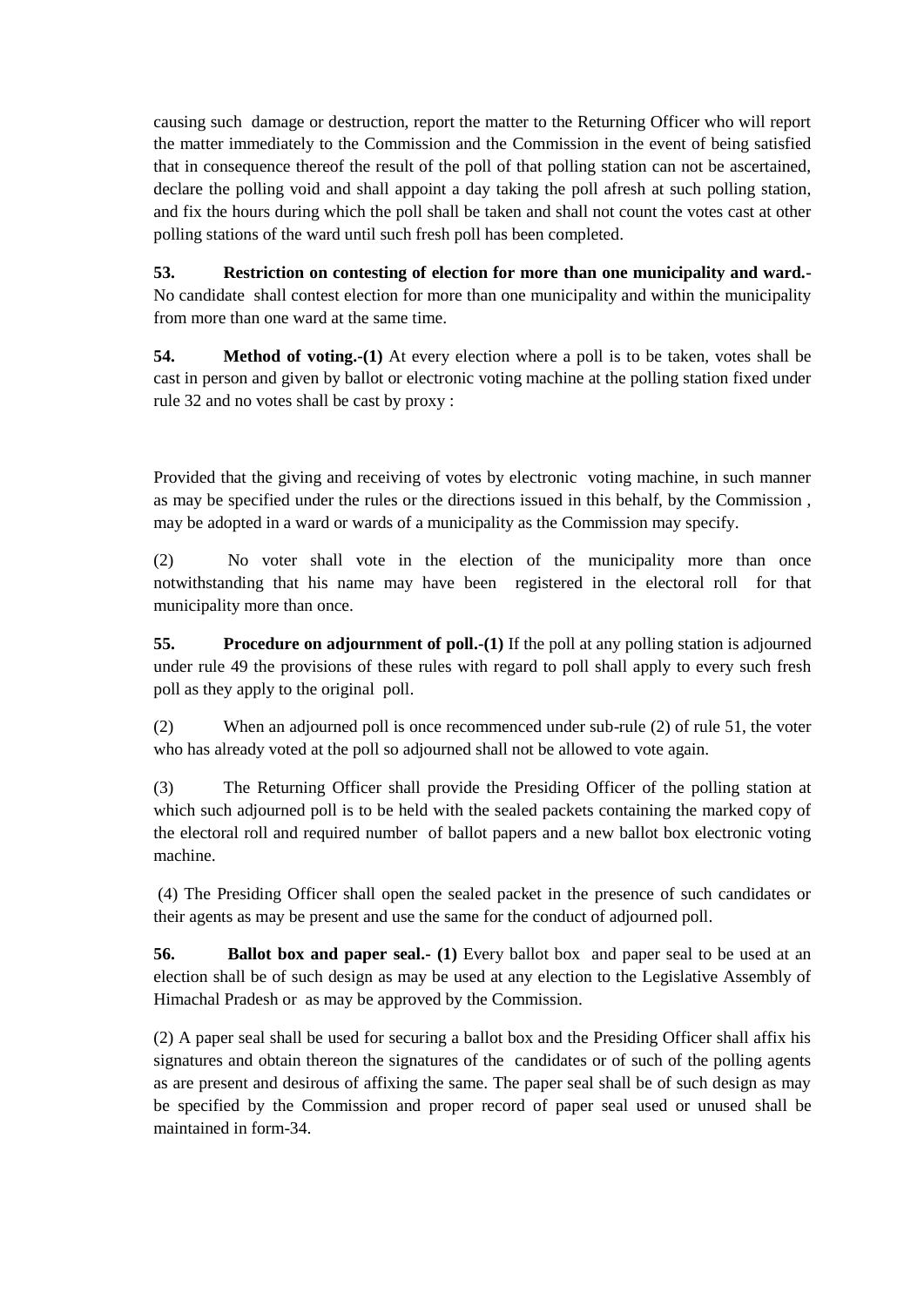(3) The Presiding Officer shall, thereafter, fix the paper seal in the space meant therefore in the ballot box and shall then secure and seal the box in such a manner that the slit for insertion of ballot paper therein remains open.

(4) Every ballot box used at a polling station shall bear labels, both inside and outside and marked with -

*(a)* the serial number and the name of the ward;

*(b)* the serial number and the name of polling station;.

*(c)* the serial number of the ballot box (to be filled in at the end of the label on the outside of the ballot box only); and

(d) the date of poll.

(5) Immediately before the commencement of the poll, the Presiding Officer shall demonstrate to the candidates and polling agents and other persons present that the ballot box is empty and bears the labels referred to in sub-rule (4).

(6) The ballot box shall then be closed, sealed and secured and placed in full view of the Presiding Officer, the candidates and the polling agents.

**57. Facilities for women voters in the elections.- (1)** Where a polling station is for both men and women voters, the Presiding Officer may direct that they shall be admitted in the polling station alternatively.

(2) The Presiding Officer may appoint a woman to serve as an attendant at any polling station to assist women voters and the Presiding Officer in taking the poll and in particular to help in searching the name of any woman voter in case it becomes necessary.

**58. Form of ballot papers.** (1) Every ballot paper alongwith its counterfoil shall be in form-35 and the particulars therein shall be in hindi in devnagri script.

(2) The names of the candidates shall be arranged on the ballot paper in the same order in which they appear in the list of contesting candidates prepared under rule 43. The-ballot papers shall be printed in the design and colour as specified by the Commission:

 Provided that after the name and symbol of last candidate, there shall be a column with the words "None of the above" written therein. The size of the column shall be same as used for other candidates.

**59. Arrangement at polling station.-(1)** Outside each polling station there shall be displayed prominently -

 *(a)* a notice specifying the polling area the voters of which are entitled to vote at the polling station or where polling station has more than one polling booths, at each one of such booths or the description of the voter allotted to any such booth; and

*(b)* another notice in hindi in devnagri script containing the list of contesting candidates prepared under rule 43, alongwith the symbols allotted under rule 44.

(2) At each polling station there shall be set up one or more compartments in which voters can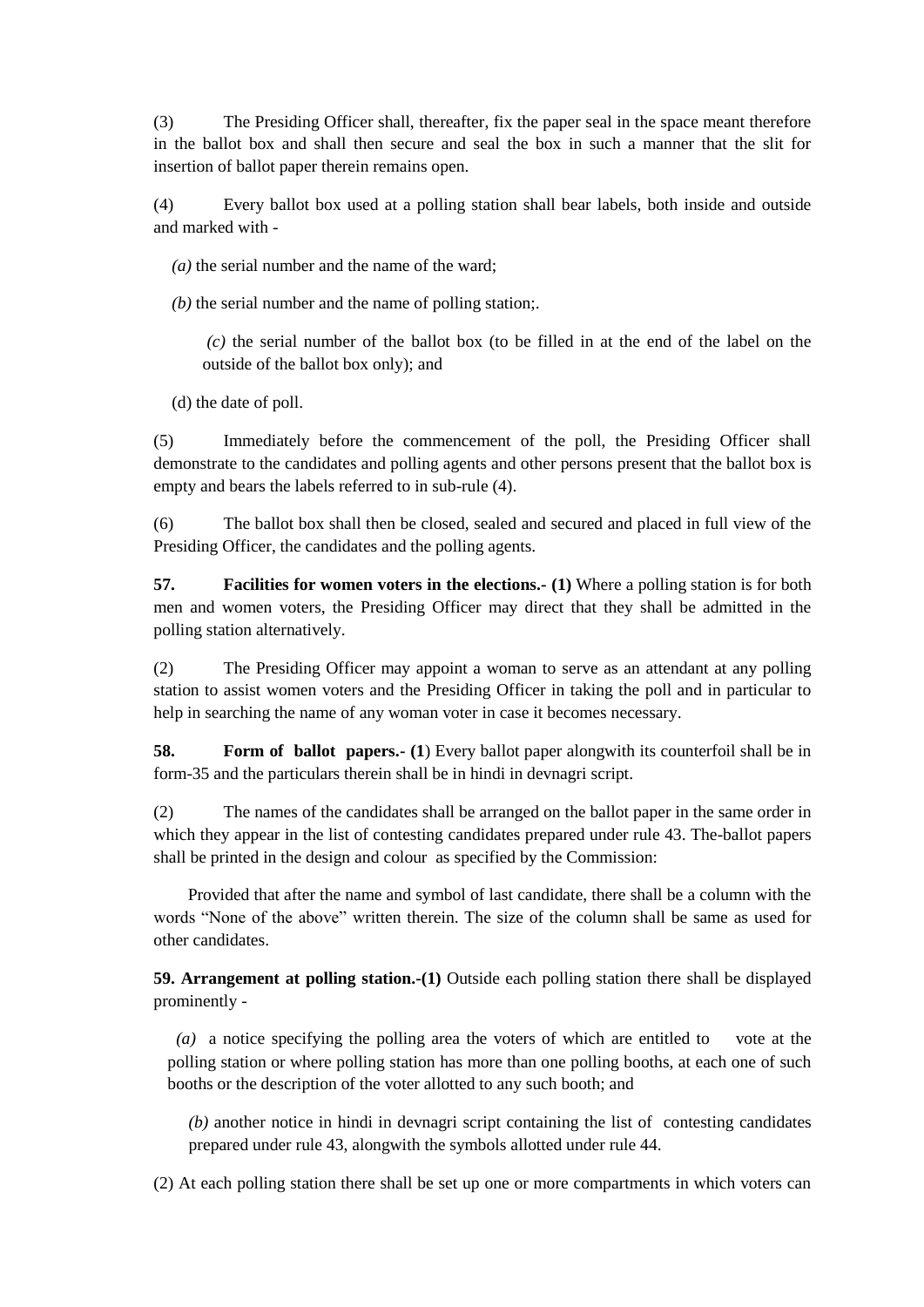record their votes in secrecy.

(3) The Returning Officer shall provide at each polling station required number of ballot boxes, copies of the relevant part of electoral roll, the ballot papers, and other articles necessary for the conduct of poll.

**60. Commencement of poll.-** The Presiding Officer shall start the poll exact at the time mentioned in notice of election and before commencement of the poll, he shall bring to the notice of all, who are present, the provisions of section 292 of the Act which reads as under:-

―292. Secrecy of voting.- (1) No witness or other person shall be required to state for whom he has voted at an election.

(2) Every officer, clerk, agent or other person who performs any duties in connection with the recording or counting of votes at an election shall maintain and aid in maintaining the secrecy of the voting and shall not (except for some purpose authorised by or under any law) communicate to any person any information calculated to violate such secrecy.

(3) Any person who wilfully acts in contravention of the provisions of this section shall be punished with imprisonment of either description for a term not exceeding three months, or with fine, or with both.".

**61. Admission to polling station.** - The Presiding Officer shall regulate the number of voters to be admitted, at anyone time inside the polling station and shall exclude therefrom all persons other than -

- (a) Polling Officer;
- (b) candidates and their agents;
- (c) Returning Officer or such other persons as may be authorized by him;

(d) public servants appointed on duty in connection with the election by the election authorities ;

(e) a child in arms accompanying a woman voter and a companion accompanying blind or infirm voter who cannot move without help;

(f) such other person as the Presiding Officer may employ under sub-rule (2) of rule 57 and sub-rule (1)of rule 62; and

(g) State Election Commissioner or such other persons as may be authorized by him.

**62. Identification of voters.- (1)** Each voter when enters the polling station, the Presiding Officer, or the Polling Officer authorized by him in this behalf shall check the voter's name and the other particulars with the relevant entries in the electoral roll and then call out the serial number, name and other particulars of the voter.

(2) In deciding the right of a person to obtain a ballot paper, the Presiding Officer or the Polling Officer, as the case may be, shall ignore merely clerical or printing errors in an entry in the Electoral roll, if he is satisfied that such person is identical with the voter to whom such entry relates.

**63. Persons entitled to vote by post.-** Subject to their fulfilling the requirements herein after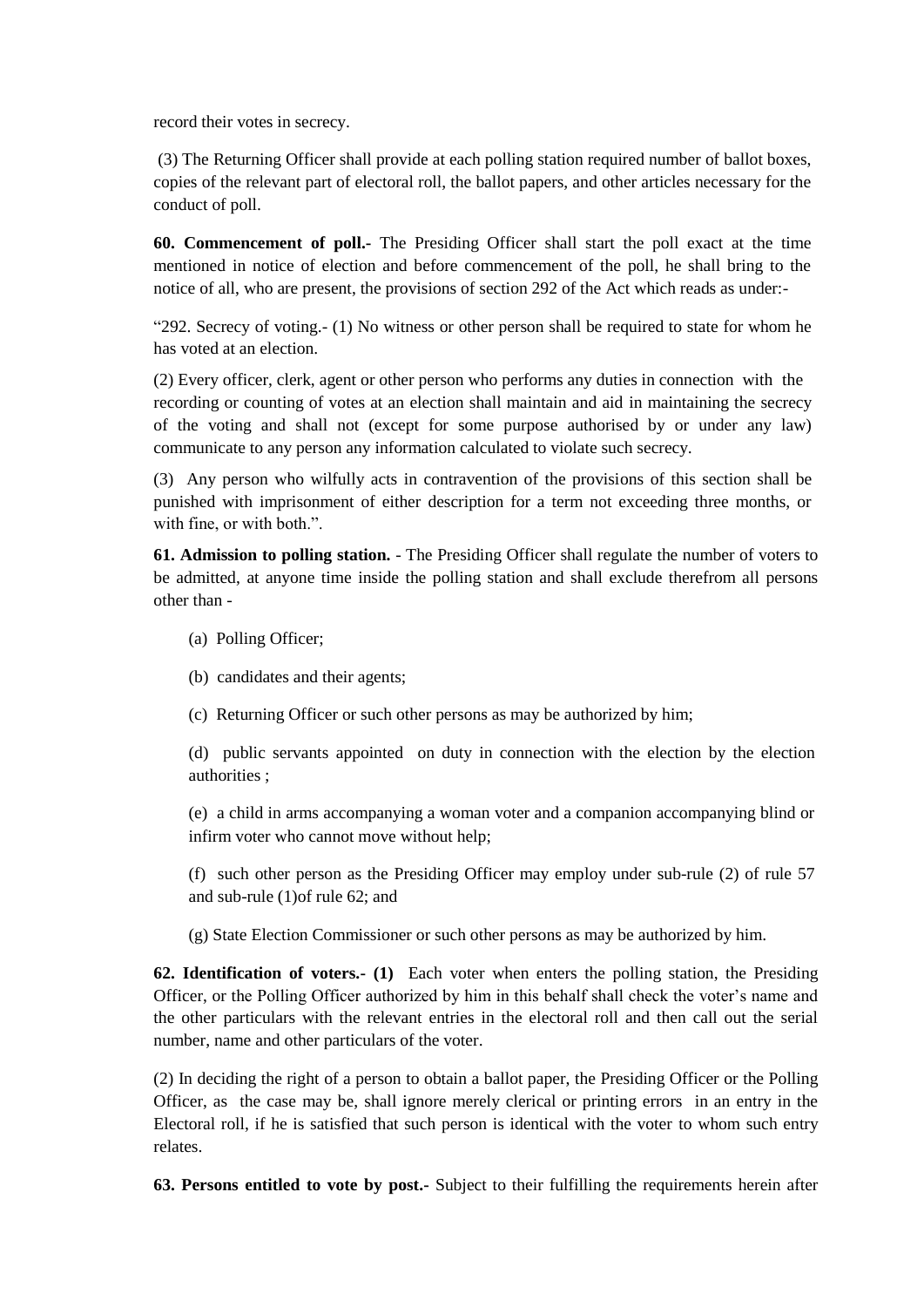specified, the persons who are voters and are on election duty shall be entitled to vote by post at an election in a ward of the municipality.

**64. Intimation by voters on election duty .- (1)** A voter on election duty who wishes to vote by post at an election shall send an application in form-36 to the Returning Officer so as to reach him atleast seven days or such shorter period as the Returning Officer may allow before the date of the poll, and if the Returning Officer is satisfied that the applicant is a voter on election duty, he shall issue a postal ballot paper to him for the election of Member or Election Duty Certificate (EDC) in form-38.

(2) Where a person being a Polling Officer, Presiding Officer or other public servant on poll duty in the ward of which he is an elector, wishes to vote in person at an election in a Municipality/ward and not by post, he shall send an application in form 37 to the Returning Officer so as to reach him at least four days, or such shorter period as the Returning Officer may allow, before the date of poll; and if the Returning Officer is satisfied that the applicant is a public servant and voter on poll duty in the ward, he shall issue to the applicant a election duty certificate in form -38.

(3)Where Election Duty Certificate has been issued to an elector under sub-rules (1) and (2), the Returning Officer shall mark "EDC" against his name in the marked copy of the electoral roll to indicate that an Election Duty Certificate has been issued to him and shall ensure that he is not allowed to vote at the polling station where he would otherwise have been entitled to vote.

**65. Facilities for persons on election duty - (1)** The provisions of rule 62 shall not apply to any person who produces at the polling station, an Election Duty Certificate in form-38 and asks for the issue of a ballot paper to him although the polling station is different from the one where he is entitled to vote.

(2) On production of such certificate the Presiding Officer shall -

(a) obtain thereon the signatures of the person producing it;

(b) have the person's name and electoral roll number as mentioned in the certificate entered at the end of marked copy of the electoral roll; and

(c) issue to him a ballot paper, and permit him to vote in the same manner as for an elector entitled to vote at that polling station.

66. Procedure for preventing impersonation of voters.- (1) Subject to the other provisions of this rule every voter (to whom a ballot paper has to be supplied for the purpose of voting at a polling station shall before receiving such ballot paper) allow -

> *(a)* the inspection of his left forefinger to the Presiding Officer and any Polling Officer; and

> > *(b)* an indelible ink mark to be put on his left forefinger.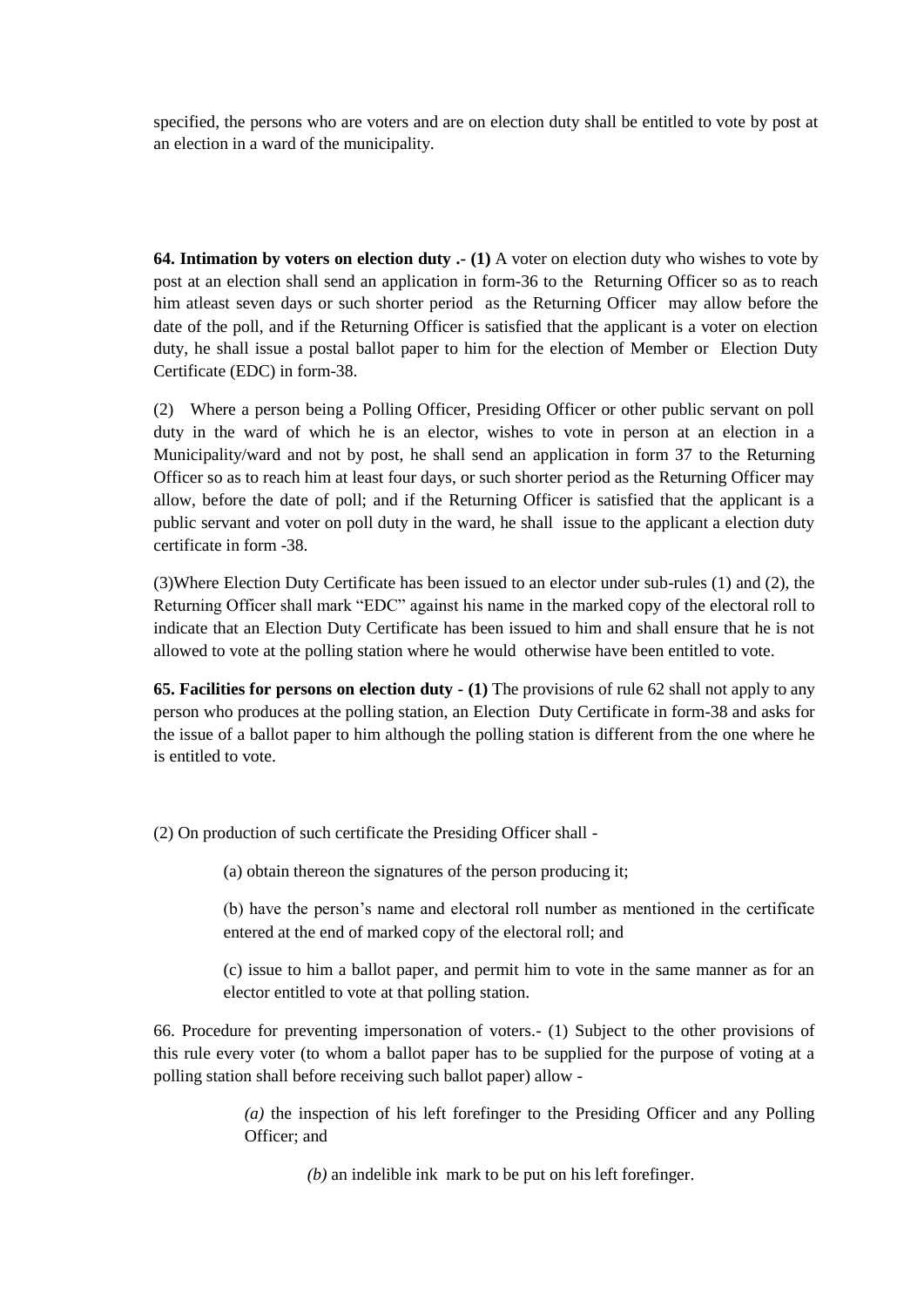(2) If any person refuses to allow such inspection of his left forefinger; or persists in doing any act with a view to removing such mark after it has been put, he shall not be entitled to be supplied with any ballot paper or to record his vote at the election.

(3) No person, who already has a mark on his forefinger, shall be supplied with any ballot paper and if any such person still persists for the supply of a ballot paper he shall be liable to be arrested and prosecuted for impersonation.

(4) Any reference in this rule to the left forefinger of voter shall, where the voter has his left forefinger missing, be construed as a reference to any other finger of his left hand, and shall in the case where all the fingers of his left hand are missing, be construed as a reference to the forefinger or any other finger of his right hand, and shall in the case where all the fingers of his both hands are missing be construed as a reference to such extremity of his left or right arm as he possesses.

**67. Voting Procedure.- (1)** The voter on entering the polling station shall first allow his left forefinger to be inspected by a Polling Officer for the purpose of ascertaining if he has any mark of indelible ink on that finger, if there is no such mark, the Polling Officer-in-charge of the poll, shall ascertain the voter's name and address and such other particulars as appear on the electoral roll and after having satisfied himself about the identity of the voter, the Presiding Officer or the Polling Officer, as the case may be, shall put indelible ink mark to his left forefinger and then he shall be supplied with a ballot paper. The Presiding Officer or the Polling Officers, as the case may be, shall before the delivery of the ballot paper to the voter enter the serial number of the voter from the marked copy of the electoral roll in the counterfoil of the ballot paper and obtain his signatures.

(2) Every ballot paper shall, before issue to voter, be stamped with such distinguishing mark on its back as the Commission may direct.

(3) Save as provided in sub-rule (1) no person in the polling station shall be allowed to note down the serial number of the ballot paper(s) issued to particular voter.

(4) At any time before a ballot paper is delivered to a voter, the Presiding Officer or a Polling Officer may of his own accord, if he has reason to doubt the identity of the voter or his right to vote at the polling station or be so required by a candidate or his polling agent, put to the voter the following question, namely :-

> *(a)* Are you the person enrolled as follows (reading the whole entry relating to the voter from the electoral roll)?

*(b)* Have you already voted at the present election?

*(c)* Such other questions as he may deem fit or necessary and the voter shall not be supplied with a ballot paper unless he answers the first question in the affirmative and the second question in the negative or he refuses to answer any other question put to him in pursuance of this rule.

(5) The voter on receiving the ballot paper shall forthwith-

- (a) proceed to the voting compartment;
- (b) make a mark on the ballot paper with the instrument supplied for the purpose on or near the symbol of the candidate for whom he intends to vote;

(c) fold the ballot paper so as to conceal his vote;

(d) if so required, show to the Presiding Officer the distinguishing mark on the ballot paper;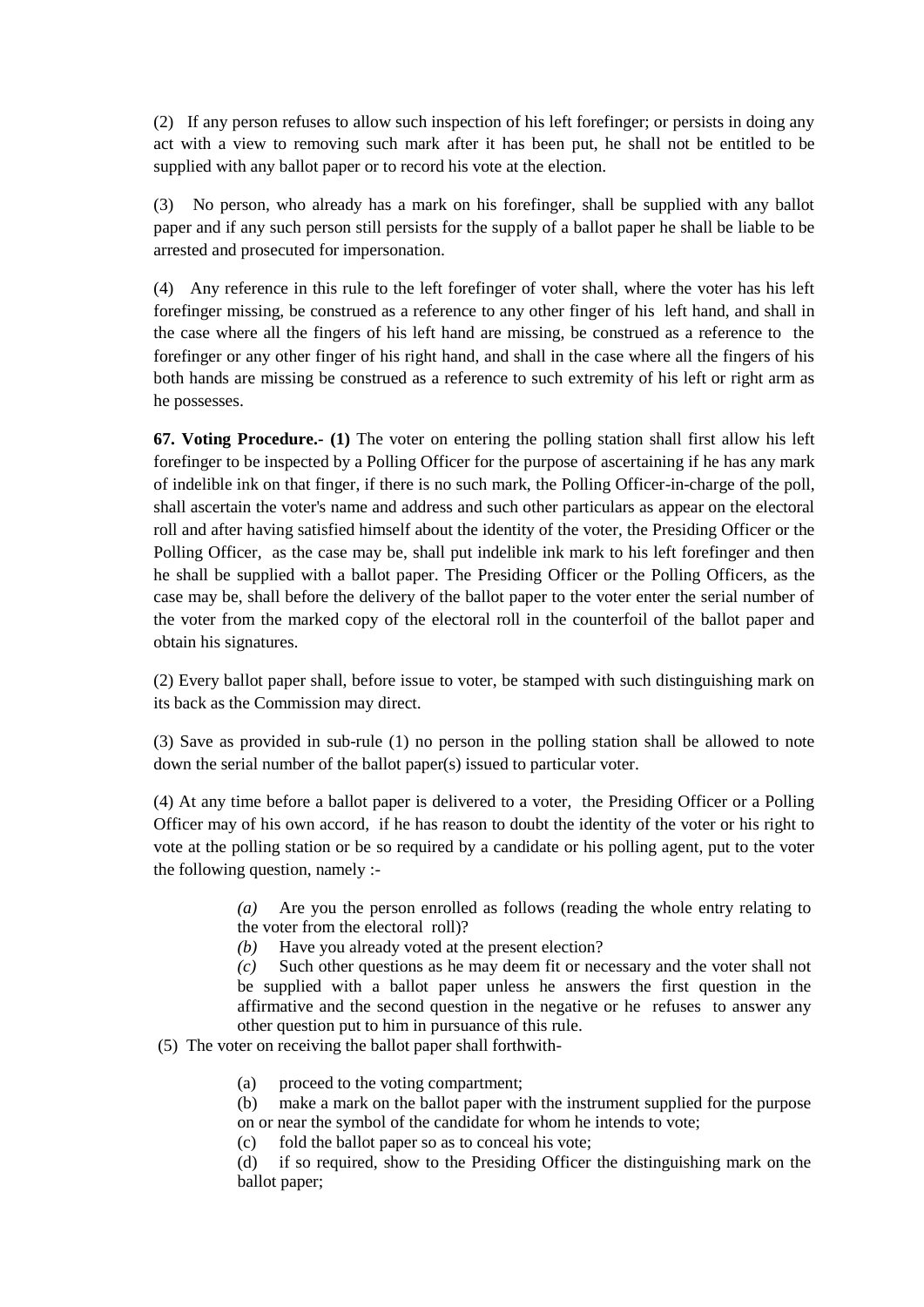- (e) insert the folded ballot paper into the ballot box; and
- (f) quit the polling station.

(6) Every voter shall vote without undue delay.

(7) No voter shall be allowed to enter a compartment when another voter is inside it.

**68. Recording of votes of blind or infirm voters. - (1)** If the Presiding Officer is satisfied that owing to blindness or other physical infirmity, voter is unable to recognize the symbols on the ballot paper or to make mark thereon without assistance, the Presiding Officer shall permit the voter to take with him a companion of not less than eighteen years of age to the voting compartment for recording the vote on the ballot paper on his behalf in accordance with his wishes, and, if necessary, for folding the ballot paper so as to conceal the vote and insert it into the ballot box:

Provided that no person shall be permitted to act as a companion of more than one voter at any polling station on the same day:

Provided further that before any person is permitted to act as the companion of voter on any day under this rule, the person shall be required to declare in form-39 that he shall keep secret the vote recorded by him on behalf of the voter and that he has not already acted as the companion of any other voter at any polling station on that day.

(2) The Presiding Officer shall keep in form-40 record of all cases under this rule.

**69. Spoilt and returned Ballot papers.- (1)** A voter who has inadvertently dealt with his ballot paper in such a manner that it can not be conveniently used as a ballot paper, may, on returning it to the Presiding Officer and on satisfying himself of the inadvertence, be given another ballot paper and the ballot paper so returned shall be marked by the Presiding Officer as "cancelled being Spoilt".

(2) All ballot papers cancelled under sub-rule (1) shall be kept in a separate packet.

**70. Tendered votes.- (1)** If a person representing himself to be a particular voter applies for a ballot paper after another person has already voted as such voter, he shall, on satisfactorily answering such questions relating to his identity as the Presiding Officer may ask be entitled subject to the following provisions of this rule to mark a ballot paper (hereinafter in these rules referred to as "Tendered Ballot Papers" ) in the same manner as any other voter.

(2) Every such person shall before being supplied with a Tendered Ballot Paper, put his signature against the entry relating to him in the list in form-41.

(3) A Tendered Ballot Paper shall be the same as other ballot papers used at the polling, except that it shall be –

> *(a)* serially the last in the bundle of ballot papers issued for use at the polling station; and

> *(b)* endorsed on the back with words "Tendered Ballot Papers" by the Presiding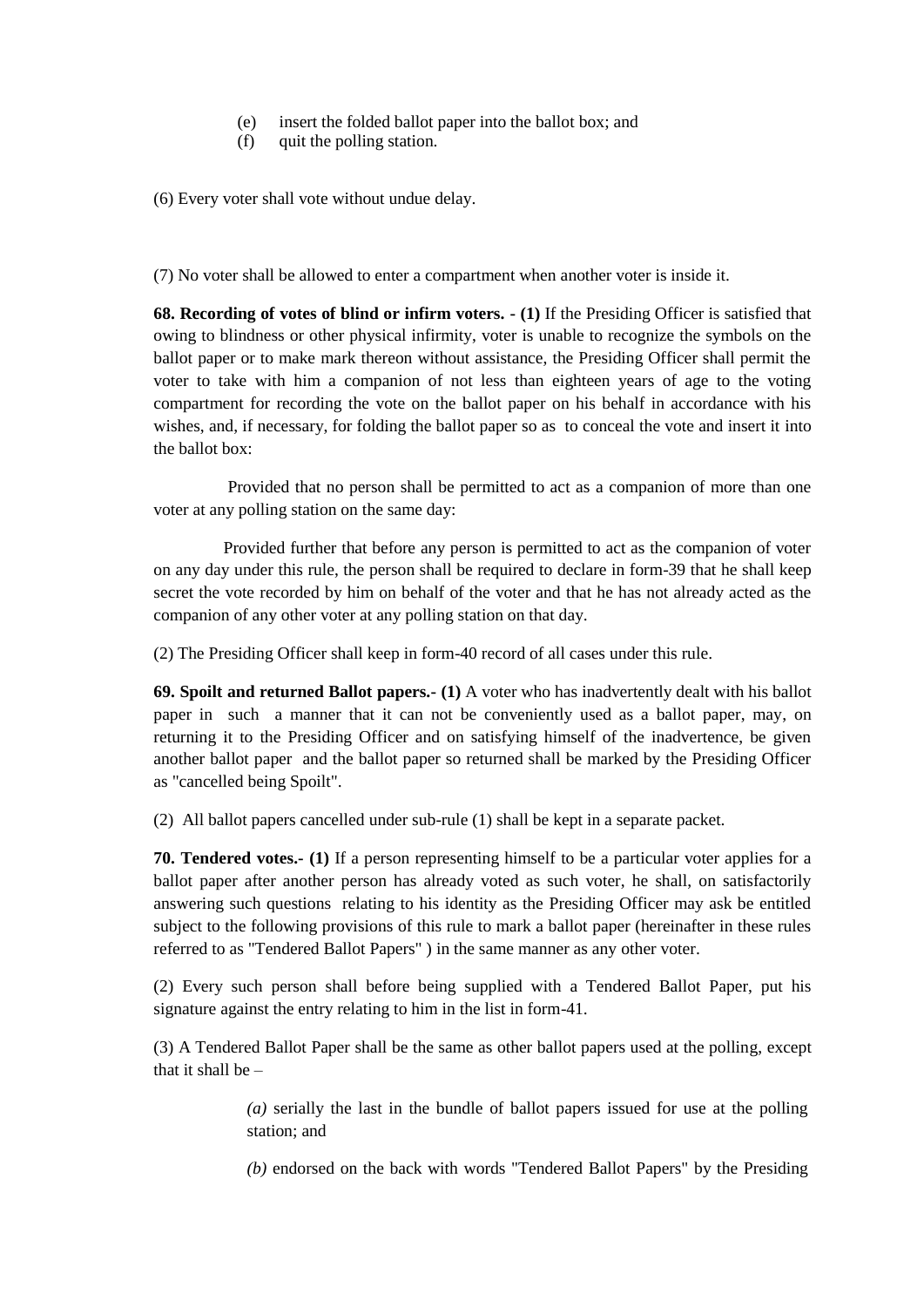Officer at his own and signed by him.

(4) The voter, after marking Tendered Ballot Paper in the voting compartment and folding it, shall, instead of putting it into the ballot box give it to the Presiding Officer, who shall place it in a cover specially kept for the purpose.

**71. Challenged votes.- (1)** If a candidate or his agent declares and undertakes to prove that any person,by applying for ballot paper has committed the offence of impersonation, the Presiding Officer, may require such person to state his name and address and shall then enter such name and address in the list of Challenged Votes in Form-42, and shall require such person to sign such entry or, if he is unable to write, to affix, his thumb impression thereto and the Presiding Officer shall sign his name across such impression and may further require such person to produce evidence of identification:

Provided that no action shall be taken by the Presiding Officer under this sub-rule unless a sum of Rs.20/- has been deposited in cash against proper receipt with the Presiding Officer by the candidate or such agent for each challenge he makes.

(2) If the person, so challenged, refuses to comply with such requisition he shall not be permitted to vote but if such person complies with the same and on being questioned in the manner provided in rule 67 answers the first question in affirmative and the second question in the negative and replies satisfactorily to any other question put to him in pursuance of that rule, and if having been required to produce evidence of identification, he produces evidence, which the Presiding Officer considers satisfactory, shall be allowed to vote after he has been informed of the penalty for impersonation.

(3) If the Presiding Officer after such inquiry on the spot as he thinks necessary, is satisfied that the challenge made by the candidate or his polling agent under sub-rule (1) is frivolous and has not been made in good faith, he shall direct the deposit made under sub-rule (1) to be forfeited to the State Government and his order in this respect shall be final.

(4) If the deposit made under sub-rule (1) is not forfeited under sub-rule (3), it shall be returned to the person by whom it was made after the close of the poll on the day on which it is made.

(5) The Presiding Officer shall in every case, whether or not the person challenged is allowed to vote make a note of the circumstances in the list of challenged votes in form-42

**72. Closing of poll.- (1)** The Presiding Officer shall close a polling station at the hour fixed in that behalf and shall not admit there-to any voter after that hour :

Provided that all the voters present within the polling station before it is closed shall be entitled to cast votes.

(2) Any question that may arise as to whether voter shall for the purpose of the provision of sub-rule (1), be allowed to be present within the polling station before it is closed, shall be decided by the Presiding Officer, whose decision shall be final.

**73. Sealing of ballot box after poll.- (1)** As soon as practicable after the closing of the poll the Presiding Officer shall close the slit of the ballot box, seal it and allow any desirous polling agent to affix his own seal. The ballot box shall thereafter be sealed and secured properly.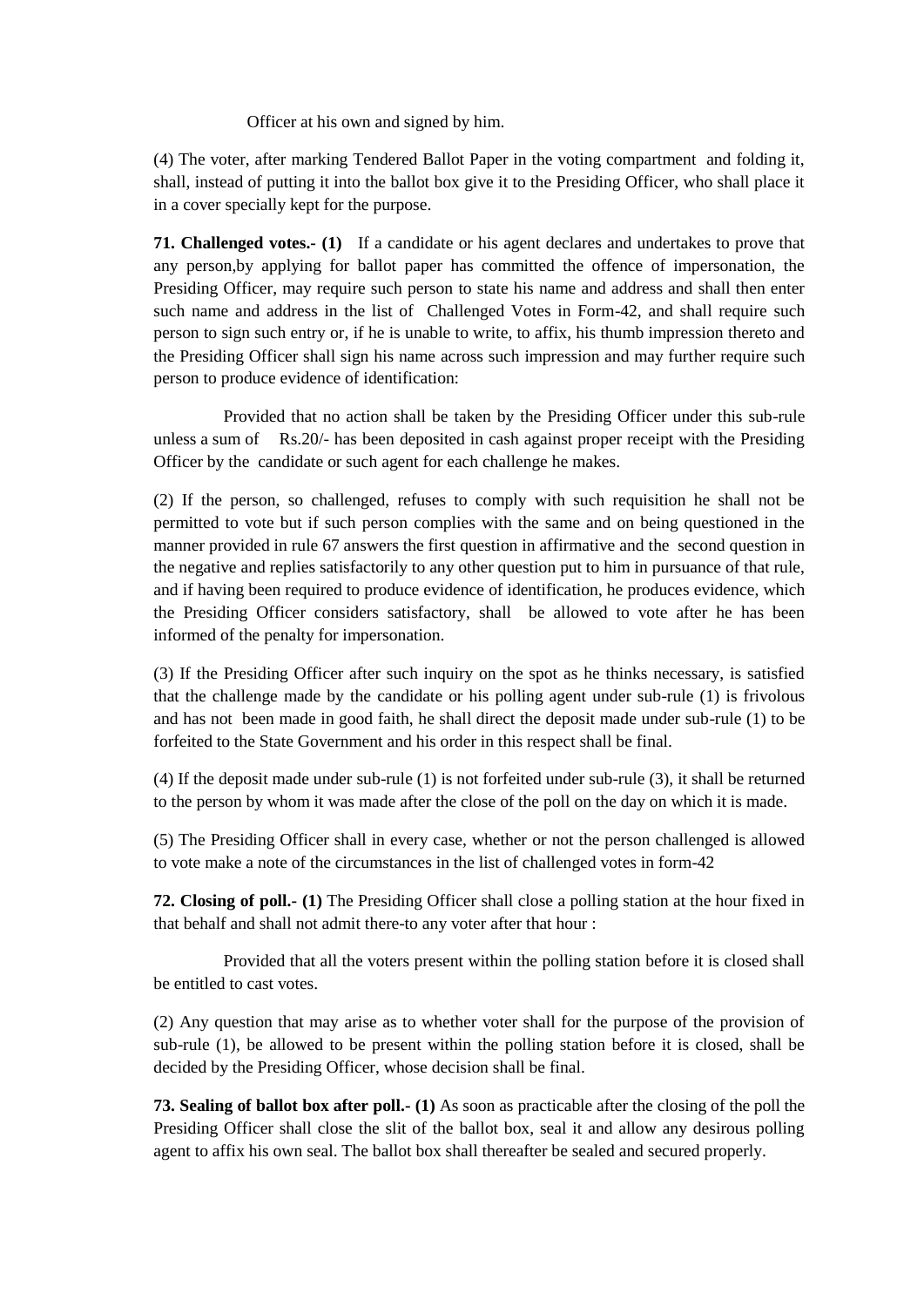(2) Where it becomes necessary to use a second ballot box by reason of the first ballot box getting full, the first box shall be closed, sealed and secured as provided in sub-rule (1) before another ballot box is put into use.

**74. Account of ballot papers.-** The Presiding Officer shall at the close of the poll prepare a ballot paper account in form-43 and put it in a separate cover with the words "Ballot Papers Account" subscribed thereon.

**75. Sealing of other packets.- (1)** The Presiding Officer shall then put into the separate packets-

- *(a)* the counterfoils of used ballot papers;
- *(b)* the marked copy of the electoral roll;
- (*c)* the un-used ballot papers;
- *(d)* the cancelled ballot papers;
- *(e)* the cover containing the Tendered Ballot Papers and the list in form-41;
- (f) the list of challenged votes in form-42;
- *(g)* paper seal account in form-34; and
- *(h)* any other papers directed by the Returning Officer to be kept in a sealed packet.

(2) Each such packet prepared under sub-rule (1) shall be sealed with the seal of the Presiding Officer and those agents present who may desire to affix their seal thereon.

**76. Transmission of ballot boxes etc. to the Returning Officer.- (1)** The Presiding Officer shall then deliver or cause to be delivered to the Returning Officer at such place as the Returning Officer may direct –

- *(a)* the ballot boxes as referred to in rule 73;
	- *(b)* the ballot paper account as referred to in rule 74;
	- *(c)* the sealed packets as referred to in rule 75; and
	- *(d)* all other papers used at the poll.

(2) The Returning Officer shall make adequate arrangements for their safe custody until the commencement of the counting of votes.

#### **CHAPTER-VIII**

#### **COUNTING OF VOTES AND DECLARATION OF RESULTS**

**77. Admission to the place of counting.-(l)** The Returning Officer shall exclude from the place fixed for the counting of votes under rule 35 a person, except -

- *(a)* such Government servants as he may appoint to assist him in the counting;
- *(b)* every candidate and his counting agents;
- *(c)* public servants on duty; and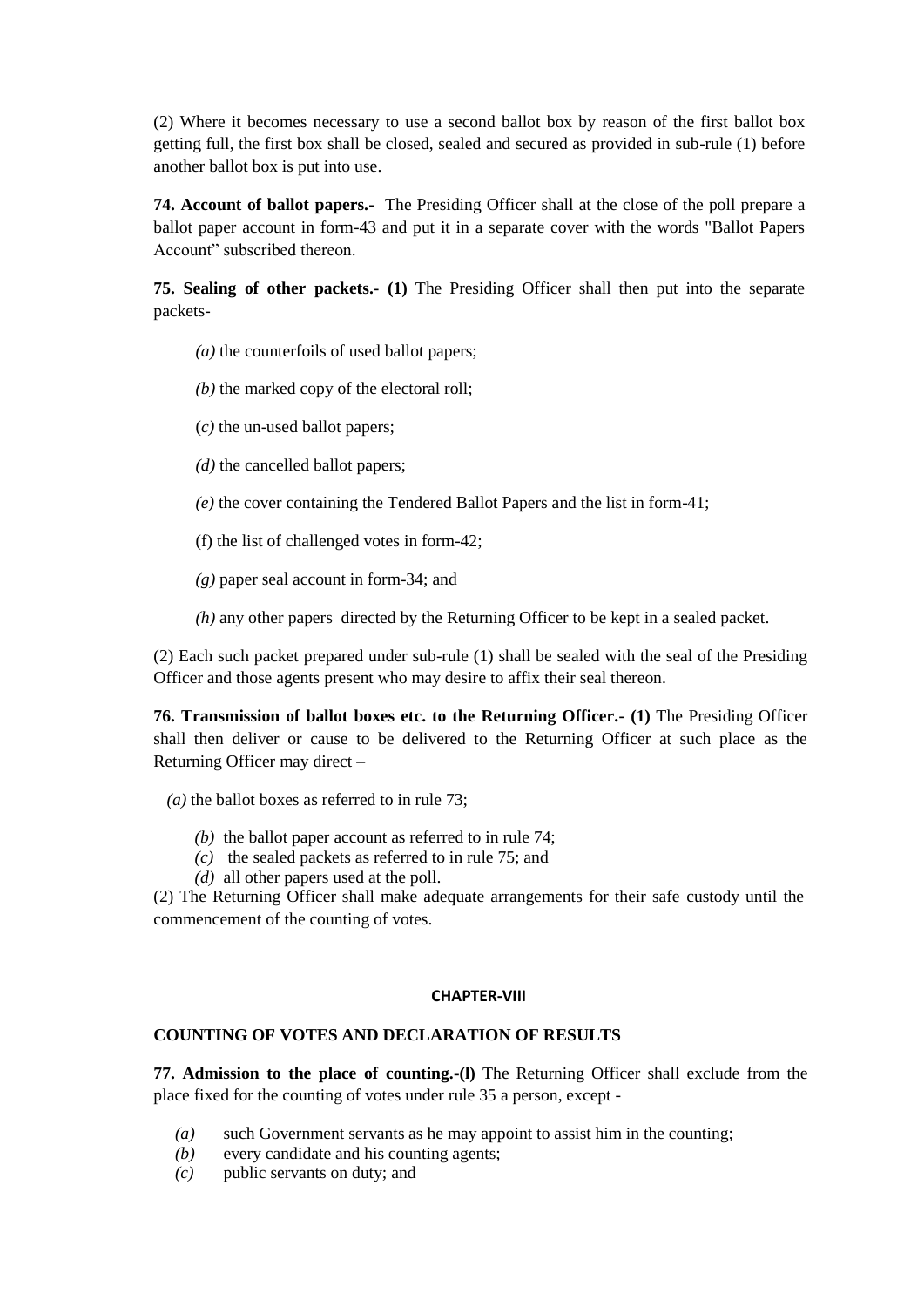(d) the State Election Commissioner or any other person authorized by the Commission.

(2) Any person, who during the counting of votes mis-conducts or fails to obey the lawful directions of the Returning Officer may be removed from that place where the votes are being counted.

(3) The number of counting agents of candidates shall not exceed the number of counting tables, fixed for the counting of votes of the ward plus one more for the table of the Returning Officer.

(4) Every appointment of counting agent(s) shall be made in form-45 in duplicate, one copy of which shall be forwarded to the Returning Officer while the other copy shall be made over to the counting agent for production before the Returning Officer at the time of counting.

**78. Scrutiny and opening of ballot boxes.- (1)** The Returning Officer shall on the date and at the time and place fixed under rule 35 before commencement of the counting, read out the provisions of section 292 of the Act to such persons as may be present.

(2) He shall then deal with the ballot boxes in the following manner, namely :-

*(a)* all the ballot boxes used at a polling station shall be opened at the same time; *(b)* before any box is opened at the counting table the candidates or their agents shall be allowed to inspect the paper seal or other seals, as have been fixed thereon and to satisfy themselves that the same are intact;

*(c)* the Returning Officer shall satisfy himself that none of the ballot boxes has in fact been tampered with; and

(d) if the Returning Officer is satisfied that any ballot box has in fact been tampered with, he shall not count the ballot papers of that box and shall follow the procedure laid down in rule 52 in respect of that polling station.

**79. Scrutiny and rejection of ballot paper.- (1**) The ballot papers taken out of each ballot box shall be arranged in convenient bundles and scrutinized.

(2) The Returning Officer shall reject a ballot paper if-

 *(a)* votes are given on it in favour of more than one candidate; or

- *(b)* it bears any mark or writing by which the voter can be identified; or
- *(c)* no vote is recorded thereon; or

(d) the mark indicating the vote thereon is placed in such a manner as to make it doubtful to which candidate, the vote has been given; or

*(e)* it is spurious ballot paper; or

(f) it is so damaged or mutilated that its identity as a genuine ballot paper cannot be established; or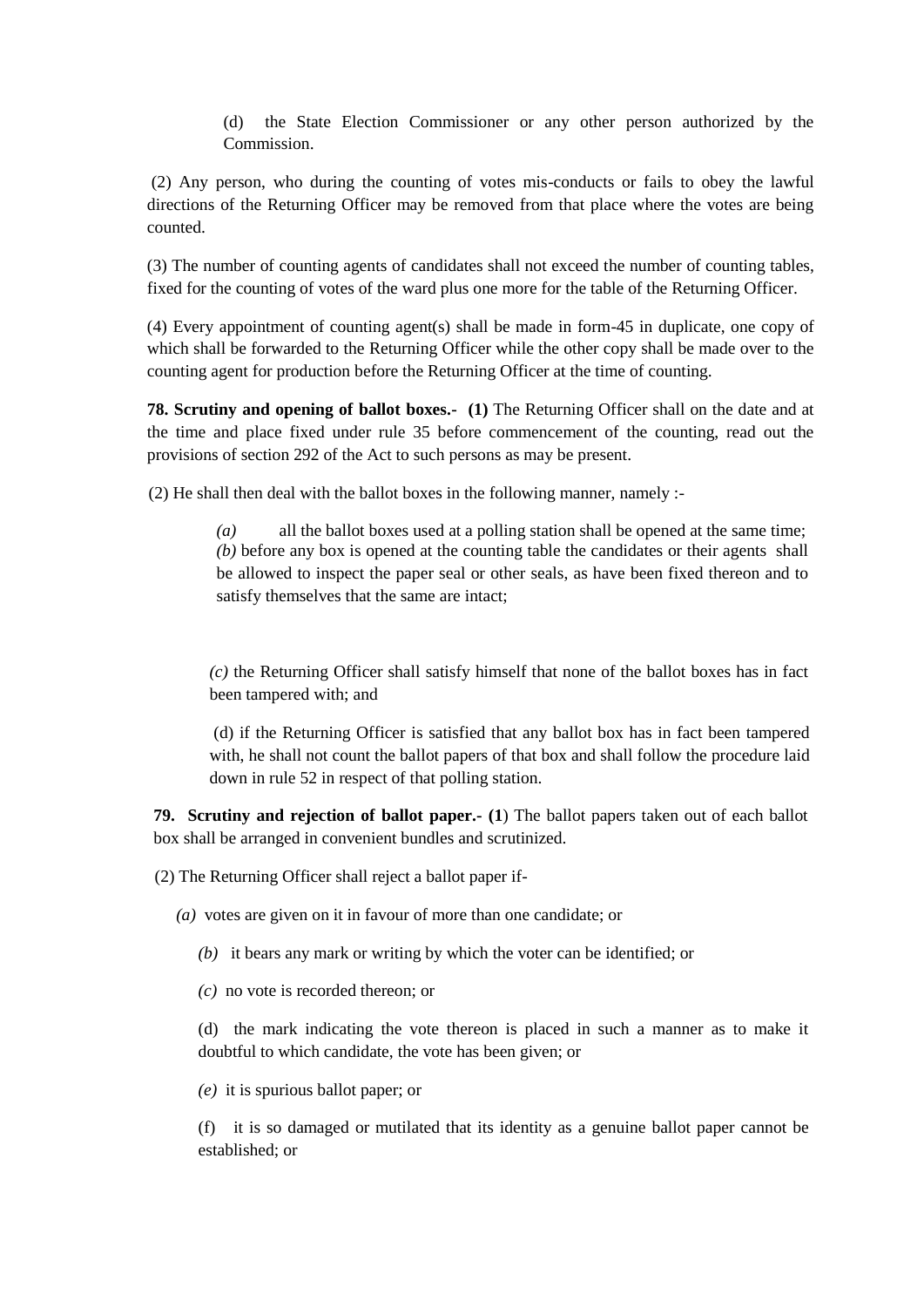*(g)* it bears a different serial number, or is different from design of the ballot paper authorized for use at the polling station; or

(h) it does not bear the mark which it should have born under the provisions of sub-rule (2) of rule 67:

Provided that where the Returning Officer is satisfied that any such defect as is monitored in clauses *(g)* and *(h)* has been caused by any mistake or failure on the part of a Presiding Officer or Polling Officer, the ballot paper shall not be rejected merely on the ground of such defect:

Provided further that a ballot paper shall not be rejected merely on the ground that the mark indicating the vote is distinct or made more than once, if the intention that the vote shall be for a particular candidate clearly appears from the way the ballot paper is marked.

(3) Before rejecting any ballot paper under sub-rule (2) the Returning Officer shall allow each counting agent present reasonable opportunity to inspect the ballot paper but shall not allow him to handle it or any other ballot papers.

(4) The Returning Officer shall record on every ballot paper which he rejects, the letter 'R' and the ground of rejection either in his own hand or by means of rubber stamp.

(5) All ballot papers rejected under this rule shall be bundled together.

**80. Counting of votes and declaration of results- (1)** Every ballot paper, which is not rejected under rule 79 shall be deemed to be valid and shall be counted after being sorted out candidate-wise:

Provided that no packet containing tendered ballot paper shall be opened out and no such paper shall be counted.

(2) The Returning Officer shall as far as practicable, proceed continuously with the counting and shall, during any interval when the counting has to be suspended, keep the ballot papers, packets and all other papers relating to the election sealed with his own seal and the seals of such candidates or election agents or the counting agents who may be desire to affix their seals and shall take sufficient precautions for their safe custody during such intervals.

(3) The ballot papers taken out of each box shall be mixed-up with other ballot papers taken out of other ballot boxes concerning the same office and after that it shall be sorted out separately for each office. The ballot papers for the member of Municipal Council/Nagar Panchayat shall be retained on the same table. The result of member of Municipal Council/Nagar Panchayat shall be declared on form 46 after preparing the result sheet on form 47 :

Provided that before declaring the result on forms 46 and after the counting of all valid votes of polling station has been completed, the Returning Officer who have made the entries on a result sheet in forms 47 and announce the particulars. After such announcement has been made, a candidate or, in his absence, his election agent or any of his counting agents may apply in writing to the Returning Officer to recount the votes either wholly or in part stating the grounds on which he demands such recount. On such an application being made the Returning Officer shall decide the matter and may allow the application ;in whole or in part or may reject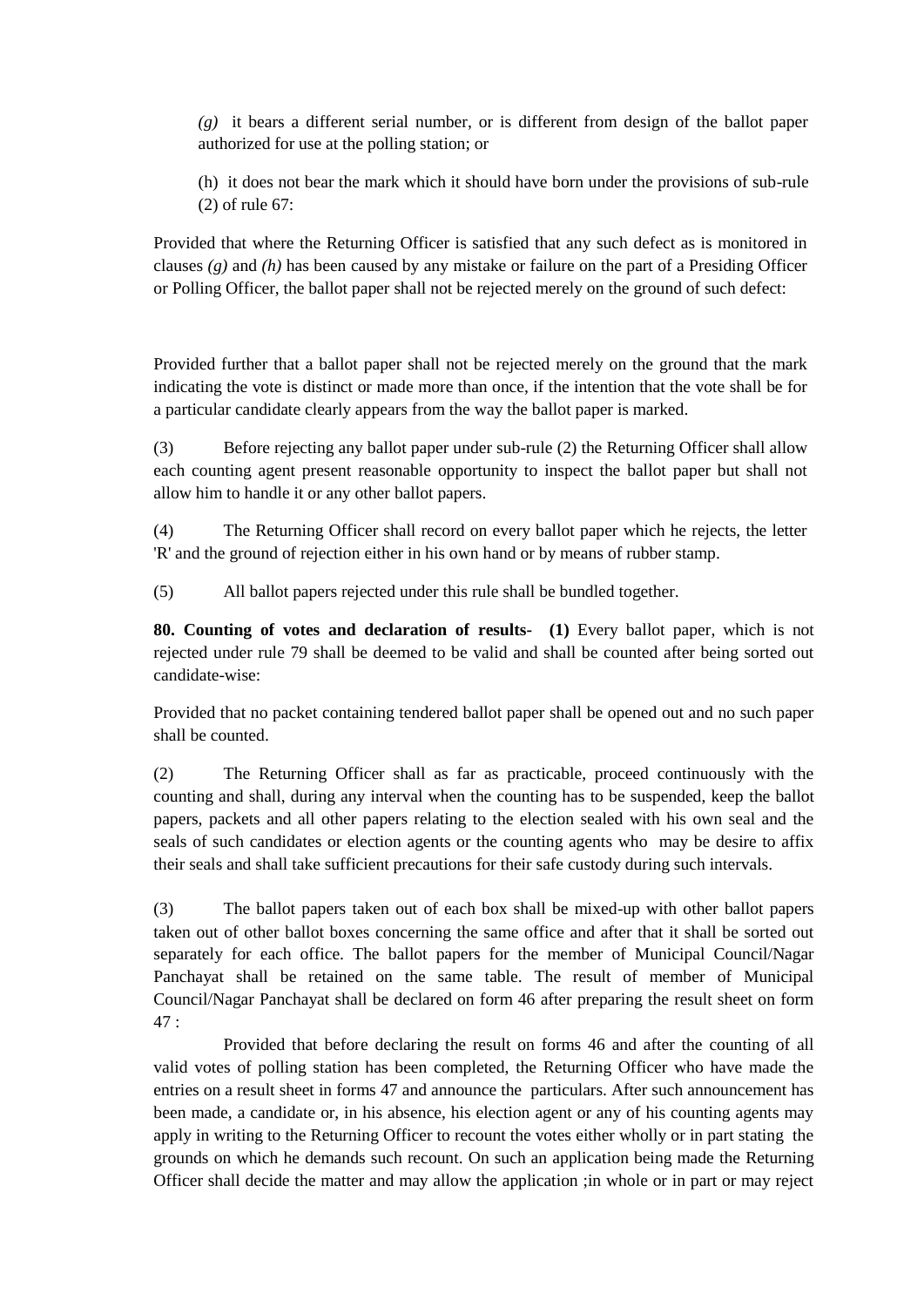it if it appears to him to be frivolous or unreasonable. Every decision of the Retuning Officer on such application shall be in writing and contain the reasons therefor.

(4) Immediately after declaration of result the Returning Officer shall affix a copy of Return of election in a conspicuous place at his office and send the same to the Commission and the Secretary (Urban Development) to the Government of Himachal Pradesh, as the case may be, for publication in the Official Gazette of the State Government as required under section 27 of the Act.

(5) All valid ballot papers shall thereafter be bundled candidate-wise together and kept alongwith the bundle of rejected ballot papers in a separate packet, which shall be sealed and on which shall be recorded the following particulars, namely :-

*(a)* the name of the ward/ Municipal Council/Nagar Panchayat

*(b)* the particulars of the polling station where the ballot papers have been used ; and

*(c)* the date of counting.

(6) When counting of votes have been completed and the result has been declared the Returning Officer shall prepare a return in form 43 Part-II and forthwith affix a copy of the same in a conspicuous place in his office. The Returning Officer, after the date of election shall notify the names of elected candidates together with the name of candidate, if any, deemed to have been elected under the provisions or rule 50 and send a copy of the same to the Commission for publication in the Official Gazette of the State Government and one copy of the return prepared in form 44 shall be sent to the Commission, immediately, after declaration of the result.

**81. Commencement of counting after fresh poll.-** (1) If a fresh poll is held under rule 52, the Returning Officer shall, after completion of that poll, recommence the counting of votes on the date and time and place which has been fixed by the Commission in that behalf and of which notice, has previously been given to the candidates and their agents.

(2) The provisions of rules 78, 79 and 80 shall apply to such further counting.

**82. Procedure in case of tie.-** If after the counting of votes, tie is found to exist between any two candidates, and the addition of one vote entitles any of those candidates to be declared elected that shall forthwith be decided between those candidates by lot, and the candidate on whom the lot falls shall be considered to have received an additional vote and shall be declared to be duly elected.

**83. Custody of papers relating to elections.-** The Returning Officer shall retain the packets of the counter foils of used ballot papers, the packets of unused ballot papers, the packets of used ballot papers valid, tendered or rejected and all other papers relating to the elections in safe custody either in his own office or at such other place as he may specify in writing until the expiry of 90 days from the date of publication of the result of election.

**84. Production and inspection of election papers :- (1)** While the -

*(a)* packets of counterfoils of used ballot papers;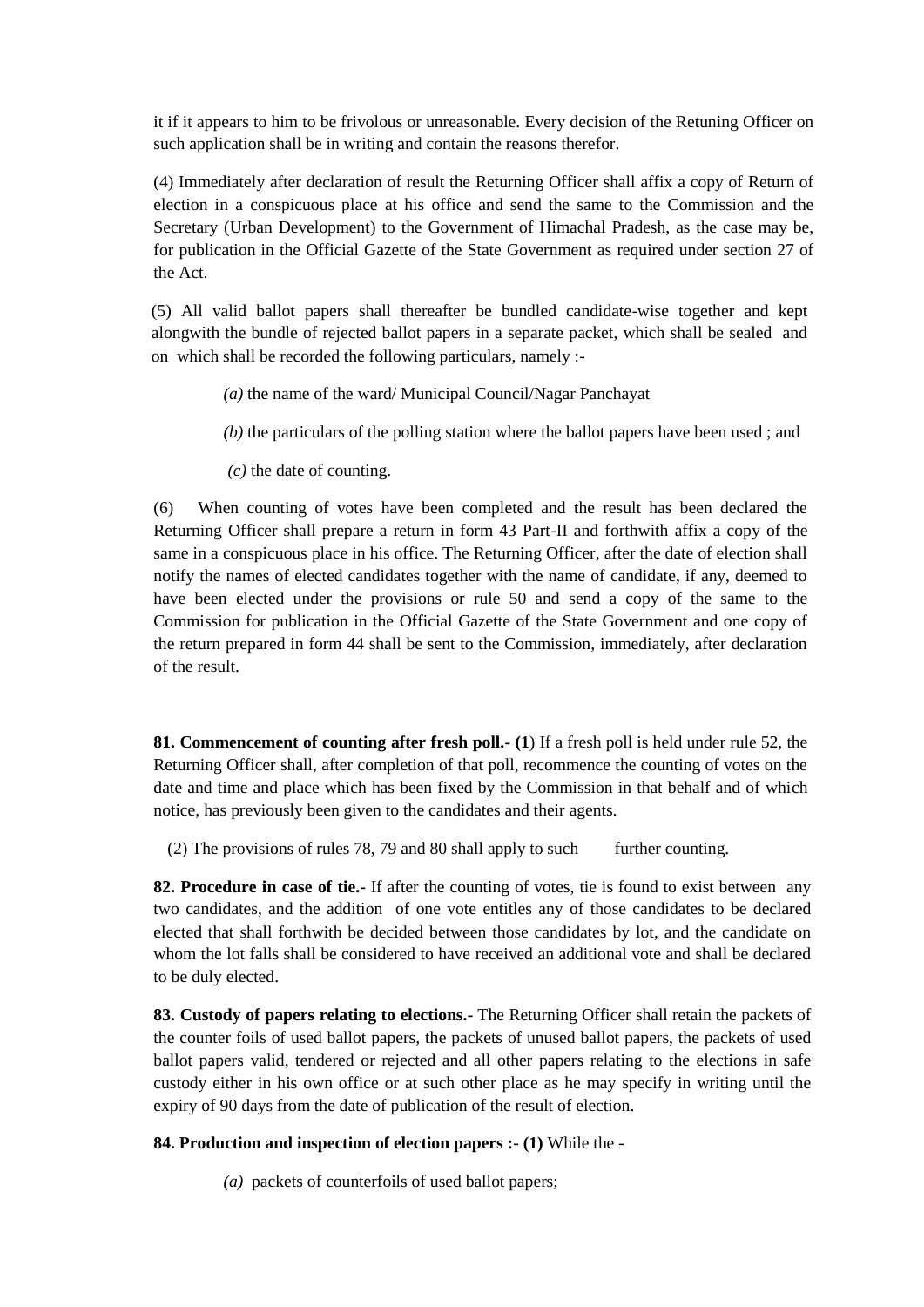- *(b)* packets of unused ballot papers;
- *(c)* packets of used ballot papers; and

(d) packets of marked copies of the electoral roll, are in the custody of Returning Officer, shall not be opened and their contents shall not be inspected by, or produced before, any person or authority except under the orders of the competent court or of the officer authorized under section 282 of the Act.

(2) All other papers relating to the election shall be open to public inspection and any person may apply for such an inspection or supply of certified copies thereof on payment of a fee at the same rate as is charged in Himachal Pradesh for the inspection of documents forming part of a record dealt with by a Revenue Officer, or for supply of a copy of an order by Revenue Officer, as the case be, and such copies shall be supplied in accordance with the procedure to be followed for a similar application in respect of case dealt with by a Revenue Officer.

**85. Disposal of election papers**.- Subject to any direction to the contrary given by the State Government or by the Commission or by a competent court or by an authorized officer under section 282 of the Act, the packets and other papers referred to in rules 83 and 84 shall be retained for a period of 90 days from the date of publication of results in the Official Gazette and shall thereafter be destroyed :

 Provided that if an election petition is pending, the packets and other papers referred to in this rule shall not be disposed of unless the petition is finally decided.

**86. Casual vacancies in the municipality**.-When a vacancy occurs in the municipality by death, resignation or removal of any office bearer, a new office bearer shall be elected in his place in accordance with the provisions of sub-sections (1) and (2) of section 19 of the Act, and such election shall be conducted in the manner as specified in these rules and the programme of election shall be framed as soon as may be convenient after occurrence of the vacancy.

**87. Interpretation of Rules.-** If any question arises regarding the interpretation of these rules, otherwise than in connection with an election petition, which has actually been presented, shall be referred to the Commission, whose decision thereon shall be final.

**88. Administration of oath to the elected member.-(1)** After the results of elections of members have been declared under rule 80, the Deputy Commissioner or any other officer authorized by him, not below the rank of Sub Divisional Officer (Civil) shall fix a date and time for making an oath or subscribing an allegiance to the Constitution of India to the elected members of the municipality under section 27 of the Act by issuing notice in writing to the newly elected members giving seven days time for the first meeting, provided that such notice shall be delivered to the elected members atleast 48 clear hours before such meeting. This meeting shall be held at the headquarters of the Municipal Council or Nagar Panchayat, as the case may be.

(2) On the date and time fixed under sub-rule (1), the Deputy Commissioner or any other officer authorized by him not below the rank of Sub-Divisional Officer (Civil) shall call each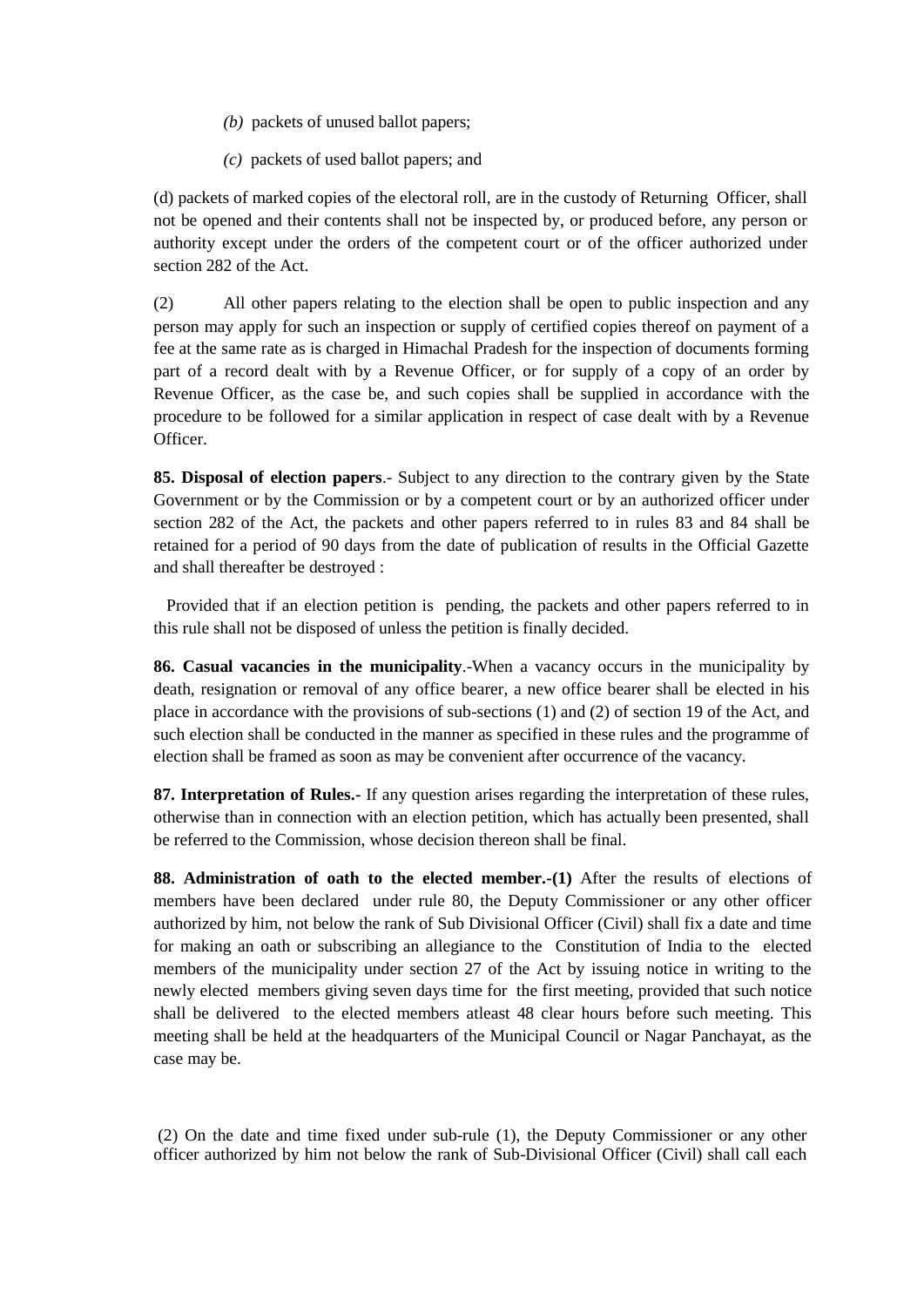elected member to make an oath or subscribe an affirmation of allegiance to the Constitution of India.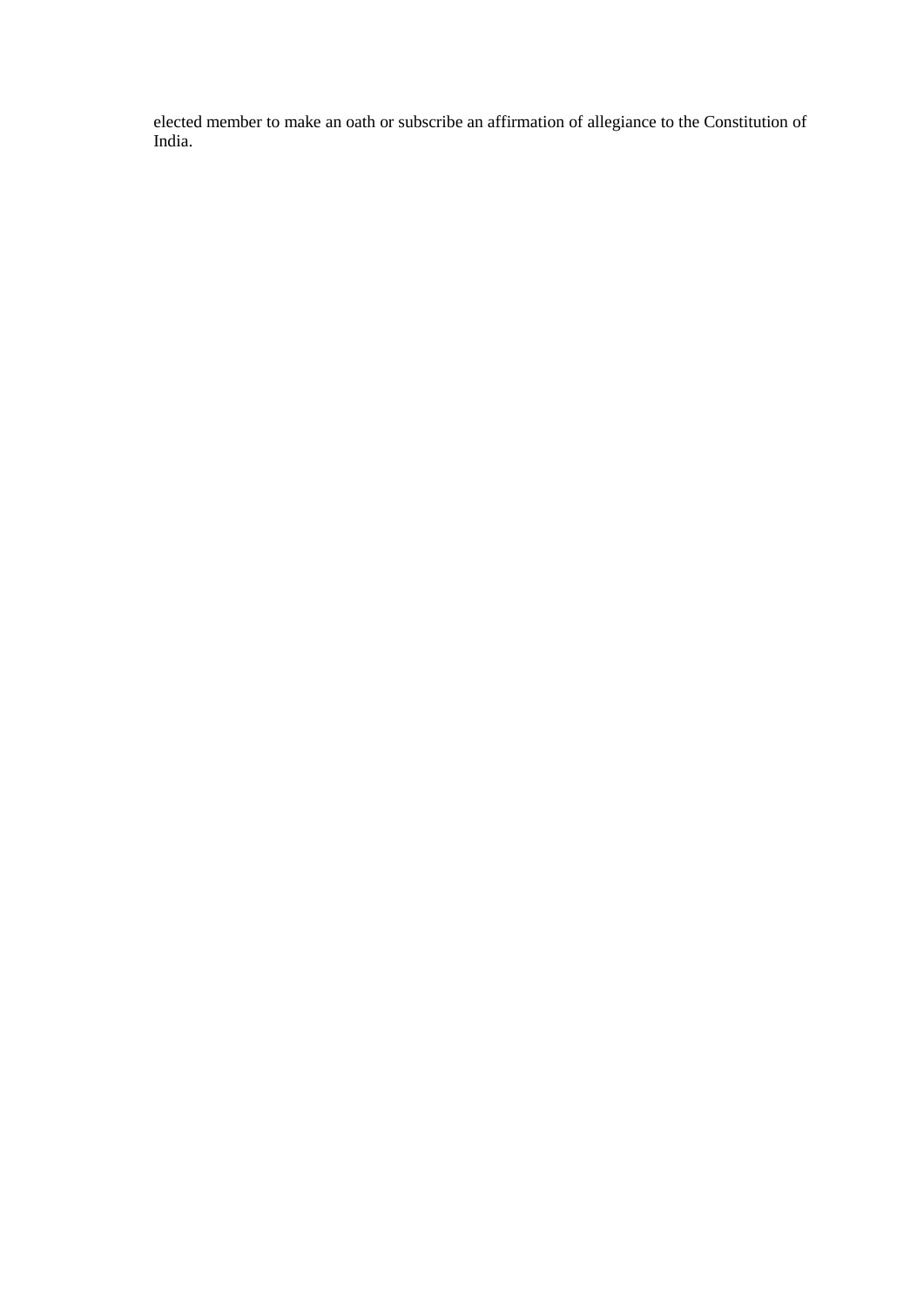#### **CHAPTER-IX**

#### **Election of President and Vice-President**.

89. Election of President.- (1) Immediately after an oath is made or an allegiance is subscribed to the elected members under rule 88, the Deputy Commissioner or any other officer authorized by him not below the rank of Sub-Divisional Officer (Civil) shall preside over the meeting for the conduct of elections to the officer of President.

(2) Immediately after administering the oath of office in accordance with rule 88, the Presiding Officer shall give time up to one hour to the elected members to nominate candidates for the office of President.

(3) An elected member may be proposed for the office of President by another elected member and seconded by one more elected member in form-50.

(4) An elected member who has been proposed as candidate under sub-rule (3) shall accept the nomination for becoming a candidate for the office of the President.

(5) After the expiry of the time given for filing the nomination, the Presiding Officer shall undertake scrutiny of the nominations and accept the candidature of such candidates who are validly nominated after rejecting invalid nominations.

(6) After the acceptance of the nominations, the Presiding Officer shall give 30 minutes time for withdrawal of candidature.

(7) Quorum for the meeting for the election of President shall be three forth of the total elected members. In case the quorum is not complete, the Deputy Commissioner or the officer presiding over the meeting shall postpone the meeting to a later date not being more than three days from the day of its first meeting, for the postponed meeting, no quorum shall be required.

(8) If only one candidate for the office is left after the time allowed for the Presiding Officer shall declare such a candidate as duly elected;

(9) If more than one candidates are left after the time allowed for withdrawal of candidature is over, poll shall be held; and

(10) Ballot papers to be used at the election of the President shall be in form-48 and the particulars therein shall be in hindi in devnagri script.

**90. Method of voting at the election of President.-(1)** The procedure of voting at the election of President shall be as under :-

(a) before issuing the ballot papers to the members, the Presiding Officer shall put his signatures on the back of each ballot paper in token of distinguishing mark;

(b) the member on receipt of the ballot paper shall make a cross mark (x) against the name of the candidate for whom he intends to vote;

(c) after marking  $\cos(x)$ , the member shall fold the ballot paper so as to conceal his vote; and,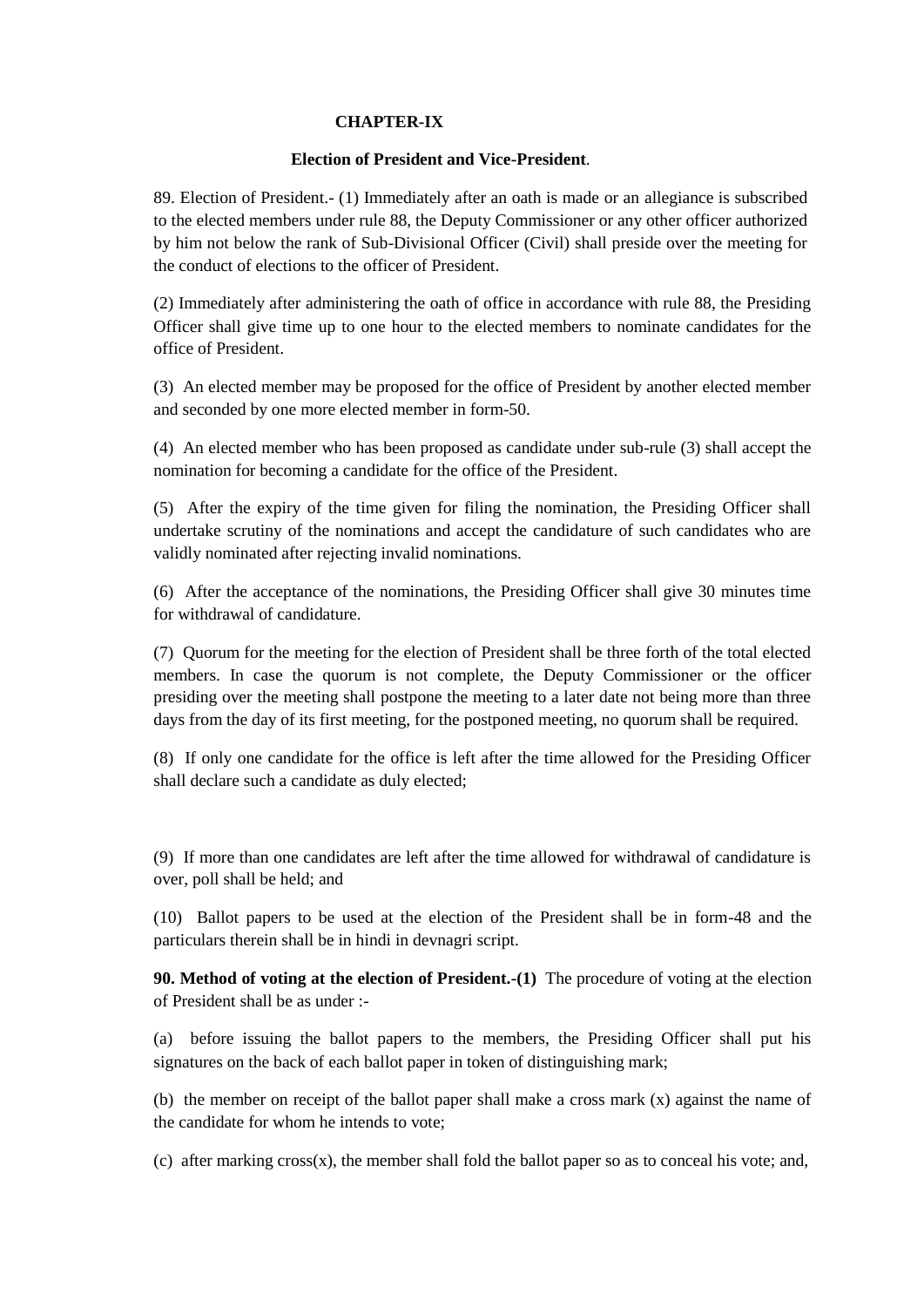(d) the member shall insert the folded ballot paper into the ballot box kept for the purpose in front of the Presiding Officer.

(2) after polling is over, the Presiding Officer shall open the ballot box and shall, in the presence of the members, count the votes.

Explanation.- For determining whether a vote polled is valid or invalid the provisions of rule 79 shall apply.

(3) A candidate obtaining largest number of valid votes shall be declared to be elected to fill the office:

Provided that if, after the counting of votes tie is found to exist between any candidate, the addition of one vote will entitle any of these candidate to be declared elected, that shall forthwith be decided between these candidates by lot, and the candidate on whom the lot falls shall be considered to have received an additional vote and shall be declared to be duly elected.

(4) All ballot papers used for such voting, shall be put in a stout envelope and sealed by the Presiding Officer in full view of the members present there at and the description of the election to which the ballot papers relate shall be inscribed thereon. The Deputy Commissioner shall preserve the envelope, intact either in his office or at such other place as he may specify in writing until the expiry of one year from the date of election subject to any direction to the contrary given by the competent court or Commission or an officer authorized/appointed to hold an enquiry into an election petition under Chapter XVII of the Act.

(5) The Deputy Commissioner shall prepare and forward the return of election in form-49 to the State Government as well as to the Commission for information and record.

(6) The State Government on receipt of the election return under sub-rule (5) shall notify the election of the President as required under sub-section (1) of section 27 of the Act and forward a copy of the same to the Commission.

**91. Election of the Vice-President.-** After the election of the President, the Deputy Commissioner or any other officer authorized by him, not below the rank of Sub-Divisional Officer (Civil) shall hold the election to the office of the Vice-President in the same manner as provided for the election of President under rules 89 and 90.

**92. No confidence motion against the President and Vice-President.-** (1) A motion of no confidence against the President or Vice-President of a municipality may be made through a requisition given in writing addressed to the Deputy Commissioner signed by not less than majority of its total elected members:

Provided that the members who have made such a motion may withdraw the same before the meeting is convened for the purpose:

Provided further that motion of no confidence under this rule shall not be maintainable within one year of the date of his election to such office and any subsequent motion of no-confidence shall not be maintainable within the interval of one year of the last motion of no-confidence.

(2) The Deputy Commissioner or such other officer not below the rank of Sub-Divisional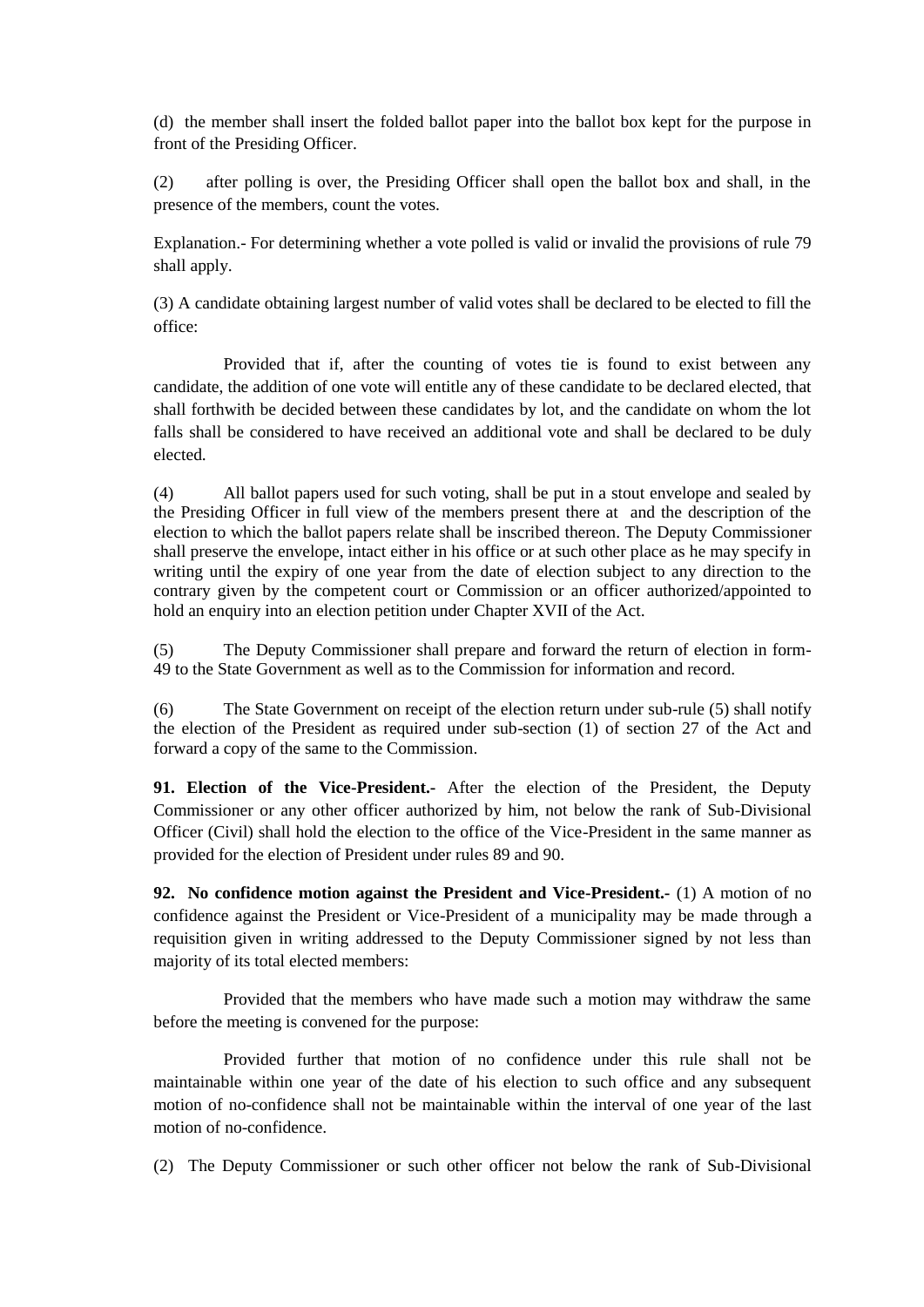Officer (Civil) authorized by the Deputy Commissioner shall circulate to each member a copy of the requisition for the use of the members.

(3) The Deputy Commissioner or such other officer not below the rank of Sub-Divisional Officer (Civil) authorized by the Deputy Commissioner shall convene a special meeting by giving a notice of not less than fifteen days for the consideration of the motion referred to in sub-rule (1) and shall preside over at such meeting.

(4) If the no-confidence motion is carried out with the support of majority of elected members present and voting at such special meeting, the quorum of which is not less than one half of its total elected members, the President or Vice-President, as the case may be, shall be deemed to have vacated his office.

**93. Fresh election.-** If the office of the President or Vice-President is vacated during his tenure on account of no-confidence motion, a fresh election for the remainder of the period shall be held in the manner prescribed in these rules for the election of President or the Vice-President, as the case may be, within a period of one month from the date of vacancy.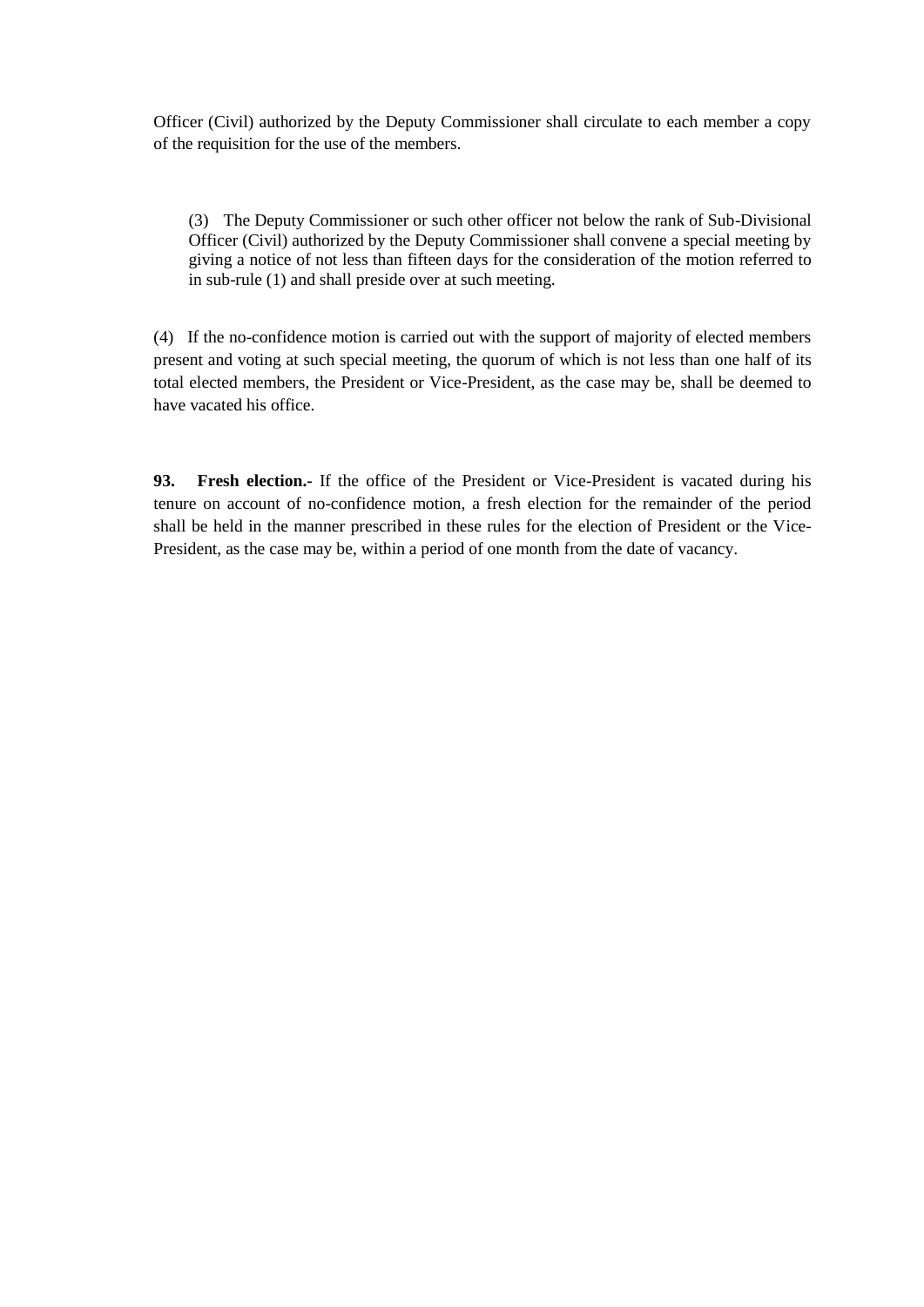#### **CHAPTER-X**

### **ELECTION PETITIONS AND APPEALS**

**94. Presentation of petition.- (1)** The election petition under section 284 shall be presented to the authorised officer, under whose territorial jurisdiction of the Municipality is situated.

(2) The petitioner shall attach with the petition equal number of copies of the petition and its enclosures to that of the number of respondents.

(3)The affidavit referred to in the proviso to sub-section (1) of section 285 shaIl be in form-51 and shall be sworn in before a Magistrate.

**95. Security deposit to be made with the petition.-** At the time of presentation of an election petition, the petitioner shall deposit a sum of Rs. 2000/- (Rupees two thousand only) as security money in the Government Treasury or Sub-Treasury under the appropriate head of account in the name of Authorized Officer to whom the petition is presented.

**96.Withdrawal of petitions.- (1)** An election petition may be withdrawn by the petitioner only after the permission of the authorized officer to whom the petition is presented.

(2) When an application for withdrawal is made, a notice thereof fixing a date for the hearing of the application shall be given to all other parties to the petition.

(3) No application for withdrawal shall be allowed, if, in the opinion of the authorised officer to whom the petition is presented or to whom such petition is transferred, as the case may be, such an application has been induced by bargain or consideration which ought not to be allowed.

(4) If the application for withdrawal is allowed, the authorised officer to whom the petition is presented shall pass an order.:

 Provided that where the application of withdrawal is allowed by the authorised officer, a copy of the order shall be sent to the Director, Urban Development, Himachal Pradesh.

**97. Place and procedure of enquiry.- (1)** The place of enquiry shall be headquarters of the authorised officer concerned to whom the petition is made or transferred:

Provided that the authorised officer to whom the petition is made or transferred, as the case may be, may, on being satisfied that special circumstances exist rendering it desirable that the enquiry should be held elsewhere, fix some other convenient place for this purpose.

(2)The public shall have free access to the place where enquiry into the election petition may be held.

(3)Notice of the time and place of enquiry shall be given to the parties not less than seven days before the first date of hearing.

**98. Communication of orders on petition .-** The authorised officer to whom the election petition is made or transferred, as the case may be, shall, after conclusion of the election petition, send a copy of the order to the Commission and to the Director, Urban Development, Himachal Pradesh as soon as possible.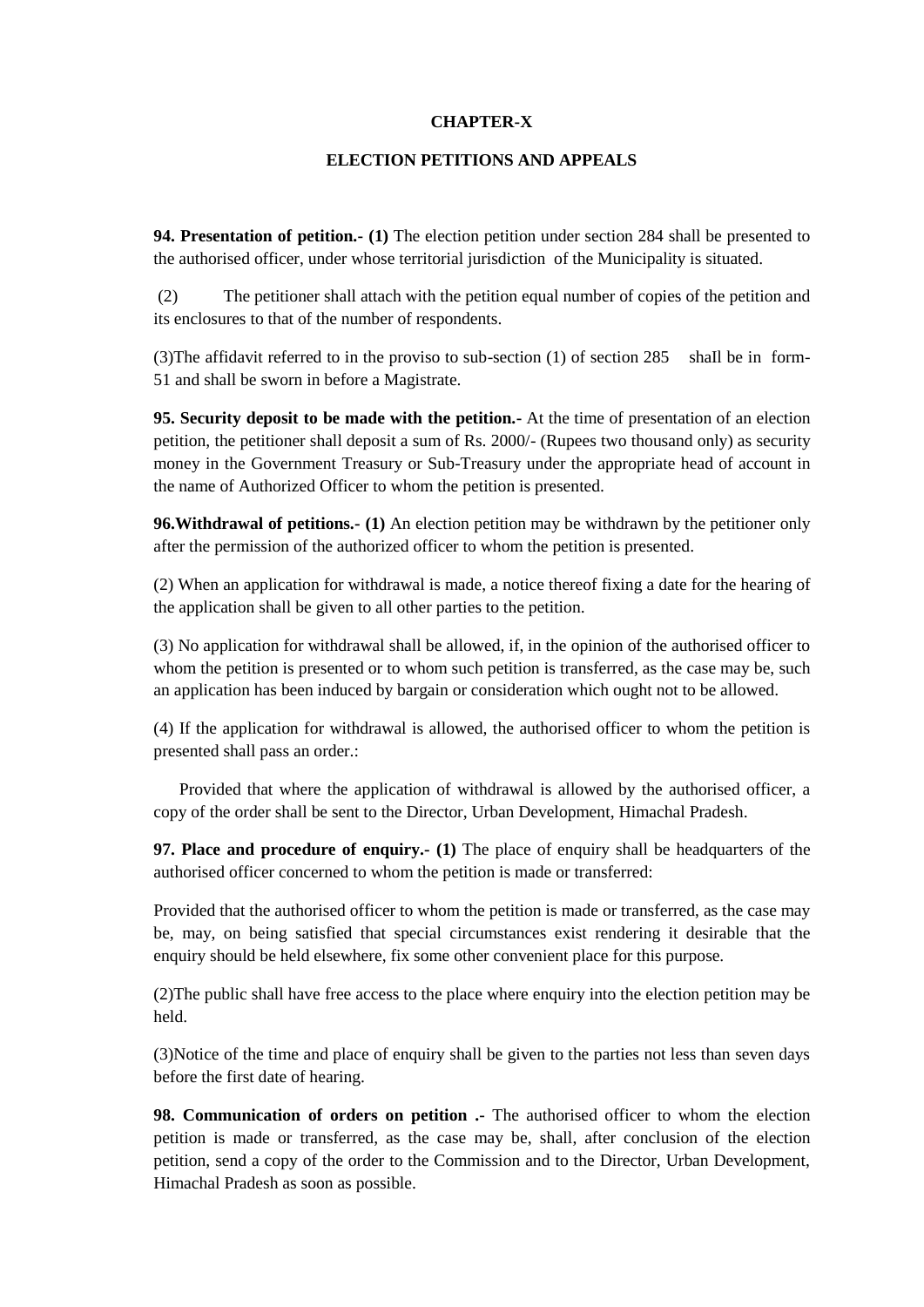**99. Procedure in presentation of appeal .-(1)** Any person aggrieved by an order passed by the authorised officer under section 295 or section 296 of the Act, may, within a period of thirty days, file an appeal to the Director, Urban Development Department:

Provided that the Director, Urban Development may entertain the appeal after the expiry of said period of thirty days, if it is satisfied that the appellant was prevented by sufficient cause from filing the appeal in time.

(2) In computing the period of limitation for filing of appeal under the Act, the period spent in obtaining a copy of the order shall be excluded.

(3) Every appeal preferred, under sub-rule (1), shall be presented in the form of a memorandum by the appellant or his duly authorized agent and shall be accompanied by a Treasury Challan evidencing the deposit of a sum of Rs.2500/-(Repees two thousand five hundred only) as fee in the Government Treasury or Sub-Treasury under the appropriate head of account in the name of the Director, Urban Development to whom the appeal is presented. The memorandum shall setforth concisely the grounds of objections to the order appealed from and shall be accompanied by a copy of such order.

(4) On receipt of an appeal under sub-rule (1) the Director, Urban Development may, after calling for record from the authorised officer, against whose decision the appeal has been preferred and giving opportunity*,* to the parties of being heard and after making such further enquiry, if any, as may be necessary, pass such orders as he thinks fit which shall be final.

(5) A copy of the order passed in appeal shall be sent to the Commission and to the State Government.

**100. Abatement of appeal.-** If during pendency of appeal, the appellant or respondent dies, the appeal shall abate and the Director, Urban Development shall cause notice of such event sent to the Slate Government.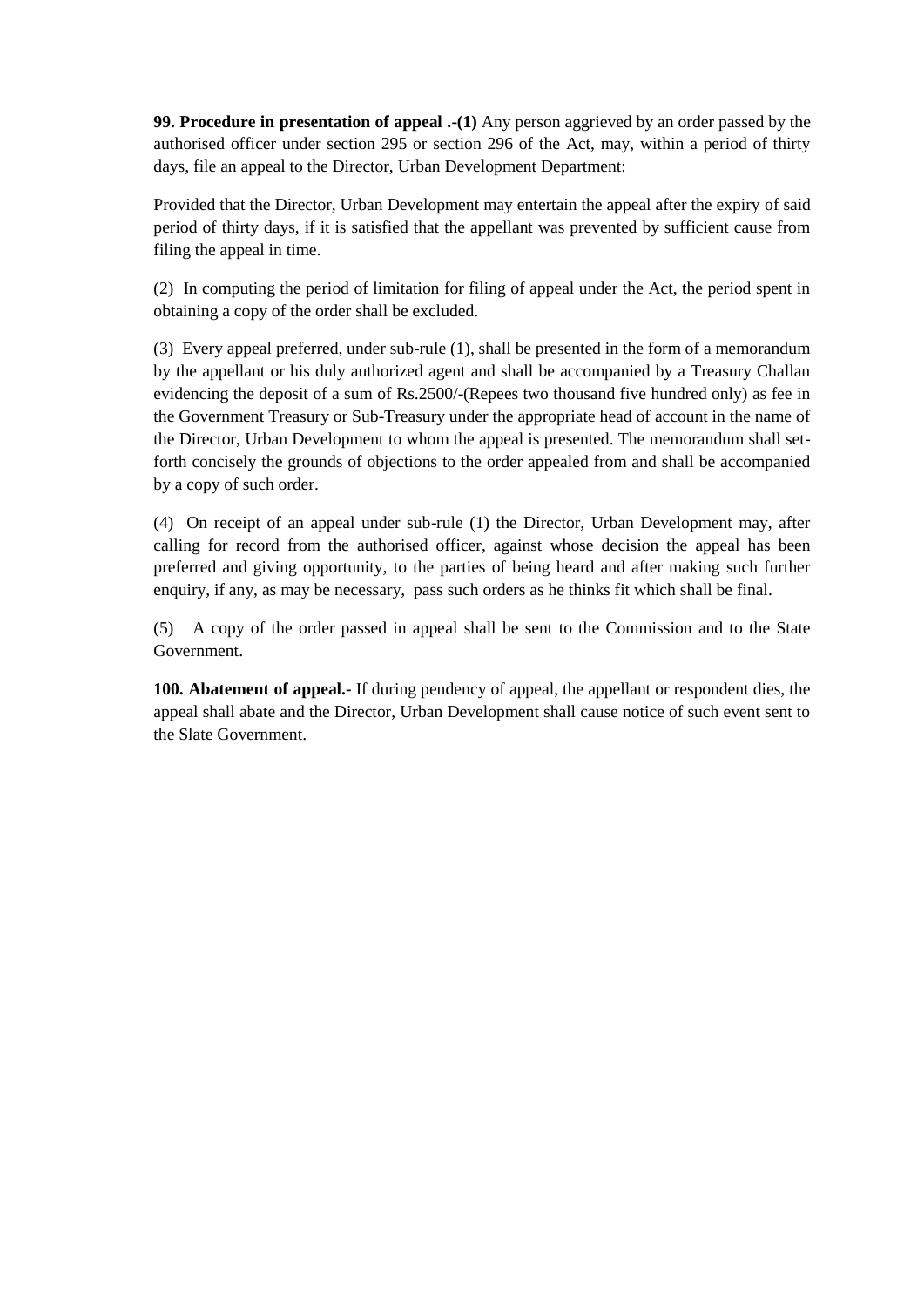### **CHAPTER-XI MISCELLANEOUS**

101. Penalties .- If any person, who is on deputation with the Commission or any public servant put on duty i under the Central Civil Services (Conduct Rules), 1964 as adopted by the State Government or in accordance with the relevant law and practice for time being inforce for such purpose.

**102. Repeal and savings- (1)** The Himachal Pradesh Municipal Elections Rules, 1994, the Himachal Pradesh Municipal (Delimitation and Reservation of wards) Rules, 1994 and the Himachal Pradesh Municipal (Reservation and Elections to the office of the President and Vice-President) Rules,1995, are hereby repealed,

provided that.-

*(a)* such repeal shall not affect the previous operation of the said rules, notifications and orders or anything done or any action taken thereunder; and

*(b)* any proceedings under the said rules, notifications or orders pending at the commencement of these rules shall be continued and disposed of as far as may be, in accordance with the provisions of these rules.

(2) Nothing in these rules shall operate to deprive any person, to whom these rules apply, of any right of appeal which has accrued to him under the rules so repealed under sub-rule (1) in respect of any order passed before the commencement of these rules.

(3) A petition pending at or preferred after the commencement of these rules against an order made before such a commencement shall be considered and order thereon shall be passed in accordance with these rules.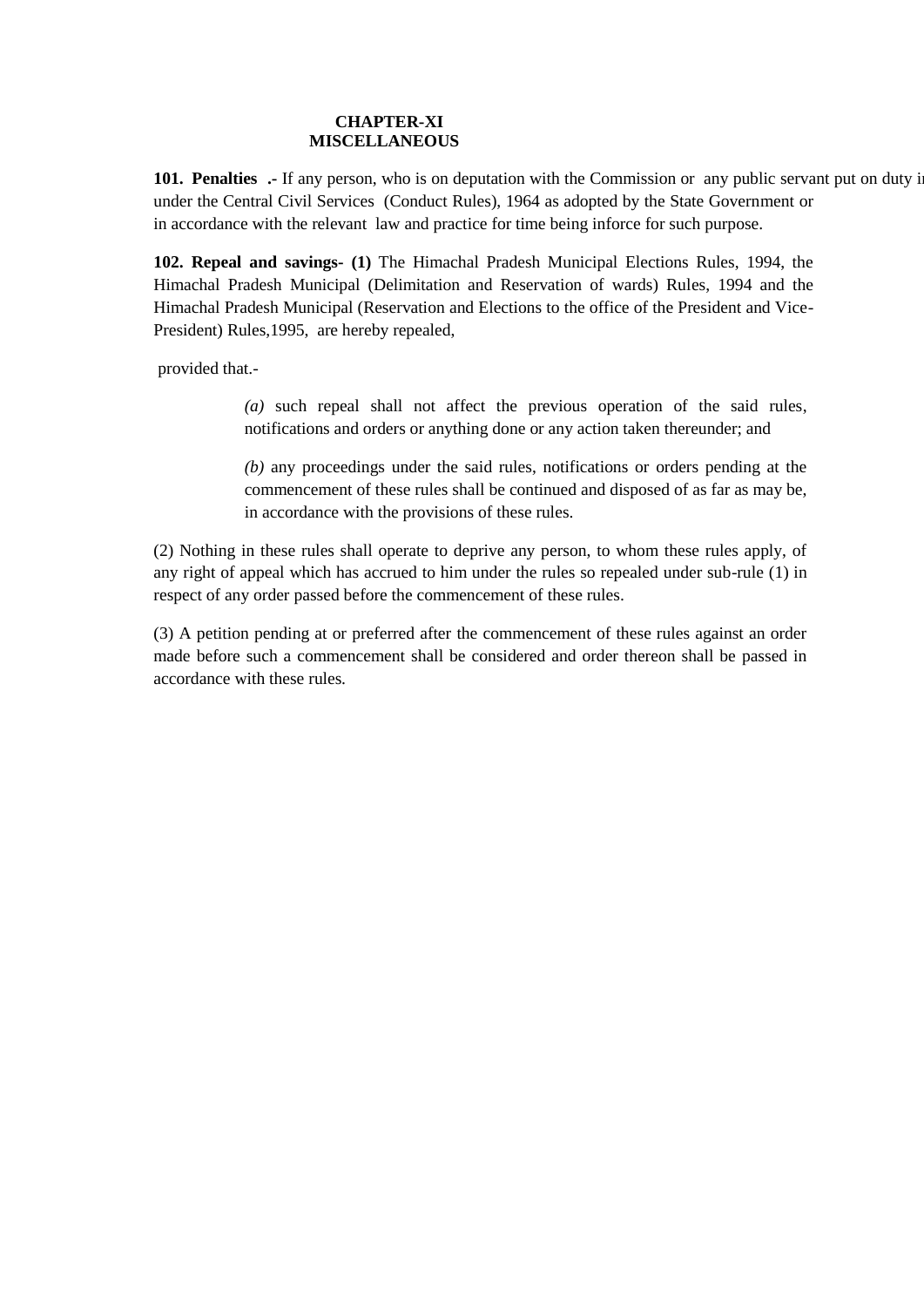### **Form-1**

## **(see rule 6 (1))**

Notice of publication of the proposals for dividing the municipality into wards and defining the limits of each ward.

Notice is hereby given that the proposals for dividing \_\_\_\_\_\_\_\_\_\_\_\_\_ municipality into wards and defining the limits of each such ward shall be available for inspection in the office of the undersigned and the office of the municipality \_\_\_\_\_\_\_\_\_\_\_\_ during the office hours for the next 10 days.

If any resident has any objection(s) or suggestion(s) to make with regard to aforesaid proposal against anything contained in it, he may send the same to the undersigned in form-2 within ten days from the date of publication of this notice and objection(s) or suggestion(s), if any, received within the stipulated period shall be considered before finalizing the proposal.

Deputy Commissioner

Place\_\_\_\_\_\_\_\_

Date\_\_\_\_\_\_\_\_\_\_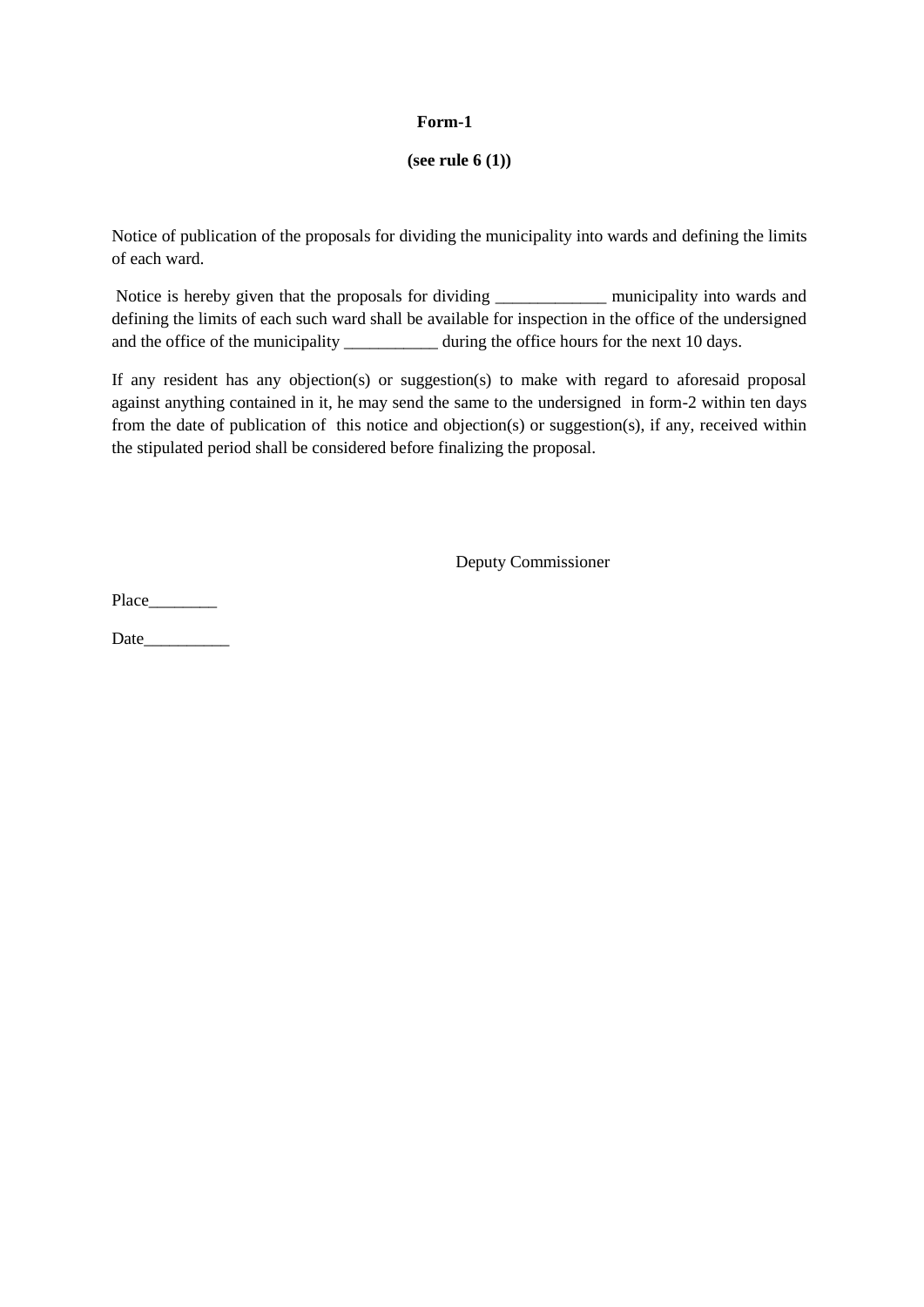Form-2

(see rule 6(2))

To

The Deputy Comm

\_\_\_\_\_\_\_\_\_\_\_\_\_\_\_\_\_\_\_\_\_\_\_

Subject:- Objection(s) or suggestion(s) to the draft delimitation of wards.

Sir,

Please refer to the draft delimitation proposals of wards published on\_\_\_\_\_\_\_\_\_ in respect of \_\_\_\_\_\_\_\_\_\_\_\_\_\_ Municipal area.

That I am a resident of ward No.  $\qquad \qquad$  of  $\qquad \qquad$  Municipal area.

That I have the following objection(s) or suggestion(s) to the draft proposals:-

(1) (2) (3) (4)

Yours faithfully,

Signature, full name &

address.

Place:-

Date:-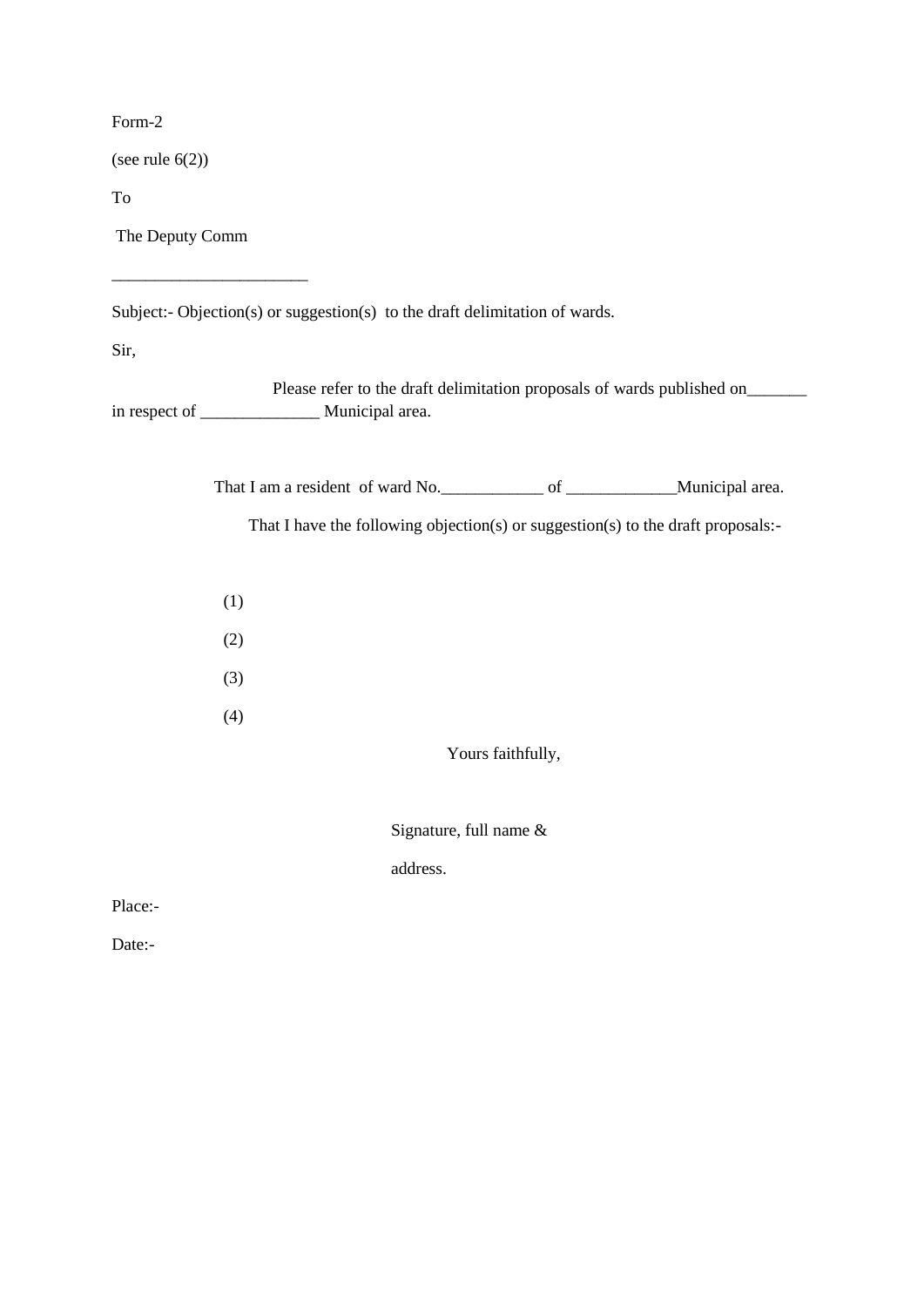## **Form-3 (see rule 19) NOTICE OF PUBLICATION OF ELECTORAL ROLL**

To

The voters of ward No. Himachal; Pradesh.

 Notice is hereby given that the electoral roll has been prepared in accordance with the Himachal Pradesh Municipal Election Rules, 2015 and copy thereof is available during office hours for inspection at my office and in the office of the Municipality and in the office of the Tehsildar.

If there be any claim for the inclusion of a name in the electoral roll or any objection(s) to the inclusion of a name or any objection(s) to particulars in any entry, it shall be lodged on or before ………..(date) in forms 4,5, and 6 as may be appropriate.

Every such claim or objection(s) shall be addressed to \_\_\_\_\_\_\_\_\_\_\_\_\_\_\_\_\_\_\_\_\_\_\_\_\_\_\_ (full address) Revising Authority and should either be presented in person or through agent or sent by the registered post so as to reach him not later than the aforesaid date.

 Electoral Registration Officer (Municipal Council/Nagar Panchayat)

Place:

date: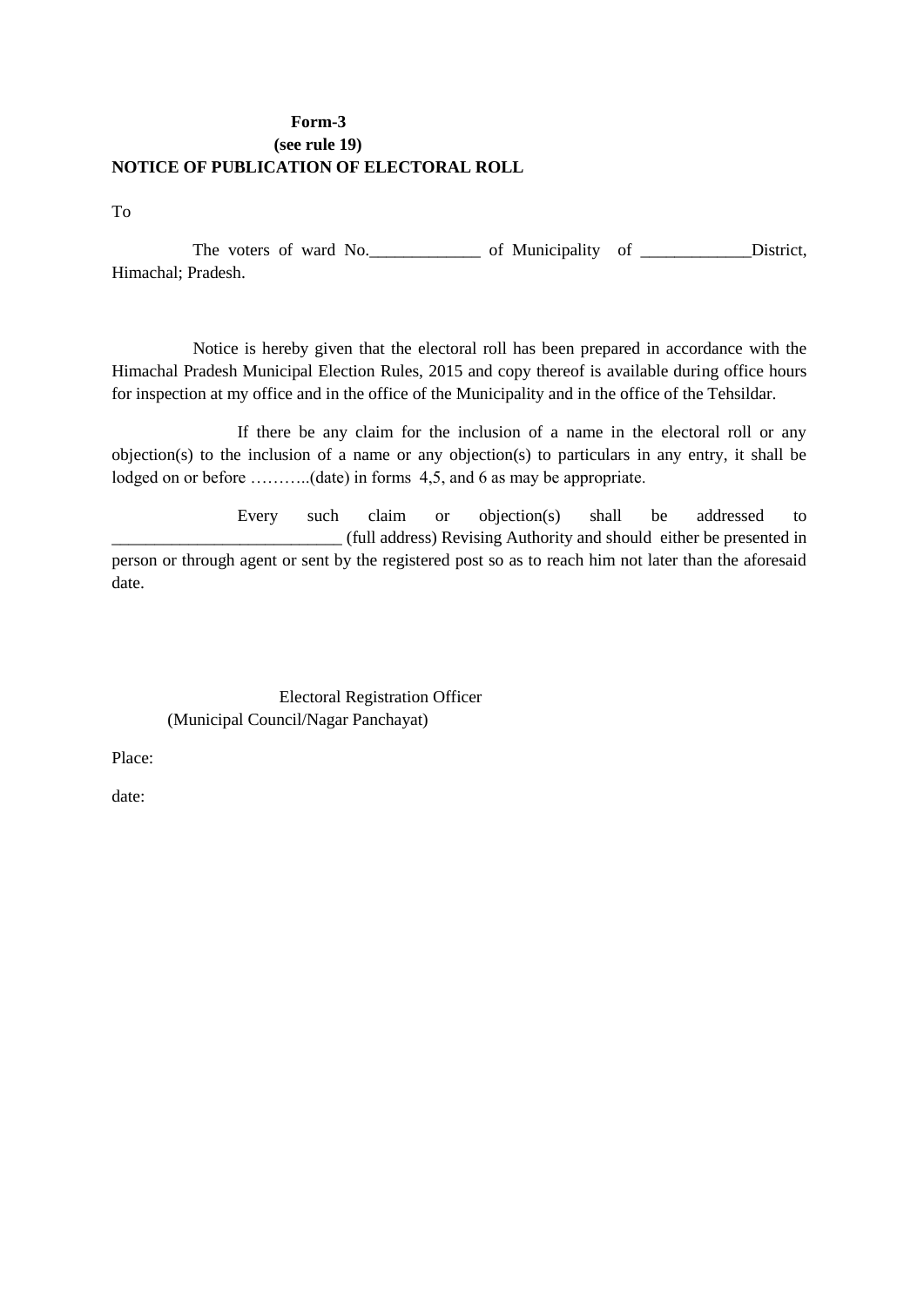### **Form-4 (see rule 22 (1) and 28) CLAIM APPLICATION FOR INCLUSION OF NAME**

| 전 사<br>I<br>×<br>M.<br>۰. |
|---------------------------|
|                           |

|      | The Revising Authority/Electoral Registration Officer,<br>(Municipal Council/Nagar Panchayat). |      |
|------|------------------------------------------------------------------------------------------------|------|
| Sir, | I request that my name be included in the electoral roll for the _______________               | ward |
|      |                                                                                                |      |
|      |                                                                                                |      |
|      | Father's/ Mother's/ Husband's Name                                                             |      |
|      | Particulars of place of residence are:                                                         |      |
|      | House No. Street/Mohalla Village<br>office TehsilDistrict                                      | Post |
|      | I hereby declare that to the best of my knowledge and belief that -                            |      |
| (i)  | I am a citizen of India.                                                                       |      |

(ii)My age on i.e. date notified by the State Election Commission under clause (a) of rule 17 was vears months.

(iii) I am an ordinary resident at the address given above.

(iv) I have not applied for the inclusion of my name in the electoral roll for any other ward of the municipality.

(v) My name has not been included in the electoral roll for any ward of the above mentioned municipality or any other municipality or Gram Sabha constituted under the Himachal Pradesh Panchayati Raj Act,1994, as the case may be. OR

That my name has been included in the electoral roll for the \_\_\_\_\_\_\_\_\_\_\_\_\_\_\_\_\_\_\_ ward under the address mentioned below and I request that the same may be excluded from the electoral roll.

Signature/thumb-impression of claimant.

(full postal address).

I further declare that the facts submitted by me herein above are true and I also know that any person who makes a statement of declaration which is false and which he either knows or believes to be false or does not believe to be true is punishable in accordance with the law in force.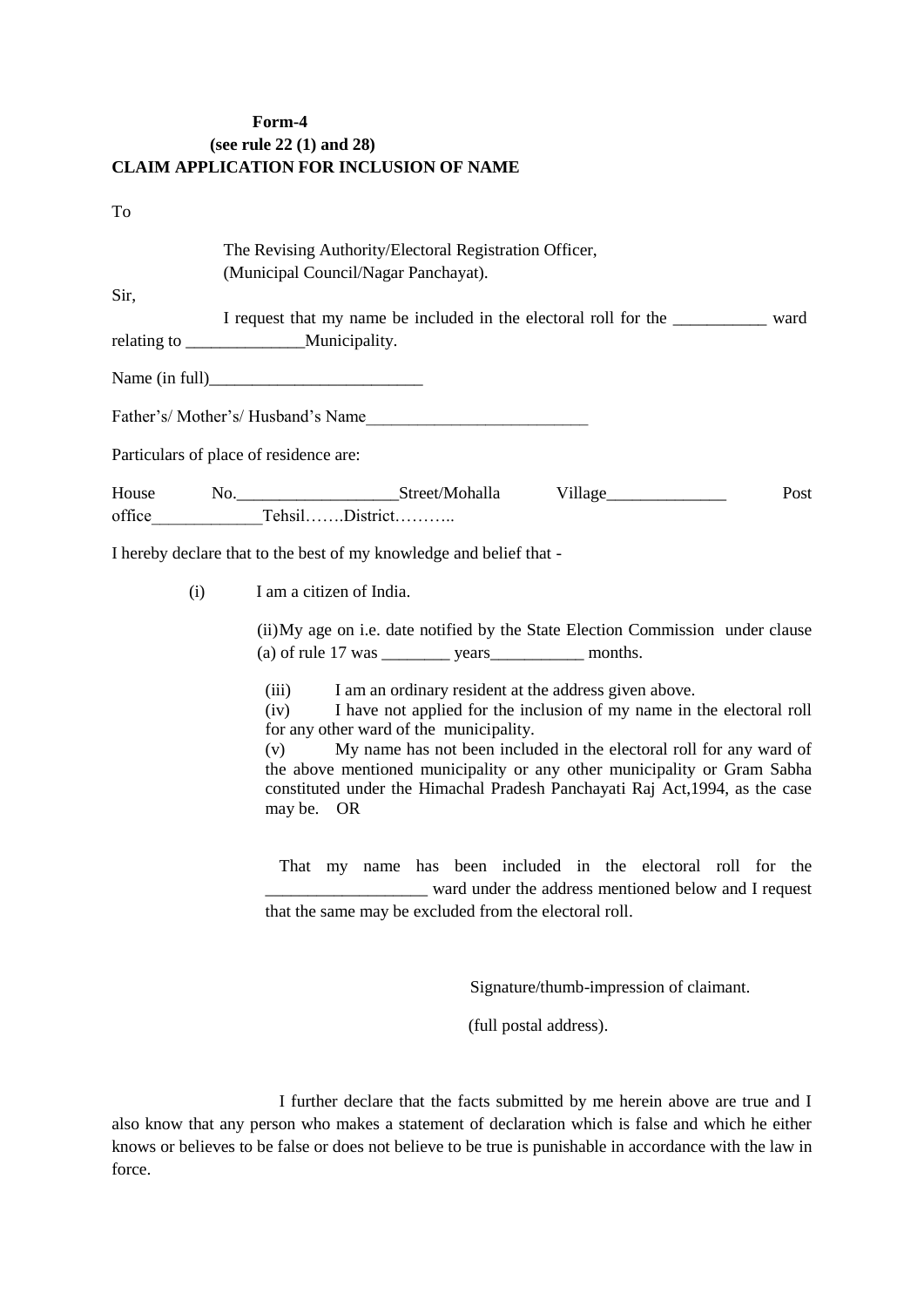Signature/thumb-impression of claimant.

| Place: |  |
|--------|--|
| Date:  |  |

I am a voter included in the electoral roll of the same part in which the claimant has applied for inclusion viz. part No……………..; relating to…………………. my serial No. therein is ……………….. I support this claim and countersign it.

> Signature/thumb-impression of elector supporting claim.

(full postal address).

……………………….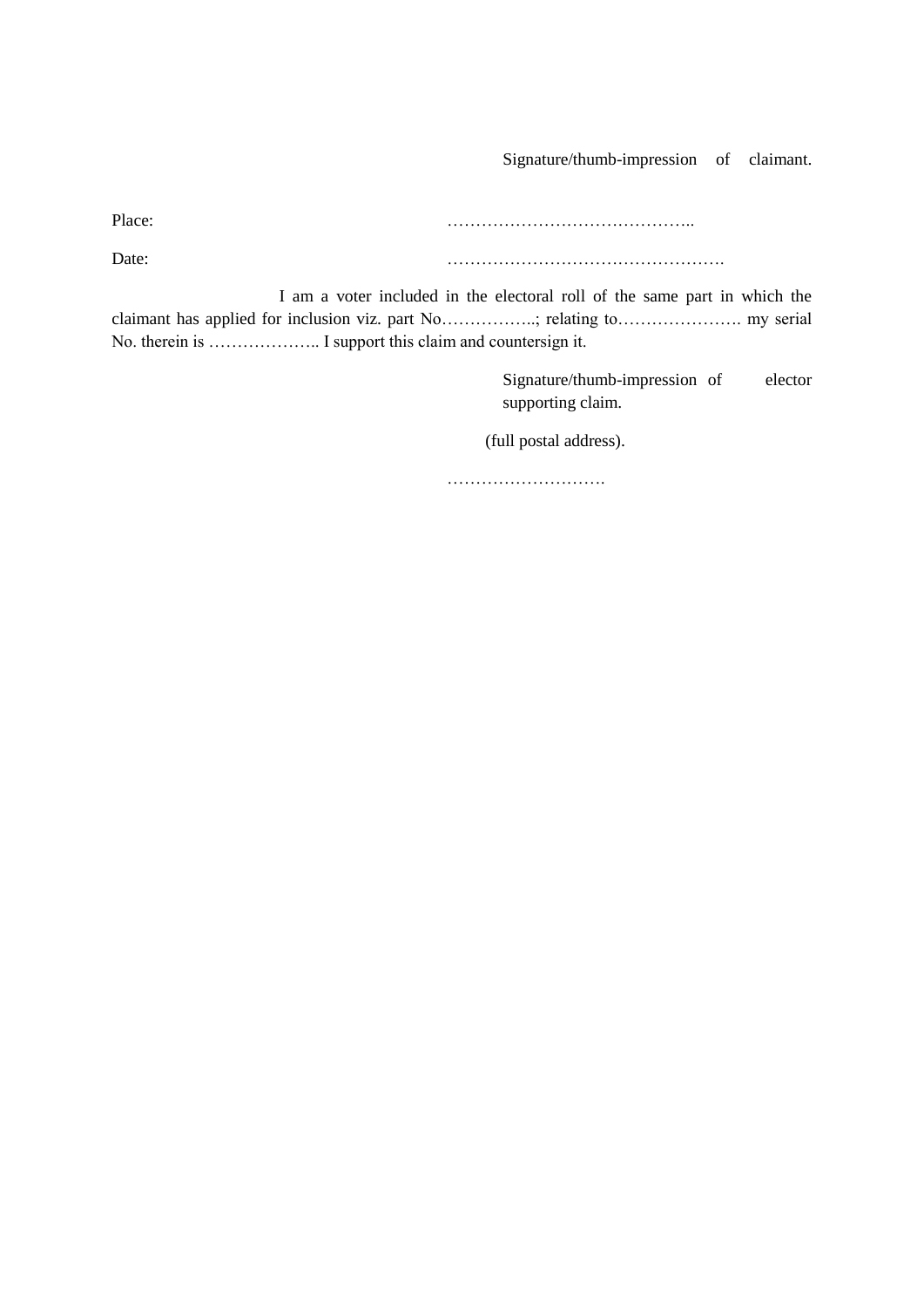|      |     |                                                                                                                                                                                  | [see rule $22(1)$ ] | OBEJECTION TO INCLUSION OF NAME         |                                                   |  |
|------|-----|----------------------------------------------------------------------------------------------------------------------------------------------------------------------------------|---------------------|-----------------------------------------|---------------------------------------------------|--|
| To   |     | The Revising Authority,                                                                                                                                                          |                     |                                         |                                                   |  |
|      |     | <u>ward.</u>                                                                                                                                                                     |                     |                                         |                                                   |  |
| Sir, |     |                                                                                                                                                                                  |                     |                                         |                                                   |  |
|      |     | ward relating to Municipality for the following reasons:                                                                                                                         |                     |                                         |                                                   |  |
|      |     |                                                                                                                                                                                  |                     |                                         |                                                   |  |
|      |     | I hereby declare that the facts mentioned above are true to the best of my knowledge and<br>belief and that my name is included in the electoral roll for this ward as follows:- |                     |                                         |                                                   |  |
|      |     |                                                                                                                                                                                  |                     |                                         |                                                   |  |
| No.  | and | of<br>name                                                                                                                                                                       | the                 |                                         |                                                   |  |
|      |     |                                                                                                                                                                                  |                     | Signature/thumb-impression of objector. |                                                   |  |
|      |     |                                                                                                                                                                                  |                     |                                         |                                                   |  |
|      |     | I am a voter included in the same electoral roll in which the name objected appears, viz. No. and<br>support this objection and countersign it.                                  |                     |                                         |                                                   |  |
|      |     |                                                                                                                                                                                  |                     | supporting objection.                   | Counter Signature/thumb-impression of the elector |  |
|      |     |                                                                                                                                                                                  |                     | (full postal address).                  |                                                   |  |

Form-5

Note:- Any person who makes a statement of declaration which is false and which he either knows or believes to be false or does not believe to be true shall be punishable in accordance with the law in force.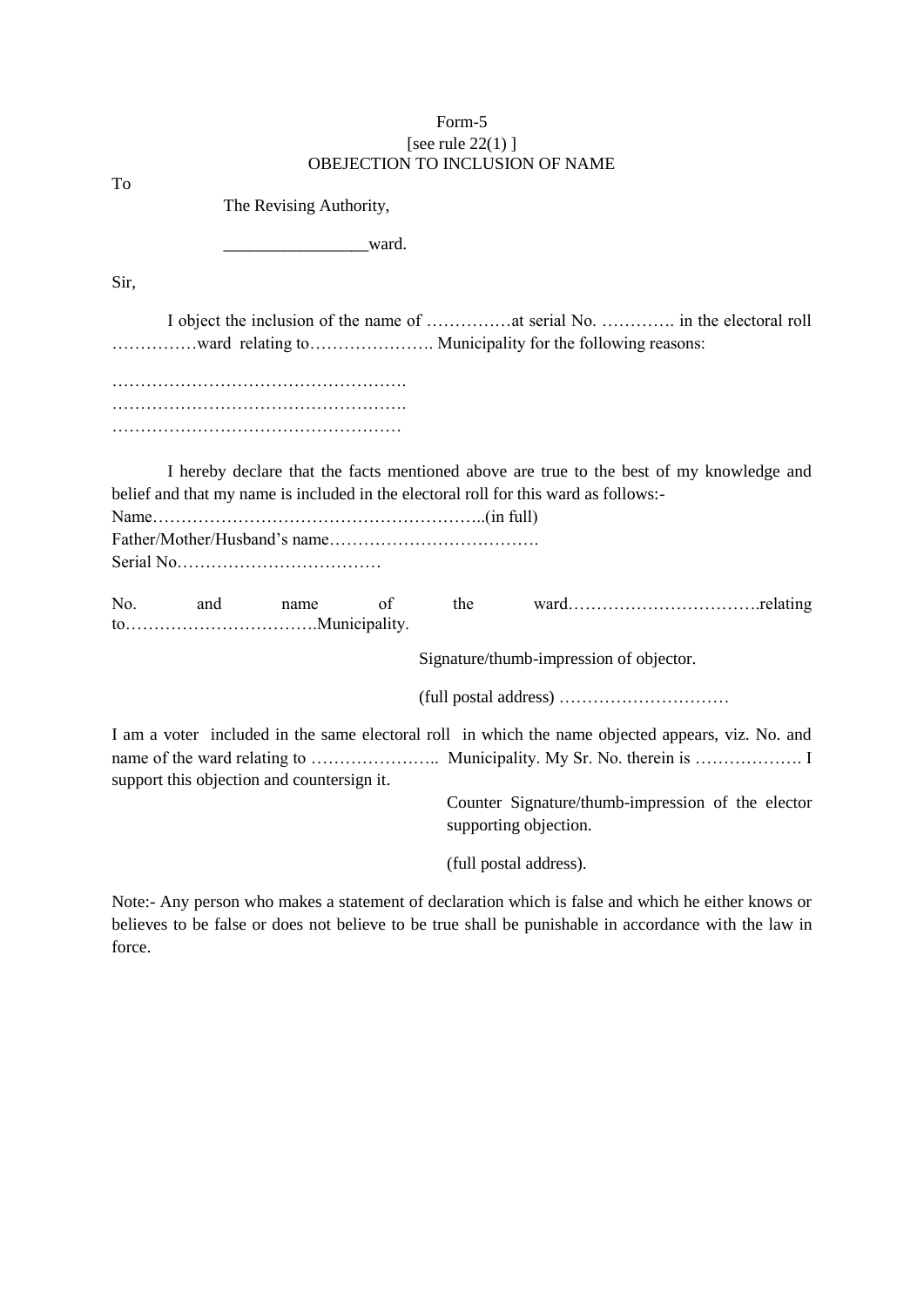### **Form-6 (see rule 22 (1) OBEJECTION TO PARTICULARS IN ANY ENTRY**

To

 The Revising Authority/Electoral Registration Officer, ward.

Municipal Council/Nagar Panchayat\_\_\_\_\_\_\_\_\_\_\_\_.

Sir,

 I submit that the entry relating to myself which appears at Sr. No. ……….. in the roll ward relating to ………….municipality …………………. is incorrect which may be corrected as follows:-

> ………………………………………………. …………………………………………………………

> > Signature/thumb-impression of claimant.

(full postal address).

Place:

Date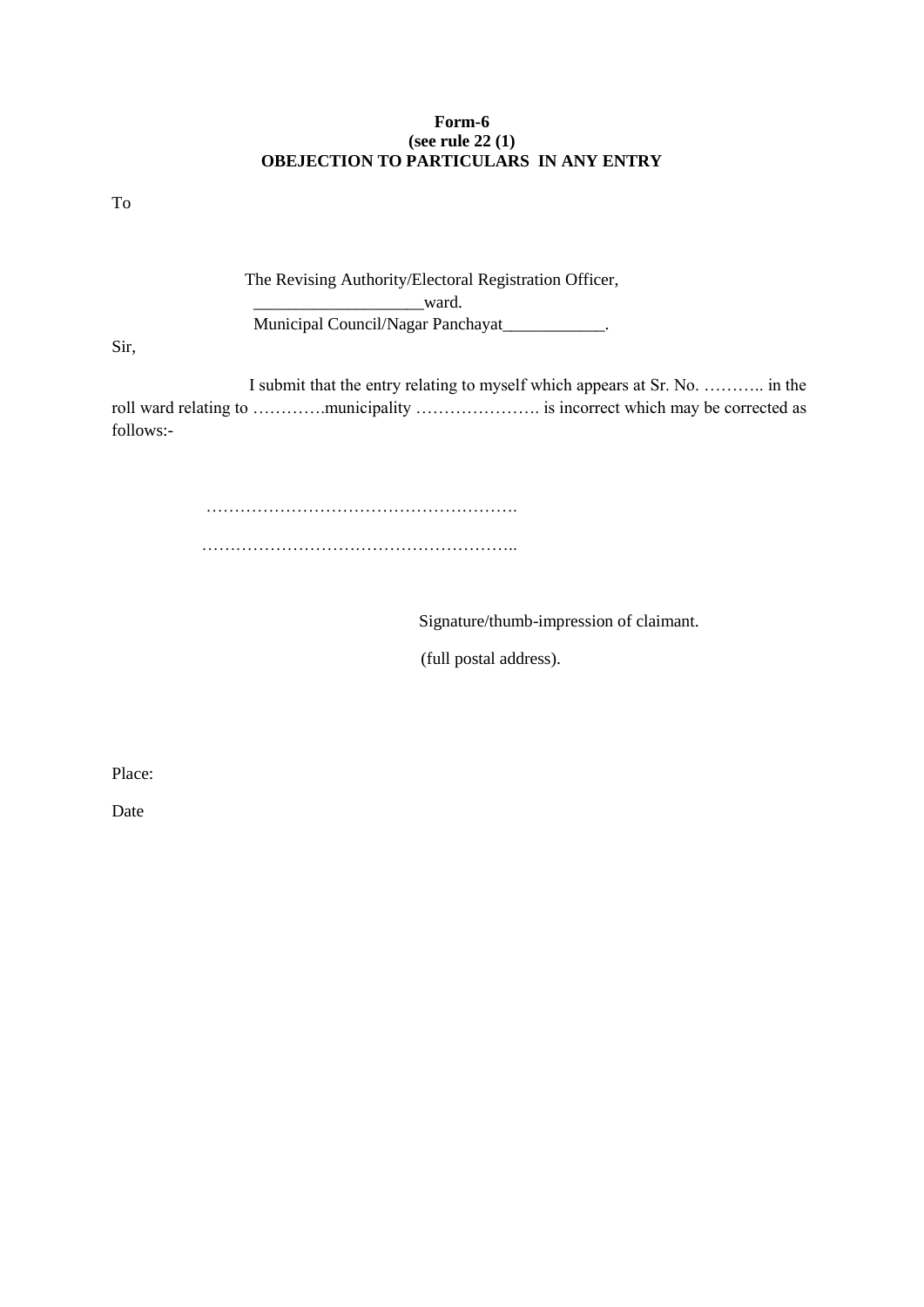# **Form-7 (see rule 22 (4),(5) and rule 24 ) REGISTER OF CLAIM FOR INCLUSION OF NAME**

……………………………Municipality.……………..ward

| Sr. | Name of        | Father's            | of<br>Date                                 | of<br>Date                                                             | Decision |          | Signature                   | Signature of                                                                                 |
|-----|----------------|---------------------|--------------------------------------------|------------------------------------------------------------------------|----------|----------|-----------------------------|----------------------------------------------------------------------------------------------|
| No. | claiment       | name and<br>address | presentati<br>of<br><sub>on</sub><br>claim | decision<br>with note<br>in<br>the<br>presence<br>of<br>the<br>parties | Admitted | Rejected | of<br>revising<br>authority | official<br>by<br>whom<br>effect<br>was<br>given to the<br>revising<br>authority<br>and date |
| 1   | $\overline{2}$ | 3                   | $\overline{4}$                             | 5                                                                      | 6        | 7        | 8                           | 9                                                                                            |
|     |                |                     |                                            |                                                                        |          |          |                             |                                                                                              |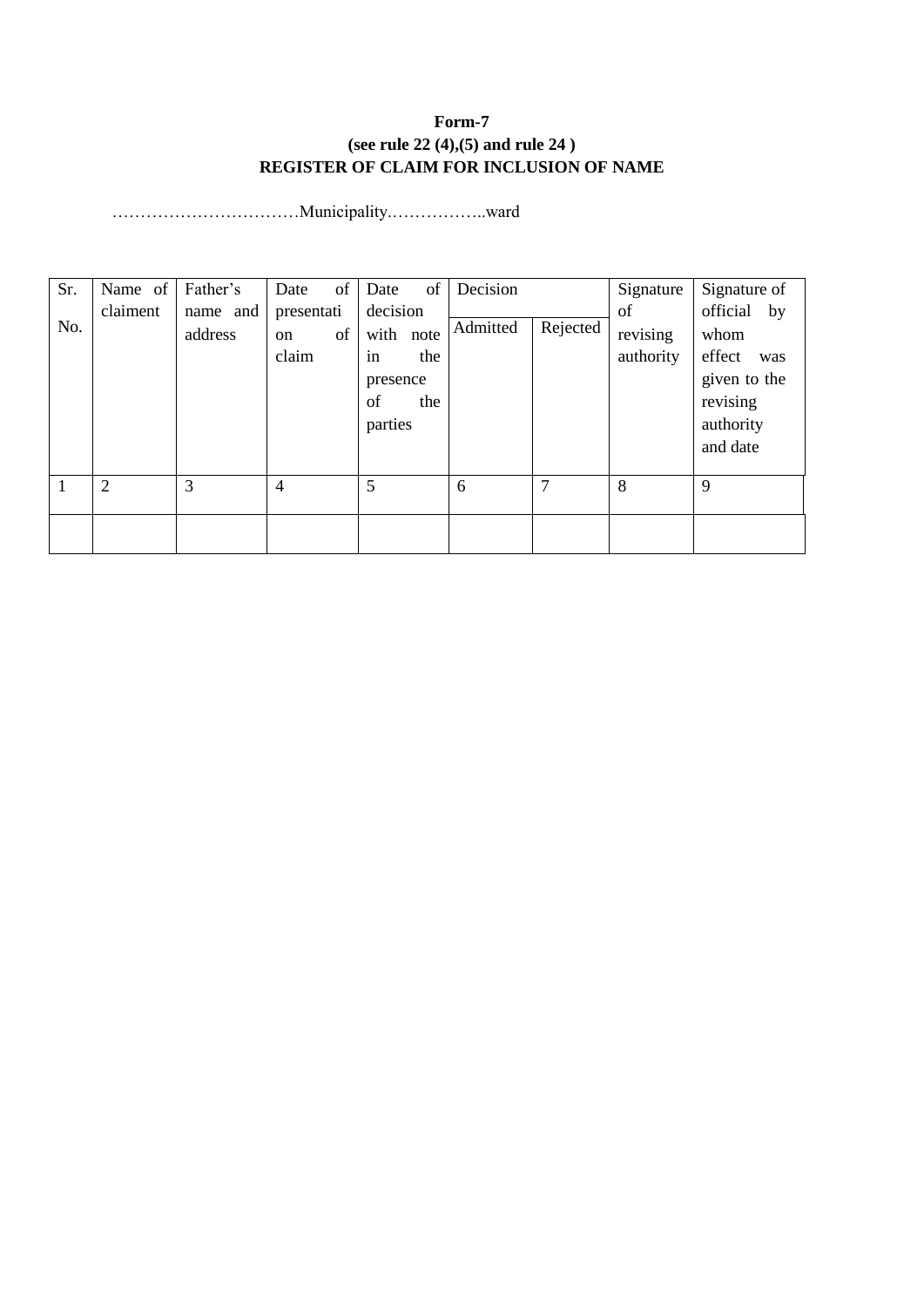## **Form-8 (see rule 22 (4), (5) and rule 24) REGISTER OF OBJECTION TO INCLUSION OF NAMES**

……………………………Municipality………………..ward

| Sr. No. | Person objection to |              | Father/husband's | Sr. No. of the   Date |                 | of |
|---------|---------------------|--------------|------------------|-----------------------|-----------------|----|
|         |                     |              | name and address | objector in the       | presentation of |    |
|         |                     |              | of the objector  | roll                  | objection.      |    |
|         |                     |              |                  |                       |                 |    |
|         | Under name of       | With Sr. No. |                  |                       |                 |    |
|         |                     | in the roll  |                  |                       |                 |    |
|         |                     | 3            | 4                |                       | 6               |    |

| Date of decision                       | Decision |          |                                       | of<br>Signature                                                                                             |
|----------------------------------------|----------|----------|---------------------------------------|-------------------------------------------------------------------------------------------------------------|
| with note as to<br>presence of parties | Admitted | Rejected | Signature of<br>Revising<br>Authority | official<br>by<br>effect<br>whom<br>was given to<br>the decision of<br>revising<br>authority<br>and<br>date |
|                                        | 8        | 9        | 10                                    | 11                                                                                                          |
|                                        |          |          |                                       |                                                                                                             |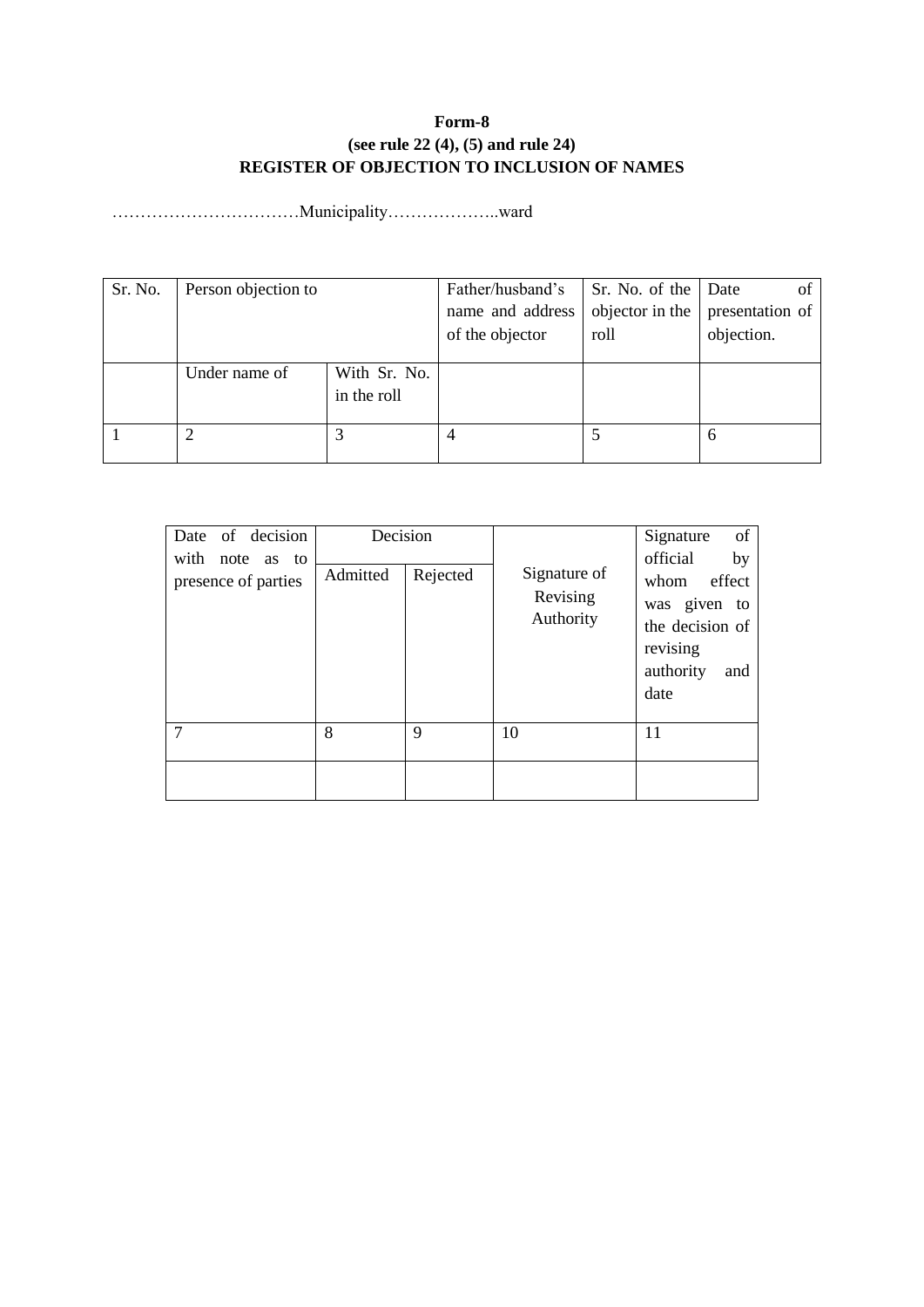## FORM-9

(see rule 22 (4), (5) and rule 24)

# REGISTER OF OBJECTION TO THE PARTICULARS IN AN ENTRY

……………………………Municipality………………..ward

| Sr. No. | Name     | of | the | Date         | of | Particular<br>as    | Correct particulars |
|---------|----------|----|-----|--------------|----|---------------------|---------------------|
|         | objector |    |     | presentation | οf | existed in the roll | requested by<br>as  |
|         |          |    |     | objection    |    |                     | objector            |
|         |          |    |     |              |    |                     |                     |
|         |          |    |     |              |    |                     |                     |
|         |          |    |     |              |    |                     |                     |
|         |          |    |     |              |    |                     |                     |
|         |          |    |     |              |    |                     |                     |

| Decision |          | Signature of the revising | Signature of official by                                                                  |
|----------|----------|---------------------------|-------------------------------------------------------------------------------------------|
| Admitted | Rejected | authority                 | whom effect was given<br>decision<br>the<br>of<br>to<br>revising authority<br>and<br>date |
| 6        |          | 8                         | Q                                                                                         |
|          |          |                           |                                                                                           |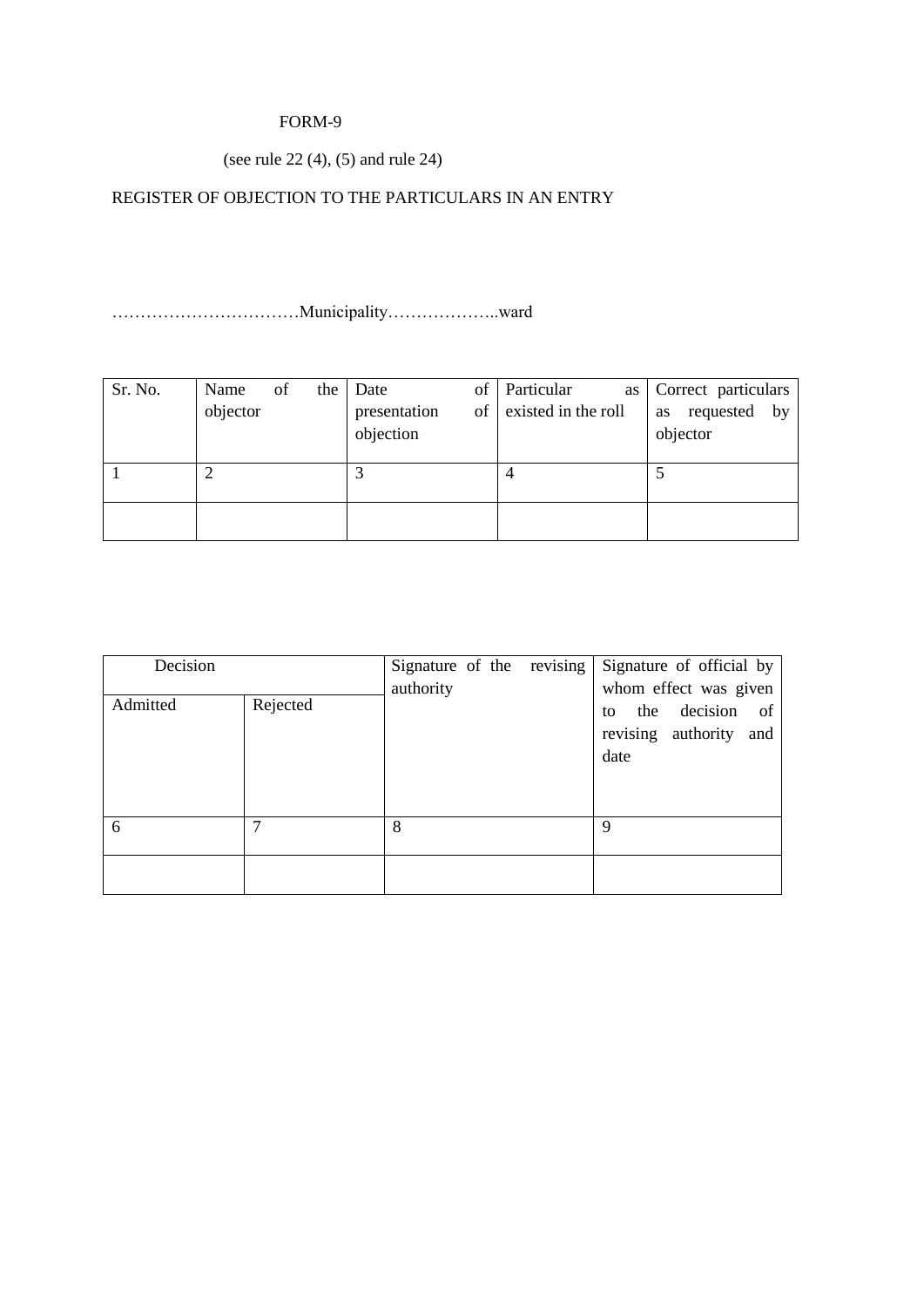## **FORM-10 [see rule- 23 (1)] LIST OF CLAIMS**

……………………………Municipality………………..ward

| of<br>Date | Sr.<br>No. | Name<br>claimant | of | of<br>Name<br>Father/husband/mother | Address | Date, time $\&$<br>of |
|------------|------------|------------------|----|-------------------------------------|---------|-----------------------|
| receipt    |            |                  |    |                                     |         | place<br>hearing      |
|            |            |                  |    |                                     |         |                       |
|            | 2          | 3                |    | $\overline{4}$                      | 5       | 6                     |
|            |            |                  |    |                                     |         |                       |
|            |            |                  |    |                                     |         |                       |
|            |            |                  |    |                                     |         |                       |
|            |            |                  |    |                                     |         |                       |
|            |            |                  |    |                                     |         |                       |
|            |            |                  |    |                                     |         |                       |
|            |            |                  |    |                                     |         |                       |
|            |            |                  |    |                                     |         |                       |

Signature of Revising Authority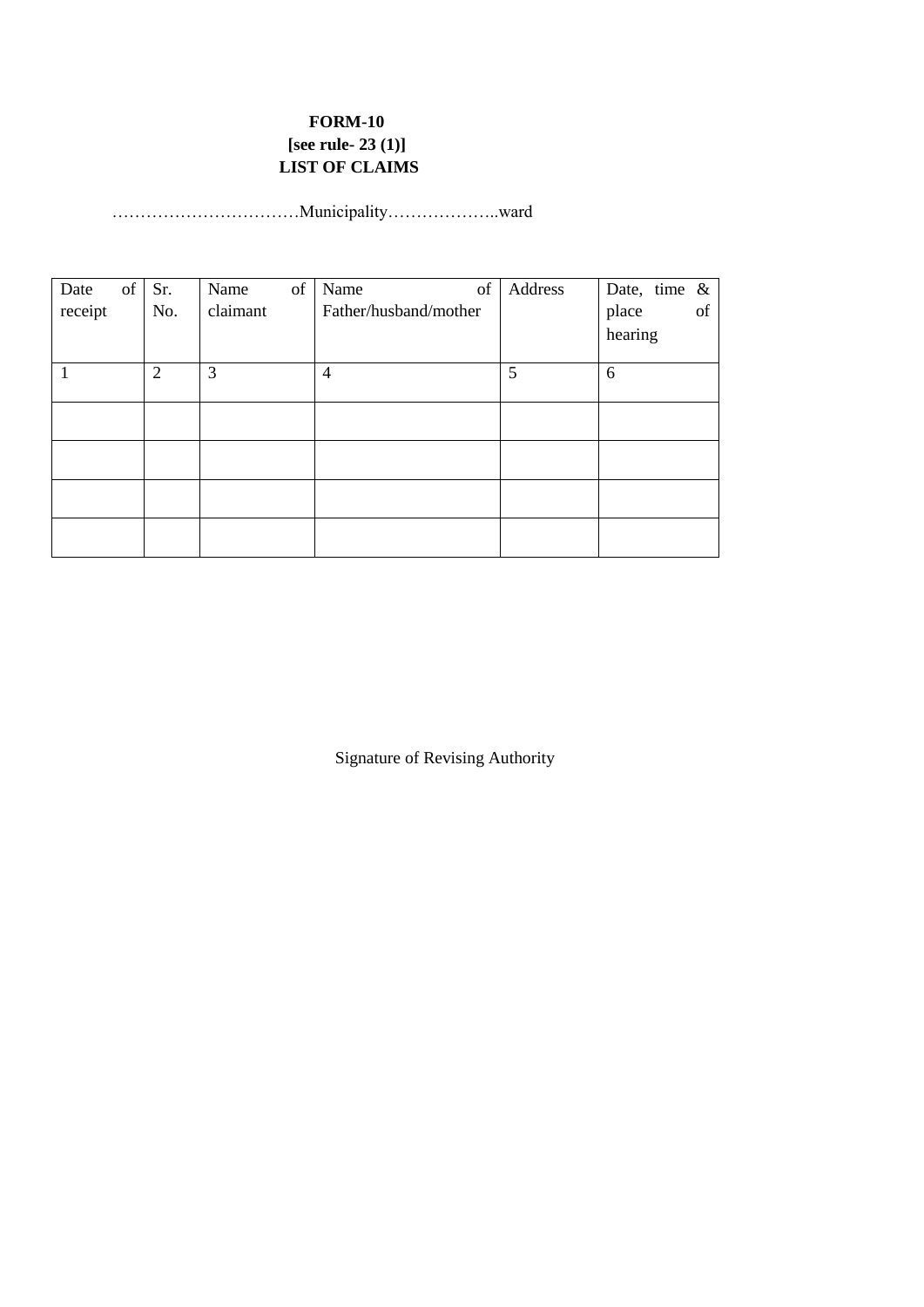## **FORM-11 [see rule 23 (1)] LIST OF OBJECTIONS TO INCLUSION OF NAMES**

……………………………Municipality………………..ward

| of<br>Date<br>receipt | Sr. No.        | Full<br>name<br>of objector | Particulars<br>objected to | of<br>name         | Objection in<br>brief | time<br>Date,<br>and place of<br>hearing |
|-----------------------|----------------|-----------------------------|----------------------------|--------------------|-----------------------|------------------------------------------|
|                       |                |                             | Sr. No. of<br>entry        | in<br>Name<br>full |                       |                                          |
| 1                     | $\overline{2}$ | 3                           | $\overline{4}$             | 5                  | 6                     | 7                                        |
|                       |                |                             |                            |                    |                       |                                          |
|                       |                |                             |                            |                    |                       |                                          |
|                       |                |                             |                            |                    |                       |                                          |
|                       |                |                             |                            |                    |                       |                                          |
|                       |                |                             |                            |                    |                       |                                          |

Signature of Revising Authority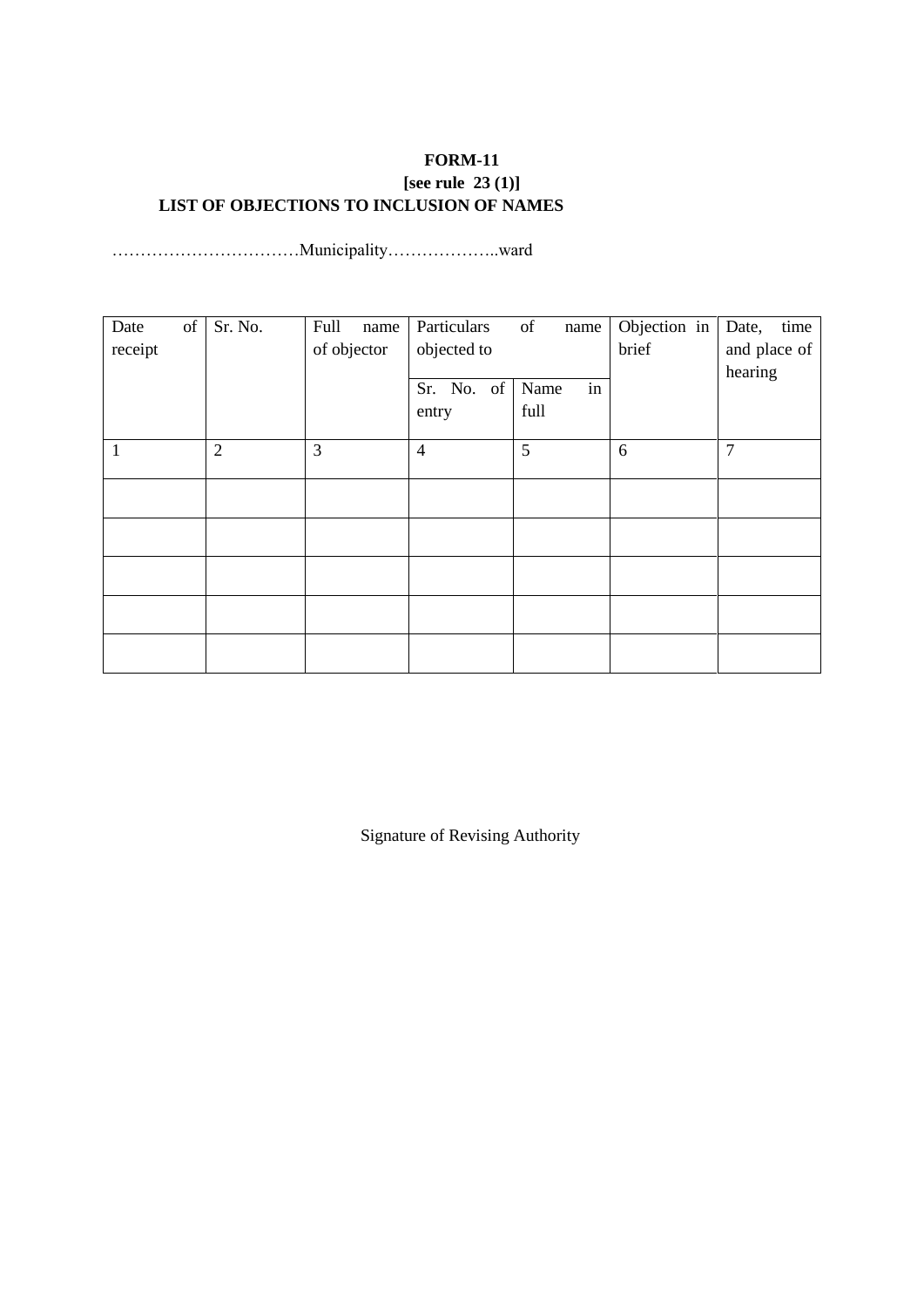# **FORM-12 [(see rule 23 (1)] LIST OF OBJECTION TO PARTICULARS IN ENTRIES**

……………………………Municipality………………..ward

| Date of receipt   Sr. No. |          | Full name of   Part No. and   Nature | of        | Date, time and |
|---------------------------|----------|--------------------------------------|-----------|----------------|
|                           | objector | of <sub>1</sub><br>Sr. No.           | objection | place<br>of    |
|                           |          | entry                                |           | hearing        |
|                           |          |                                      |           |                |
|                           |          | 4                                    |           | O              |
|                           |          |                                      |           |                |
|                           |          |                                      |           |                |
|                           |          |                                      |           |                |

Signature of Revising Authority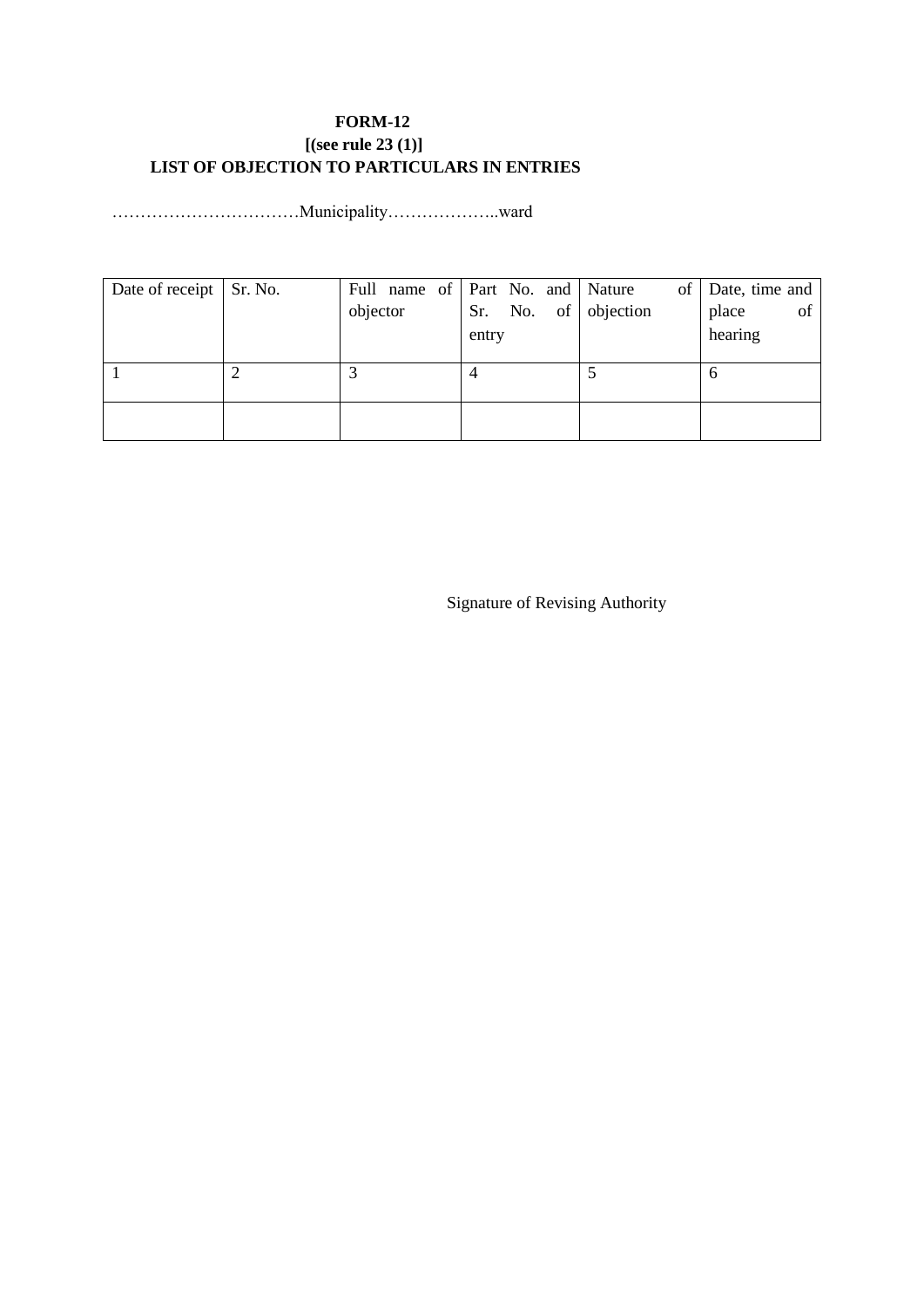#### **FORM-13. [see rule 23(2)] NOTICE OF HEARING OF CLAIM**

To

…………………………….. ……………………………. ……………………………..

(Full name and address of claimant)

Reference No…………………..

Your claim for the inclusion of your name in the electoral roll will be heard at……………(Place)at………………O'clock on the……………day of…………………..201 .

You are requested to present personally or through your authorized agent at the hearing with such evidence as you may like to adduce. Place:

Date:

Signature of Revising Authority Ward --------------------------------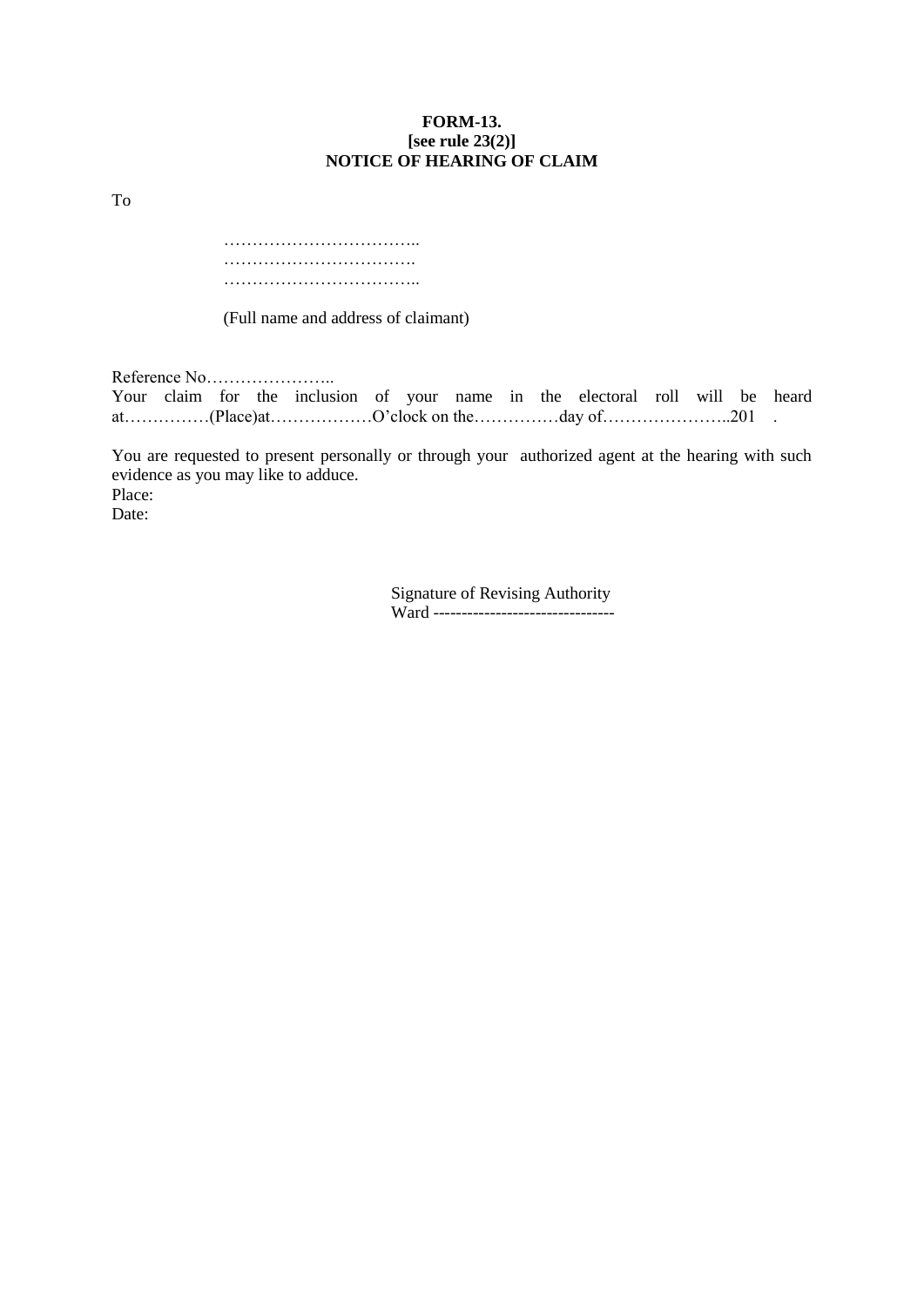**FORM-14 [see rule 23(2)]**

### **NOTICE OF HEARING OF OBJECTION.**

To

…………………………….. ……………………………. ……………………………. (Full name and address of /objector)

Reference/objection No……………………………….

Your objection to the inclusion of the name of…………………..will be heard at……………(Place)at………………O'clock………………… on the……………day of…………………..201.

You are directed to be present personally or through your authorized agent at the hearing with such evidence as you may like to adduce.

Place: Date:

> Signature of Revising Authority Ward.……………………………………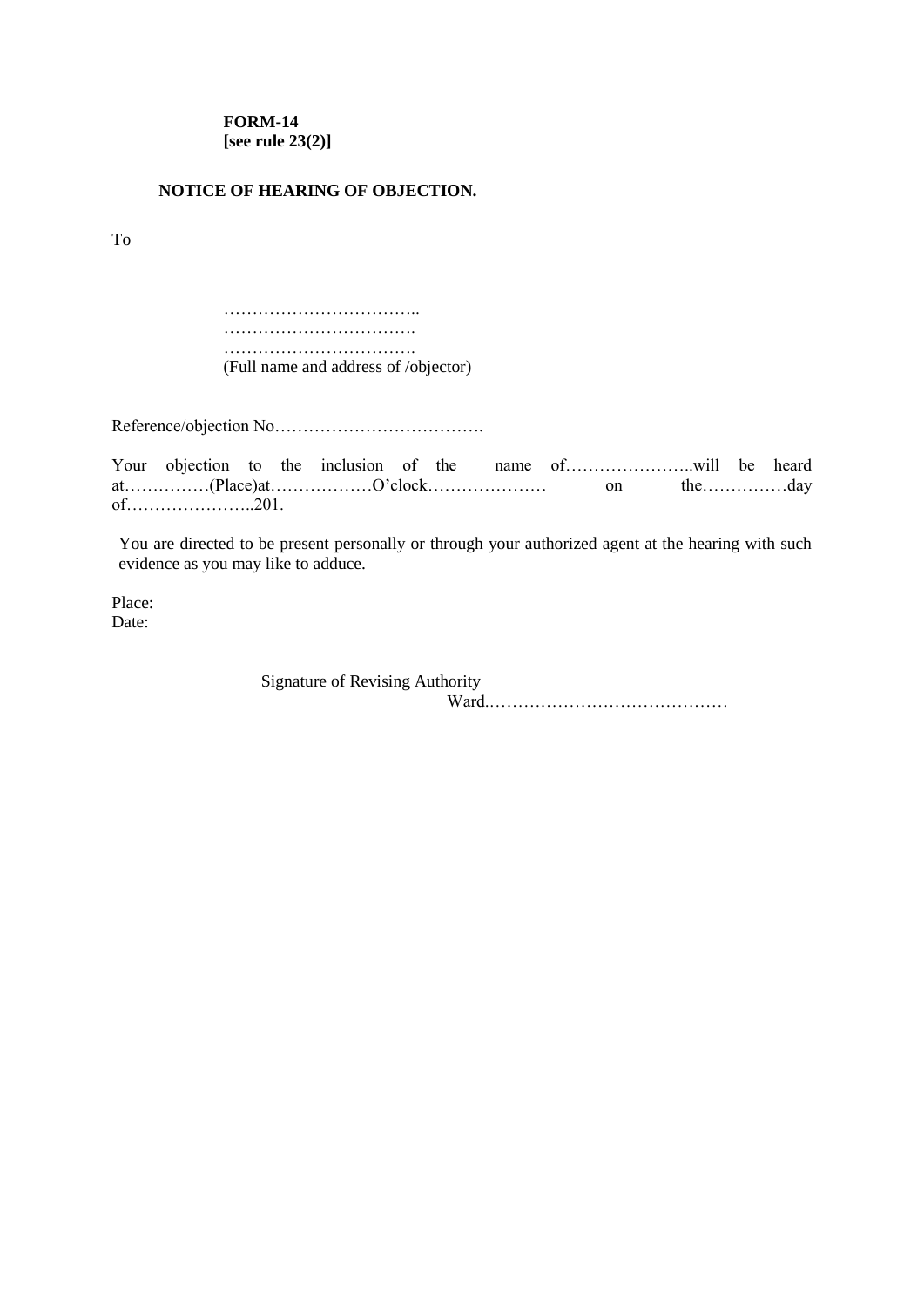#### **FORM-15 [see rule 23(3)] NOTICE OF HEARING OF OBJECTION**

To

…………………………….. ……………………………. …………………………….

(Full name and address of person against whom objection is received)

Reference/objection No…………..

You are directed to be present personally or through your authorized agent at the hearing with such evidence as you may like to adduce.

The grounds of objection(in brief) are:- (a)  $(b)$ 

(c)

Place:

Date:

Signature of Revising Authority Ward.……………………………………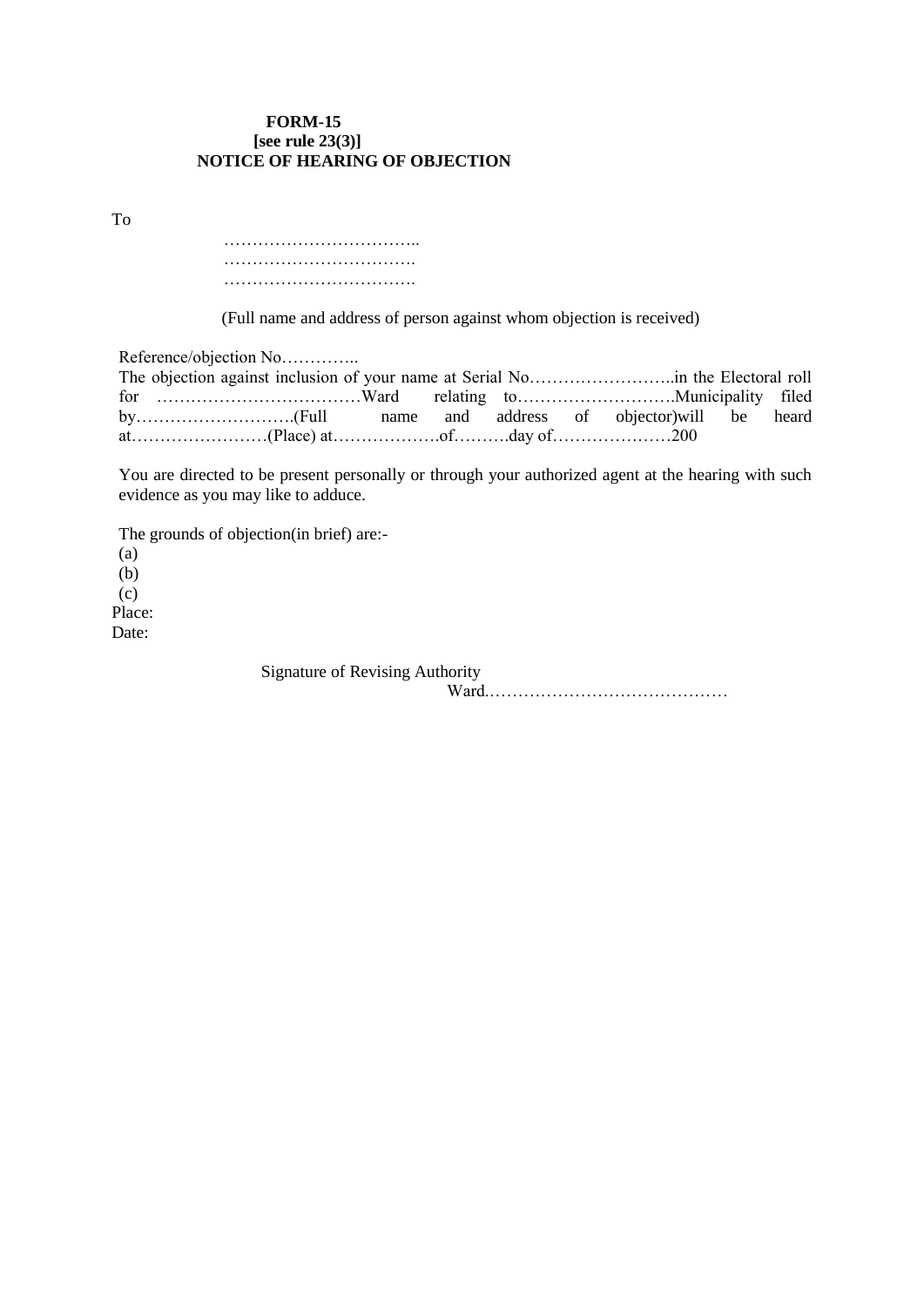# **FORM-16**

**[see rule 23(2)] NOTICE OF HEARING OF AN OBJECTION TO PARTICULARS IN THE ELECTORAL ROLL.**  To

> …………………………….. ……………………………. ……………………………. (Full name and address of objector)

Reference/objection No………….

Your objection to certain particulars in the entry relating to you will be heard at………………….(Place) at……………..O'clock on the ……………………day of………………20 .

You are directed to be present personally or through your authorized agent at the hearing with such evidence as you may like to adduce.

Place: Date:

Signature of Revising Authority

Ward……………………………..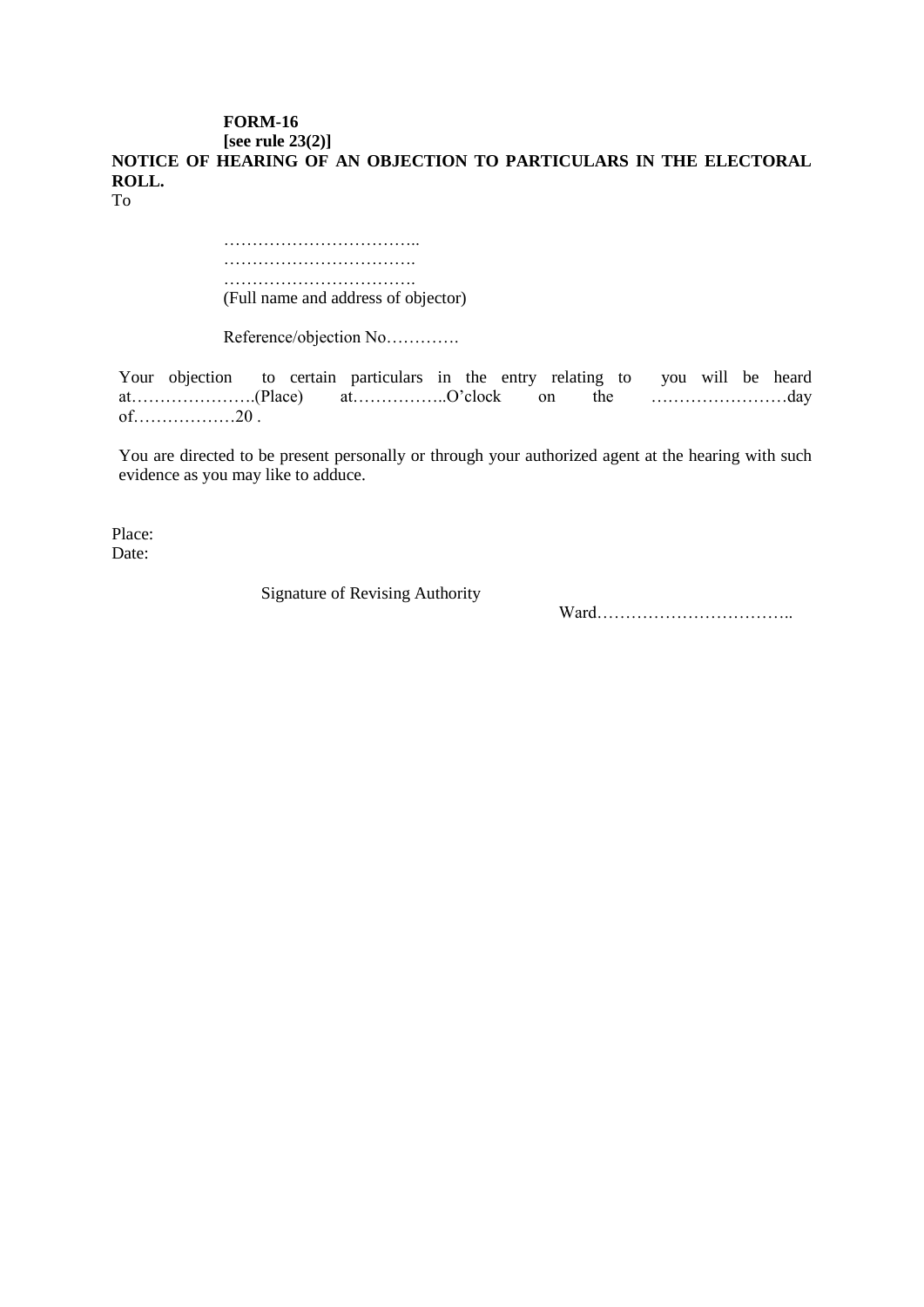### **FORM-17. (see rule 25(1) NOTICE OF FINAL PUBLICATION OF ELECTORAL ROLL.**

It is hereby notified for public information that electoral roll for ward No. ………………….(Ward) of Municipality……………has been prepared in accordance with the Himachal Pradesh Municipal Election Rules, 2015 and a copy of the said electoral roll is hereby published finally.

Date: Place:

> Electoral Registration Officer (Municipal Council/Nagar Panchayat)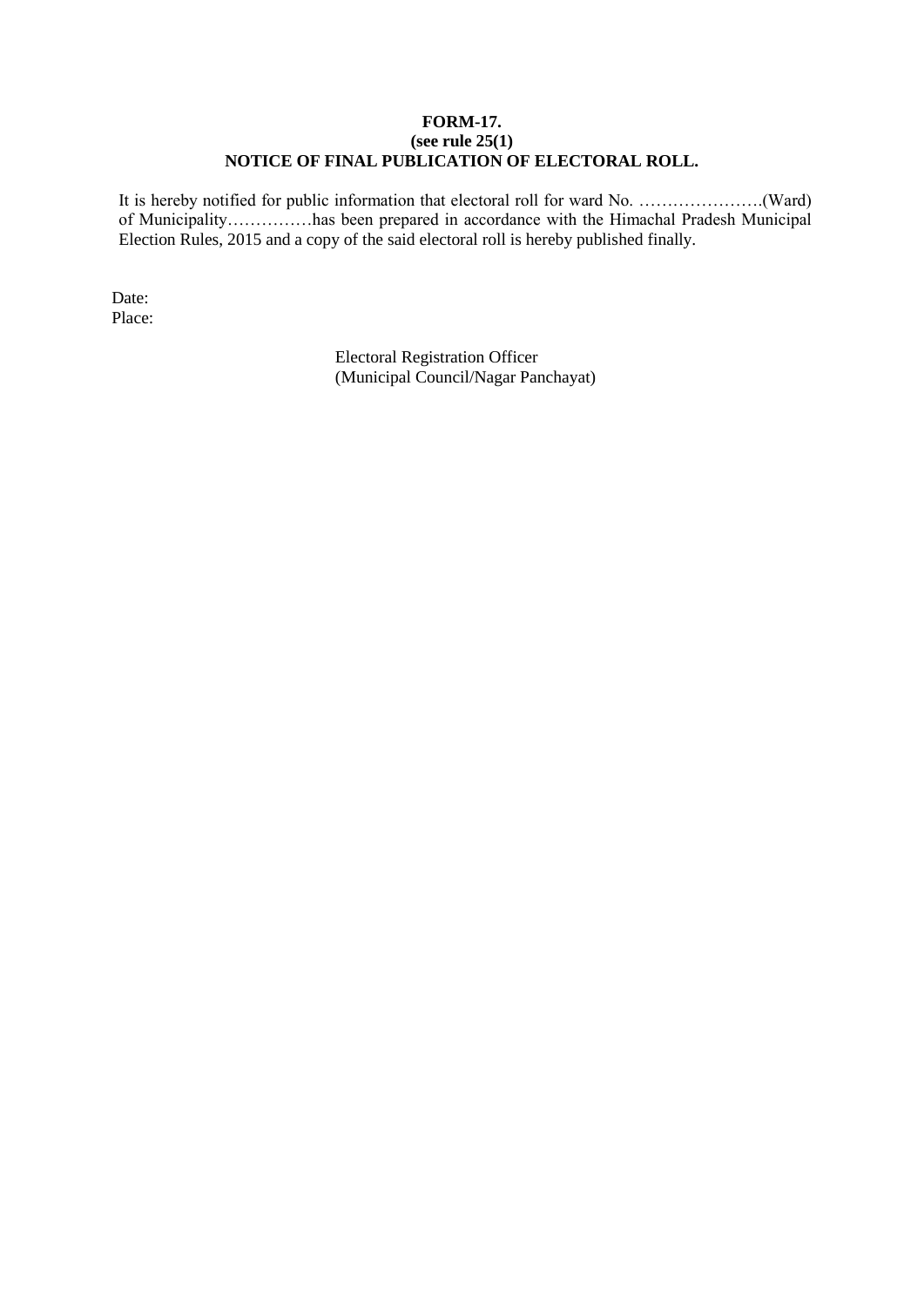#### **FORM-18. (see rule 27) APPLICATION FOR INCLUSION OR DELETION OF ENTRY IN ELECTORAL ROLL**.

To

The Electoral Registration Officer, ………………………………..

Sir,

I submit that the entry at Serial No……………….in the Electoral roll for………………………………………ward/ Polling Station relating to Shri./Smt…………………………………………son/daughter of Shri/Smt…………………………………………………..requires to be included/deleted as the said person is not entitled/entitled to be registered in the Electoral roll for the following reasons:-

> …………………………… ……………………………

I hereby declare that the facts submitted by me hereinabove are true to the best of my knowledge and belief and I also know that any person who makes a statement of declaration which is false and which he either knows or believes to be false or does not believe to be true is punishable in accordance with the law in force.

I declare that I am a voter of this ward being enrolled at Serial No……………..

Place:

Date: Signature/thumb impression of applicant (Full postal address).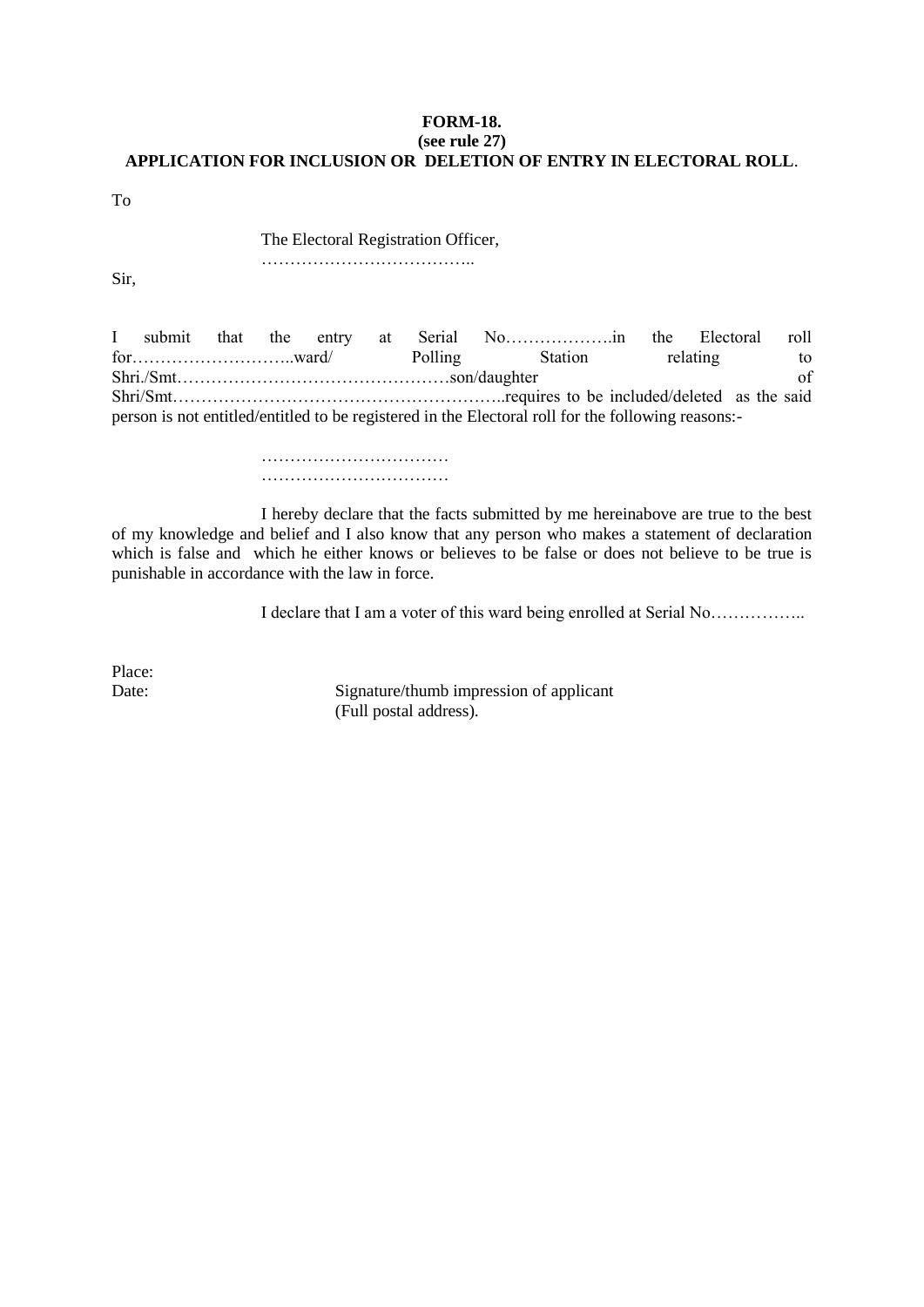#### **FORM-19. (see rule 36)**

### **NOTICE OF ELECTION PROGRAMME.**

Notice is hereby given that -

1. An election is to be held for electing a—

\*Member from………ward(S) of Municipal Council/Nagar Panchayat.

2. Nomination paper may be delivered by a candidate or his proposer to the ……………………..(Authority) at ……………. between 11 A.M. and 3 P.M. from…………………to……………………..(dates).

3. Forms of nomination papers may be obtained at the place and time aforesaid.

4. The nomination papers will be taken up for scrutiny on………………..

5. Notice of withdrawal of candidature may be delivered by a candidate or his proposer to the authority specified in paragraph 2 above at his office before 3. P.M. on the……………………………………

6. The symbols to the contesting candidates shall be allotted on…………(dated) after the time of withdrawal is over and list of contesting candidates shall be prepared in form-25……..at……………….P.M.

7. In the event of the election being contested the poll will be held on………………………………….between the hours of…………..and ………….

Signature of Returning Officer with seal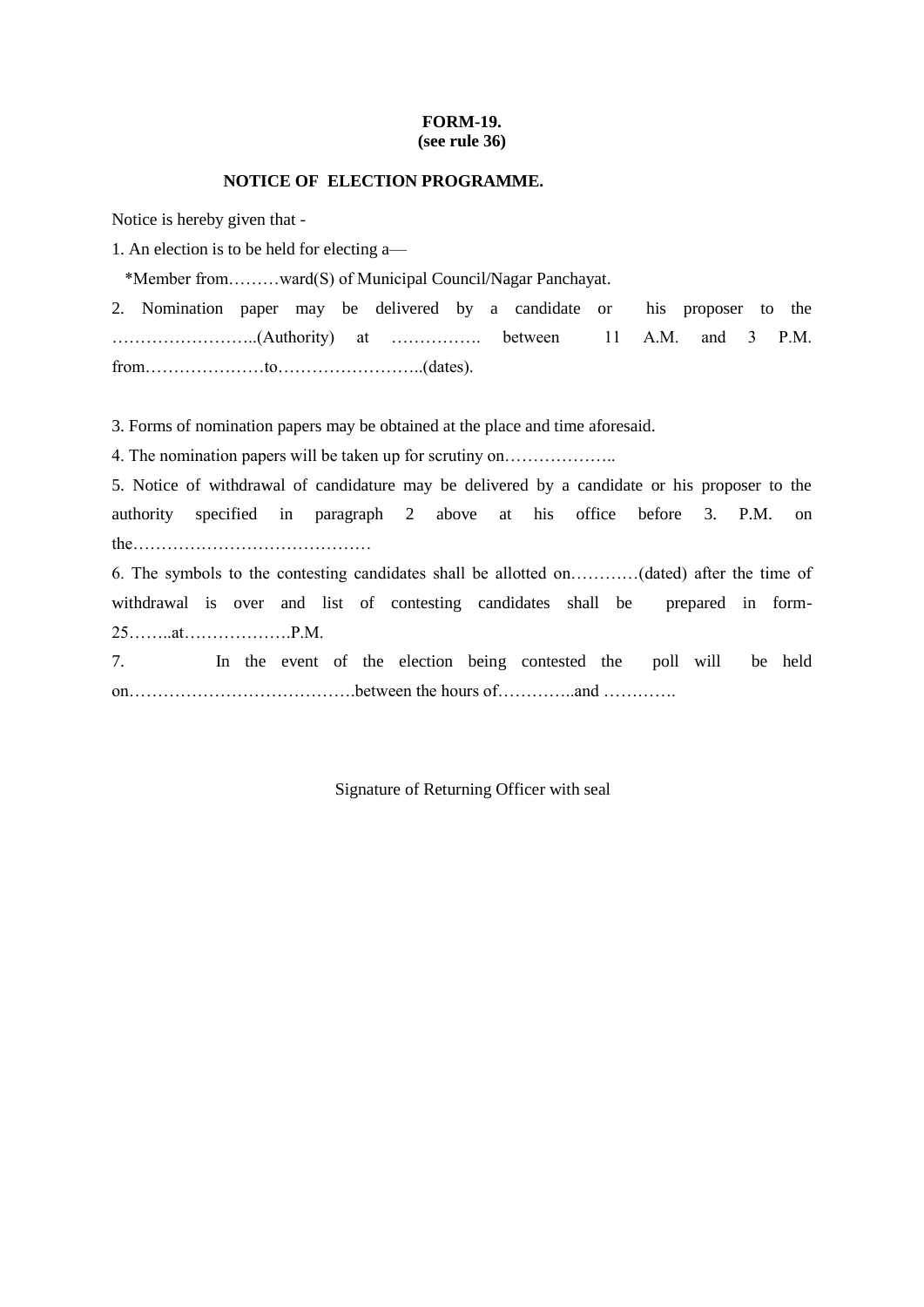#### **FORM-20 (see rule 38(2)) NOMINATION PAPER**.

Election to the Member from ward No. and Name………. of Municipal Council/Nagar Panchayat---- --------. I hereby nominate Sh./Smt…………………………………… ………………………………………………………………………….. ………………………(Candidate's/father Name with complete address) as a candidate for above election. His name is entered at the serial No…………….of electoral roll of polling station No………..of ward No………of Municipal Council/Nagar Panchayat…………

My name is entered at Serial No…………….of electoral roll of polling station…........of ward No…… of Municipal Council/Nagar Panchayat……….

Date:

Signature of proposer. full name & address of proposer

(to be filled by the candidate).

I………………….the above mentioned candidate assent to this nomination and

hereby declare:-

- (a) that I have completed………….years of age;
- (b) that I have not been disqualified for contesting of election(s) under any law in force; and
- (c) that I belong to …………..caste/tribe/other Backward classes as declared Scheduled Caste, Scheduled Tribe or Other Backward Classes in Himachal Pradesh.

Dated: Signature of candidate.

Note:- A copy of the certificate, issued by the competent authority of the State Government of Himachal Pradesh, is hereby appended in support of claim of belonging to Scheduled Caste/ Scheduled Tribe /Other Backward Classes.

Dated…….. Signature of candidate.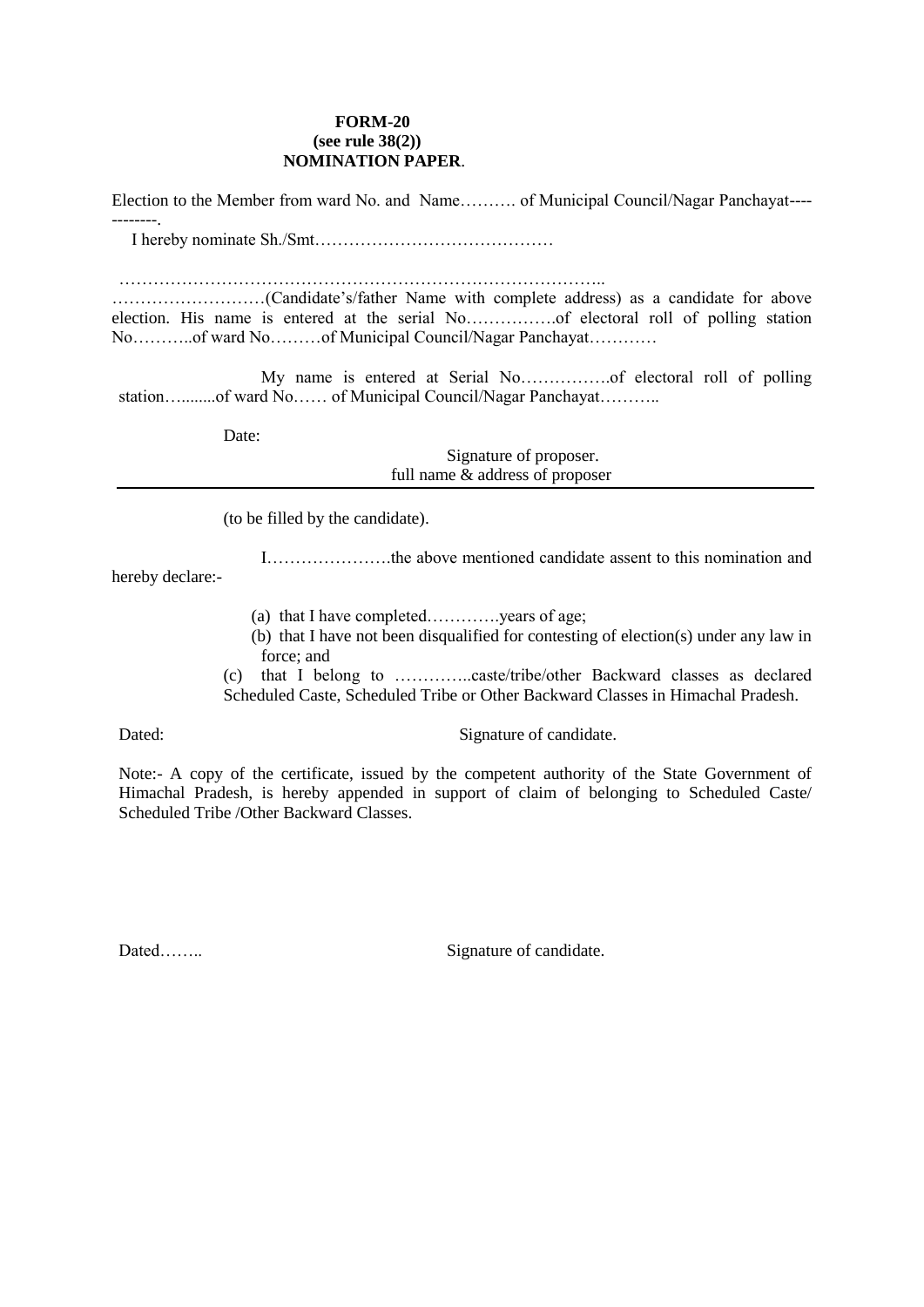Verification by Executive Magistrate.

The above declaration is solemnly affirmed before me by………….who is personally known to me/who has been identified to my satisfaction by………………………………..

Date:

Place: Signature with seal.

(Decision of Returning Officer regarding accepting or rejection the nomination paper).

(To be filled by the Returning Officer).

I have examined this nomination paper in accordance with rule 41 of the Himachal Pradesh Municipal Election Rules, 2015 and decided as follow:-

Place

Date: Returning Officer.

The symbol assigned to the candidate is……………………………………….

Date: Returning Officer. Place

Receipt of Nomination Paper. (To be filled in by the Returning Officer or specified authority).

Serial No. of nomination paper…………………..

| This nomination paper was delivered to me at my office |  |  |  |    |
|--------------------------------------------------------|--|--|--|----|
|                                                        |  |  |  |    |
| d shall be taken up for scrutiny                       |  |  |  | on |
|                                                        |  |  |  |    |

Place:

Date: Returning Officer/Specified Authority.

Important Note:- (i) Returning Officer will examine that alongwith Form\_20 (nomination paper), each candidate is supplied with a copy of Annexure-I prescribed by the State Election Commission under the HP Panchayat and Municipalities Elections (Disclosure) Specified Information by the Candidates) Regulation, 2004.

(ii) It is compulsory for every contesting candidate to submit alongwith nomination papers, the aforesaid Annexure-I in affidavit form duly attested by a Magistrate or a Notary Public or an Oath Commissioner.

(iii) The candidate will also add to extra attested photocopy of the said Annexure alongwith original Affidavit to Returning Officer.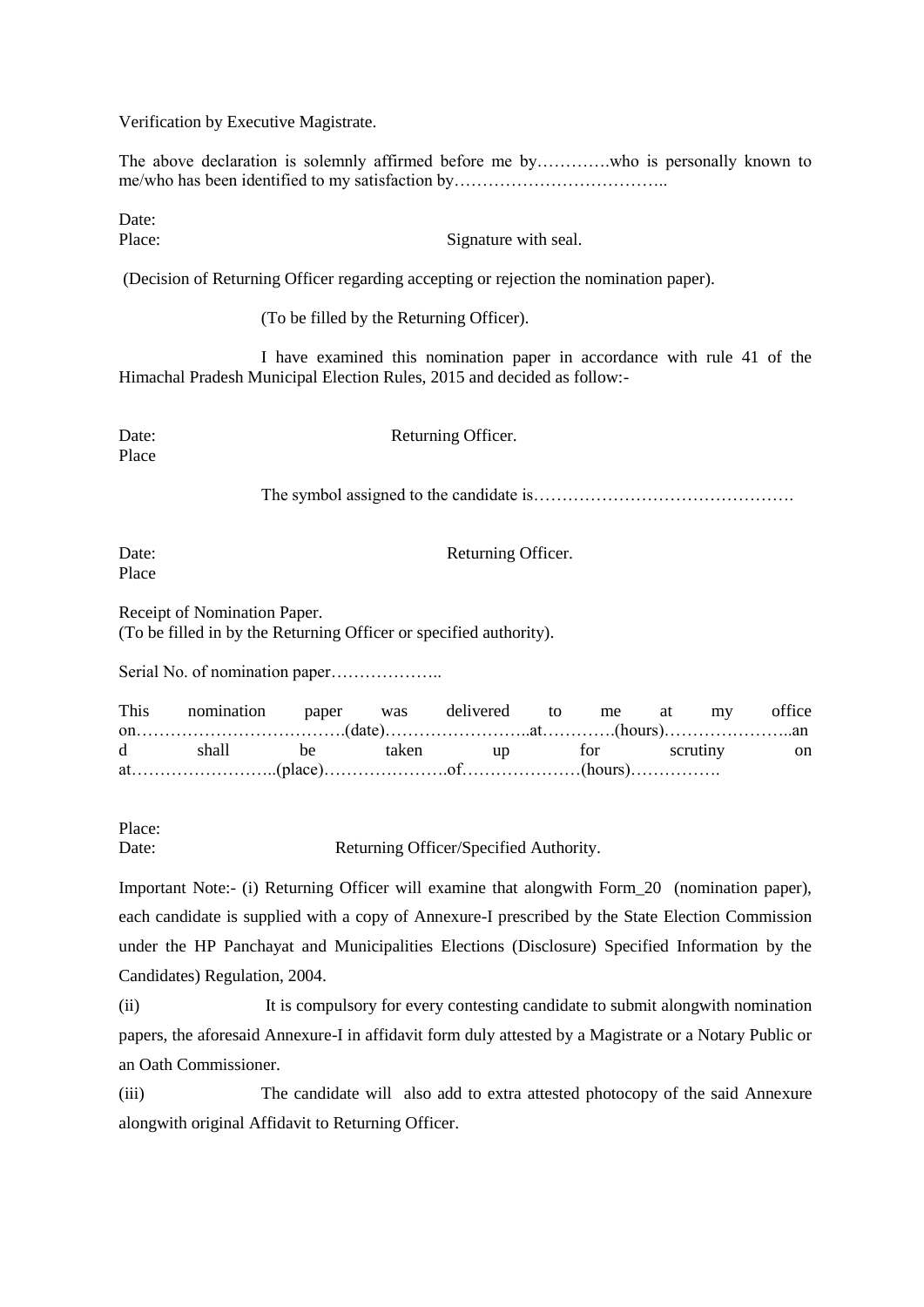#### **Form-21 (see rule 40) NOTICE OF NOMINATION**

Election to:-

Member from ward No……………….. of Municipal Council/Nagar Panchayat……………. Notice is hereby given that the following nominations in respect of the above election have been received upto 3 P.M. today……………………

| $S$ .No    | Name   | Name                             |     | of   Age.of   Addre   Particulars   Sr. No.o   Name |                                                   |    | Sr. No.<br>οf  |
|------------|--------|----------------------------------|-----|-----------------------------------------------------|---------------------------------------------------|----|----------------|
| $\cdot$ of | of     | father/husb $\alpha$ candida ss. |     | of                                                  |                                                   | οf | in<br>proposer |
| Nom        | Candid | and.                             | te. | caste/tribe/                                        | $c$ andidat propos                                |    | the electoral  |
| inati      | ate.   |                                  |     | OBC                                                 | of $\left  e \right $ in the $\left  e \right $ . |    | roll.          |
| <i>on</i>  |        |                                  |     | candidate                                           | electora                                          |    |                |
| pape       |        |                                  |     | belonging                                           | l roll.                                           |    |                |
| $r_{\rm}$  |        |                                  |     | Sch.<br>to                                          |                                                   |    |                |
|            |        |                                  |     | Caste/Tribe                                         |                                                   |    |                |
|            |        |                                  |     | $\angle$ OBC                                        |                                                   |    |                |
|            |        | 3.                               | 4.  | O.                                                  |                                                   | 8. |                |

Place: Date:

Returning Officer or Specified Authority.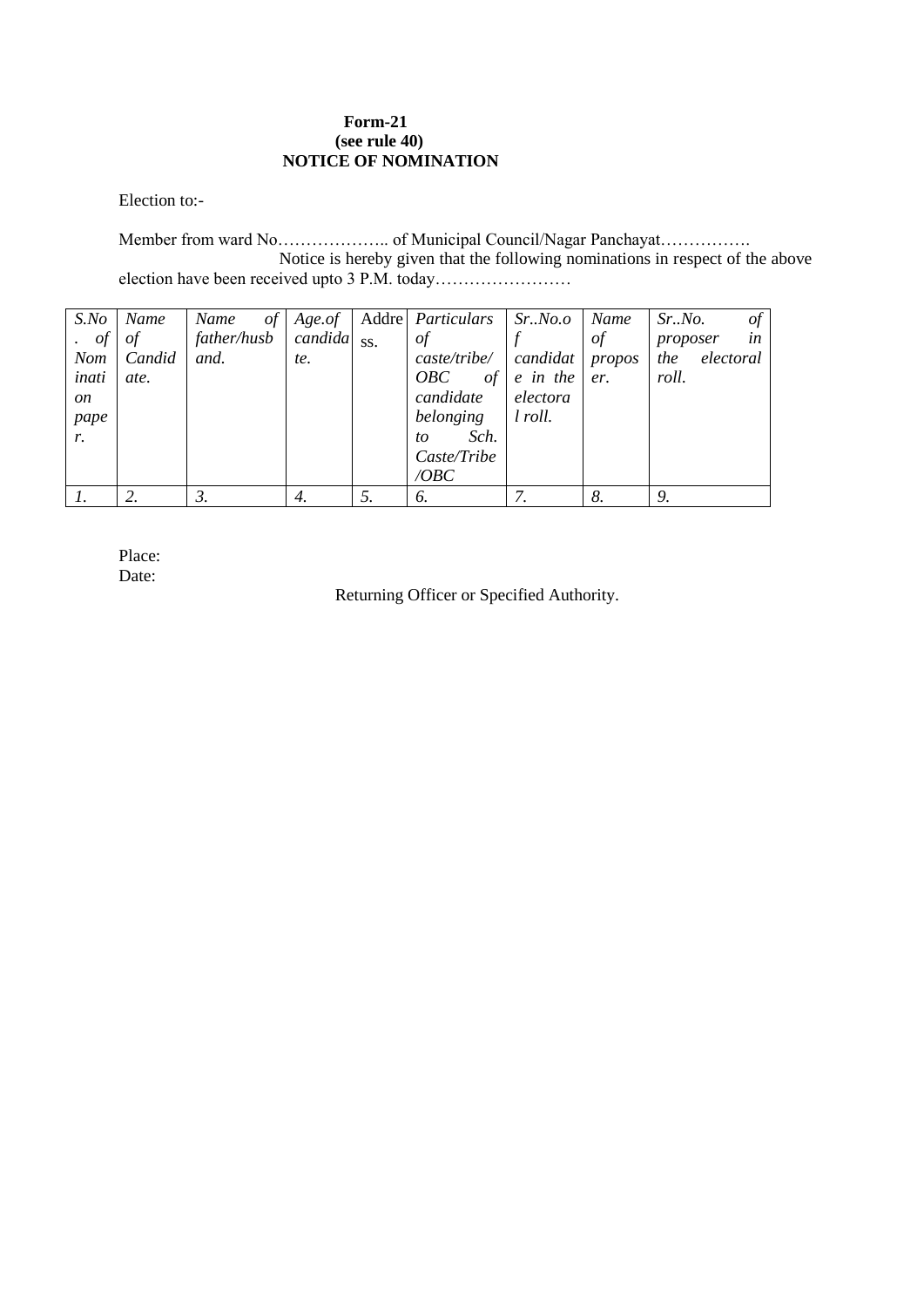## **FORM-22. [see rule 41 (7) ]**

## **LIST OF VALIDLY NOMINATED CANDIDATES**.

Election to:-

Member from ward No……………….. of Municipal Council/Nagar Panchayat……………

| Sl.No. | Name of candidate. | Name of father/husband. | Address of candidate. |
|--------|--------------------|-------------------------|-----------------------|
|        | <u>.</u>           | ◡.                      |                       |

Place: Date:

Returning Officer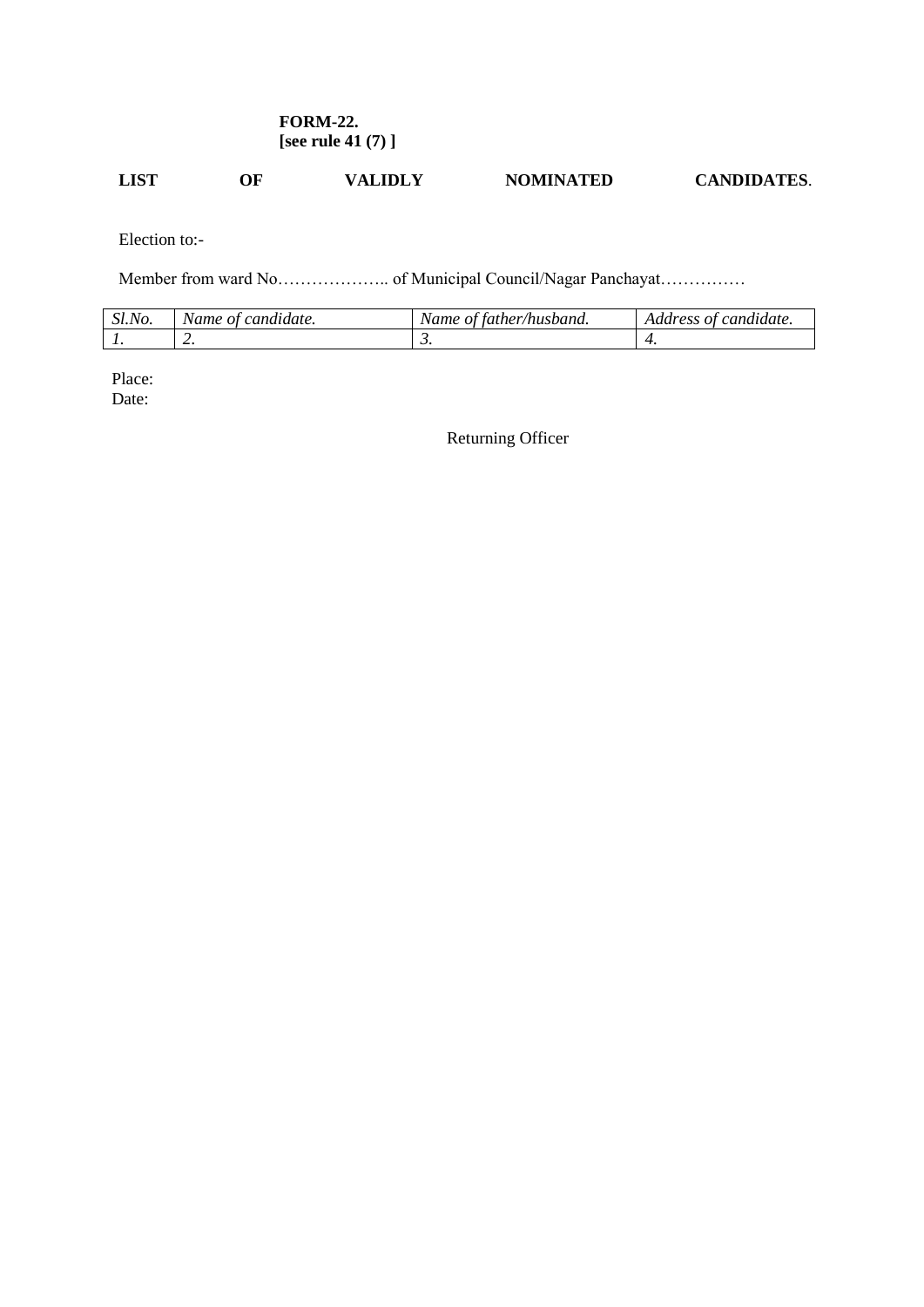#### **Form 23 [see rule 42(1) ] NOTICE OF WITHDRAWAL.**

Member from………………………..ward of Municipal Council/Nagar Panchayat…………...

To

The Returning Officer,

…………………………. …………………………

I,………………………….a candidate nominated at the above election do hereby give notice that I withdraw my candidature.

Place: Date<sup>·</sup>

candidate.

Signature of

|  |  | This notice was delivered to me at my office |  |  |  |
|--|--|----------------------------------------------|--|--|--|
|  |  |                                              |  |  |  |

Returning Officer or specified authority.

## RECEIPT FOR NOTICE OF WITHDRAWAL.

(To be handed over to the person delivering the notice).

The notice of withdrawal of candidature by………………a candidate at the election to-

Member from ward No…… of Municipal Council/Nagar Panchayat…………..

Candidate……………………….at……….my office at……………………..(hours) on……………..(date).

Returning Officer or Date……. specified authority. ----------------------------------------------------------------------------------------------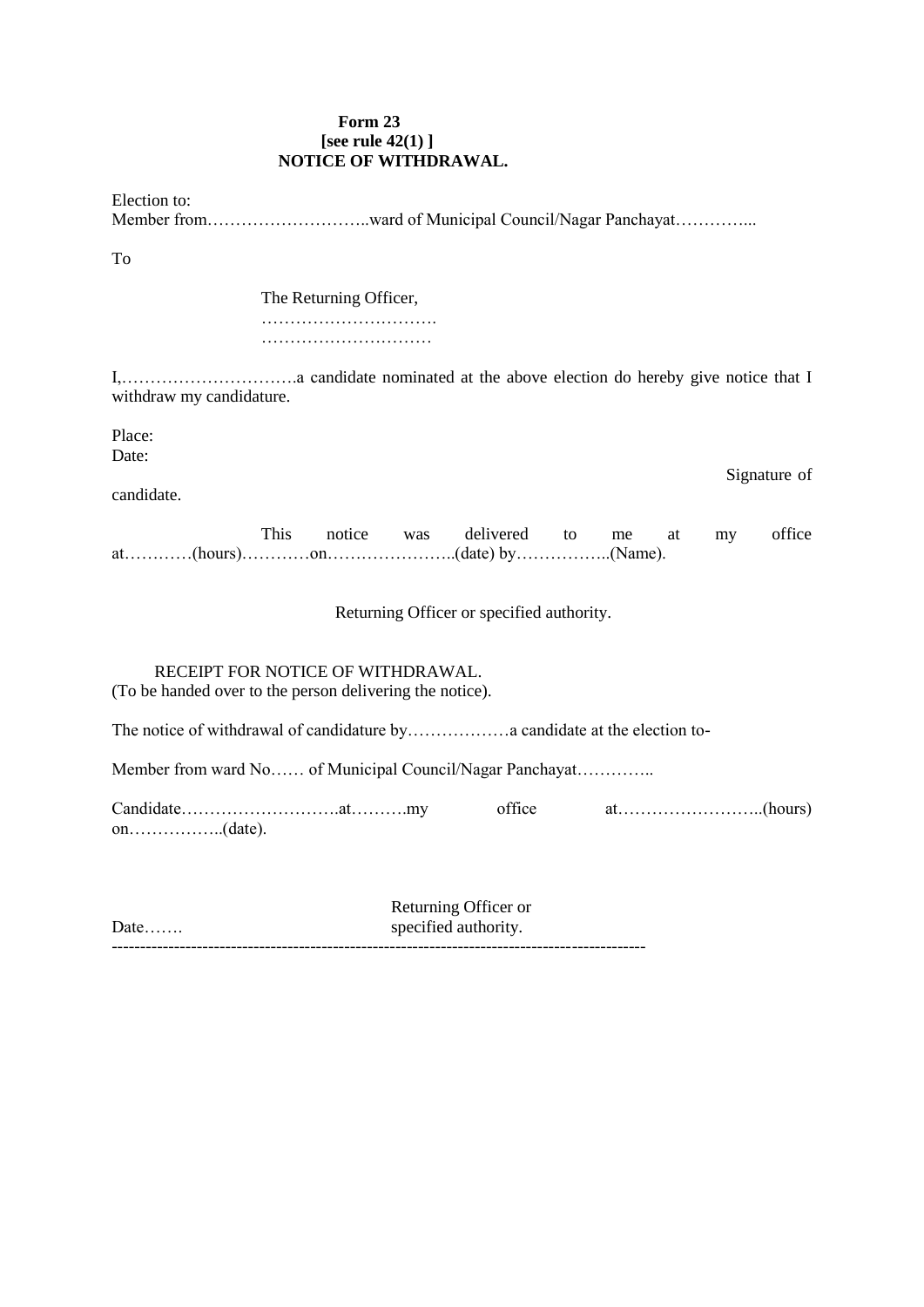### **FORM 24. [see rule 42(2)] NOTICE OF WITHDRAWAL.**

Election to-

Member from ward No…… ………of Municipal Council/Nagar Panchayat…………..

Notice is hereby given that the following candidate(s) at the above election withdrawn his/their candidature(s) today:-

| Sr. No. | Name of candidate. | Address of candidate. | Remarks. |
|---------|--------------------|-----------------------|----------|
|         | ۷.                 | ◡.                    | 4.       |
|         |                    |                       |          |
| ۷.      |                    |                       |          |
|         |                    |                       |          |
| 4.      |                    |                       |          |
| 5. etc. |                    |                       |          |

Place:

Returning Officer or Specified authority.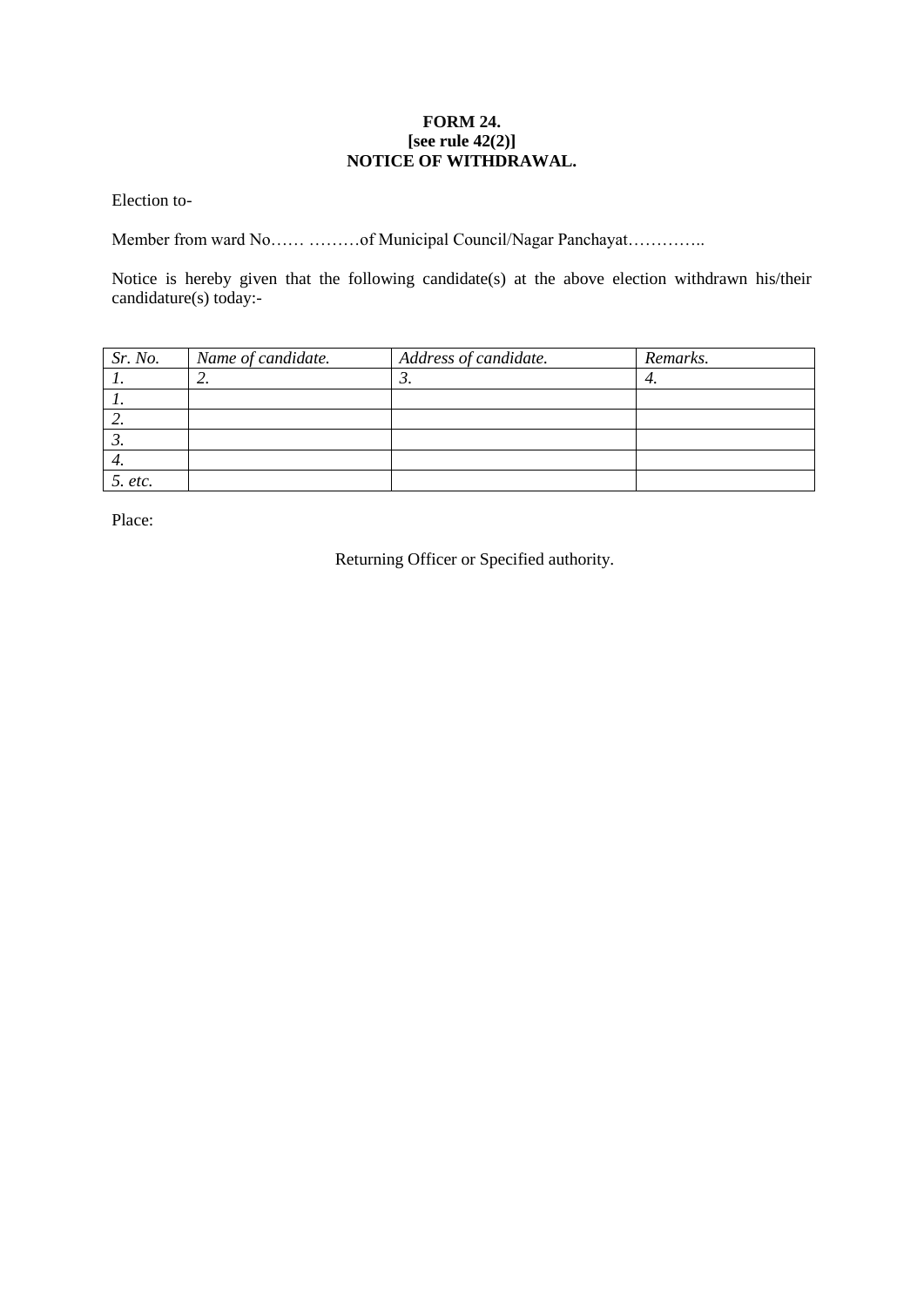## **FORM-25. (see rule 43 ) LIST OF CONTESTING CANDIDATES**.

Election to-

Member from ward No…… of Municipal Council/Nagar Panchayat…………..

| $\mathbf{v}$ | candidate. | candidate. | Allotted. |
|--------------|------------|------------|-----------|
| NO.          | Name ot    | Address of | Symbol    |
| . .          | ٠.         | $\ddotsc$  |           |

Date: Place:

Returning Officer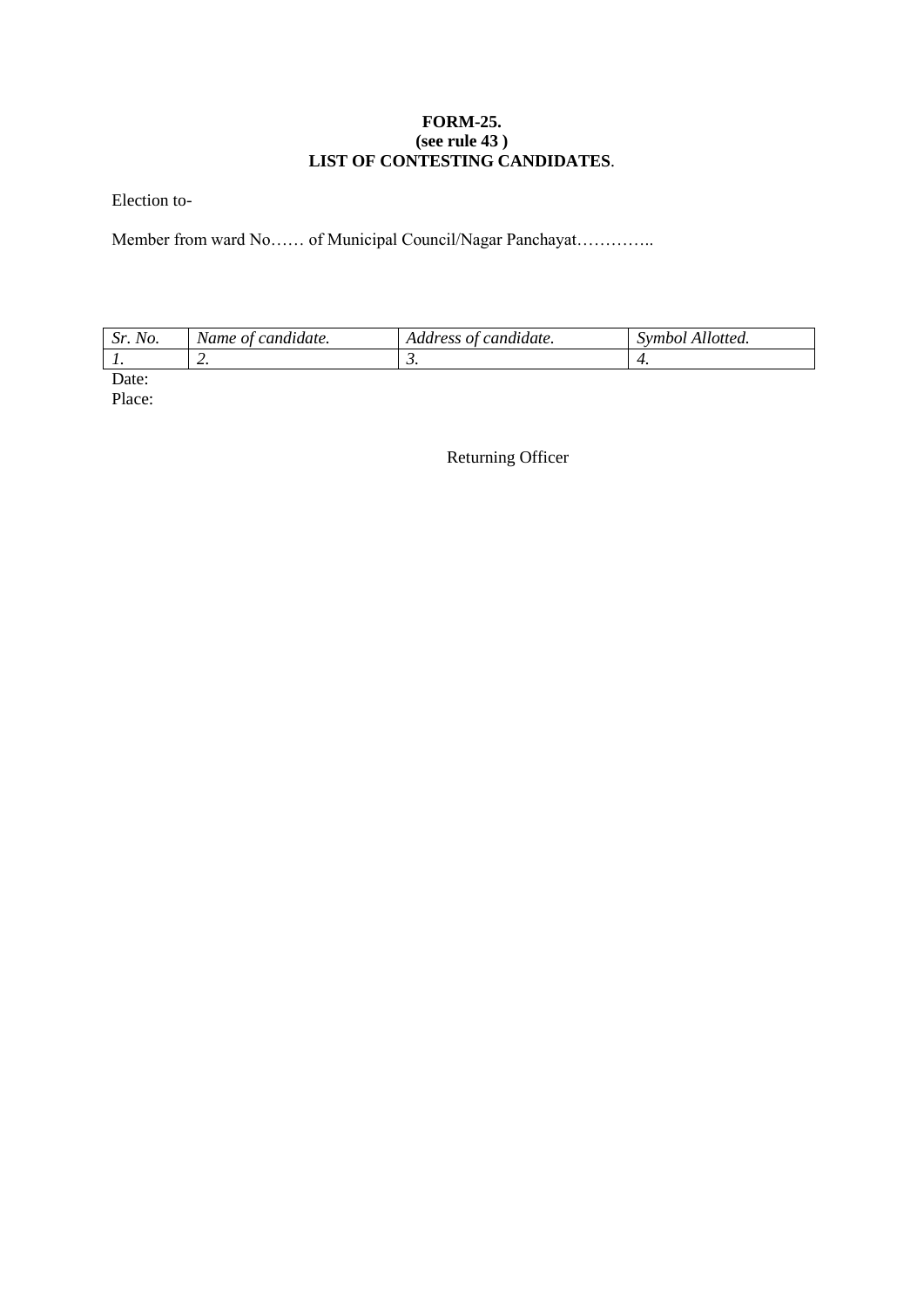#### **FORM 26. (see rule 45) FORM OF APPOINTMENT OF ELECTION AGENT**.

I…………………………a candidate for election of -

Member from ward No…… of Municipal Council/Nagar Panchayat………….. to be held on……………………….hereby appoint Shri/Smt…….S/D/O…………R/O..……as my election agent from this date upto the conclusion of the above election.

Place:

Date: Signature of Candidate.

I accept the above appointment.

Signature of Election Agent.

I hereby declare that at the above election I will not do any thing forbidden by the Himachal Pradesh Municipal Act, 1994 and the rules made thereunder, which I have read/has been read over to me.

Dated:

Place: Signature of Election Agent

Approved.

Dated: Signature of Returning Officer.

Place: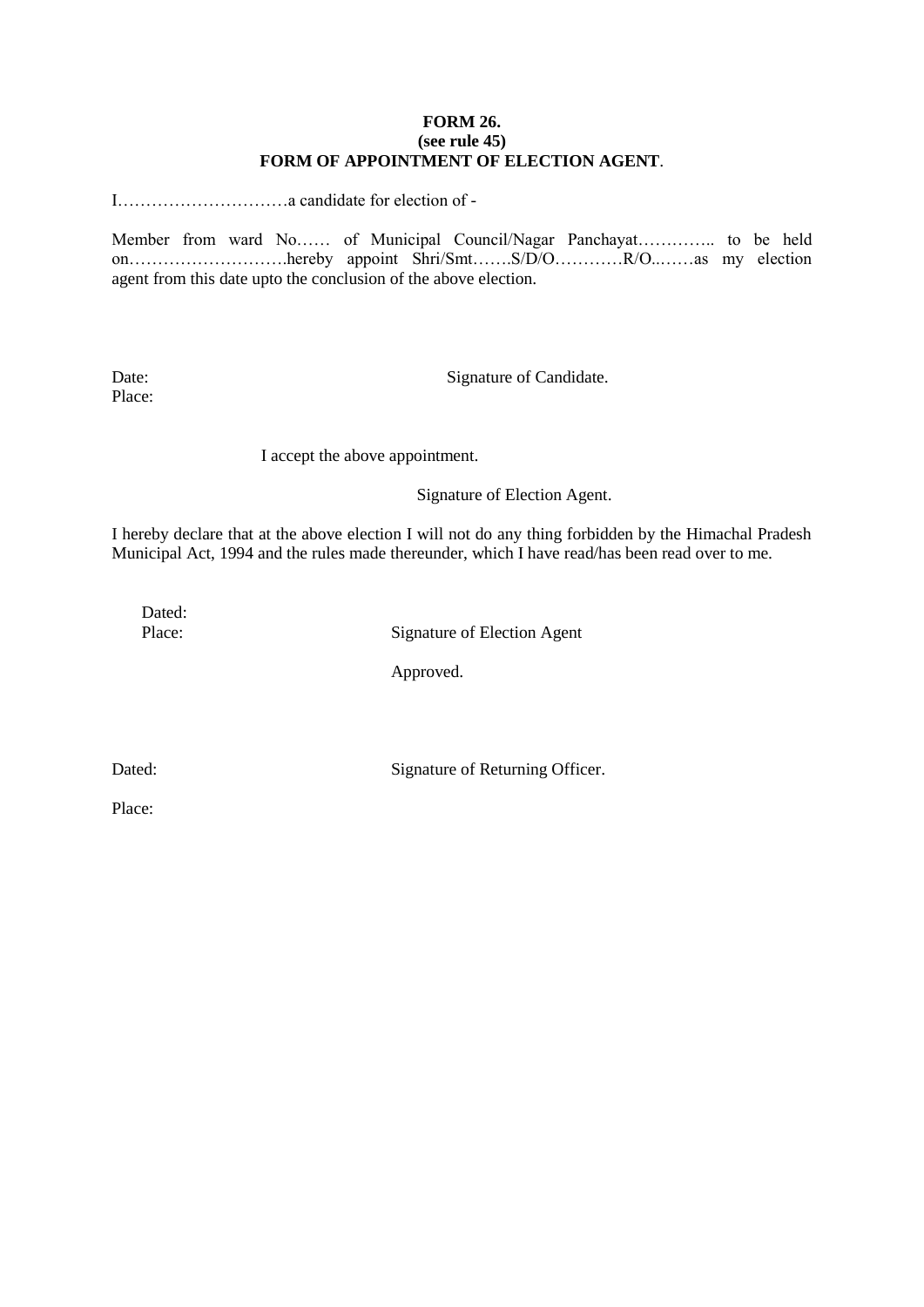## **FORM 27 [see rule 46(2)] APPOINTMENT OF POLLING AGENT.**

Member from ward No…… of Municipal Council/Nagar Panchayat…………..

I …………………………………….a candidate at the above election do hereby appoint Sh.…………………….S/o Sh/D/o/R/o……………….as polling agent to attend polling station No………………..Place fixed for the Poll…………at………………….

Date:

Place: Signature of candidate.

I agree to act as such polling agent.

Signature of Polling Agent.

(Declaration of polling agent to be signed before Presiding Officer)

I hereby declare that at the above election I will not do any thing forbidden by the Himachal Pradesh Municipal Act, 1994 or Rules made thereunder which I have read/has been read over to me.

Date:

Place: Signature of Polling Agent.

Signed before me.

Presiding Officer.

Place: Date: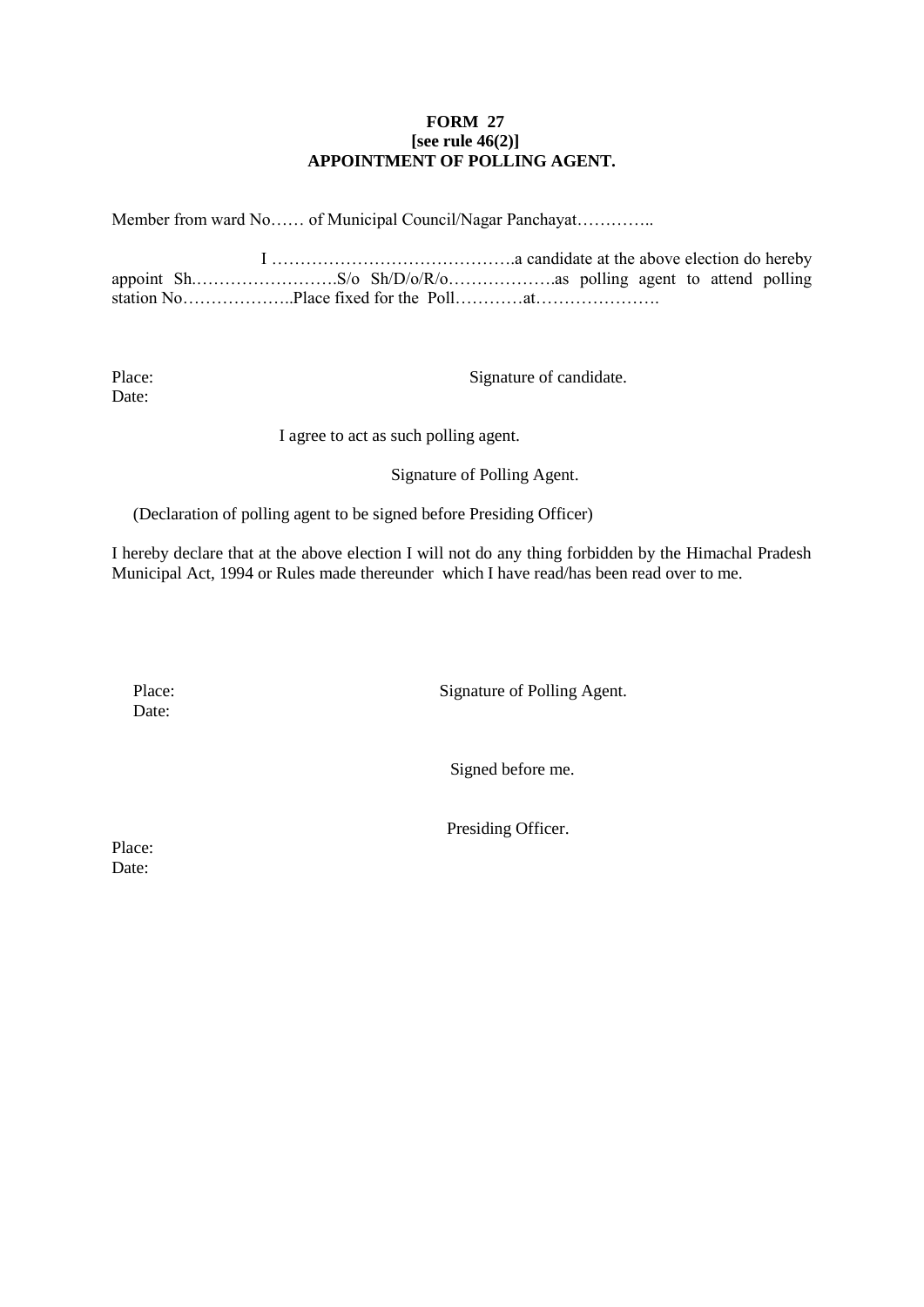## **FORM-28.**

#### **(see rule 48(2) REGISTER FOR MAINTENANCE OF DAY-TO-DAY ACCOUNT OF ELECTION EXPENDITURE BY CONTESTING CANDIDATES FOR ELECTION TO WARD.**

- 1. Name of candidate ..........................................
- 2. \*Ward from which contested……………………
- 3. Seat for which contested…………………………………………….
- 4. Date of filing nomination…………………………………………..
- 5. Date of declaration of result…………………………………………….

| Dat<br>$e \text{ of }$<br>$\mathit{Exp}$<br>dt | Nature<br>of<br>Expdt. | Expdt<br>pai<br>$\overline{d}$ | Amount of<br>Outst<br>$a-$<br>ndin<br>g | Date<br>$\circ f$<br>payme<br>nt | Name<br>and<br>addres<br>of<br>$\boldsymbol{S}$<br>payee. | $No$ of<br>Vouch<br>$ers$ in<br>case of<br>a moun<br>t paid. | No.<br>of<br>bills<br>in<br>of<br>$case$<br>amount<br>outstandi<br>ng. | Name<br>and<br>addres<br>of<br>S<br>the<br>person<br>to<br>whom<br>the<br>amoun<br>$\mathfrak{t}$<br>outsta<br>nding<br>is<br>payabl | Remarks. |
|------------------------------------------------|------------------------|--------------------------------|-----------------------------------------|----------------------------------|-----------------------------------------------------------|--------------------------------------------------------------|------------------------------------------------------------------------|--------------------------------------------------------------------------------------------------------------------------------------|----------|
| 1.                                             | 2.                     | 3.                             | $\boldsymbol{4}$ .                      | 5.                               | 6.                                                        | 7.                                                           | 8.                                                                     | е.<br>9.                                                                                                                             | 10.      |
|                                                |                        |                                |                                         |                                  |                                                           |                                                              |                                                                        |                                                                                                                                      |          |
|                                                |                        |                                |                                         |                                  |                                                           |                                                              |                                                                        |                                                                                                                                      |          |
|                                                |                        |                                |                                         |                                  |                                                           |                                                              |                                                                        |                                                                                                                                      |          |
|                                                |                        |                                |                                         |                                  |                                                           |                                                              |                                                                        |                                                                                                                                      |          |
|                                                |                        |                                |                                         |                                  |                                                           |                                                              |                                                                        |                                                                                                                                      |          |
|                                                |                        |                                |                                         |                                  |                                                           |                                                              |                                                                        |                                                                                                                                      |          |
|                                                |                        |                                |                                         |                                  |                                                           |                                                              |                                                                        |                                                                                                                                      |          |
|                                                |                        |                                |                                         |                                  |                                                           |                                                              |                                                                        |                                                                                                                                      |          |

Certified that this is true copy of the account kept by me/my election agent.

Signature of contesting candidate.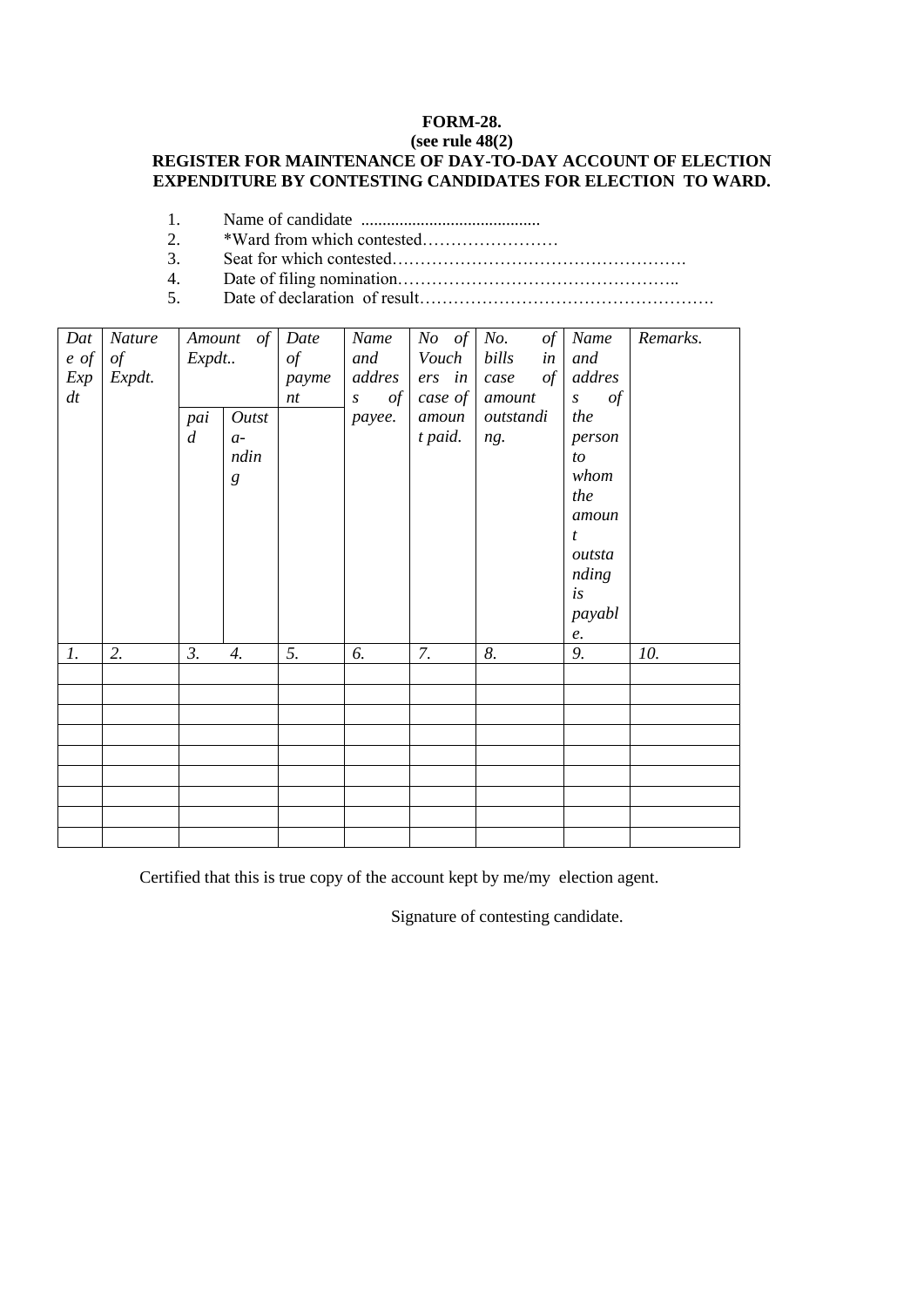## **FORM -29 [see rule 48(5) and(10) DETAIL OF ELECTION EXPENSES BY CONTESTING CANDIATES FOR ELECTION TO WARD ----------------**

Name of contesting candidate…………………………………………… Name of ward/ Municipal Council/Nagar Panchayat…………………………………

| Expend<br>iture on<br>security<br>deposit.<br>Expend | Item<br>ot<br>Expenditur<br>e. | <i>Sources</i><br>from where<br>money<br>procured. | Amount<br>of<br>Expendit<br>ure. | Date(s)<br>οt<br>payment | Mode<br>$\sigma f$<br>paymen<br>ι. | Evidence of Rem<br>payment<br>enclosed<br>with<br>the<br>account. | arks. |
|------------------------------------------------------|--------------------------------|----------------------------------------------------|----------------------------------|--------------------------|------------------------------------|-------------------------------------------------------------------|-------|
| iture on                                             |                                | ٠.                                                 |                                  | 4.                       |                                    |                                                                   |       |

purchase of copies of electoral rolls

3. Expenditure on printing of manifesto, and expenditure on printing of posters and hand bills etc.

- 4. Expenditure on pasting of posters.
- 5. Expenditure on writing of wall writing and on publication of advertisements.
- 6. Hiring charges of places for public meeting and hiring charges of pandals etc.for public meetings.
- 7. Hiring charges of loudspeakers for public meeting.
- 8. Hiring charges on vehicle and Petrol, Oil and Lubrication(POL) used by the candidate.
- 9. Hiring charges and Petrol, Oil and Lubrication (POL) on vehicle used by election agent/polling agent.
- 10. Misc. Expenditure(other than those listed above).

Signature of contesting candidate.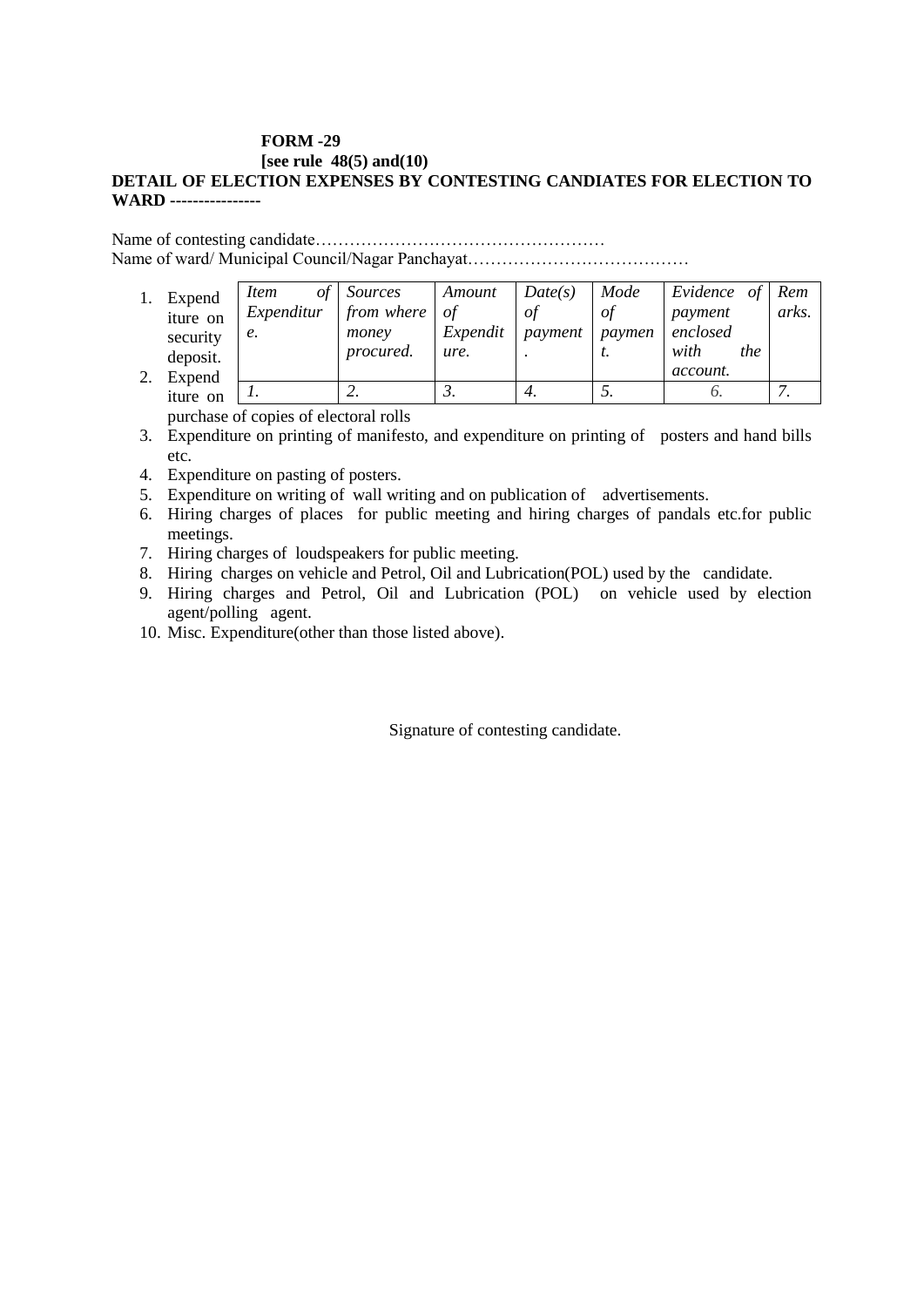## **FORM-30. [see rule 48(10)] PROFORMA FOR THE SUBMISSION OF ELECTION EXPENDITURE BY CONTESTING CANDIDATES FOR ELECTION TO WARD.**

- 1. Name of candidate………………………………………….
- 2.\*Ward ……………………………
- 3. Seat for which contesting ……………………………………
- 4. Date of filing nomination…………………………………
- 5. Date of declaration of result………………………..

| Dat<br>$e \text{ of }$<br>Exp<br>dt | Nat<br>ure<br>of<br>Exp<br>$dt$ . | Amount<br>Expat.<br>Pa<br>id | of<br>Outstan<br>$\text{diag}$ | Date<br>$\sigma f$<br>paym<br>ent | Name<br>and<br>address<br>of<br>payee. | $No$ of<br>Vouch<br>ers in<br>case of<br>amoun<br>t paid. | bills in<br>case of<br>amoun<br>$\boldsymbol{t}$<br>outsta<br>nding | No. of Name and<br>address of<br>the person<br>whom<br>to<br>the<br>amount<br>outstandin<br>is<br>g<br>payable. | Remark<br>$S$ . |
|-------------------------------------|-----------------------------------|------------------------------|--------------------------------|-----------------------------------|----------------------------------------|-----------------------------------------------------------|---------------------------------------------------------------------|-----------------------------------------------------------------------------------------------------------------|-----------------|
| $\mathfrak{1}.$                     | 2.                                | $\mathfrak{Z}$ .             | 4.                             | 5.                                | 6.                                     | 7.                                                        | 8.                                                                  | 9.                                                                                                              | 10.             |
|                                     |                                   |                              |                                |                                   |                                        |                                                           |                                                                     |                                                                                                                 |                 |
|                                     |                                   |                              |                                |                                   |                                        |                                                           |                                                                     |                                                                                                                 |                 |
|                                     |                                   |                              |                                |                                   |                                        |                                                           |                                                                     |                                                                                                                 |                 |

Certified that this is true copy of the account kept by me/my election agent.

Signature of contesting candidate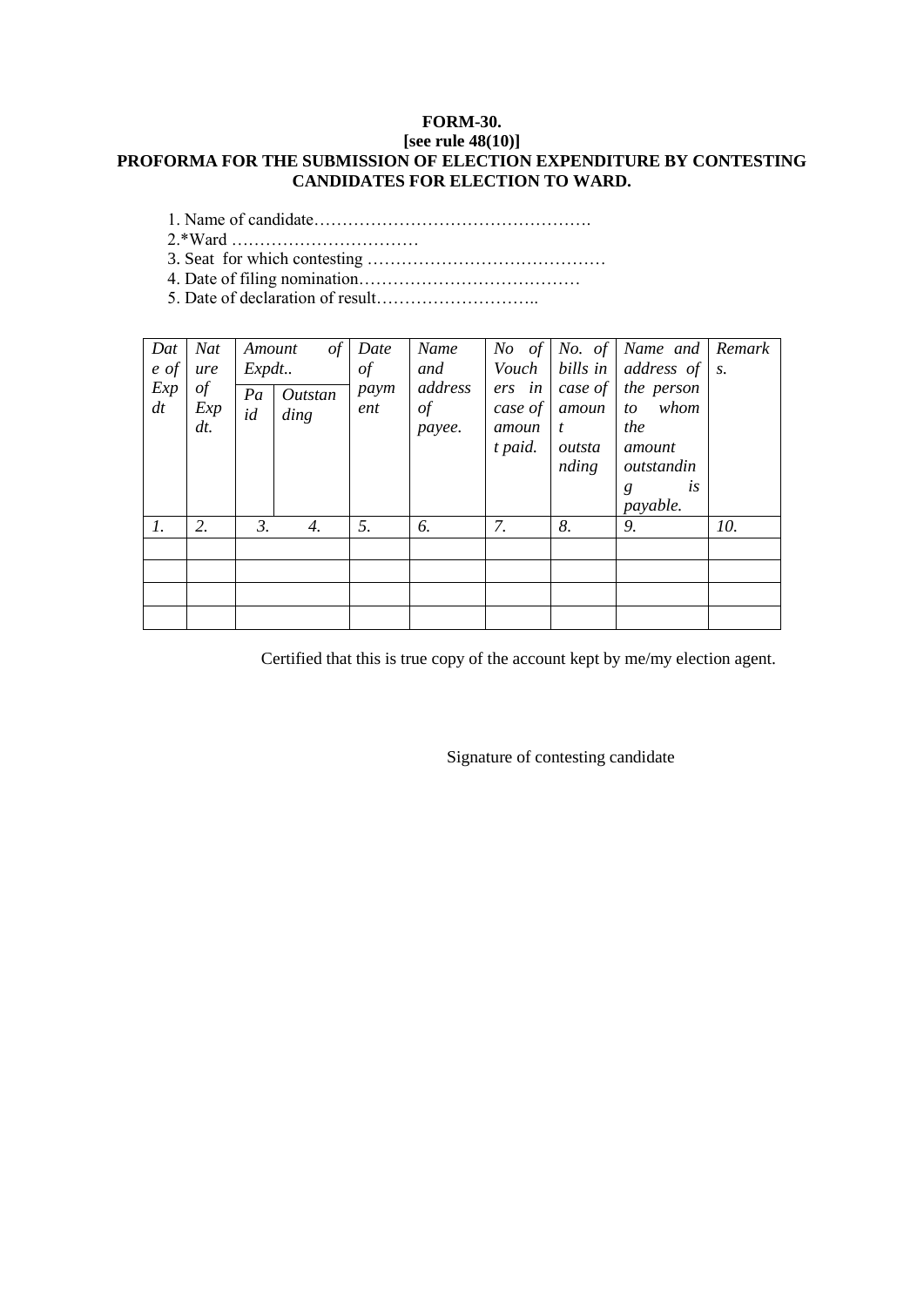### **FORM-31 [See rule 48(10)]**

#### **AFFIDAVIT.**

| version was well as the series of the contract of the series of the series of the series of the series of the series of the series of the series of the series of the series of the series of the series of the series of the |  |
|-------------------------------------------------------------------------------------------------------------------------------------------------------------------------------------------------------------------------------|--|
| hereby solemnly affirm and declare as under:-                                                                                                                                                                                 |  |

1. That I was contesting candidate at the general election/bye-election to the ward No……………../Municipal Council/Nagar Panchayat …………….the result of which was declared on…….............

2. That 1/my election agent kept a correct account of all expenditure in connection with the above election incurred by me or by my election agent between…………..(the date on which I was nominated) and upto the date a day after the declaration of the result thereof, both day inclusive.

3. That the said account was maintained in forms 28 to 30 appended to the Himachal Pradesh Municipal Election Rules, 2015 and a true copy thereof is annexed hereto with the supporting vouchers/bills mentioned in the said account.

4. That the accounts of my election expenditure as annexed hereto included all items of election expenditure incurred or authorized by me or by my election agent and nothing has been concealed or withheld/suppressed therefrom.

5. That the statements in the foregoing paragraphs 1 to 4 are true to my personal knowledge, that nothing is false and nothing material has been concealed therefrom.

> Deponent, Solemnly affirmed/sworn by…………….at……….this day of 20………before me.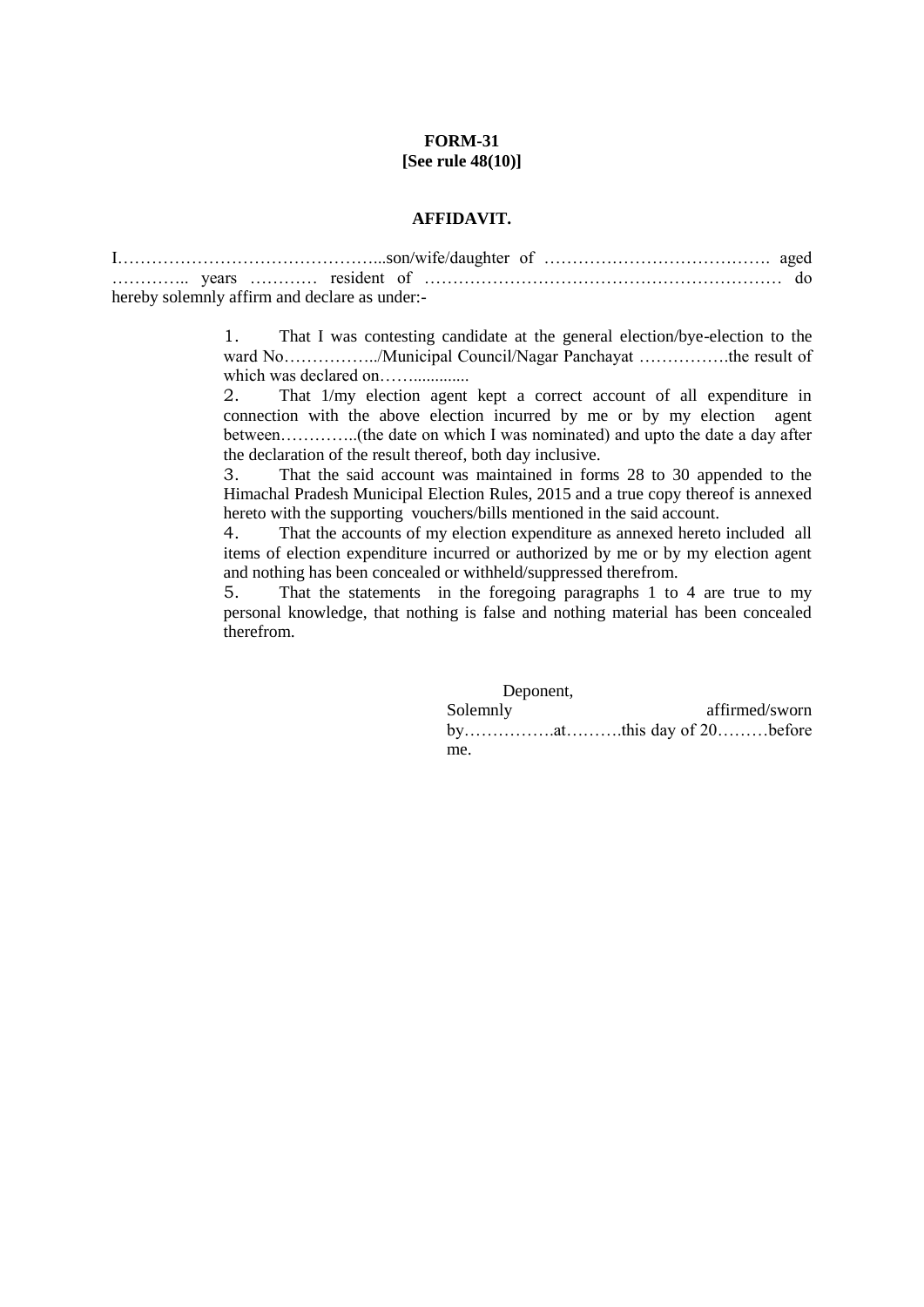## **FORM-32 . (see rule 48(11).**

## **ACKNOWLEDGEMENT**

|  | The detailed account of the election expenses on prescribed proforma in respect of |  |  |  |
|--|------------------------------------------------------------------------------------|--|--|--|
|  |                                                                                    |  |  |  |
|  |                                                                                    |  |  |  |
|  |                                                                                    |  |  |  |
|  |                                                                                    |  |  |  |

Returning Officer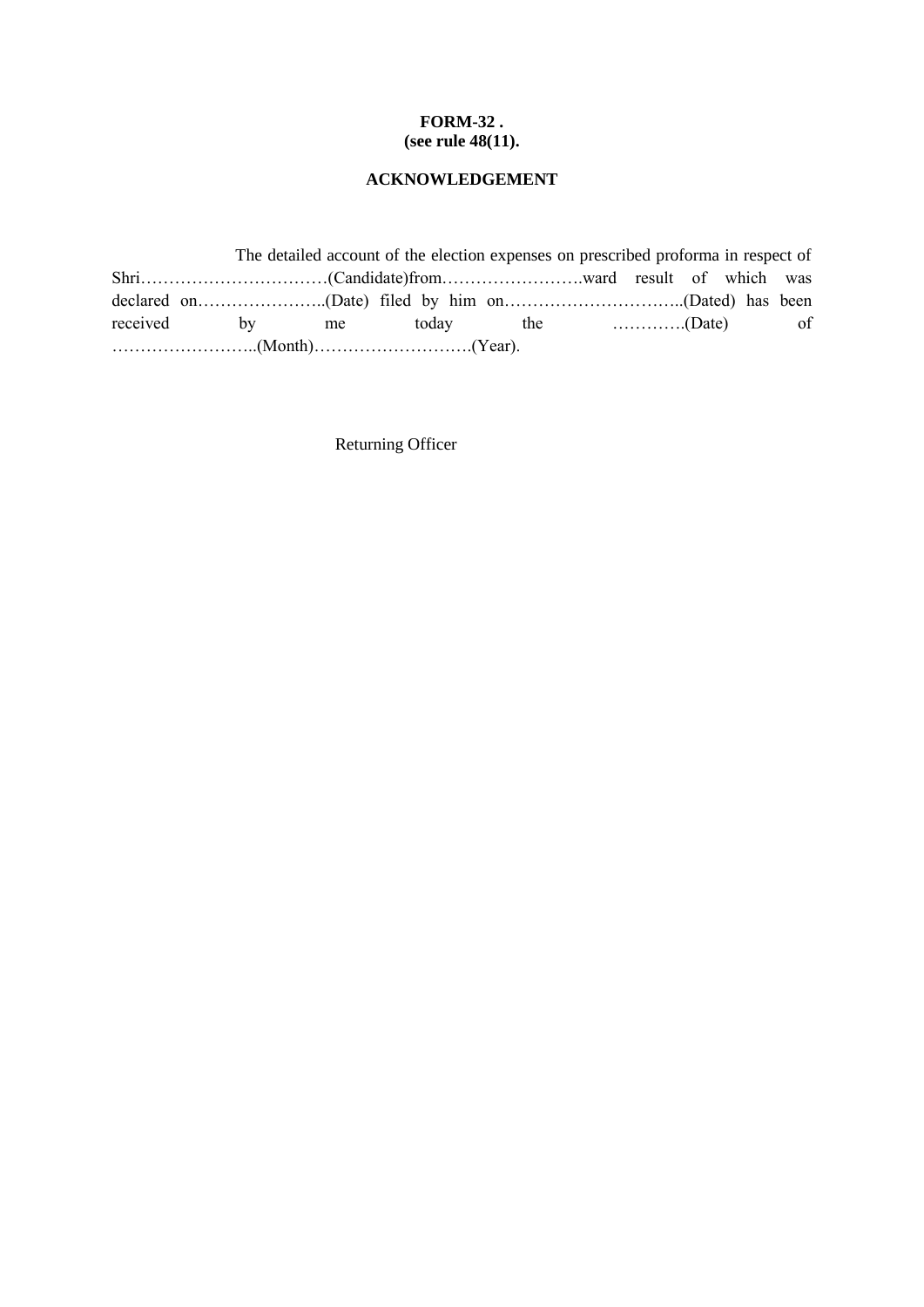## **FORM-33 (see rule 50(1))**

## **FOR USE IN ELECTION WHEN SEAT IS UNCONTESTED.**

Election to:

Member from ward No…… of Municipal Council/Nagar Panchayat…………..

In pursuance of the provision contained in rule 50 of the Himachal Pradesh Municipal Election Rules, 2015, I declare that -

Name…………………………..

Address…………………………………………

Has been duly elected as Member from the above ward.

Signature of Returning Officer.

Place:

Date: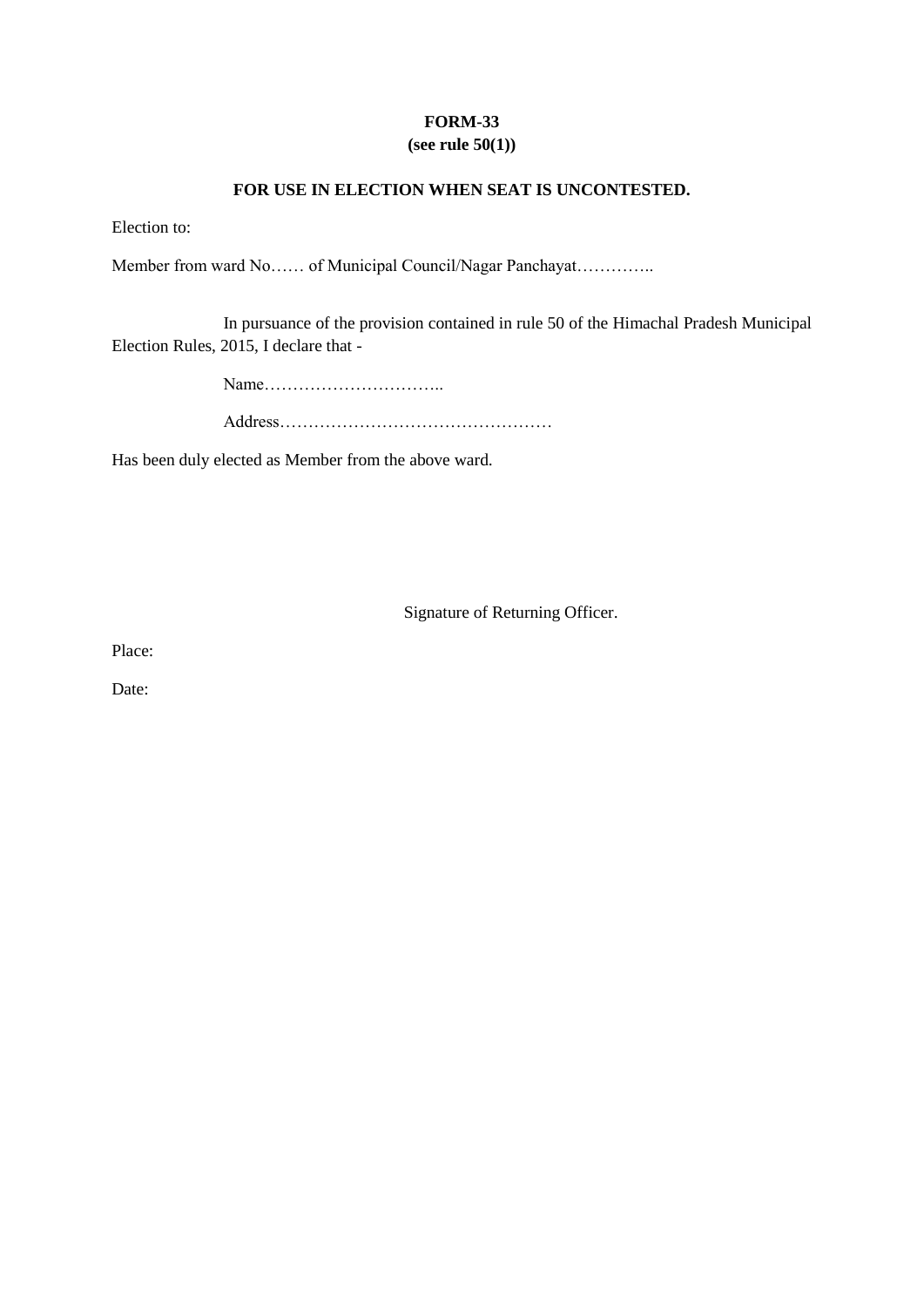## **FORM 34. [see rule 56(2) and rule 75(1)(g)]**

## **PART-I RECORD OF PAPER SEAL USED**.

Election to Municipal Council/Nagar Panchayat……………………From……………….ward.

Number and name of polling station……………………………………………

| Serial No. of ballot box used | Serial No. of paper seals used. | Remarks. |
|-------------------------------|---------------------------------|----------|
|                               | <u>.</u>                        | <u>.</u> |

Signature of polling agent.

## **PART-II. ACCOUNT OF PAPER SEAL**

| 2. No. of Paper seal used       | 2  |
|---------------------------------|----|
|                                 |    |
|                                 |    |
| 4. Serial No. of damaged seals, | 4. |
| if any tototal                  |    |

Signature of Presiding Officer.

Place:

Date:

FORM 35. [see rule  $58(1)$ ]

## BALLOT PAPER.

Election of Member from ward No…… of Municipal Council/Nagar Panchayat………….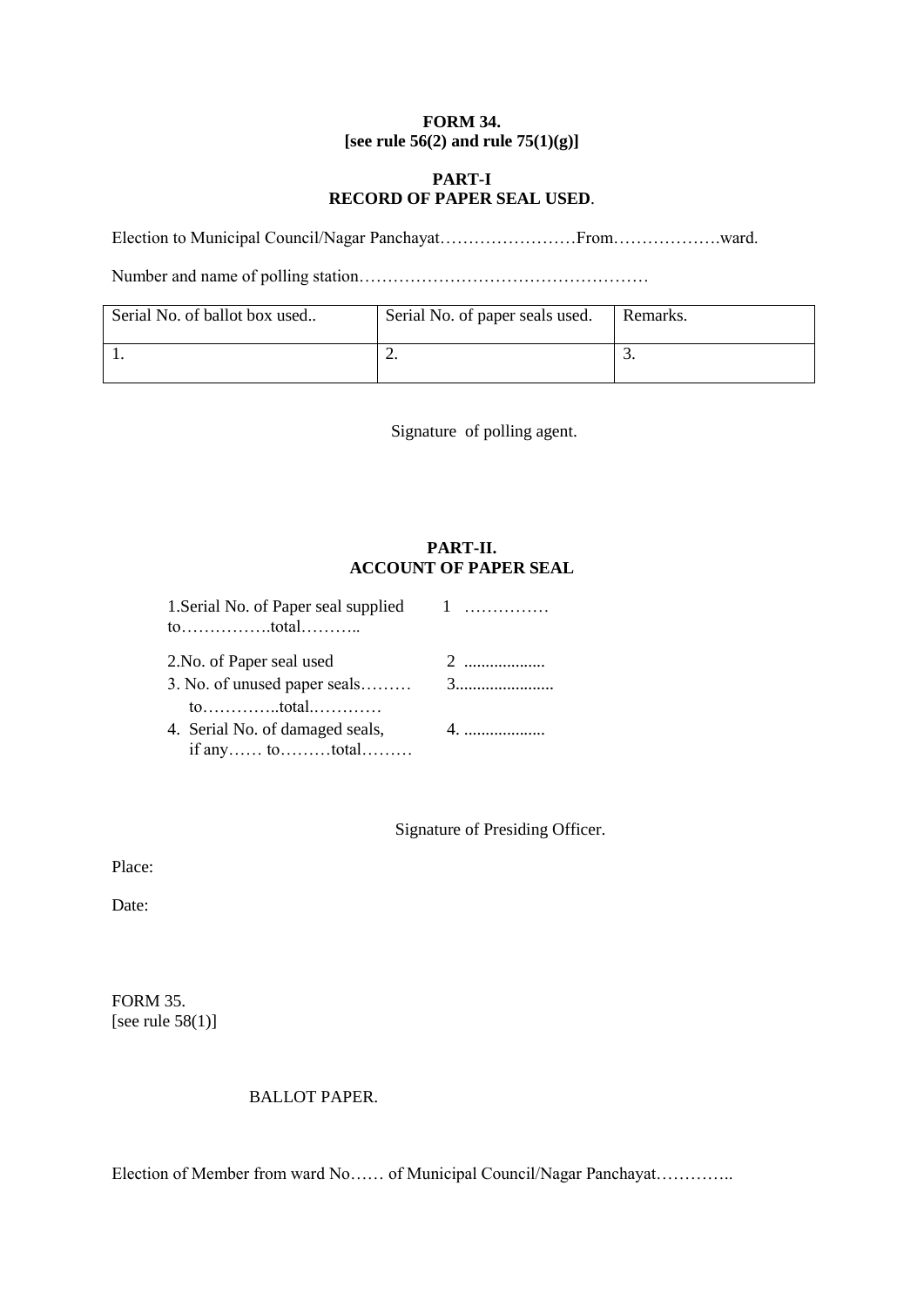Number…………………………………………………………………………….

Signature/thumb impression.

………………………..,……………………………………………………………..

No. and Name of \*Ward……………………………………………..

| Name of Candidate. | Symbol. |
|--------------------|---------|
| 1.                 |         |
| 2.                 |         |
|                    |         |
|                    |         |
|                    |         |
|                    |         |
| None of the above  |         |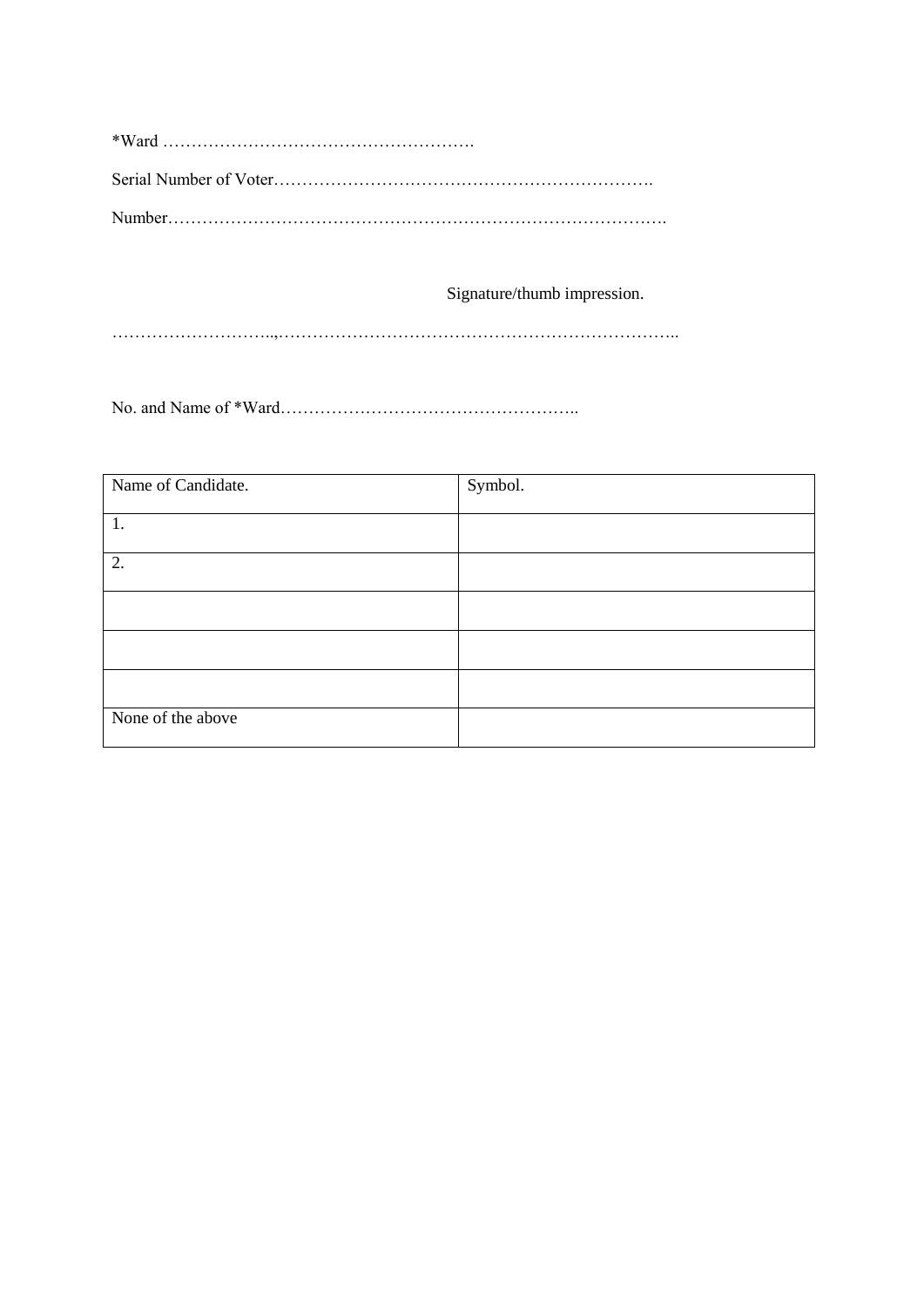#### **FORM 36. [see rule 64(1)]**

## **APPLICATION FOR ELECTION DUTY CERTIFICATE**

To

The Returning Officer for…………….

Ward No……Municipal Council/Nagar Panchayat……………

Sir,

I intend to cast my vote in the ensuing election to Member from Ward No…………………..of Municipal Council/Nagar Panchayat…………

I have been posted on election duty within the ward …………….. at .………(no & name of polling station)…………………….but my name is entered at Serial No………. ………….of the Electoral roll for polling station No………of Ward comprised within Municipality.

I request that an Election Duty Certificate (Form -38) may be issued to enable me to vote at the polling station where I may be on duty on the polling day.

It may be sent to me at the following address:-

Name………………………………………… Address……………………………………….. ………………………………………..

Yours faithfully,

 $($  ).

Date

Place: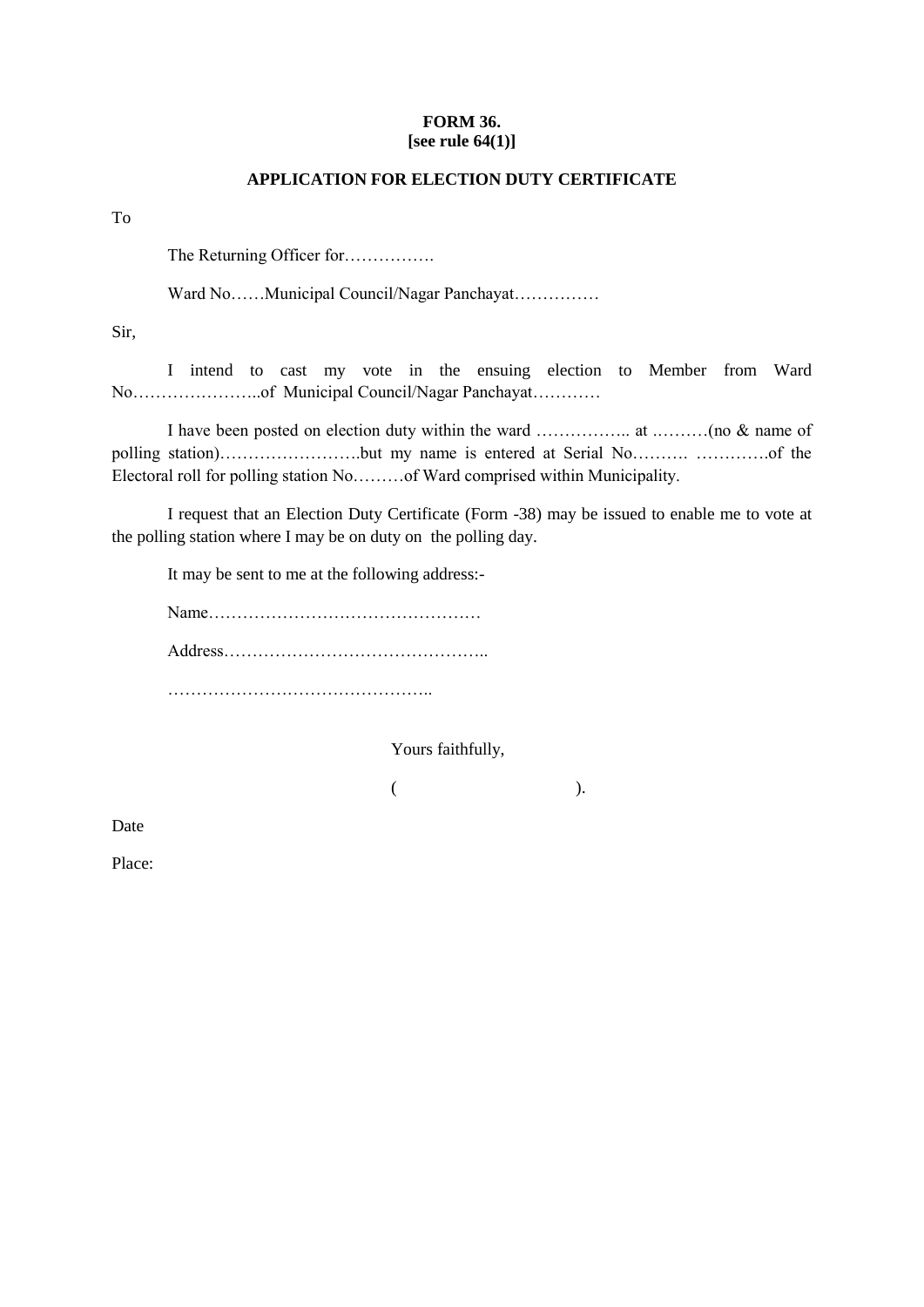#### **FORM-37. [see rule 64(2)]**

## **LETTER OF INTIMATION TO RETURNING OFFICER**.

To

The Returning Officer Ward No (with name) …Municipal Council/Nagar Panchayat…….

Sir

I intend to cast my vote at the ensuing election to;-

Member from…... (Ward) of Municipal Council/Nagar Panchayat……..

My name is entered at Sr. No……………..of polling station (No. and name) of the Electoral Roll for Ward No…………………………Municipal Council/Nagar Panchayat……..

I may be issued a postal Ballat Paper for the election of Member at the following address:-

Name……………………… Address……………………….. …………………………

Yours faithfully,

 $($  )

Date:

Place: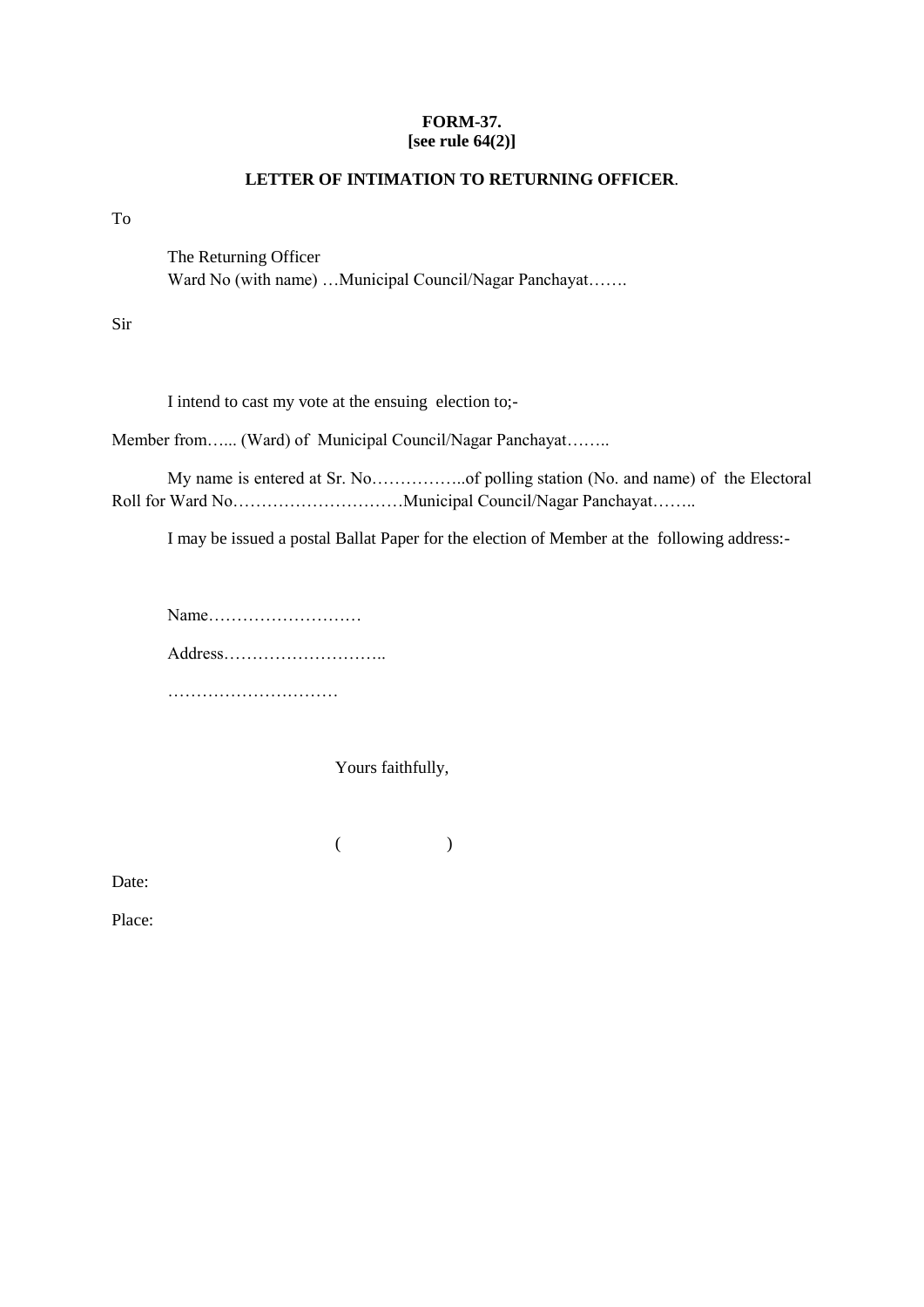### **FORM 38 [see rules 64 and 65(1)]**

## **ELECTION DUTY CERTIFICATE.**

Certified that………………..is an elector in ward No………. of Municipal Council/Nagar Panchayat……………………His Electoral roll number being……………for polling station (No. and name) by reason of his being on election duty, he is unable to vote at the polling station in person where as he is entitled to vote and therefore, hereby he is authorized to vote at polling station (No. and name)of the ward where he is on duty on the day of poll.

Signature of Returning Officer.

Place:

Date:

SEAL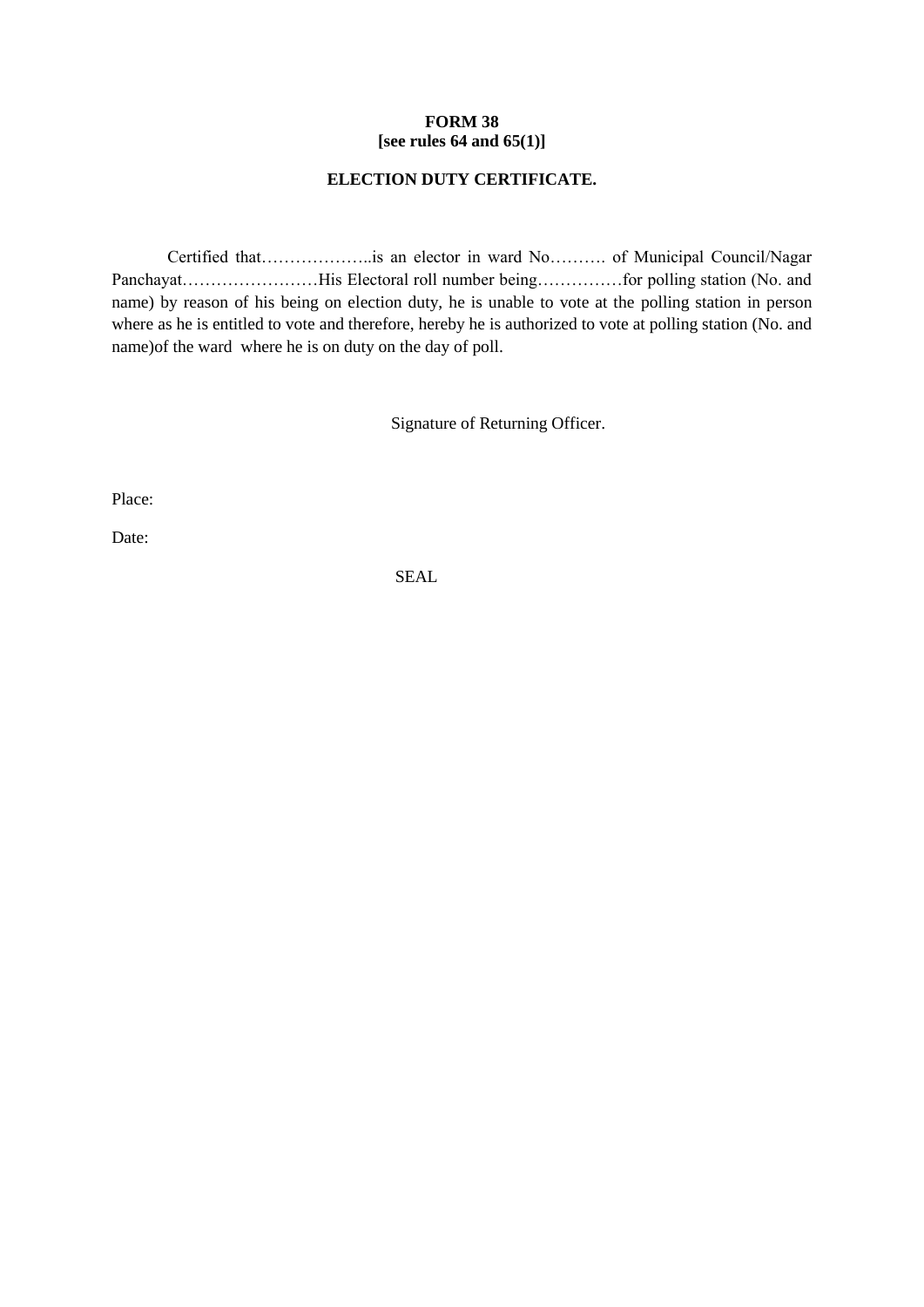#### **FORM-39. (see rule 68(1)).**

## **DECLATATION BY THE COMPANION OF BLIND OR INFIRM VOTER.**

\* Election of Member from ward No…… of Municipal Council/Nagar Panchayat…………..

I ………(No. and name of Polling Station……… ……… .) son of………………….aged…………..resident of (Full Address) ……………………………………………………hereby declare that -

(a) I have not acted as companion of any other voter at this or any other polling station today, the……day of 20…………; and (b) I shall not disclose the secrecy of the vote recorded by me on behalf of…………….

> Name of voter and his serial, No. in the Electoral roll to be given

Place:

Date: **Signature of companion.**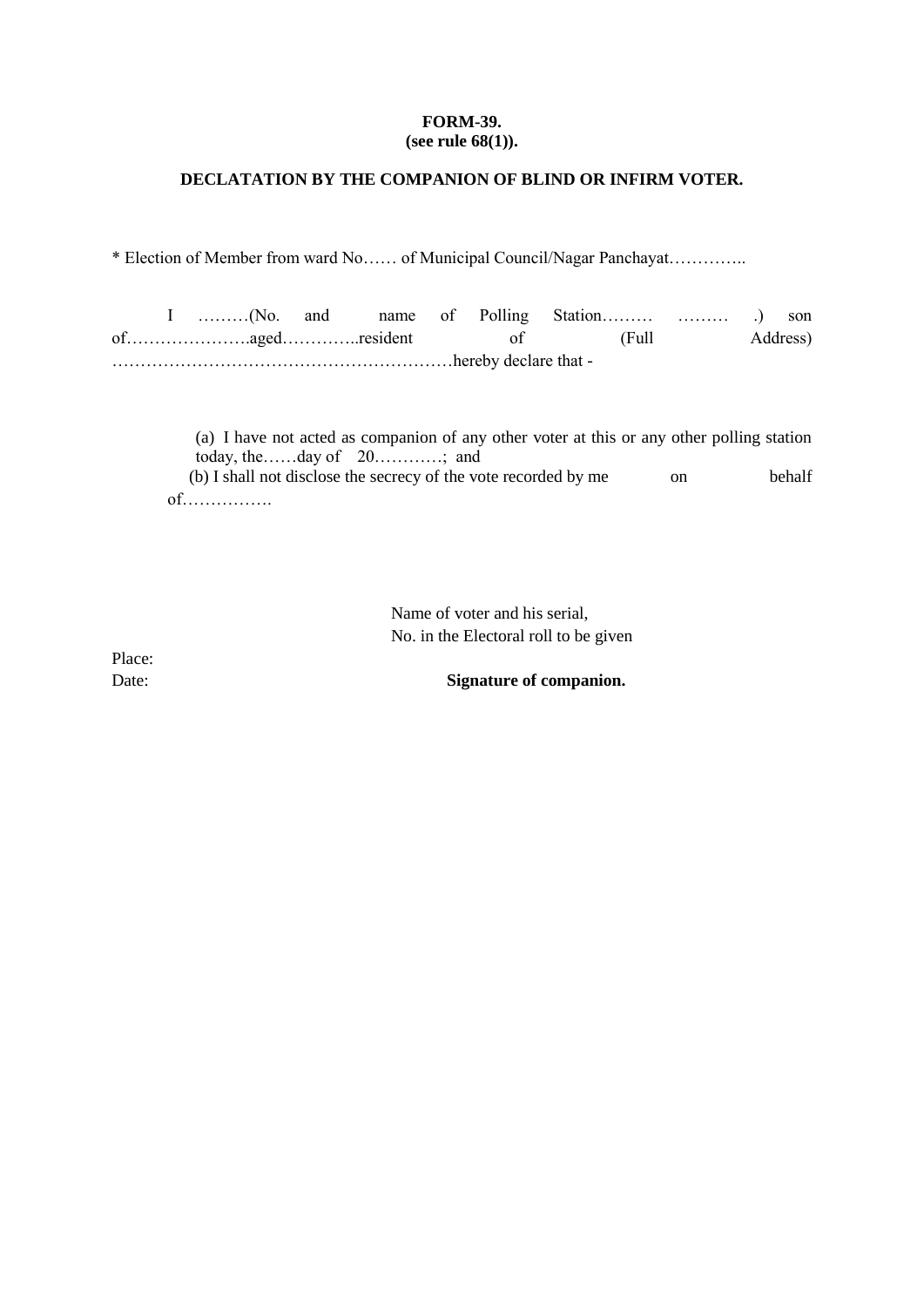## **FORM 40. [see rule 68(2)]**

## **LIST OF BLIND AND INFIRM VOTERS**.

\* Election of Member from ward No…… of Municipal Council/Nagar Panchayat…………..

Number and name of polling station…………………………………..

| Sr. No of Voter. | Full<br>Voter. | Name | of | Full<br>companion. | Name | of Address<br>companion. | οf | Signature<br>companion. | O1 |
|------------------|----------------|------|----|--------------------|------|--------------------------|----|-------------------------|----|
|                  |                |      |    |                    |      |                          |    |                         |    |

Place: Signature of Presiding Officer.

Date: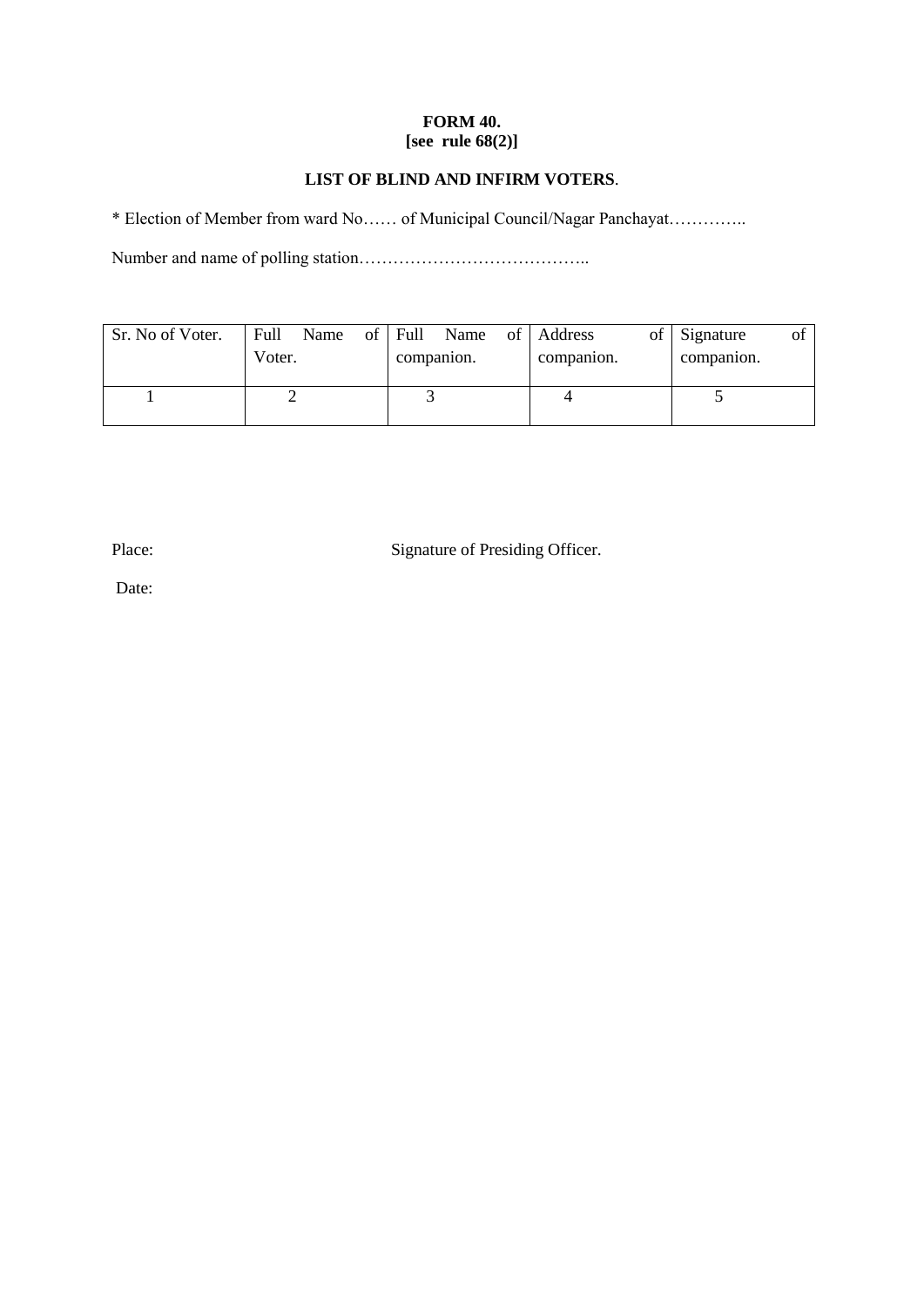## **FORM 41. [see rule 70(2) and 75(e)] LIST OF TENDERED VOTERS.**

\*Election of Member from ward No…… of Municipal Council/Nagar Panchayat…………..

No. and name of Polling station…………………

| $S$ .No. | Name<br>Voter. | $of$ Address of S.No<br>Voter. | tendered<br><b>Ballot</b><br>Paper. | of S.No. of Ballot Signature or<br>person who has tendering vote.<br>already voted. | thumb<br>paper issued to the impression of person |
|----------|----------------|--------------------------------|-------------------------------------|-------------------------------------------------------------------------------------|---------------------------------------------------|
|          | ۷.             |                                |                                     | <u>.</u>                                                                            |                                                   |

Dated:

Place: Signature of Presiding Officer.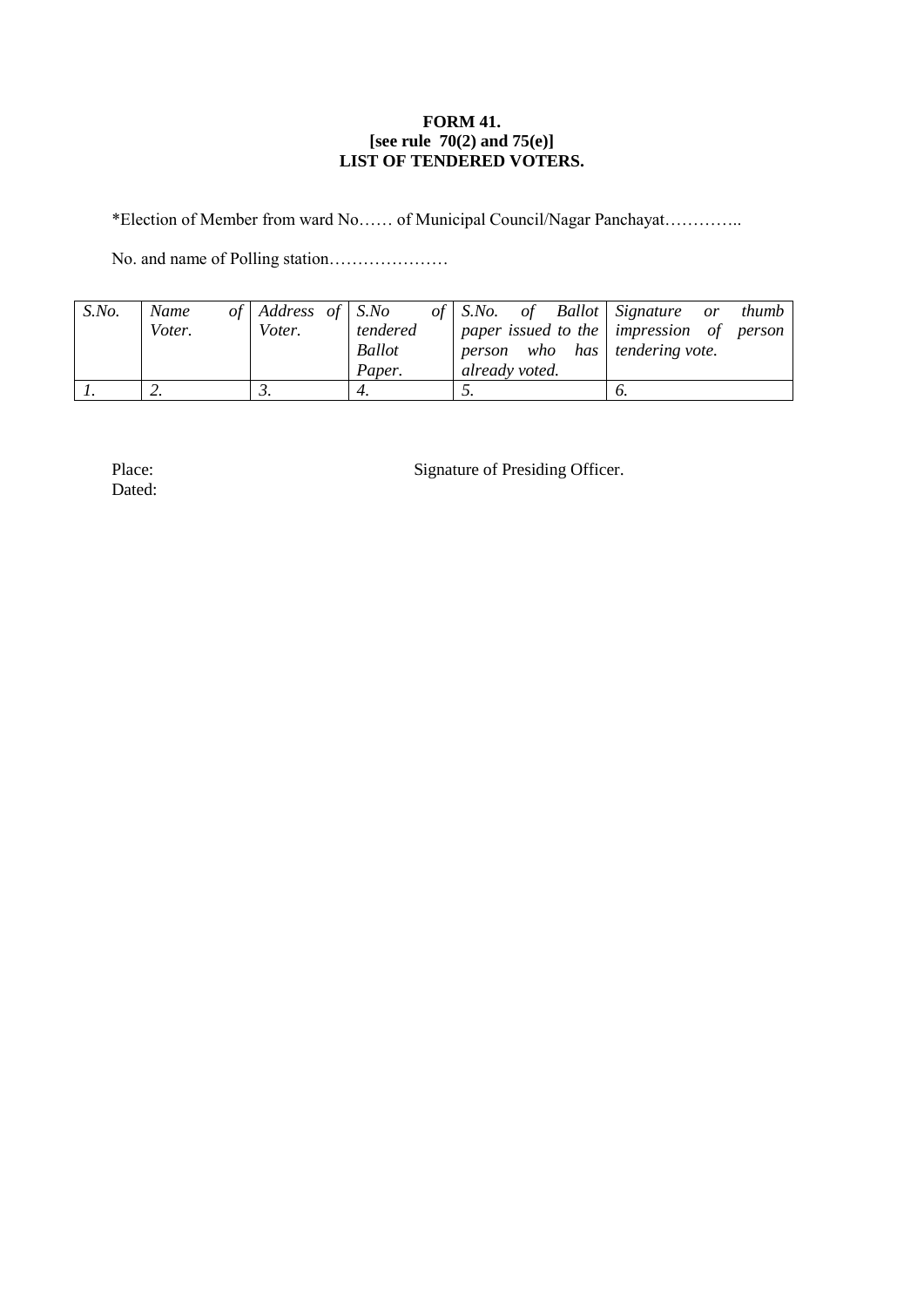## **FORM 42. [see rule 71 and 75(f)] LIST OF CHALLENGED VOTES.**

\*Election of Member from ward No…… of Municipal Council/Nagar Panchayat…………..

No. and name of Polling station…………………

| S.No. of voter. | <i>Name</i><br>address. | and Signature<br>thumb<br>impression<br>voter. | 0f | or   Name of identifier,   Order of<br><i>if any.</i> | <b>Presiding Officer</b><br>in each case. |
|-----------------|-------------------------|------------------------------------------------|----|-------------------------------------------------------|-------------------------------------------|
|                 | <u>.</u>                |                                                |    |                                                       |                                           |

Signature of Presiding Officer.

Place: Dated: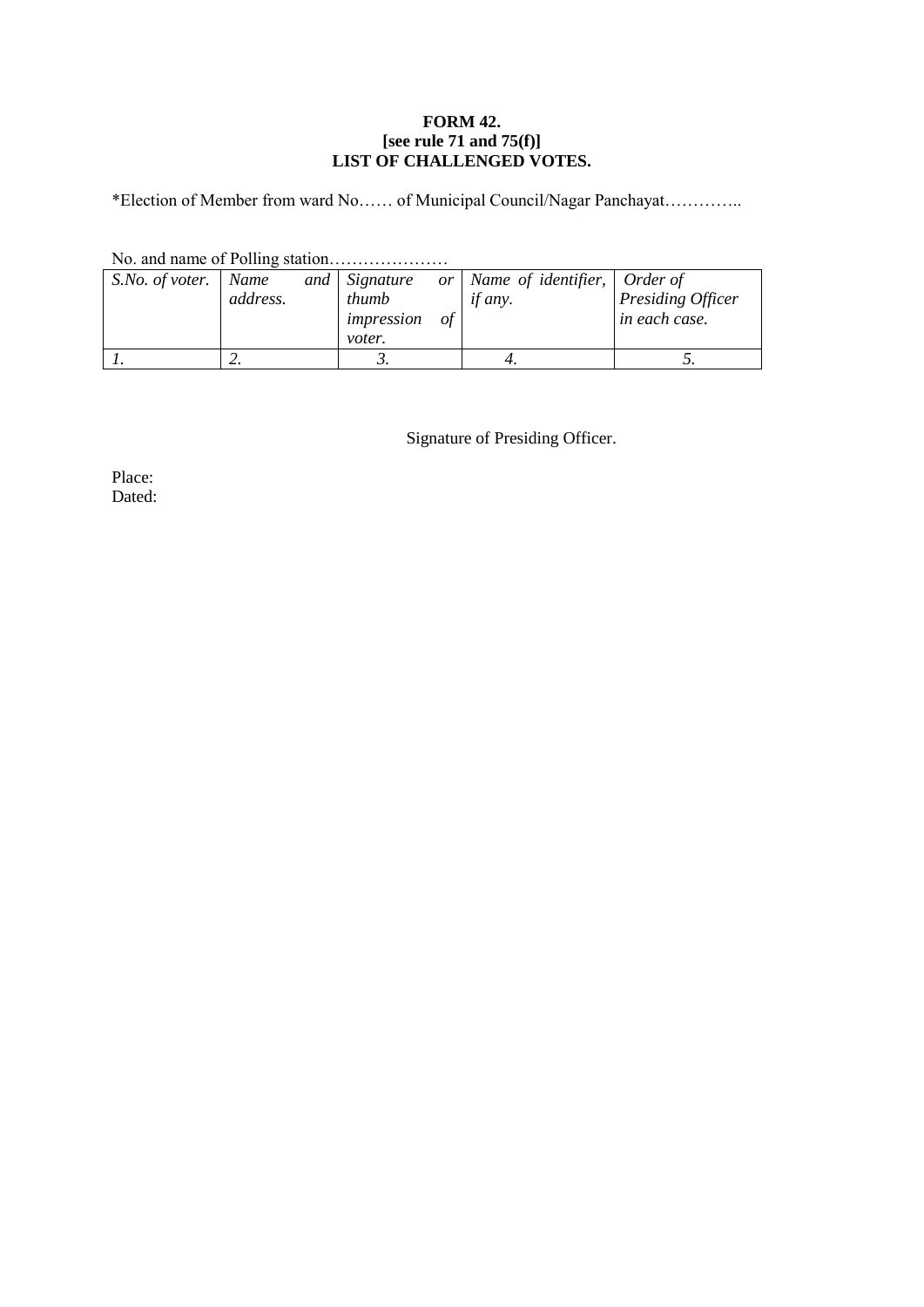## **FORM -43 [see rule 74 and 80(6)].**

## **BALLOT PAPER ACCOUNT.**

Election of Member from ward No…… of Municipal Council/Nagar Panchayat…………..

Number and name of polling station………………………….

## PART-I.

|       |                                       | Serial No. | Total No. |
|-------|---------------------------------------|------------|-----------|
| (i)   | <b>Ballot papers received</b>         |            |           |
| (ii)  | <b>Ballot</b> papers not used         |            |           |
| (iii) | <b>Ballot papers issued to voters</b> |            |           |
| (iv)  | <b>Ballot papers cancelled</b>        |            |           |
| (v)   | Ballot papers used for tendered votes |            |           |

Place

Dated: Signature of Presiding Officer.

## **PART-II RETURN OF COUNTING**  $[see$   $80(6)]$

| Sr. No.            | Name Candidate                           | No. of valid votes polled |
|--------------------|------------------------------------------|---------------------------|
|                    |                                          |                           |
| 2                  |                                          |                           |
| $\mathcal{Z}$      |                                          |                           |
| $\overline{4}$     |                                          |                           |
| etc                |                                          |                           |
|                    | number valid<br>Total<br>votes           |                           |
|                    | polled                                   |                           |
|                    | <b>Rejected Ballot Paper</b>             |                           |
|                    | Total No. of ballot papers in the ballot |                           |
| box(s)             |                                          |                           |
| Difference, if any |                                          |                           |

Signature of Counting Supervisor Signature of Returning Officer

Date: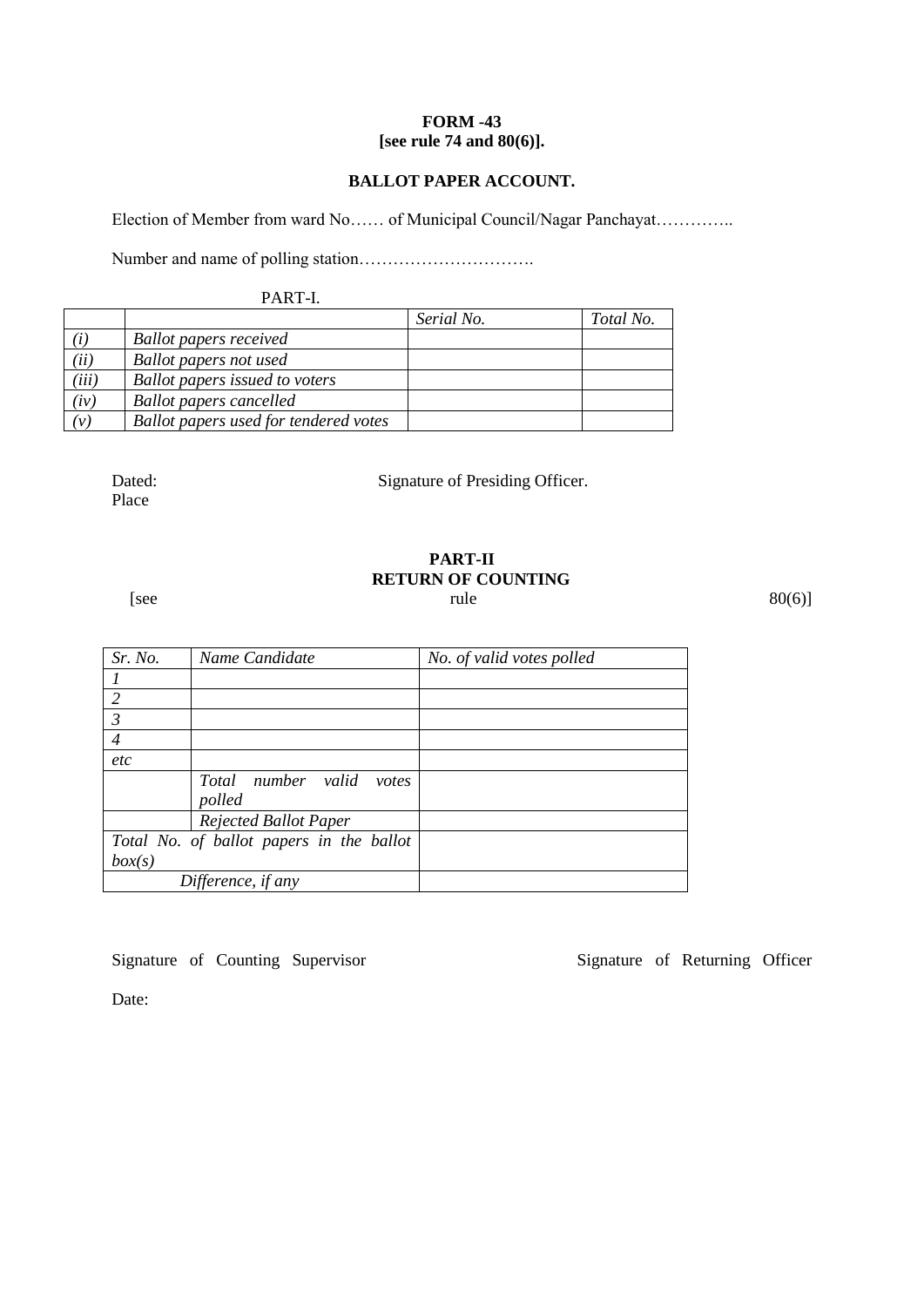## **FORM-44 RETURN OF ELECTION [see rule 80(6)]**

Election to the Municipal Council/Nagar Panchayat……......................from Ward No.....................

| Sr. No. | Name of Candidate | No. of valid votes polled |
|---------|-------------------|---------------------------|
|         |                   |                           |
|         |                   |                           |
|         |                   |                           |
|         |                   |                           |
|         |                   |                           |

Total number of votes polled ------------------ Total number of valid votes polled ------------ Total number of rejected votes. ----------------

I declare that ………..(name & address)…………… has been duly elected to fill the seat in Municipal Council/Nagar Panchayat………….. Ward No……….

Place:

Date: Signature of Returning Officer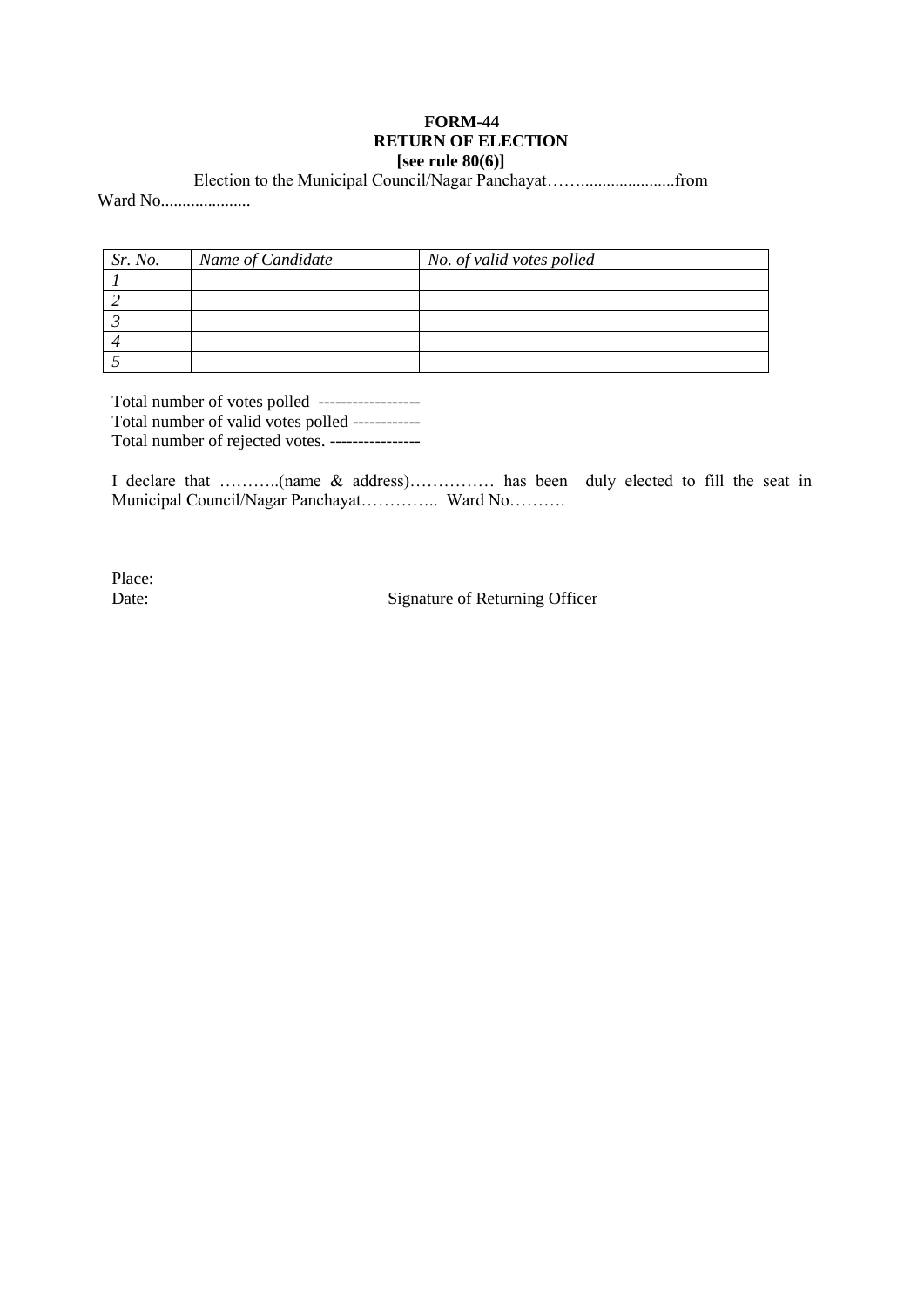#### **FORM 45. [see rule 77(4)] PART-I. APPOINTMENT OF COUNTING AGENTS**.

Election of Member from ward No…… of Municipal Council/Nagar Panchayat………….

I, ……………………….a candidate/of Shri/Smt…………………who is a candidate at the above election do hereby appoints Shri/Smt…………………address……………………………….as a counting agent to attend the counting of votes at……………

Date:

Place: Signature of Candidate.

I agree to act as such counting agent.

Signature of counting agent.

Date: Place:

## **PART-II**

Declaration of counting agent to be signed before the Returning Officer.

I hereby declare that at the above Municipal Council/Nagar Panchayat election I shall not do anything forbidden by section 292 and any other relevant sections of the Himachal Pradesh Municipal Act, 1994 and rules made thereunder, which I have read/has been read over to me.

Place: Signature of Counting Agent.

Date:

Signed before me.

Date:

Place: Returning Officer.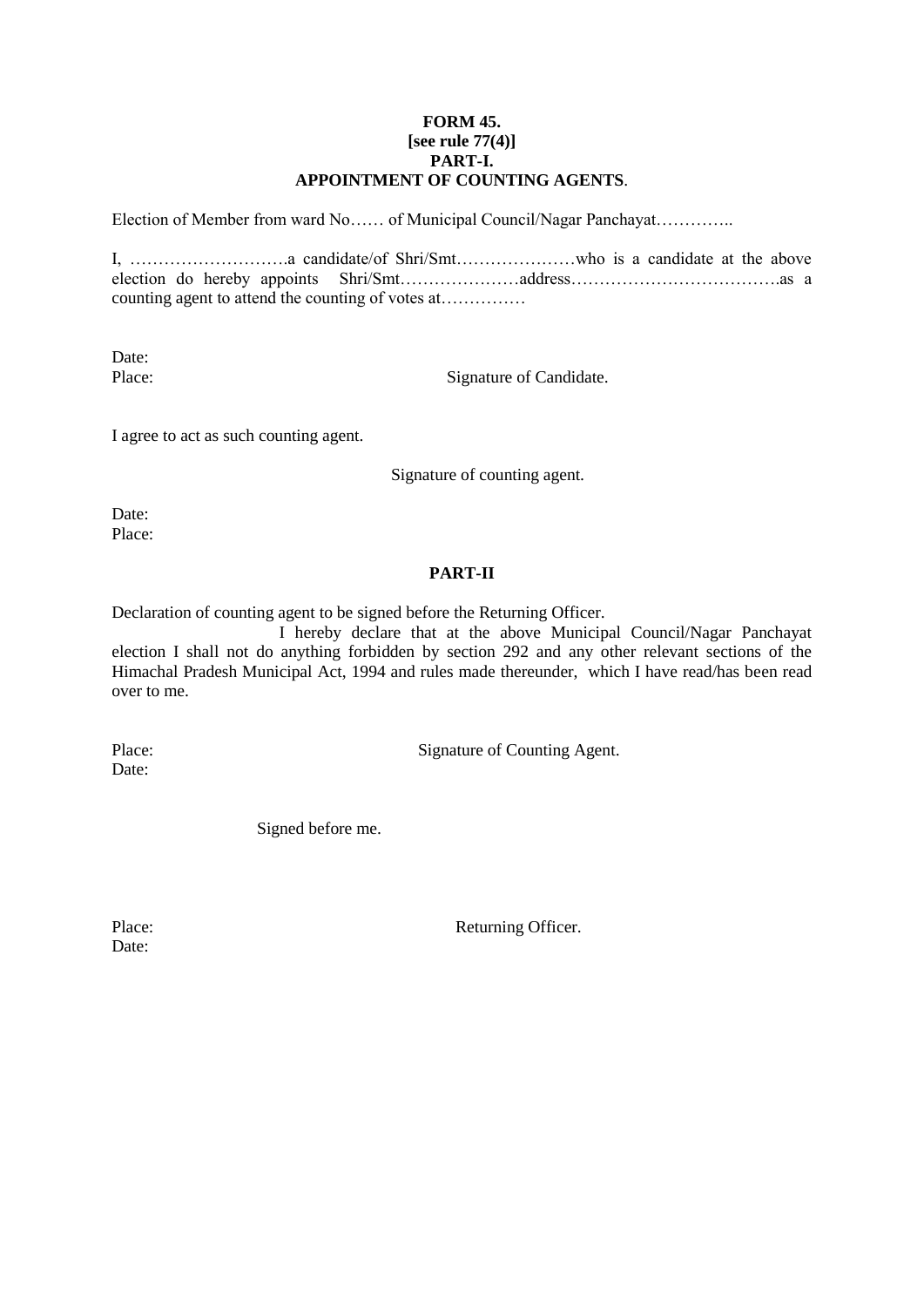#### **FORM- 46 [see rule 80(3)] RESULT OF ELECTED MEMBER.**

Election of Member from ward No…… of Municipal Council/Nagar Panchayat…………..

| $S$ .No.        | Name of Candidate. | valid votes polled. |
|-----------------|--------------------|---------------------|
|                 |                    |                     |
| 2.              |                    |                     |
| $\mathcal{L}$ . |                    |                     |
| 4.              |                    |                     |
|                 |                    |                     |
| etc.            |                    |                     |
| <b>NOTA</b>     |                    |                     |

(a) Total of valid votes polled…………..

(b) Total No. of rejected votes………….

(c) Total No. of votes polled…………….

I, declare that—

Name……………………. Address……………………….

……………………………

has been duly elected as Member from the above ward No…….of Municipal Council/Nagar Panchayat………..

Date:

Place: Signature of Returning Officer.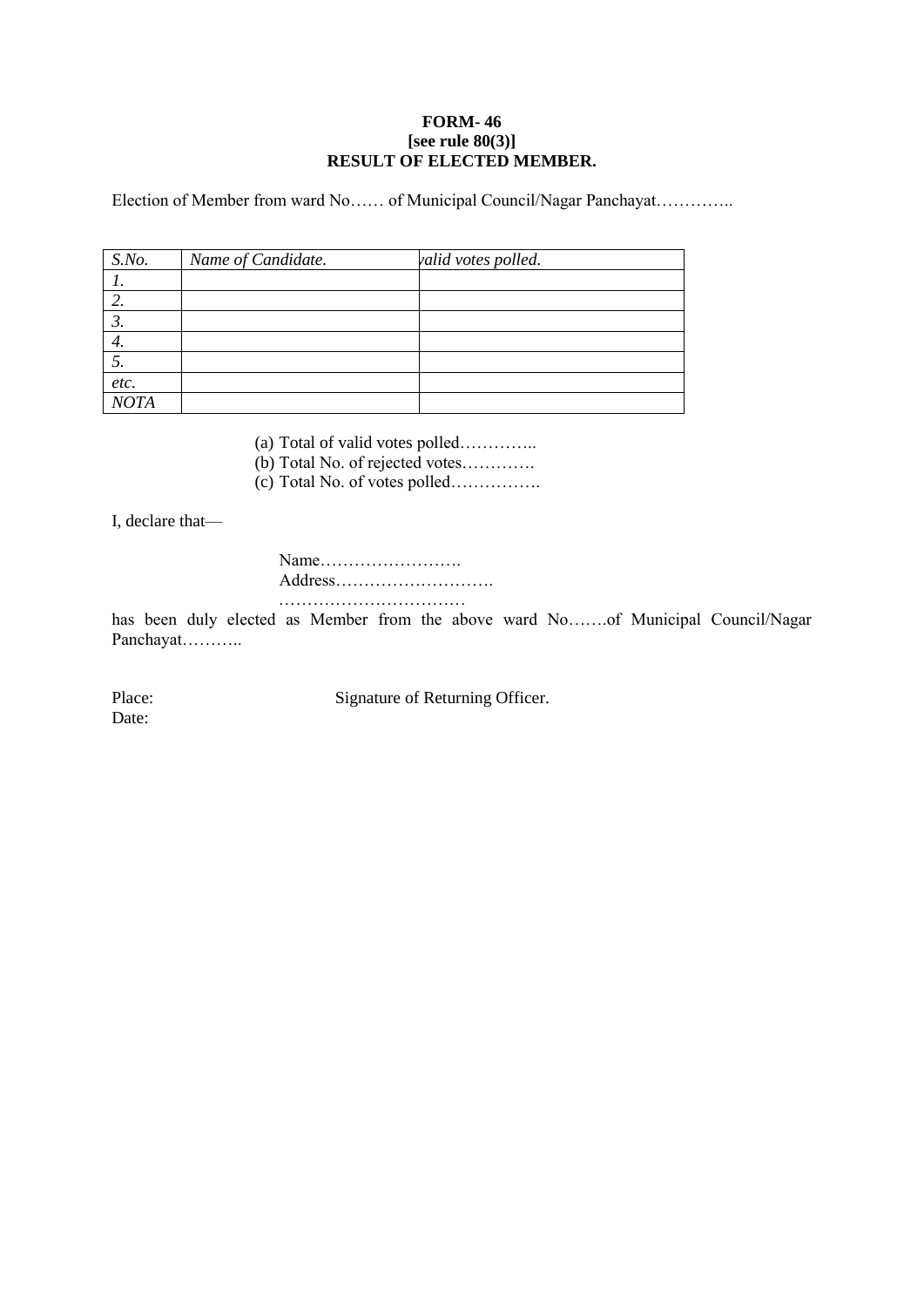#### **FORM-47. [see rule-80(3)] RESULT SHEET OF THE ELECTION OF MEMBERS**

Election of Member from ward No…… of Municipal Council/Nagar Panchayat…………..

| $S$ .No.    | Name of Candidate. | valid votes polled. |  |
|-------------|--------------------|---------------------|--|
|             |                    |                     |  |
| 2.          |                    |                     |  |
|             |                    |                     |  |
| 4.          |                    |                     |  |
|             |                    |                     |  |
| etc.        |                    |                     |  |
| <b>NOTA</b> |                    |                     |  |

- (a) Total No. of valid votes polled…………..
- (b) Total No. of rejected votes………….
- (c) Total No. of votes polled (a+b)…………….
- (d) Total No. of tendered votes……………
- (e) Remarks………………….

Place of Counting………… I declare that :- Name……………………. Address………………………. ……………………………

has been duly elected as Member from the above ward.

Date:

Place: Signature of Returning Officer.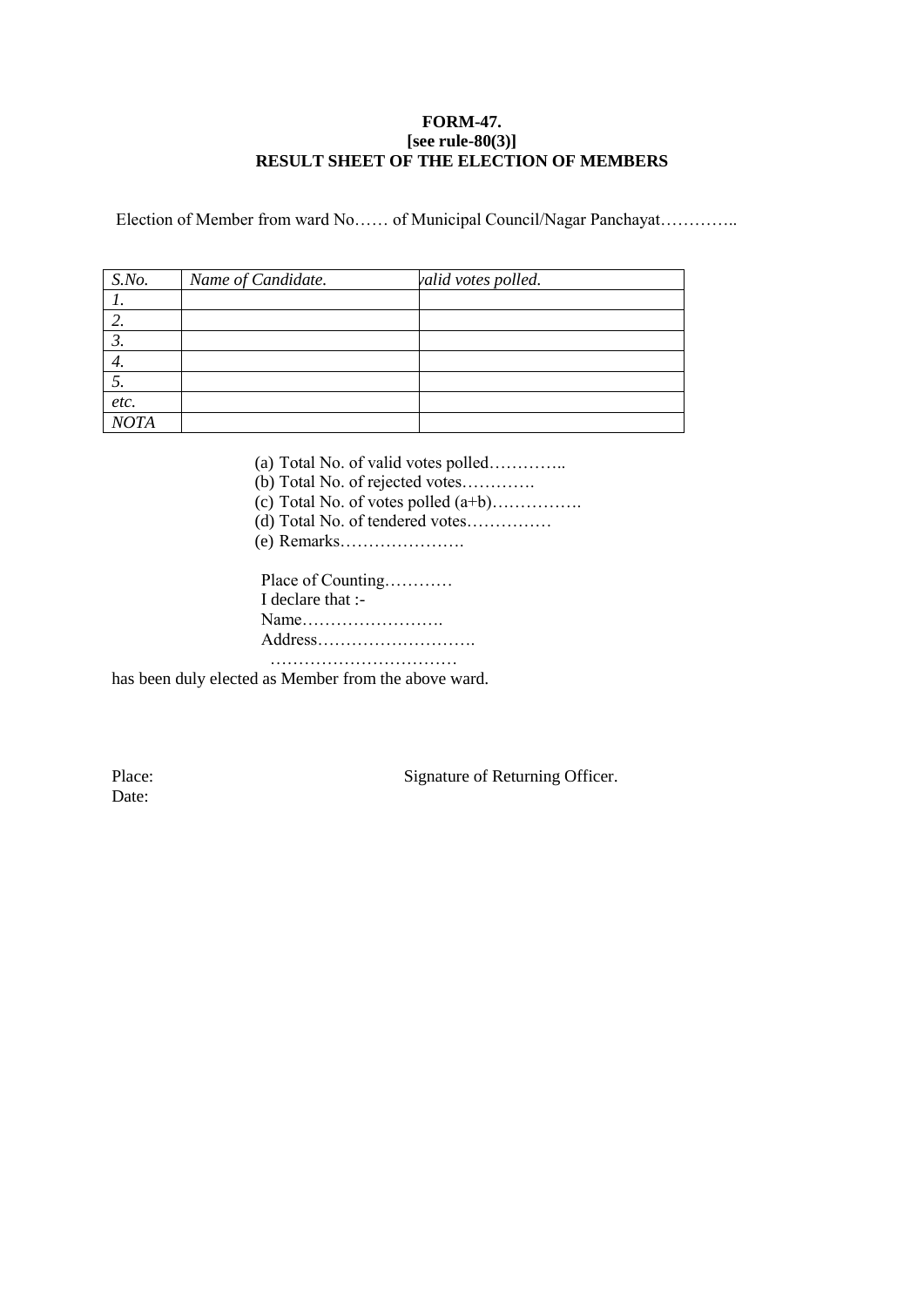#### **FORM-48. [see rule 89(10)] BALLOT PAPER FOR THE ELECTION OF PRESIDENT/VICE PRESIDENT**

| Sl. No. | Name of candidate | Space for marking |  |
|---------|-------------------|-------------------|--|
|         |                   |                   |  |
|         |                   |                   |  |
|         |                   |                   |  |
|         |                   |                   |  |
|         |                   |                   |  |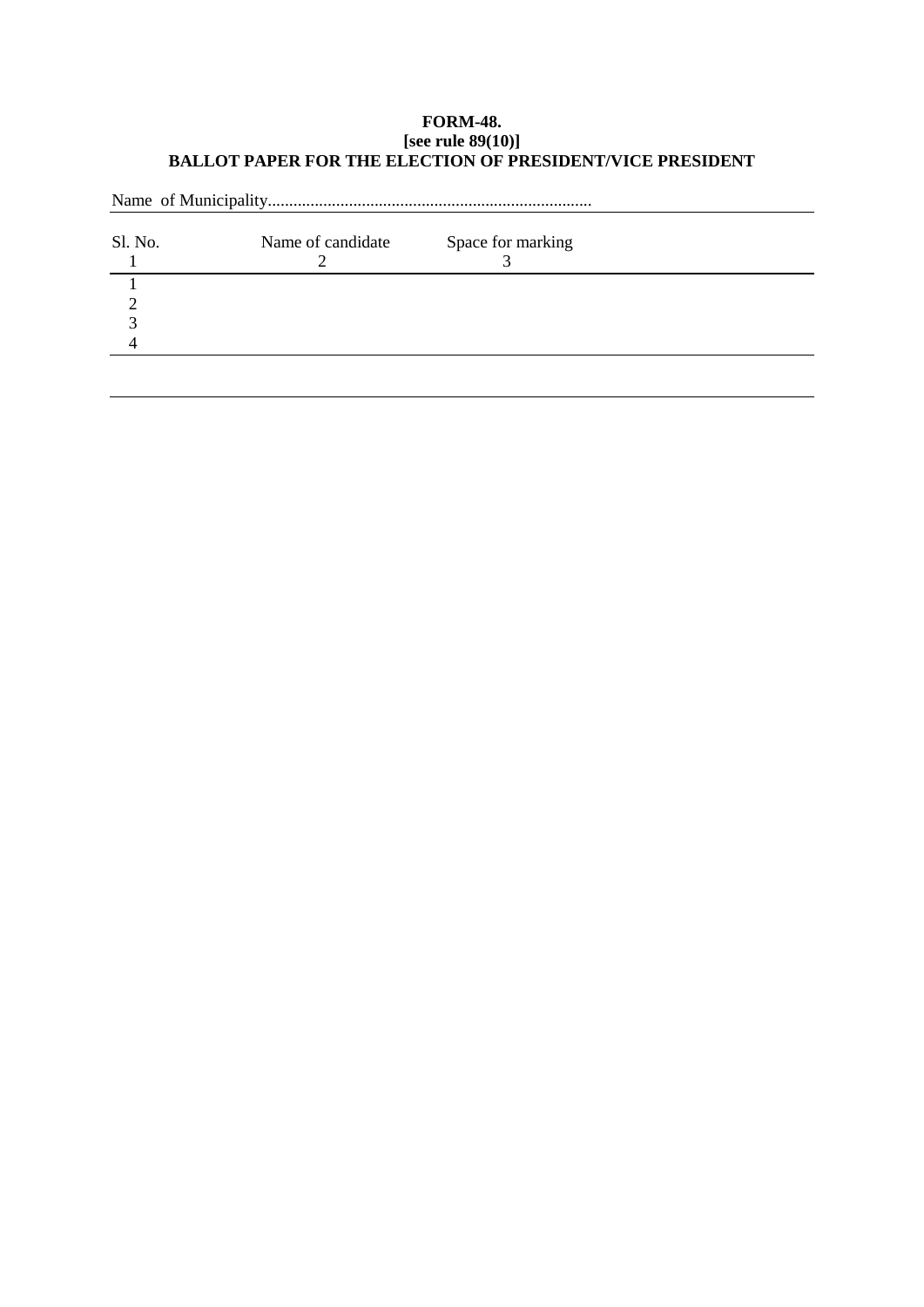# **FORM-49**

## **[see rule-90(5)]**

## **Return of Election of President/Vice-President…………… Municipal Council/Nagar Panchayat.**

- 1. Serial number……………………
- 2. Name of candidate………………………
- 3. Total number of votes polled………………
- 4. Total number of valid votes polled………………
- 5.Total number of rejected votes…………………

I declare that……………… (name)………………… (address) ............ ................................. has been duly elected as President/Vice-President to above Municipal Council/Nagar Panchayat.

Place………………………….. Deputy Commissioner. Date…………………………..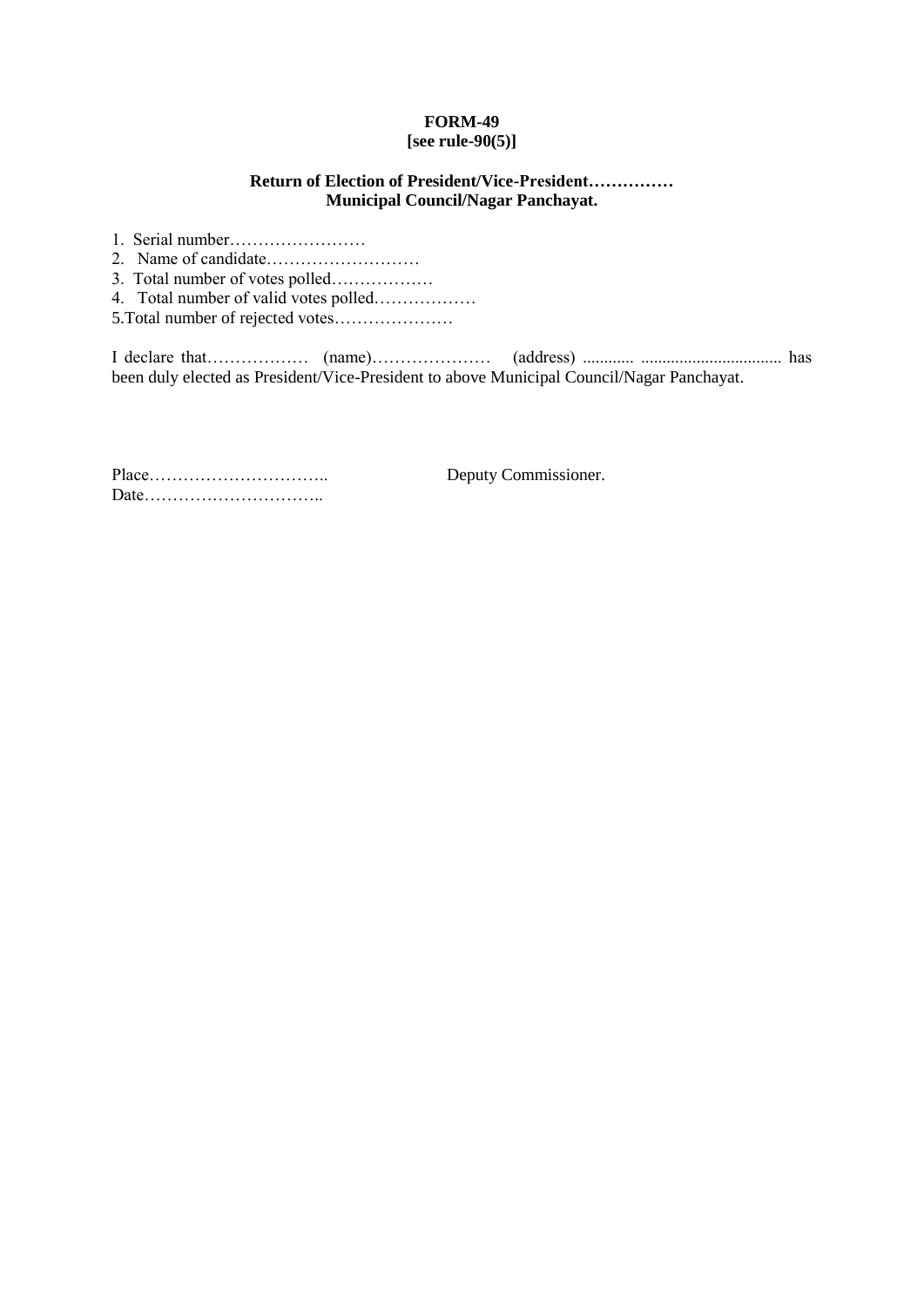#### **FORM-50 [see rule-89(3)] NOMINATION PAPER**

Election to the office of the President/Vice-President…………………… Municipal Council/Nagar Panchayat.

I,…………………… an elected member from ward No………………….of………….. Municipal Council/Nagar Panchayat hereby propose candidature of Shri/Smt………………….an elected member from ward No……………………… Municipal Council/Nagar Panchayat for the election to the office of President/Vice-President..

Place: Signature of the Proposer Dated: I,………………………………….an elected member from ward No…………….of………….. Municipal Council/Nagar Panchayat hereby second the candidature of Shri/Smt……………….for the election to the office of President/Vice-President of ……………………………..Municipal Council/Nagar Panchayat. Signature of Seconder.

Place: Dated:

(To be filled by the candidate)

I, the above mentioned candidate hereby declare that I agree to the nomination and I am willing to serve.

Signature of Candidate

Place: Dated:

(Decision of Presiding Officer accepting or rejecting the nomination paper)

I have examined this nomination paper in accordance with rules and the provisions of the Act and decide as follows:- Accepted/Rejected.

Presiding Officer.

Place………………….. Dated…………………..